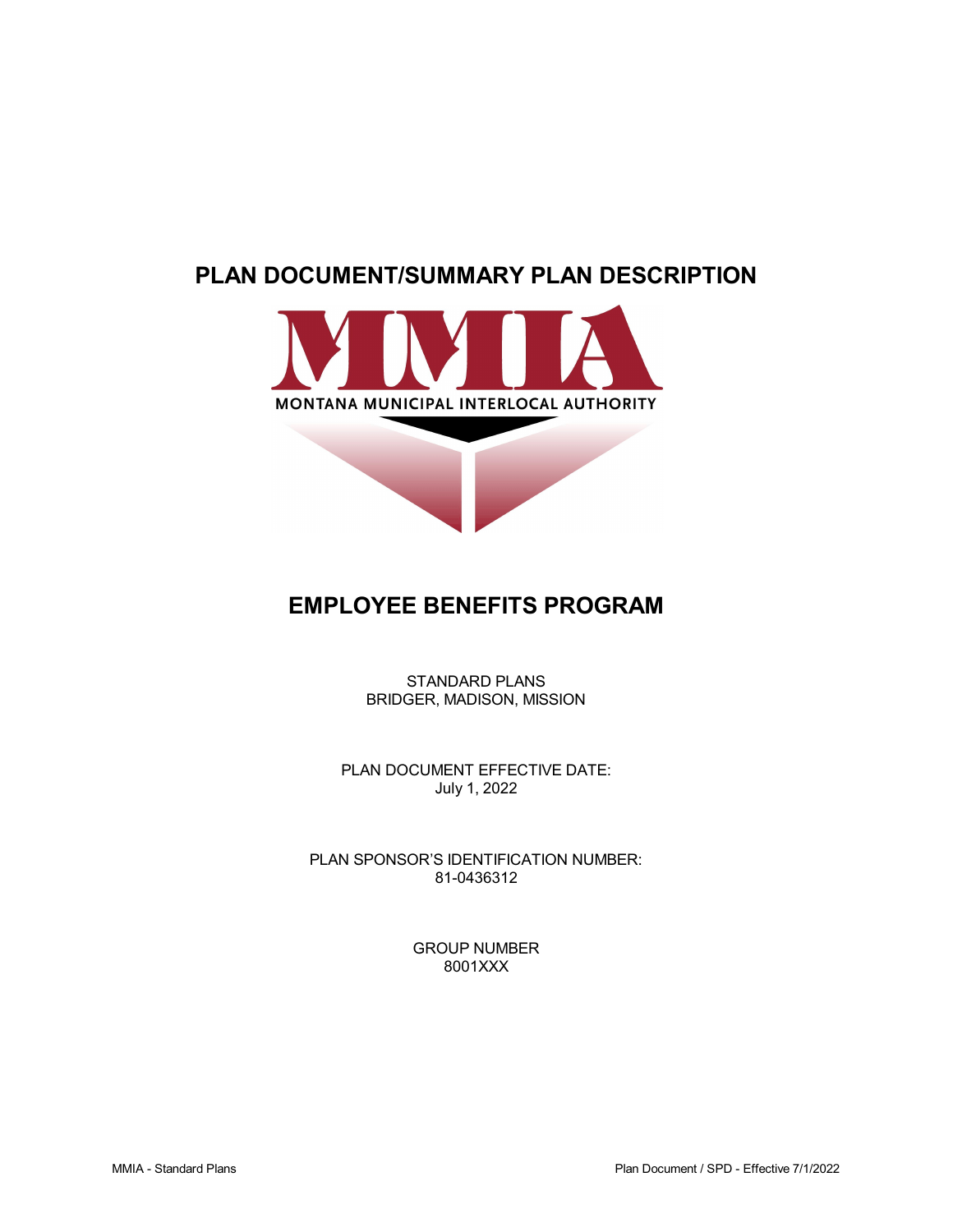# **COVER/SIGNATURE PAGE**

Effective July 1, 2022, Montana Municipal Interlocal Authority (MMIA) restates its self-funded Health Care Plan for the benefit of eligible Employees of MMIA Member Entities and their eligible Dependents entitled, STANDARD PLANS (the Plan).

The purpose of this Plan is to provide reimbursement for Expenses Incurred for covered services, treatment or supplies as a result of Medically Necessary treatment for Illness or Injury of the eligible Employees of MMIA Member Entities and their eligible Dependents. MMIA, in conjunction with any required contributions by MMIA Member Entities and the Employees of MMIA Member Entities, agree to make payments to the Plan's Trust in order for payments to be made for covered services, treatments or supplies as provided by this Plan.

MMIA has caused this instrument to be executed as of the day first mentioned above.

MONTANA MUNICIPAL INTERLOCAL AUTHORITY

BY: \_\_\_\_\_\_\_\_\_\_\_\_\_\_\_\_\_\_\_\_\_\_\_\_\_\_\_\_\_\_\_\_\_\_\_\_

TITLE: \_\_\_\_\_\_\_\_\_\_\_\_\_\_\_\_\_\_\_\_\_\_\_\_\_\_\_\_\_\_\_\_\_\_\_\_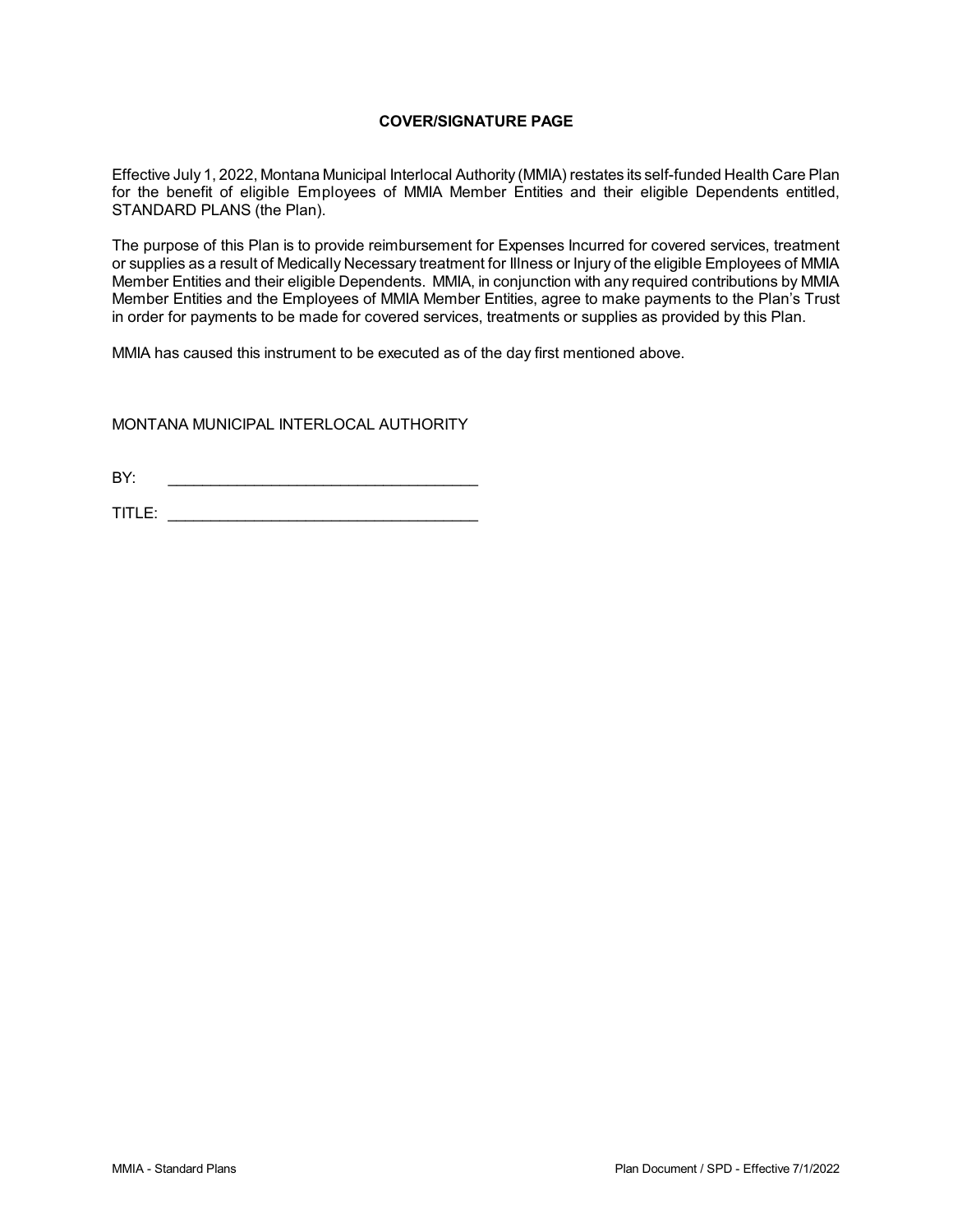# **TABLE OF CONTENTS**

| COST SHARING PROVISIONS - BRIDGER, MADISON AND MISSION  24   |          |
|--------------------------------------------------------------|----------|
|                                                              |          |
| APPLICATION OF DEDUCTIBLE AND ORDER OF BENEFIT PAYMENT 32    |          |
| NON-AMBULANCE TRAVEL BENEFIT FOR ORGAN AND TISSUE TRANSPLANT | 42<br>42 |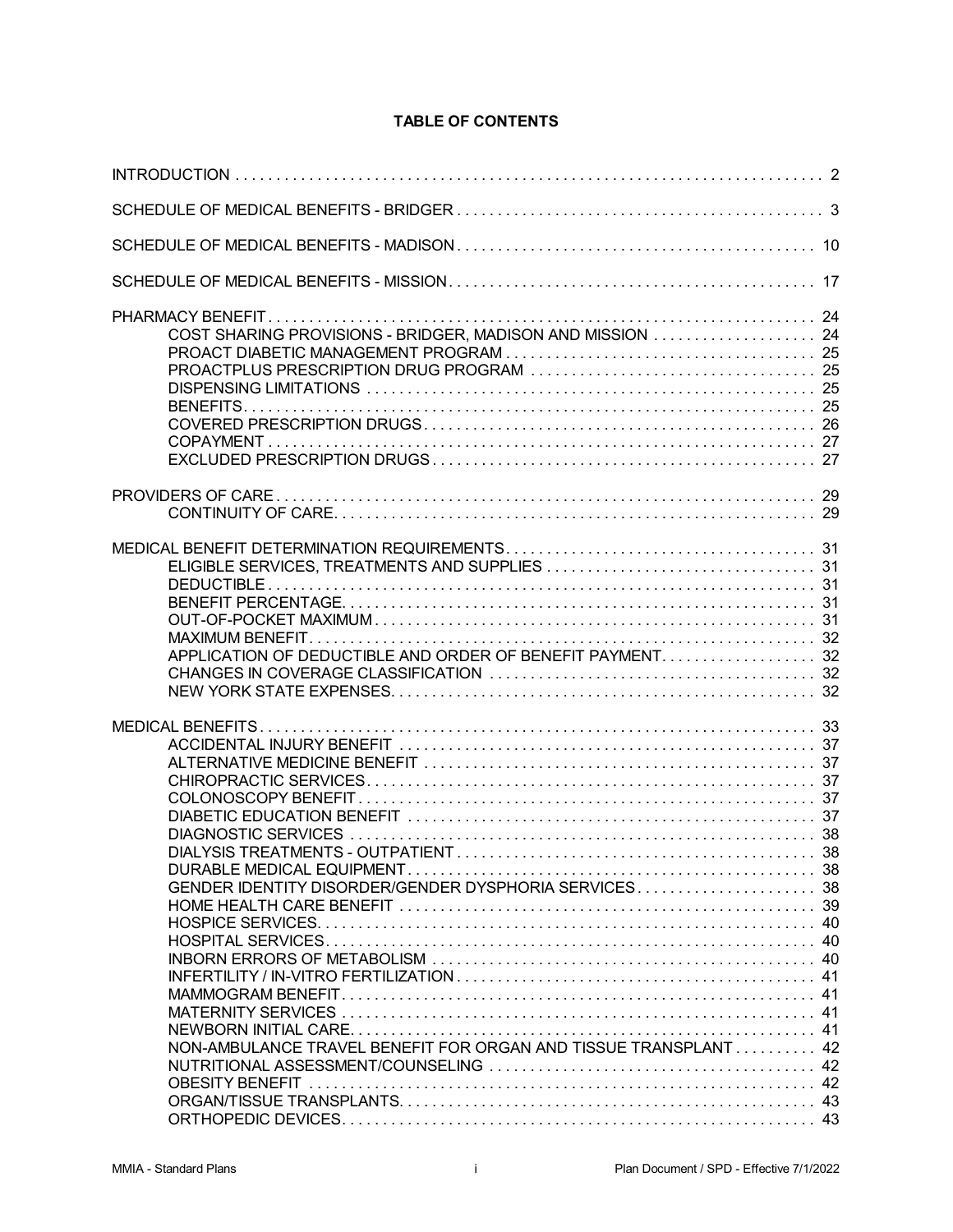| PREVENTIVE/PROPHYLACTIC MASTECTOMY OR OOPHORECTOMY  44            |  |
|-------------------------------------------------------------------|--|
| RECONSTRUCTIVE BREAST SURGERY/NON-SURGICAL AFTER CARE BENEFIT  46 |  |
| SURGICAL IMPLANT AND/OR DEVICES AND RELATED SUPPLIES  48          |  |
|                                                                   |  |
|                                                                   |  |
|                                                                   |  |
|                                                                   |  |
|                                                                   |  |
|                                                                   |  |
|                                                                   |  |
|                                                                   |  |
|                                                                   |  |
|                                                                   |  |
|                                                                   |  |
|                                                                   |  |
|                                                                   |  |
|                                                                   |  |
|                                                                   |  |
|                                                                   |  |
|                                                                   |  |
|                                                                   |  |
|                                                                   |  |
|                                                                   |  |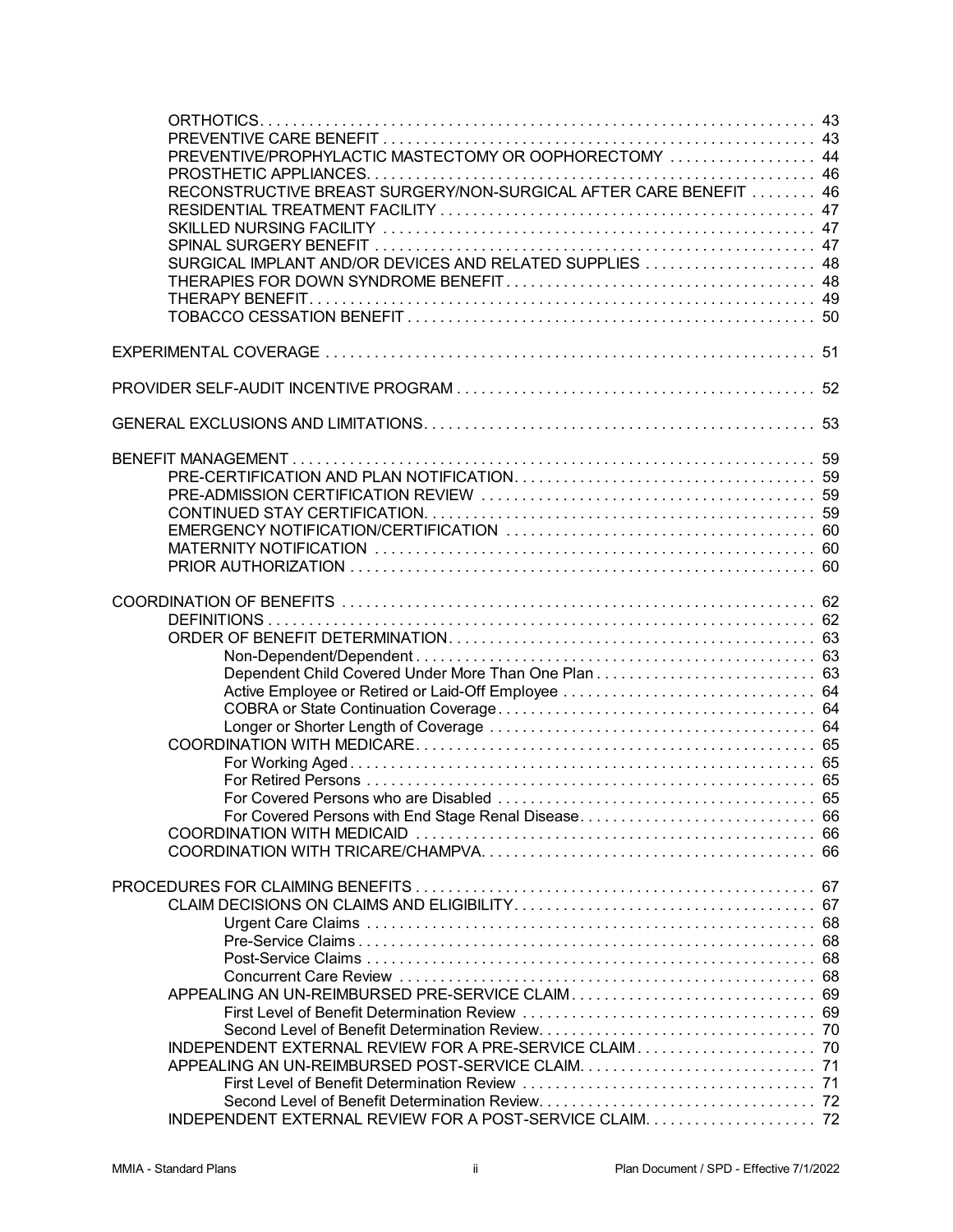| CONTRACTED MUNICIPAL GOVERNMENT PUBLIC OFFICER ELIGIBILITY 74        |  |
|----------------------------------------------------------------------|--|
|                                                                      |  |
| PARTICIPANT ELIGIBILITY FOR DEPENDENT COVERAGE  75                   |  |
|                                                                      |  |
|                                                                      |  |
|                                                                      |  |
|                                                                      |  |
|                                                                      |  |
|                                                                      |  |
|                                                                      |  |
|                                                                      |  |
|                                                                      |  |
| CRITERIA FOR A QUALIFIED MEDICAL CHILD SUPPORT ORDER  80             |  |
|                                                                      |  |
|                                                                      |  |
|                                                                      |  |
|                                                                      |  |
|                                                                      |  |
|                                                                      |  |
|                                                                      |  |
|                                                                      |  |
|                                                                      |  |
|                                                                      |  |
|                                                                      |  |
|                                                                      |  |
|                                                                      |  |
|                                                                      |  |
|                                                                      |  |
|                                                                      |  |
|                                                                      |  |
|                                                                      |  |
|                                                                      |  |
|                                                                      |  |
|                                                                      |  |
| DISABILITY EXTENSION OF 18-MONTH PERIOD OF CONTINUATION COVERAGE 90  |  |
| SECOND QUALIFYING EVENT EXTENSION OF 18-MONTH PERIOD OF CONTINUATION |  |
| MEDICARE ENROLLMENT EXTENSION OF 18-MONTH PERIOD OF CONTINUATION     |  |
|                                                                      |  |
|                                                                      |  |
|                                                                      |  |
|                                                                      |  |
|                                                                      |  |
|                                                                      |  |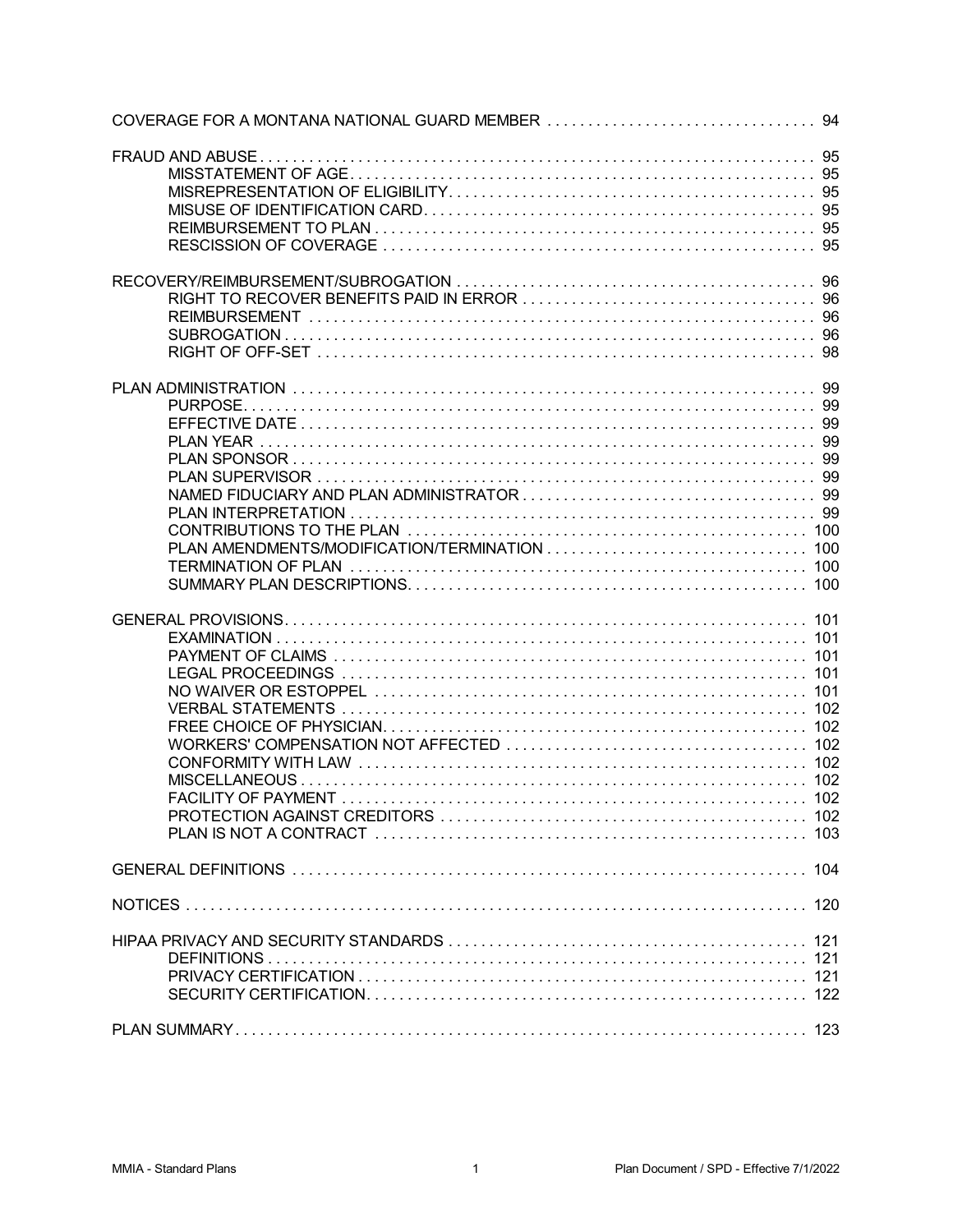### **INTRODUCTION**

Effective July 1, 2022, Montana Municipal Interlocal Authority (MMIA), reinstates the benefits, rights and privileges which will pertain to Employees of participating MMIA Member Entities, referred to as Participants, and the eligible Dependents of such Participants, as defined, and which benefits are provided through a fund established by MMIA and referred to as the Plan. This booklet describes the Plan in effect as of July 1, 2022.

Coverage provided under this Plan for Employees and their Dependents will be in accordance with the MMIA Member Entity's written personnel policy and the Eligibility, Effective Date, Qualified Medical Child Support Order, Termination, Family and Medical Leave Act and other applicable provisions as stated in this Plan.

Montana Municipal Interlocal Authority (the Plan Sponsor) has retained the services of an independent Plan Supervisor, experienced in claims processing, to handle health claims. The Plan Supervisor for the Plan is:

> Allegiance Benefit Plan Management, Inc. P.O. Box 5066 Missoula, MT 59806-5066

Please read this booklet carefully before incurring any medical expenses. For specific questions regarding coverage or benefits, please refer to the Plan Document/Summary Plan Description which is available for review in the Personnel Office, at the office of the Plan Supervisor, or call or write to Allegiance Benefit Plan Management, Inc. regarding any detailed questions concerning the Plan.

**This Plan is not intended to, and cannot be used as workers' compensation coverage for any Employee or any covered Dependent of an Employee. Therefore, this Plan generally excludes claims related to any activity engaged in for wage or profit including, but not limited to, farming, ranching, part-time and seasonal activities. See Plan Exclusions for specific information.**

**The information contained in this Plan Document/Summary Plan Description is only a general statement regarding FMLA, COBRA, USERRA, and QMCSO. It is not intended to be and should not be relied upon as complete legal information about those subjects. Covered Persons and MMIA Member Entities should consult their own legal counsel regarding these matters.**

Prior Authorization by the Plan is strongly recommended for certain services. If Prior Authorization is not obtained, the charge could be denied if the service, treatment or supply is not found to be Medically Necessary or found to be otherwise excluded when the claim is submitted.

Prior Authorization is required by the Plan Supervisor for certain services. If Prior Authorization is not obtained, the charge will be denied when the claim is submitted.

This Plan Document/Summary Plan Description is issued by a self-funded multiple employer welfare arrangement. A self-funded multiple employer welfare arrangement may not be subject to all of the insurance laws and regulations of your state.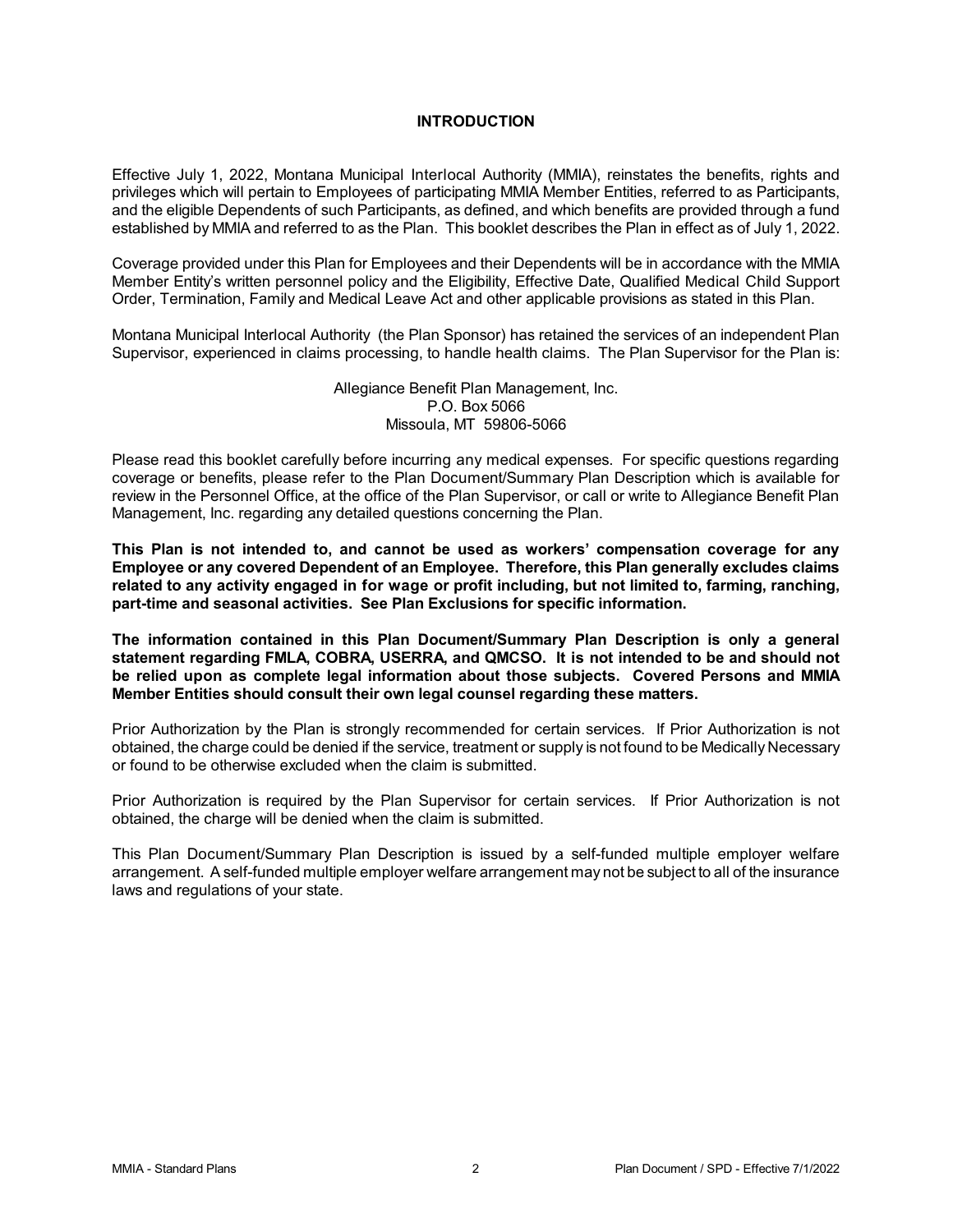### **SCHEDULE OF MEDICAL BENEFITS - BRIDGER** FOR **ELIGIBLE PARTICIPANTS AND DEPENDENTS**

### ALL BENEFITS PAYABLE UNDER THIS PLAN ARE SUBJECT TO THE APPLICABLE PLAN EXCLUSIONS AND PROCEDURE BASED MAXIMUM EXPENSE (PBME) (REFERENCED BASED PRICING)

### **FOR MEMBER GROUPS EXCEPT FOR CITY OF HELENA: BENEFIT PERIOD IS A CALENDAR YEAR**

# **FOR CITY OF HELENA ONLY: BENEFIT PERIOD IS A PLAN YEAR COMMENCING ON JULY 1 AND ENDING ON JUNE 30**

| <b>MEDICAL BENEFIT COST SHARING PROVISIONS</b>                                                                                                                                                                                                                                                                                                                                                                                                                                                                                                                                                            |                |  |
|-----------------------------------------------------------------------------------------------------------------------------------------------------------------------------------------------------------------------------------------------------------------------------------------------------------------------------------------------------------------------------------------------------------------------------------------------------------------------------------------------------------------------------------------------------------------------------------------------------------|----------------|--|
| <b>DEDUCTIBLE</b> (Embedded)                                                                                                                                                                                                                                                                                                                                                                                                                                                                                                                                                                              |                |  |
| Per Covered Person per Benefit Period                                                                                                                                                                                                                                                                                                                                                                                                                                                                                                                                                                     | \$500          |  |
| Per Family per Benefit Period                                                                                                                                                                                                                                                                                                                                                                                                                                                                                                                                                                             | \$1,000        |  |
|                                                                                                                                                                                                                                                                                                                                                                                                                                                                                                                                                                                                           |                |  |
| Deductible, whether for Participating Provider or Non-Participating Provider, applies to all benefits unless                                                                                                                                                                                                                                                                                                                                                                                                                                                                                              |                |  |
| specifically indicated as waived                                                                                                                                                                                                                                                                                                                                                                                                                                                                                                                                                                          |                |  |
| BENEFIT PERCENTAGE ALL MONTANA PROVIDERS AND NON-                                                                                                                                                                                                                                                                                                                                                                                                                                                                                                                                                         |                |  |
| <b>MONTANA PARTICIPATING PROVIDERS</b>                                                                                                                                                                                                                                                                                                                                                                                                                                                                                                                                                                    | 80%            |  |
| Before satisfaction of Out-of-Pocket Maximum                                                                                                                                                                                                                                                                                                                                                                                                                                                                                                                                                              | 100%           |  |
| After satisfaction of Out-of-Pocket Maximum                                                                                                                                                                                                                                                                                                                                                                                                                                                                                                                                                               |                |  |
| BENEFIT PERCENTAGE NON-MONTANA NON-PARTICIPATING                                                                                                                                                                                                                                                                                                                                                                                                                                                                                                                                                          |                |  |
| <b>PROVIDERS</b>                                                                                                                                                                                                                                                                                                                                                                                                                                                                                                                                                                                          | 60%            |  |
| Before satisfaction of Out-of-Pocket Maximum<br>After satisfaction of Out-of-Pocket Maximum                                                                                                                                                                                                                                                                                                                                                                                                                                                                                                               | 100%           |  |
|                                                                                                                                                                                                                                                                                                                                                                                                                                                                                                                                                                                                           |                |  |
| Benefit Percentage for all Montana Providers and Non-Montana Participating Providers applies to all benefits<br>unless specifically stated otherwise.<br>Benefit Percentage for Non-Montana Non-Participating Provider applies to all benefits.                                                                                                                                                                                                                                                                                                                                                           |                |  |
| <b>OUT-OF-POCKET MAXIMUM (Embedded)</b>                                                                                                                                                                                                                                                                                                                                                                                                                                                                                                                                                                   |                |  |
| Per Covered Person per Benefit Period                                                                                                                                                                                                                                                                                                                                                                                                                                                                                                                                                                     | \$1,500        |  |
| Per Family per Benefit Period                                                                                                                                                                                                                                                                                                                                                                                                                                                                                                                                                                             | \$3,000        |  |
|                                                                                                                                                                                                                                                                                                                                                                                                                                                                                                                                                                                                           |                |  |
| Out-of-Pocket Maximum, whether for Participating Provider or Non-Participating Provider, applies to all<br>benefits unless specifically stated otherwise and subject to all Plan provisions, limitations and exceptions<br>based upon the Plan Document/Summary Plan Description.<br>Out-of-Pocket Maximum includes the Deductible and Eligible Expenses in excess of the Benefit Percentage.<br>Pharmacy Copayments do not apply toward the Medical Benefits Deductible or Out-of-Pocket Maximum.<br>However, Pharmacy Copayments do apply toward the applicable Pharmacy Benefit Out-of-Pocket Maximum. |                |  |
| Charges for Montana and Non-Montana Participating Providers services will cross accumulate between the<br>Montana and Non-Montana Participating Providers and Non-Montana Non-Participating Providers Out-of-<br>Pocket Maximums.                                                                                                                                                                                                                                                                                                                                                                         |                |  |
|                                                                                                                                                                                                                                                                                                                                                                                                                                                                                                                                                                                                           |                |  |
| <b>MAXIMUM BENEFIT FOR ALL CAUSES</b>                                                                                                                                                                                                                                                                                                                                                                                                                                                                                                                                                                     | Not applicable |  |
|                                                                                                                                                                                                                                                                                                                                                                                                                                                                                                                                                                                                           |                |  |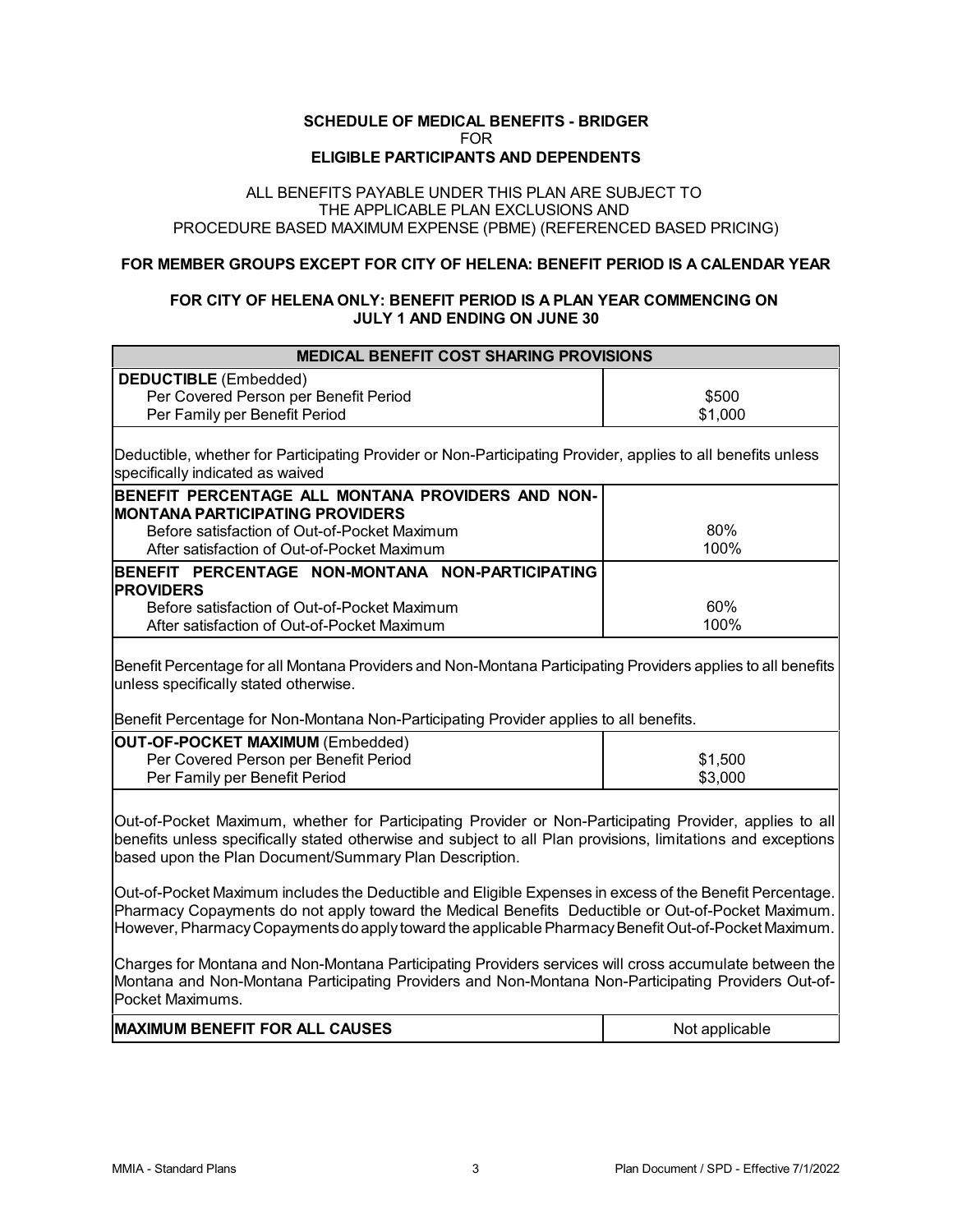### **MEDICAL BENEFIT COST SHARING PROVISIONS**

### **PRIOR AUTHORIZATION:**

Prior Authorization by the Plan is strongly recommended for certain services. If Prior Authorization is not obtained, the charge could be denied if the service, treatment or supply is not found to be Medically Necessary or found to be otherwise excluded when the claim is submitted.

Prior Authorization is required by the Plan Supervisor for certain services. If Prior Authorization is not obtained, the charge will be denied when the claim is submitted.

### **See Benefit Management for further details.**

| <b>SPECIAL BENEFITS / LIMITATIONS</b>         | <b>BENEFIT PERCENTAGE</b>      |
|-----------------------------------------------|--------------------------------|
| BENEFIT LIMITS ARE FOR SERVICES RECEIVED FROM | ALL MONTANA, and               |
| PARTICIPATING PROVIDERS                       | NON-MONTANA                    |
| AND NON-PARTICIPATING PROVIDERS               | <b>PARTICIPATING PROVIDERS</b> |
|                                               |                                |

**ACCIDENTAL INJURY BENEFIT**

100%, Deductible Waived

Maximum Benefit per Accident / **\$300\***. Expenses must be Incurred within 90 days of the date of the Injury. **Benefit limits are for services received from all Providers.**

\*Charges in excess of Maximum Benefit will be considered for payment under Medical Benefits. **Chiropractic Services, Naturopathy and Alternative Medicineservices are excludedunder this benefit.**

### **ALCOHOLISM AND/OR CHEMICAL DEPENDENCY TREATMENT - INPATIENT AND OUTPATIENT**

| <b>Professional Provider Expenses</b> | 80%, Deductible Waived |
|---------------------------------------|------------------------|
| <b>Facility Providers Services</b>    | 80% after Deductible   |

**ALTERNATIVE MEDICINE BENEFIT**

80%, Deductible Waived

Treatments/Office Visit Maximum per Benefit Period / **\$500**. **Benefit limits are for services received from all Providers.** Benefits are limited to acupuncture, neuro-feedback and bio-feedback services provided by a Physician, Naturopath or Licensed Health Care Provider. Over-the-counter remedies are not covered.

### **AUTISM SERVICES**

**Professional Provider Expenses** 80%, Deductible Waived

Includes certain treatments associated with Autism Spectrum Disorder (ASD), pursuant to 33-22-515, MCA.

### **CHIROPRACTIC CARE**

| 80%, Deductible Waived |  |
|------------------------|--|
|                        |  |

Treatments/Office Visit Maximum per Benefit Period / **\$400** X-rays Maximum Benefit per Benefit Period / **\$100 Benefit limits are for services received from all Providers.**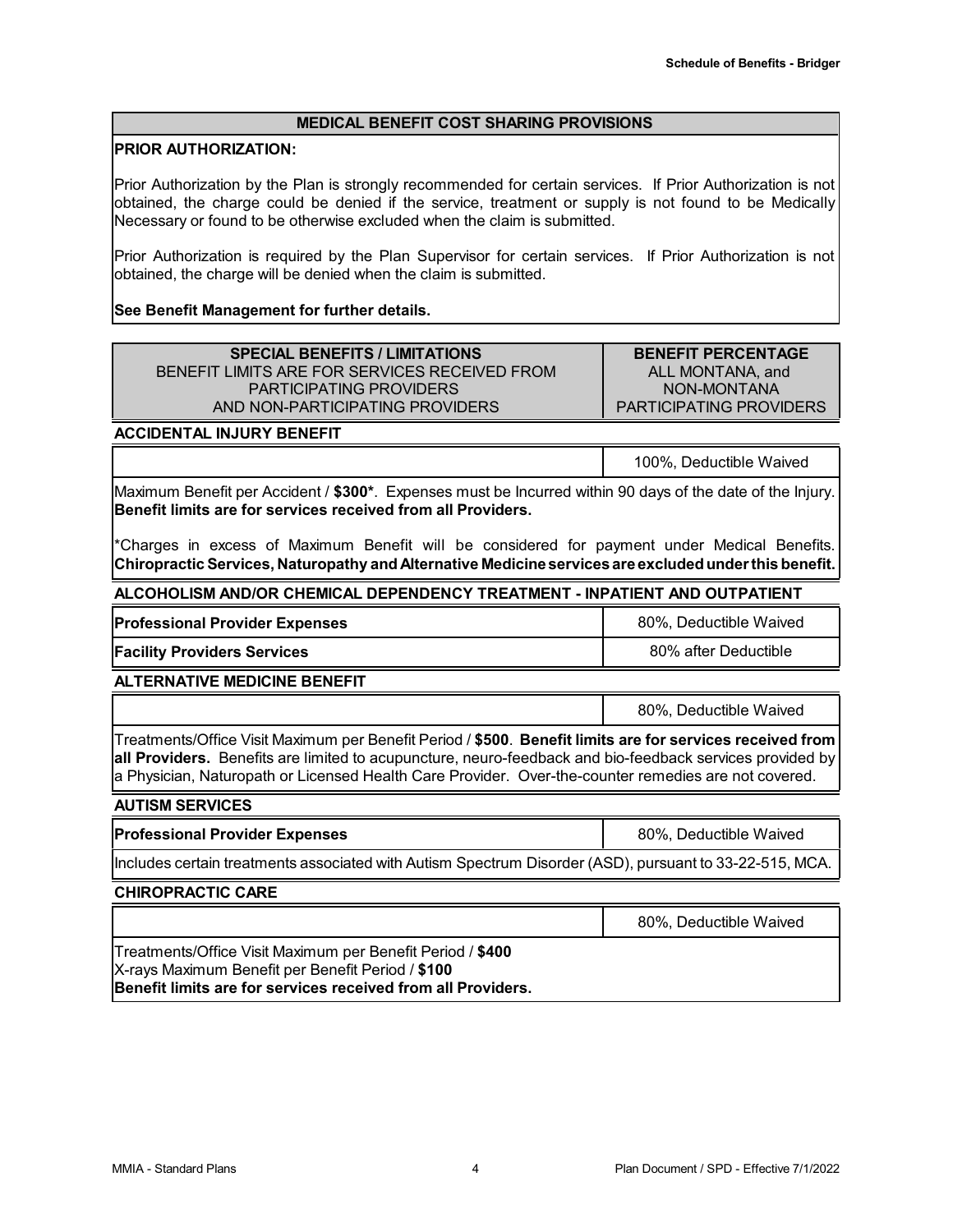### **BENEFIT PERCENTAGE** ALL MONTANA, and NON-MONTANA PARTICIPATING PROVIDERS

#### **COLONOSCOPY**

100%, Deductible Waived

Charges for the first Colonoscopy during a Benefit Period regardless of diagnosis or for any routine colonoscopy are payable at 100%. Subsequent Colonoscopies when performed for diagnostic purposes are payable subject to the Medical Deductible and Benefit Percentage.

### **COVID-19 VACCINE**

100%, Deductible Waived The Non-Participating Provider benefit is effective 15 days after a COVID-19 vaccine receives emergency approval by the FDA through the duration of the Declared National Emergency.

### **DIABETIC EDUCATION BENEFIT**

100%, Deductible Waived

**DIAGNOSTIC SERVICES - INPATIENT AND OUTPATIENT**

**Professional Provider Expenses** 80%, Deductible Waived

**Facility Provider Expenses 80% after Deductible** 

#### **DIALYSIS TREATMENTS - OUTPATIENT**

80% after Deductible

Maximum Benefit per dialysis session\* / **\$550 or PBME (Referenced Based Pricing) as applicable\*\*. Benefit limits are for services received from all Providers.**

\*Dialysis session includes charges for the dialysis, use of facility, professional fees and any and all drugs provided during the administration of a single course of dialysis.

\*\*PBME (Referenced Based Pricing) applies if the \$550 benefit payment will result in a balance due to the Covered Person except for Deductible and Out-of-Pocket expenses provided the Covered Person has taken all actions available to prevent a balance due.

| DUNADLE MEDICAL EQUIFMENT                 |                        |
|-------------------------------------------|------------------------|
| Rental (up to purchase price) or purchase | 80%. Deductible Waived |
| <b>Repair and Replacement</b>             | 80%, Deductible Waived |

**EMERGENCY ROOM CARE**

**DURABLE MEDICAL EQUIPMENT**

| <b>Facility Provider Expenses for Emergency as defined</b>                                                                                                        | 80% after Deductible |
|-------------------------------------------------------------------------------------------------------------------------------------------------------------------|----------------------|
| <b>Professional Provider Expenses for Emergency as defined</b>                                                                                                    | 80% after Deductible |
| <b>Facility Provider Expenses for non-emergency</b>                                                                                                               | No Benefit           |
| 80% after Deductible<br><b>Professional Provider Expenses for non-emergency</b>                                                                                   |                      |
| Emergency Room Care is payable as stated regardless of Participating Provider status. As with all benefits,<br>the PBME (Referenced Based Pricing) still applies. |                      |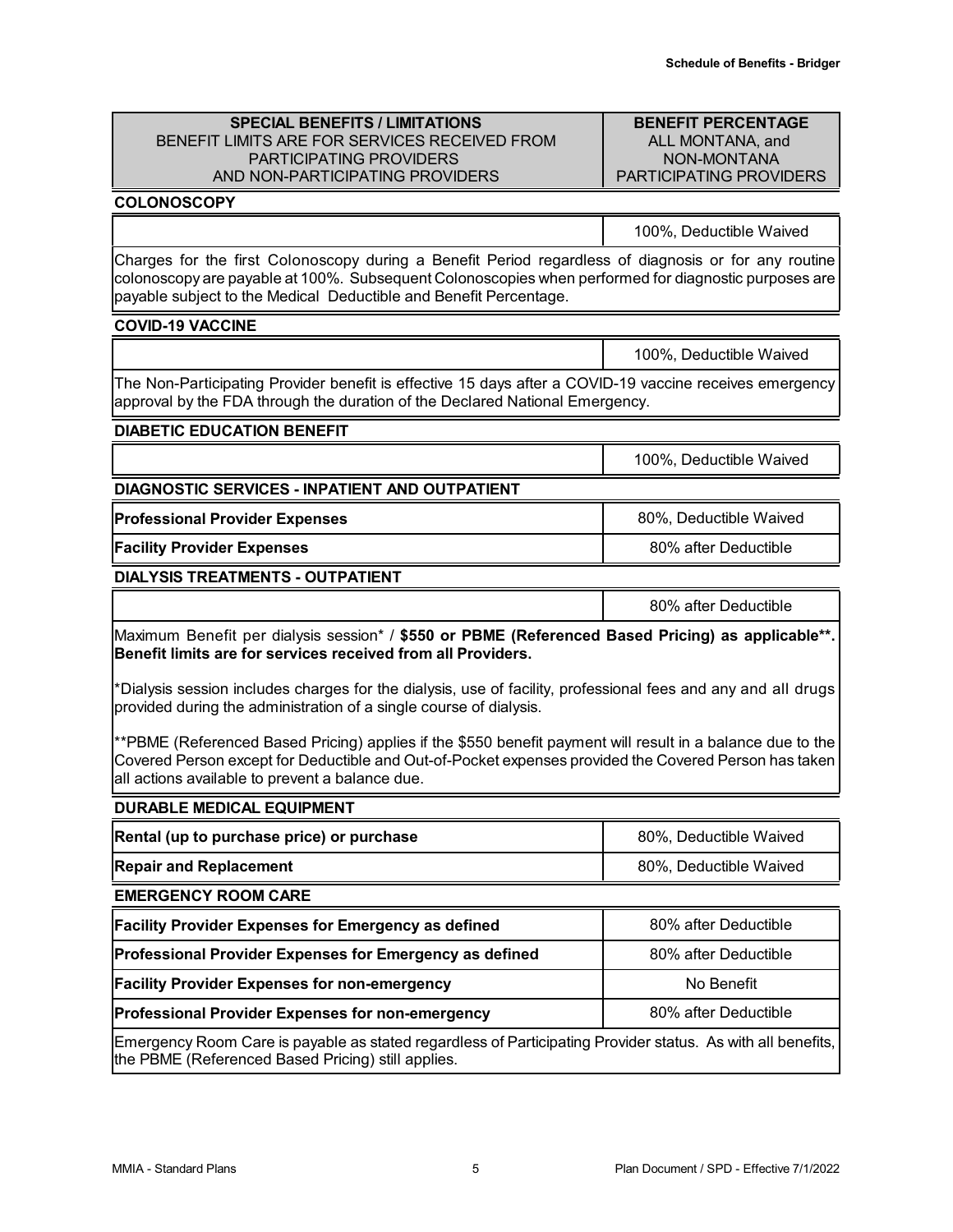### **BENEFIT PERCENTAGE** ALL MONTANA, and NON-MONTANA PARTICIPATING PROVIDERS

80% after Deductible

### **HEARING AIDS (Including Exam and Fitting)**

**Benefit Limits:** Hearing Aids limited to Dependent child up to age eighteen (18).

### **HOME HEALTH CARE**

**HOSPICE CARE**

80%, Deductible Waived

100%, Deductible Waived

| HOSPITAL SERVICES - INPATIENT AND OUTPATIENT                                                                              |                        |
|---------------------------------------------------------------------------------------------------------------------------|------------------------|
| <b>Facility Provider Expenses</b>                                                                                         | 80% after Deductible   |
| <b>Professional Provider Expenses</b>                                                                                     | 80%, Deductible Waived |
| Inpatient Room and Board or Intensive Care Unit, as with all benefits, limited to the PBME (Referenced<br>Based Pricing). |                        |
|                                                                                                                           |                        |

### **INFERTILITY / IN-VITRO FERTILIZATION**

| Diagnostic testing to determine infertility                                                          | 80%, Deductible Waived |
|------------------------------------------------------------------------------------------------------|------------------------|
| Infertility Treatment beyond Diagnosis                                                               | 80% after Deductible   |
| Maximum Lifetime Benefit per Covered Person / One (1) attempt at in-vitro fertilization. See Medical |                        |

benefits for further details. **Benefit limits are for services received from all Providers.**

### **MATERNITY SERVICES - INPATIENT AND OUTPATIENT**

| <b>Professional Provider Expenses</b>                       | 80%, Deductible Waived |
|-------------------------------------------------------------|------------------------|
| <b>Facility Provider Expenses</b>                           | 80% after Deductible   |
| See Preventive Care Benefit for well-women prenatal visits. |                        |

### **MENTAL ILLNESS - INPATIENT AND OUTPATIENT**

| <b>Professional Provider Expenses</b> | 80%, Deductible Waived |
|---------------------------------------|------------------------|
| <b>Facility Provider Expenses</b>     | 80% after Deductible   |

# **NEWBORN INITIAL CARE**

80%, Deductible Waived

Applies until the earlier of the Newborn's discharge from hospital or 48 hours for vaginal delivery or 96 hours for cesarean section.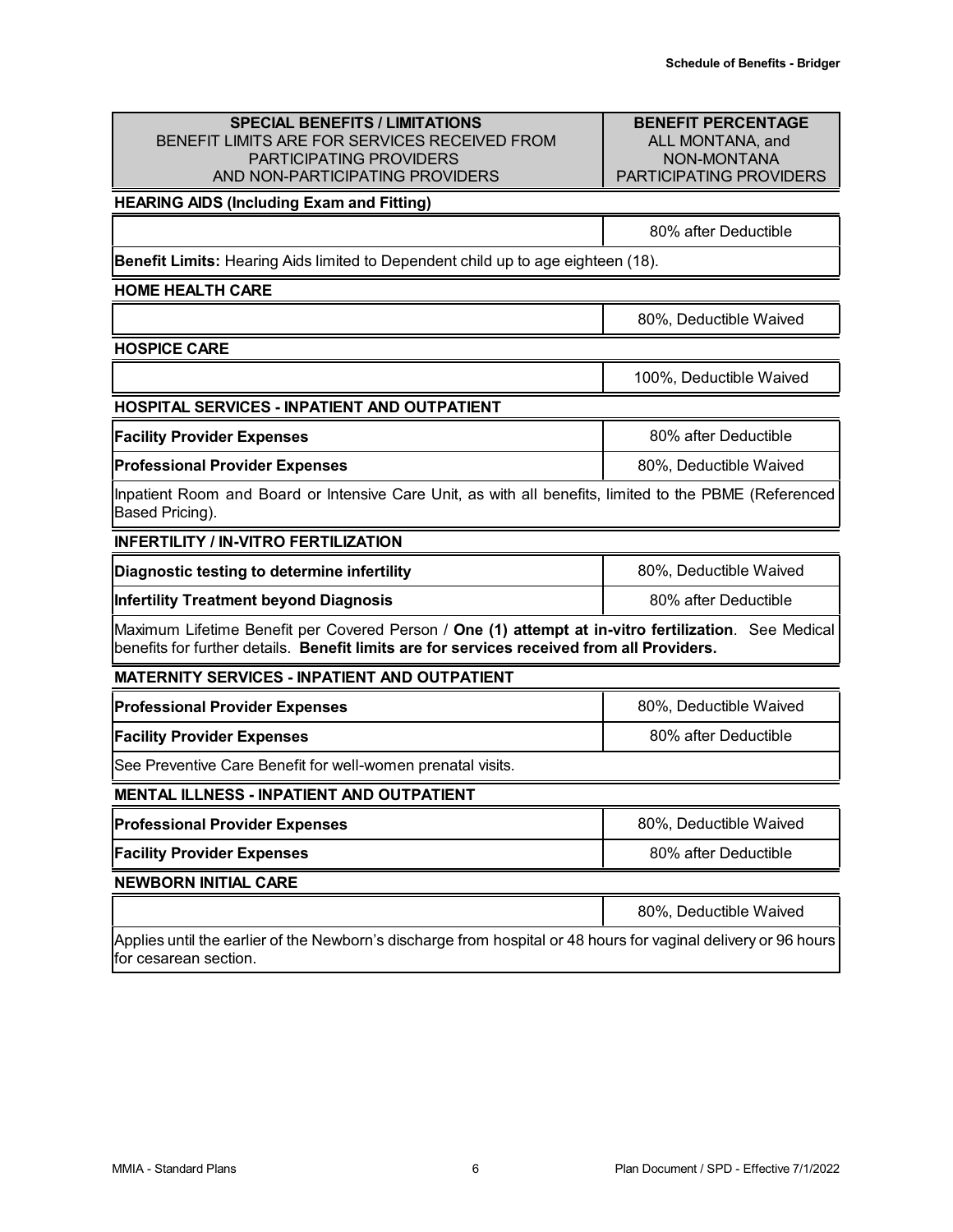### **BENEFIT PERCENTAGE** ALL MONTANA, and NON-MONTANA PARTICIPATING PROVIDERS

# **NON-AMBULANCE TRAVEL BENEFIT FOR ORGAN AND TISSUE TRANSPLANT**

80% after Deductible

Maximum Lifetime Benefit / **\$5,000**, limited to the following:

Coach airfare.

The current IRS medical travel reimbursement mileage rate for automobile travel.

Meals limited to a maximum of \$50 per day per person.

Overnight accommodations, not to exceed \$125 per night.

For the Participant and one (1) companion, limited to travel to a contracted Center of Excellence if treatment at a contracted Center of Excellence.

**NUTRITIONAL ASSESSMENT/COUNSELING BENEFIT (Not otherwise coveredunder Preventive Care)**

80%, Deductible Waived

Treatments/Office Visit Maximum per Benefit Period / **10**. **Benefit limits are for services received from all Providers.** Charges rendered by a registered dietician or other Licensed Health Care Provider for nutritional assessment/counseling. Services are not eligible for the purposes of specialty diets for athletic training or other non-medical purposes.

### **OBESITY BENEFIT**

**Surgical Facility and Professional Provider Expenses <b>80%** after Deductible

Combined Surgical and Non-Surgical Maximum Lifetime Benefit / **\$30,000**; Maximum procedure per lifetime / **1**. **Benefit limits are for services received from all Providers.**

**Prior Authorization and enrollment through the utilization management company required. See Obesity Benefit for further details.**

**Non-surgical expenses related to obesity or bariatric surgery are payable the same as any other medical condition only if incurred while enrolled in the obesity program through the utilization management company.**

# **ORGAN/TISSUE TRANSPLANTS** (**Limited to Center of Excellence)**

| <b>Professional Provider Expenses</b>             | 80%, Deductible Waived |
|---------------------------------------------------|------------------------|
| <b>Facility Provider Expenses</b>                 | 80% after Deductible   |
| <b>Provider other than a Center of Excellence</b> | No Benefit             |
|                                                   |                        |

# **ORTHOPEDIC DEVICES**

80%, Deductible Waived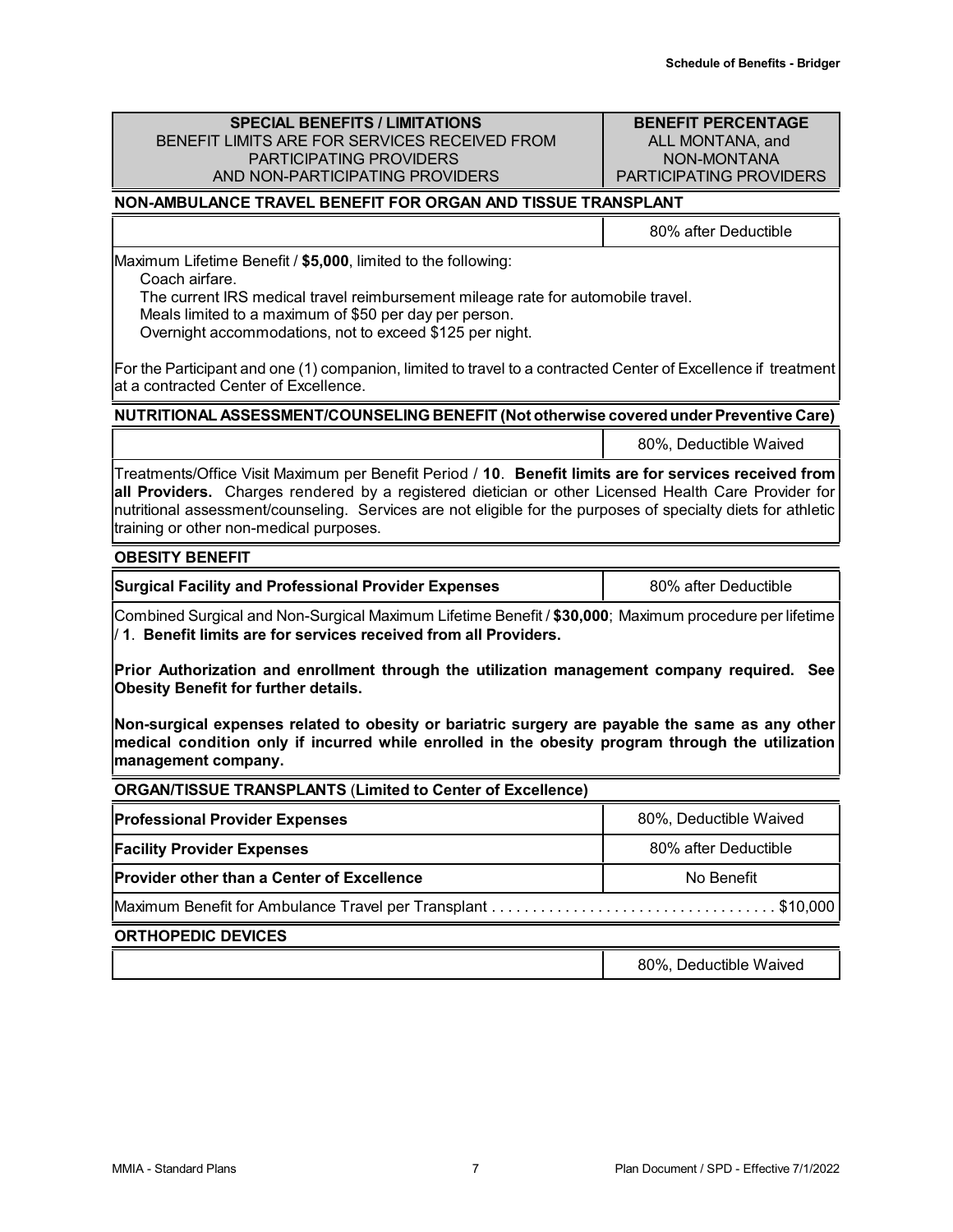**Professional Provider Expenses - INPATIENT AND OUTPATIENT**

### **BENEFIT PERCENTAGE** ALL MONTANA, and NON-MONTANA PARTICIPATING PROVIDERS

### **ORTHOTICS**

80% after Deductible

Maximum Benefit per Benefit Period / **\$500**. **Benefit limits are for services received from all Providers.** Benefit limited to custom made rigid inserts for shoes, with a medical diagnosis and prescribed by a Physician or podiatrist, and used to treat mechanical problems of the foot, ankle or leg by preventing abnormal motion and positioning.

#### **PRESCRIPTION DRUGS**

See Pharmacy Benefit for Details

# **PREVENTIVE CARE BENEFIT**

|                                                                                                                                                                                                                   |                                                                                                                                                                                                                                                                                                                                                                                                                                                                             | 100%, Deductible Waived |
|-------------------------------------------------------------------------------------------------------------------------------------------------------------------------------------------------------------------|-----------------------------------------------------------------------------------------------------------------------------------------------------------------------------------------------------------------------------------------------------------------------------------------------------------------------------------------------------------------------------------------------------------------------------------------------------------------------------|-------------------------|
| ♦<br> ♦<br> ♦<br> ♦<br> ♦<br> ♦<br> ♦<br> ♦<br> ♦                                                                                                                                                                 | <b>Covered Services:</b><br><b>Well-Child Care</b><br>Physical examinations<br>Pelvic examination and pap smear<br>Laboratory and testing<br>Hearing and vision screening<br>Mammogram<br>Prostate cancer screening Prostate-specific Antigen (PSA) or Digital Rectal Examination (DRE)<br>Cardiovascular screening blood tests<br>Colorectal cancer screening tests<br>Vaccinations and Immunizations recommended by Physician<br>BRCA1 and BRCA2 when medically indicated |                         |
| ♦<br> ♦                                                                                                                                                                                                           | Nutritional counseling<br>Well Women Preventive Care subject to Plan limitations on sterilization procedures<br>If any diagnostic x-rays, labs or other tests or procedures are ordered or provided in connection with any of<br>the Preventive Care covered services, those tests or procedures will not be covered as Preventive Care and                                                                                                                                 |                         |
| will be subject to the cost sharing that applies to those specific services. Complete list of recommended<br>preventive services can be viewed at: https://www.healthcare.gov/coverage/preventive-care-benefits/. |                                                                                                                                                                                                                                                                                                                                                                                                                                                                             |                         |
| PREVENTIVE/PROPHYLACTIC MASTECTOMY/OOPHORECTOMY                                                                                                                                                                   |                                                                                                                                                                                                                                                                                                                                                                                                                                                                             |                         |
|                                                                                                                                                                                                                   | <b>Inpatient Professional Provider Expenses</b>                                                                                                                                                                                                                                                                                                                                                                                                                             | 80%, Deductible Waived  |
|                                                                                                                                                                                                                   | <b>Inpatient Facility Expenses</b>                                                                                                                                                                                                                                                                                                                                                                                                                                          | 80% after Deductible    |

**PROSTHETIC APPLIANCES**

**RESIDENTIAL TREATMENT FACILITY**

80% after Deductible

80%, Deductible Waived

**Rental (up to purchase price) or purchase 80%, Deductible Waived 80%, Deductible Waived Repair and Replacement Replacement Repair and Replacement 80%**, Deductible Waived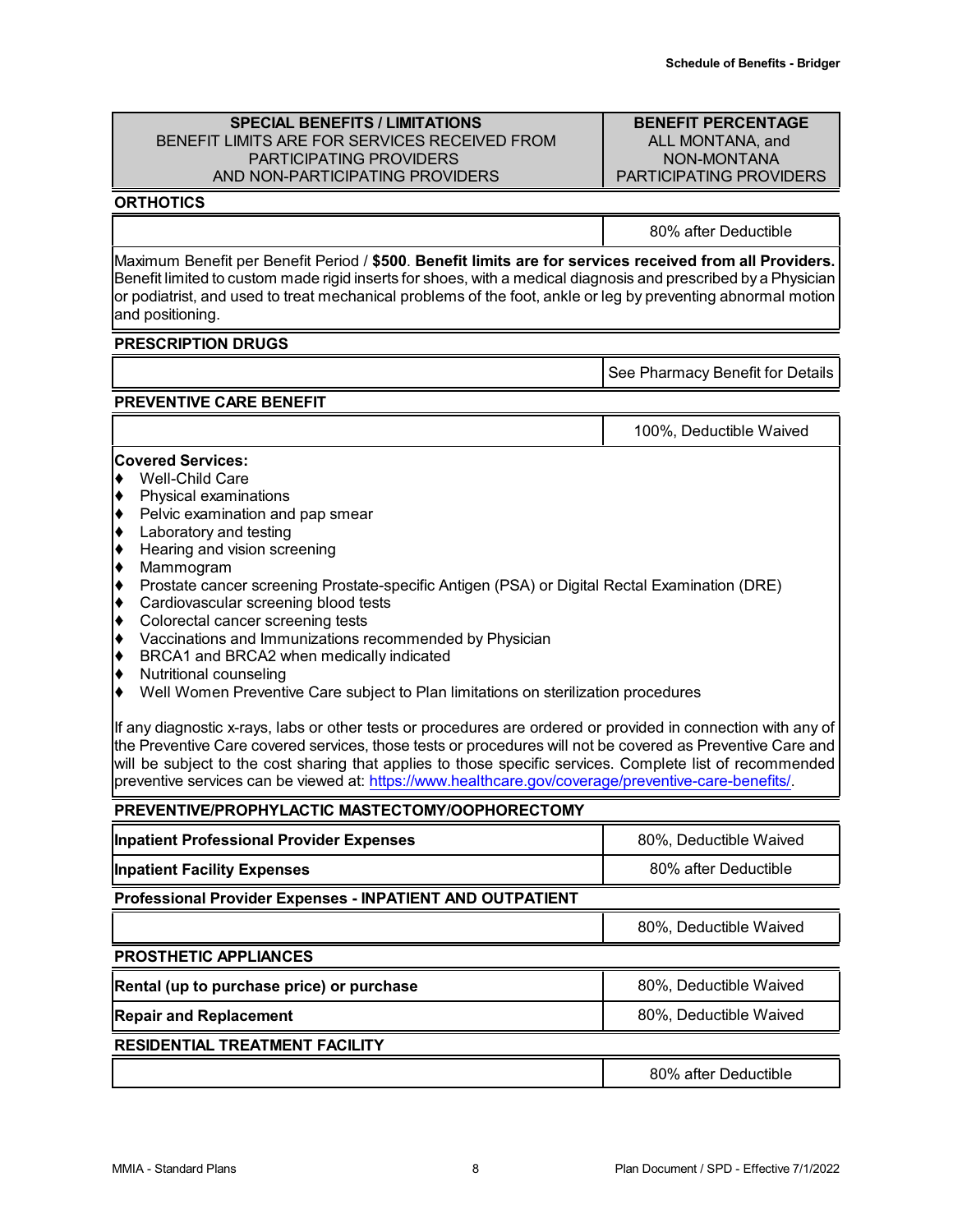### **BENEFIT PERCENTAGE** ALL MONTANA, and NON-MONTANA PARTICIPATING PROVIDERS

# **SKILLED NURSING FACILITY**

80% after Deductible

### **SURGICAL IMPLANT AND/OR DEVICES AND RELATED SUPPLIES**

|                                                | 80% after Deductible |
|------------------------------------------------|----------------------|
| Maximum Benefit per Implant for the following: |                      |
|                                                |                      |
|                                                |                      |
|                                                |                      |
|                                                |                      |

Maximums apply to any implantable device and all supplies associated with that implantable sevice. **Benefit limits apply to Non-Participating Provider services only. For Participating Providers, payment will be made pursuant to the provider contract. As with all benefits, the PBME (Referenced Based Pricing) still applies.**

**Prior Authorization by the Plan is strongly recommended for all surgical implant procedures. If Prior Authorization is not obtained, the charge could be denied if the service, treatment or supply is not found to be Medically Necessary or found to be otherwise excluded when the claim is submitted.**

#### **THERAPY BENEFIT - INPATIENT AND OUTPATIENT**

| <b>Professional Provider Expenses</b>                                                                                        | 80%, Deductible Waived |
|------------------------------------------------------------------------------------------------------------------------------|------------------------|
| <b>Facility Provider Expenses</b>                                                                                            | 80% after Deductible   |
| Outpatient Expenses include Physical Therapy, Occupational Therapy, Speech Therapy, Cardiac<br><b>Rehabilitation Therapy</b> |                        |
| <b>TOBACCO CESSATION BENEFIT (Not otherwise covered under Preventive Care Benefit)</b>                                       |                        |

|                                                                           | $80\%$ .<br>Deductible Waived |
|---------------------------------------------------------------------------|-------------------------------|
| Consiger must be provided by a Dhypigian or Licensed Hoolth Caro Drovider |                               |

Services must be provided by a Physician or Licensed Health Care Provider.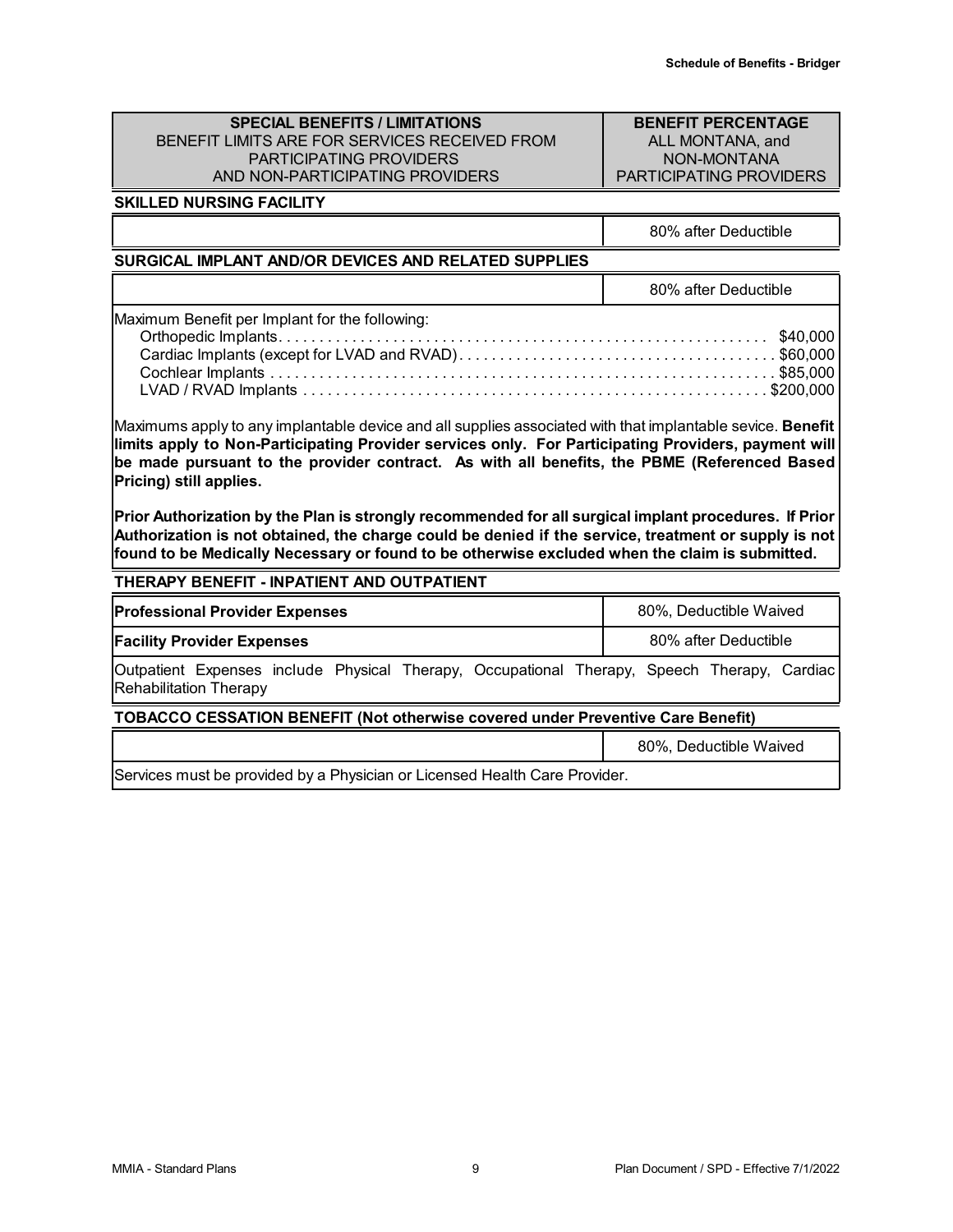### **SCHEDULE OF MEDICAL BENEFITS - MADISON** FOR **ELIGIBLE PARTICIPANTS AND DEPENDENTS**

### ALL BENEFITS PAYABLE UNDER THIS PLAN ARE SUBJECT TO THE APPLICABLE PLAN EXCLUSIONS AND PROCEDURE BASED MAXIMUM EXPENSE (PBME) (REFERENCED BASED PRICING)

### **FOR MEMBER GROUPS EXCEPT FOR CITY OF HELENA: BENEFIT PERIOD IS A CALENDAR YEAR**

### **FOR CITY OF HELENA ONLY: BENEFIT PERIOD IS A PLAN YEAR COMMENCING ON JULY 1 AND ENDING ON JUNE 30**

| <b>MEDICAL BENEFIT COST SHARING PROVISIONS</b>                                                                                                                                                                                                                                                                       |                    |
|----------------------------------------------------------------------------------------------------------------------------------------------------------------------------------------------------------------------------------------------------------------------------------------------------------------------|--------------------|
| <b>DEDUCTIBLE</b> (Embedded)<br>Per Covered Person per Benefit Period<br>Per Family per Benefit Period                                                                                                                                                                                                               | \$500<br>\$1,000   |
| Deductible, whether for Participating Provider or Non-Participating Provider, applies to all benefits unless<br>specifically indicated as waived.                                                                                                                                                                    |                    |
| BENEFIT PERCENTAGE ALL MONTANA PROVIDERS AND NON-                                                                                                                                                                                                                                                                    |                    |
| <b>MONTANA PARTICIPATING PROVIDERS</b><br>Before satisfaction of Out-of-Pocket Maximum<br>After satisfaction of Out-of-Pocket Maximum                                                                                                                                                                                | 70%<br>100%        |
| BENEFIT PERCENTAGE NON-MONTANA NON-PARTICIPATING                                                                                                                                                                                                                                                                     |                    |
| <b>PROVIDERS</b><br>Before satisfaction of Out-of-Pocket Maximum<br>After satisfaction of Out-of-Pocket Maximum                                                                                                                                                                                                      | 50%<br>100%        |
| Benefit Percentage for all Montana Providers and Non-Montana Participating Providers applies to all benefits<br>unless specifically stated otherwise.                                                                                                                                                                |                    |
| Benefit Percentage for Non-Montana Non-Participating Provider applies to all benefits.                                                                                                                                                                                                                               |                    |
| <b>OUT-OF-POCKET MAXIMUM (Embedded)</b><br>Per Covered Person per Benefit Period<br>Per Family per Benefit Period                                                                                                                                                                                                    | \$2,000<br>\$4,000 |
| Out-of-Pocket Maximum, whether for Participating Provider or Non-Participating Provider, applies to all<br>benefits unless specifically stated otherwise and subject to all Plan provisions, limitations and exceptions<br>based upon the Plan Document/Summary Plan Description.                                    |                    |
| Out-of-Pocket Maximum includes the Deductible and Eligible Expenses in excess of the Benefit Percentage.<br>Pharmacy Copayments do not apply toward the Medical Benefits Deductible or Out-of-Pocket Maximum.<br>However, Pharmacy Copayments do apply toward the applicable Pharmacy Benefit Out-of-Pocket Maximum. |                    |
| Charges for Montana and Non-Montana Participating Providers services will cross accumulate between the<br>Montana and Non-Montana Participating Providers and Non-Montana Non-Participating Providers Out-of-<br>Pocket Maximums.                                                                                    |                    |
| <b>MAXIMUM BENEFIT FOR ALL CAUSES</b>                                                                                                                                                                                                                                                                                | Not applicable     |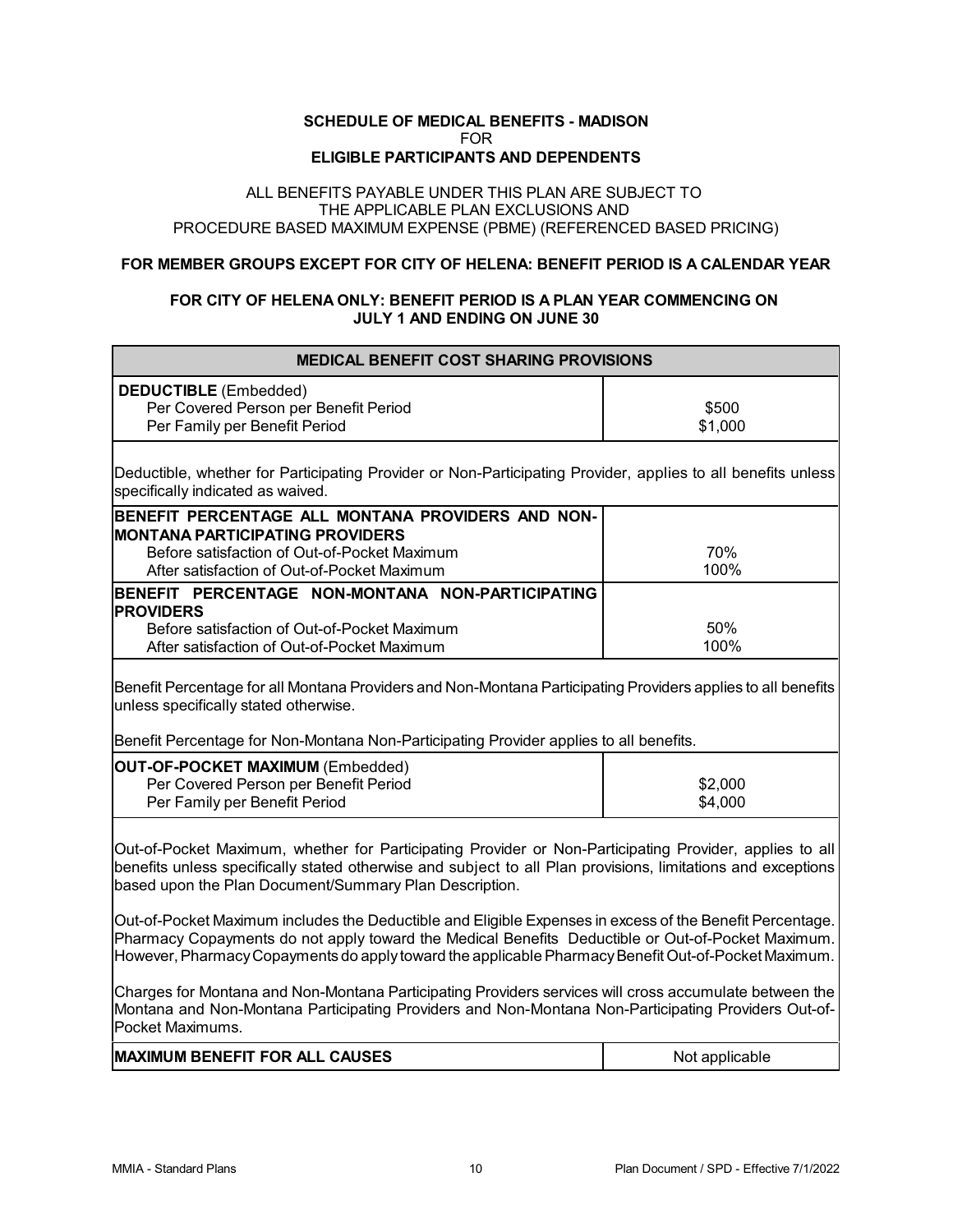### **MEDICAL BENEFIT COST SHARING PROVISIONS**

#### **PRIOR AUTHORIZATION:**

Prior Authorization by the Plan is strongly recommended for certain services. If Prior Authorization is not obtained, the charge could be denied if the service, treatment or supply is not found to be Medically Necessary or found to be otherwise excluded when the claim is submitted.

Prior Authorization is required by the Plan Supervisor for certain services. If Prior Authorization is not obtained, the charge will be denied when the claim is submitted.

#### **See Benefit Management for further details.**

| <b>SPECIAL BENEFITS / LIMITATIONS</b>         | <b>BENEFIT PERCENTAGE</b>      |
|-----------------------------------------------|--------------------------------|
| BENEFIT LIMITS ARE FOR SERVICES RECEIVED FROM | ALL MONTANA, and               |
| PARTICIPATING PROVIDERS                       | NON-MONTANA                    |
| AND NON-PARTICIPATING PROVIDERS               | <b>PARTICIPATING PROVIDERS</b> |

**ACCIDENTAL INJURY BENEFIT**

100%, Deductible Waived

Maximum Benefit per Accident / **\$300\***. Expenses must be Incurred within 90 days of the date of the Injury. **Benefit limits are for services received from all Providers.**

\*Charges in excess of Maximum Benefit will be considered for payment under Medical Benefits. **Chiropractic Services, Naturopathy and Alternative Medicine services are excludedunder this benefit.**

**ALCOHOLISM AND/OR CHEMICAL DEPENDENCY TREATMENT - INPATIENT AND OUTPATIENT**

| Professional Provider Expenses    | 70%, Deductible Waived |
|-----------------------------------|------------------------|
| <b>Facility Provider Expenses</b> | 70% after Deductible   |

**ALTERNATIVE MEDICINE BENEFIT**

70%, Deductible Waived

Treatments/Office Visit Maximum per Benefit Period / **\$500**. **Benefit limits are for services received from all Providers.** Benefits are limited to acupuncture, neuro-feedback and bio-feedback services provided by a Physician, Naturopath or Licensed Health Care Provider. Over-the-counter remedies are not covered.

#### **AUTISM SERVICES**

**Professional Provider Expenses** 70%, Deductible Waived

Includes certain treatments associated with Autism Spectrum Disorder (ASD), pursuant to 33-22-515, MCA.

#### **CHIROPRACTIC CARE**

70%, Deductible Waived

Treatments/Office Visit Maximum per Benefit Period / **\$400** X-rays Maximum Benefit per Benefit Period / **\$100 Benefit limits are for services received from all Providers.**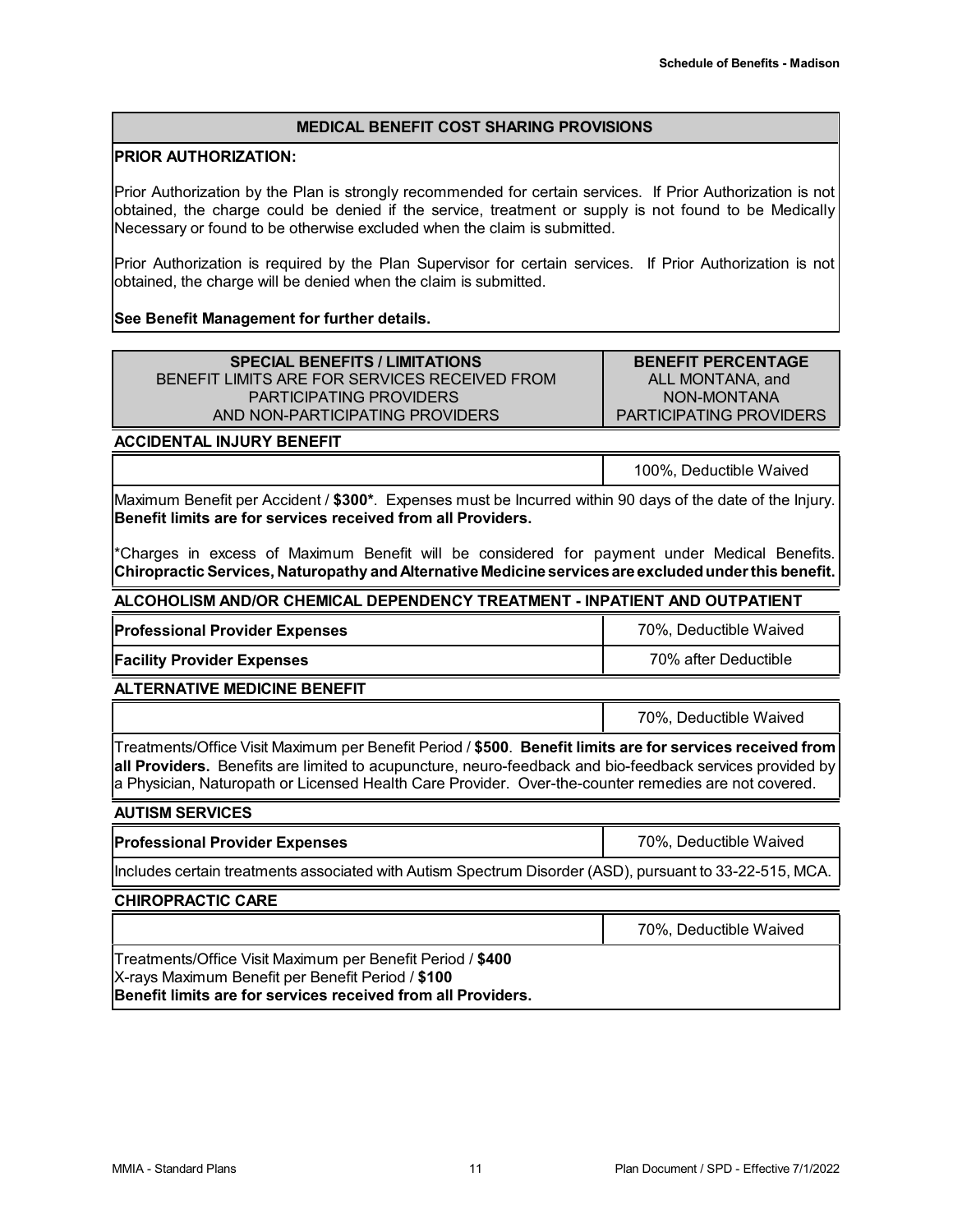### **BENEFIT PERCENTAGE** ALL MONTANA, and NON-MONTANA PARTICIPATING PROVIDERS

#### **COLONOSCOPY**

100%, Deductible Waived

Charges for the first Colonoscopy during a Benefit Period regardless of diagnosis or for any routine colonoscopy are payable at 100%. Subsequent Colonoscopies when performed for diagnostic purposes are payable subject to the Medical Deductible and Benefit Percentage.

#### **COVID-19 VACCINE**

100%, Deductible Waived The Non-Participating Provider benefit is effective 15 days after a COVID-19 vaccine receives emergency approval by the FDA through the duration of the Declared National Emergency.

# **DIABETIC EDUCATION BENEFIT**

100%, Deductible Waived

**DIAGNOSTIC SERVICES - INPATIENT AND OUTPATIENT**

**Professional Provider Expenses** 70%, Deductible Waived

**Facility Provider Expenses The Contract of American Contract 1 and 2**70% after Deductible

#### **DIALYSIS TREATMENTS - OUTPATIENT**

70% after Deductible

Maximum Benefit per dialysis session\* / **\$550 or PBME (Referenced Based Pricing) as applicable\*\*. Benefit limits are for services received from all Providers.**

\*Dialysis session includes charges for the dialysis, use of facility, professional fees and any and all drugs provided during the administration of a single course of dialysis.

\*\*PBME (Referenced Based Pricing) applies if the \$550 benefit payment will result in a balance due to the Covered Person except for Deductible and Out-of-Pocket expenses provided the Covered Person has taken all actions available to prevent a balance due.

| PUNJEL MEPRAL LWUI MENT                   |                        |
|-------------------------------------------|------------------------|
| Rental (up to purchase price) or purchase | 70%. Deductible Waived |
| <b>Repair and Replacement</b>             | 70%, Deductible Waived |
|                                           |                        |

**EMERGENCY ROOM CARE**

**DURABLE MEDICAL EQUIPMENT**

| <b>Facility Provider Expenses for Emergency as defined</b>                                                  | 70% after Deductible |
|-------------------------------------------------------------------------------------------------------------|----------------------|
| Professional Provider Expenses for Emergency as defined                                                     | 70% after Deductible |
| <b>Facility Provider Expenses for non-emergency</b>                                                         | No Benefit           |
| <b>Professional Provider Expenses for non-emergency</b>                                                     | 70% after Deductible |
| Emergency Room Care is payable as stated regardless of Participating Provider status. As with all benefits, |                      |

the PBME (Referenced Based Pricing) still applies.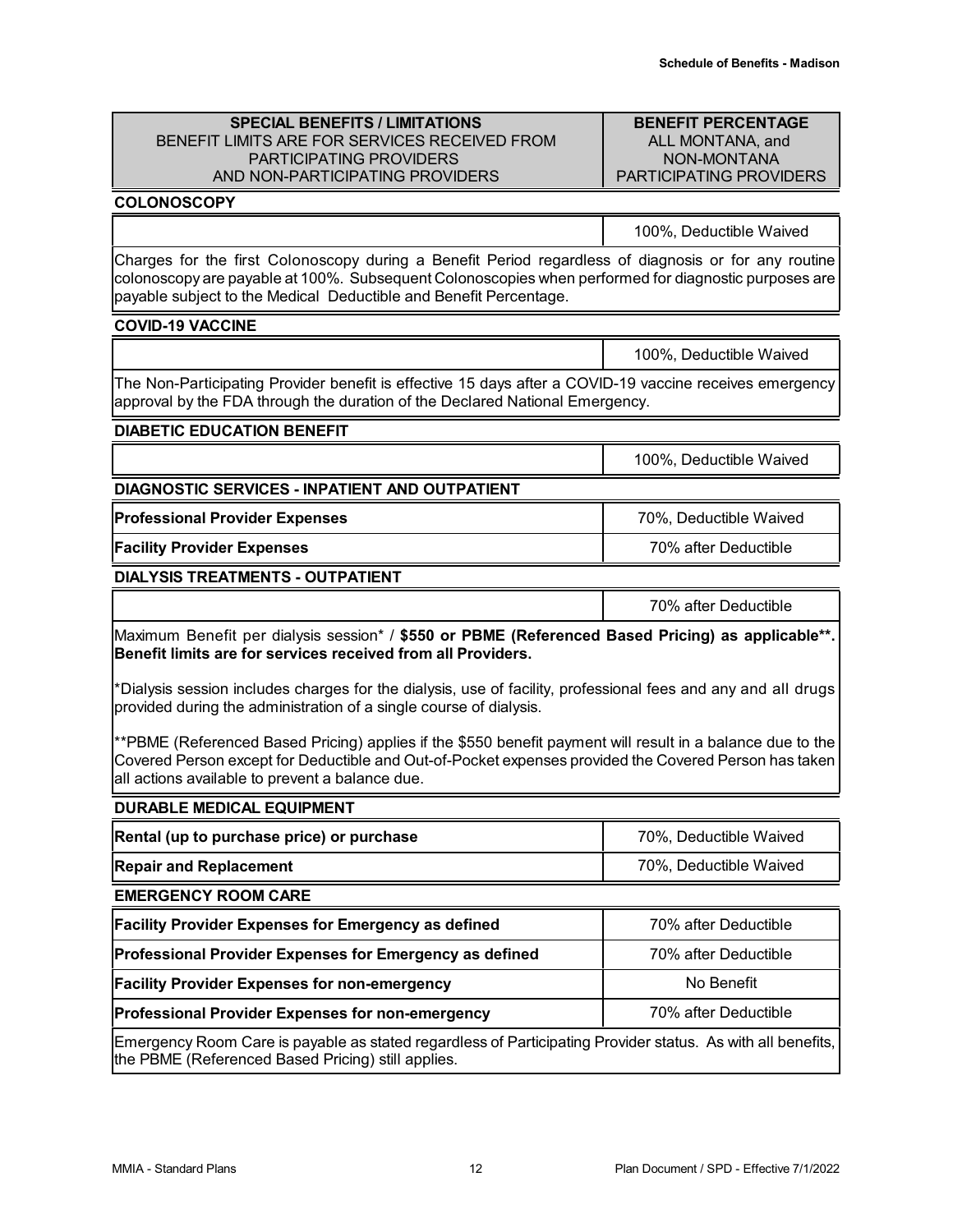### **BENEFIT PERCENTAGE** ALL MONTANA, and NON-MONTANA PARTICIPATING PROVIDERS

### **HEARING AIDS (Including Exam and Fitting)**

**Benefit Limits:** Hearing Aids limited to Dependent child up to age eighteen (18).

### **HOME HEALTH CARE**

**HOSPICE CARE**

70%, Deductible Waived

| 100%, Deductible Waived |
|-------------------------|
|                         |

| <b>HOSPITAL SERVICES - INPATIENT AND OUTPATIENT</b>                                                                       |                        |
|---------------------------------------------------------------------------------------------------------------------------|------------------------|
| <b>Facility Provider Expenses</b>                                                                                         | 70% after Deductible   |
| <b>Professional Provider Expenses</b>                                                                                     | 70%, Deductible Waived |
| Inpatient Room and Board or Intensive Care Unit, as with all benefits, limited to the PBME (Referenced<br>Based Pricing). |                        |

### **INFERTILITY / IN-VITRO FERTILIZATION**

| Diagnostic testing to determine infertility                                                         | 70%, Deductible Waived |
|-----------------------------------------------------------------------------------------------------|------------------------|
| Infertility Treatment beyond Diagnosis                                                              | 70% after Deductible   |
| Maximum Lifetime Repetit per Covered Derson LOne (1) ottompt at in vitro fertilization. See Medical |                        |

Maximum Lifetime Benefit per Covered Person / **One (1) attempt at in-vitro fertilization**. See Medical benefits for further details. **Benefit limits are for services received from all Providers.**

### **MATERNITY SERVICES - INPATIENT AND OUTPATIENT**

| <b>Professional Provider Expenses</b>                       | 70%, Deductible Waived |
|-------------------------------------------------------------|------------------------|
| <b>Facility Provider Expenses</b>                           | 70% after Deductible   |
| See Preventive Care Benefit for well-women prenatal visits. |                        |

### **MENTAL ILLNESS - INPATIENT AND OUTPATIENT**

| <b>Professional Provider Expenses</b> | 70%, Deductible Waived |
|---------------------------------------|------------------------|
| <b>Facility Provider Expenses</b>     | 70% after Deductible   |

# **NEWBORN INITIAL CARE**

70%, Deductible Waived

Applies until the earlier of the Newborn's discharge from hospital or 48 hours for vaginal delivery or 96 hours for cesarean section.

70% after Deductible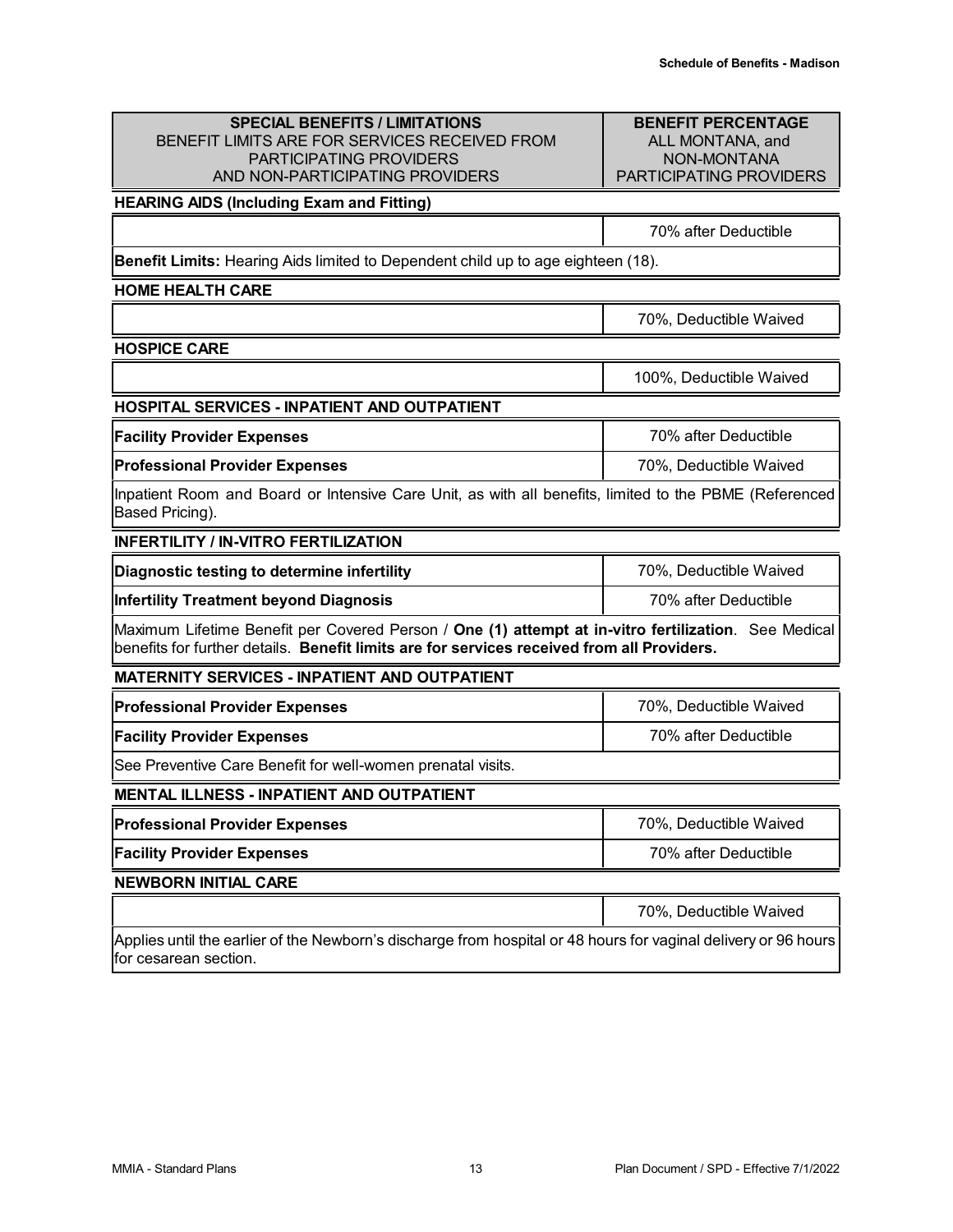**BENEFIT PERCENTAGE** ALL MONTANA, and NON-MONTANA PARTICIPATING PROVIDERS

# **NON-AMBULANCE TRAVEL BENEFIT FOR ORGAN AND TISSUE TRANSPLANT**

|                                                                                                                                                | 70% after Deductible |
|------------------------------------------------------------------------------------------------------------------------------------------------|----------------------|
| $\mathbf{L}$ if a time as $\mathbf{D}$ and $\mathbf{L}$ if $\mathbf{F}$ $\mathbf{D}$ $\mathbf{D}$ as $\mathbf{L}$ is ideal to the fall assumes |                      |

Maximum Lifetime Benefit / **\$5,000**, limited to the following:

Coach airfare.

The current IRS medical travel reimbursement mileage rate for automobile travel.

Meals limited to a maximum of \$50 per day per person.

Overnight accommodations, not to exceed \$125 per night.

For the Participant and one (1) companion, limited to travel to a contracted Center of Excellence if treatment at a contracted Center of Excellence.

**NUTRITIONAL ASSESSMENT/COUNSELING BENEFIT (Not otherwise coveredunder Preventive Care)**

70%, Deductible Waived

Treatments/Office Visit Maximum per Benefit Period / **10**. **Benefit limits are for services received from all Providers.** Charges rendered by a registered dietician or other Licensed Health Care Provider for nutritional assessment/counseling. Services are not eligible for the purposes of specialty diets for athletic training or other non-medical purposes.

### **OBESITY BENEFIT**

**Surgical Facility and Professional Provider Expenses** 70% after Deductible

Combined Surgical and Non-Surgical Maximum Lifetime Benefit / **\$30,000**; Maximum procedure per lifetime / **1**. **Benefit limits are for services received from all Providers.**

**Prior Authorization and enrollment through the utilization management company required. See Obesity Benefit for further details.**

**Non-surgical expenses related to obesity or bariatric surgery are payable the same as any other medical condition only if incurred while enrolled in the obesity program through the utilization management company.**

# **ORGAN/TISSUE TRANSPLANTS** (**Limited to Center of Excellence)**

| <b>Professional Provider Expenses</b>             | 70%, Deductible Waived |
|---------------------------------------------------|------------------------|
| <b>Facility Provider Expenses</b>                 | 70% after Deductible   |
| <b>Provider other than a Center of Excellence</b> | No Benefit             |
|                                                   |                        |

# **ORTHOPEDIC DEVICES**

70%, Deductible Waived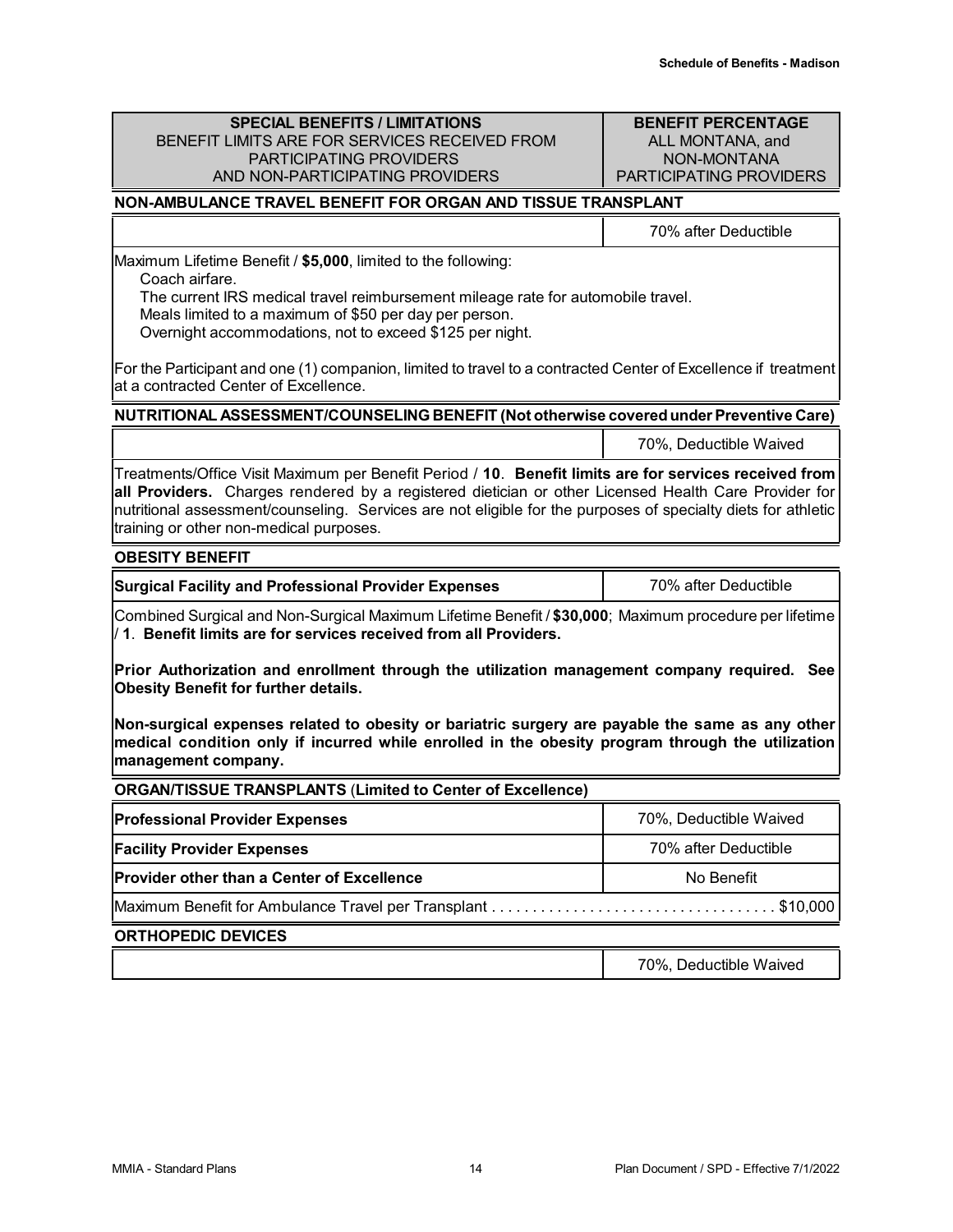### **BENEFIT PERCENTAGE** ALL MONTANA, and NON-MONTANA PARTICIPATING PROVIDERS

### **ORTHOTICS**

70% after Deductible

Maximum Benefit per Benefit Period / **\$500**. **Benefit limits are for services received from all Providers.** Benefit limited to custom made rigid inserts for shoes, with a medical diagnosis and prescribed by a Physician or podiatrist, and used to treat mechanical problems of the foot, ankle or leg by preventing abnormal motion and positioning.

#### **PRESCRIPTION DRUGS**

See Pharmacy Benefit for Details

# **PREVENTIVE CARE BENEFIT**

|                                                                                                                                                                                                                                                                                                                                                                                                                                                                                                                                              |                                                                                                                                                                                                                                                                                                                                                                                                                                                                                                       | 100%, Deductible Waived |
|----------------------------------------------------------------------------------------------------------------------------------------------------------------------------------------------------------------------------------------------------------------------------------------------------------------------------------------------------------------------------------------------------------------------------------------------------------------------------------------------------------------------------------------------|-------------------------------------------------------------------------------------------------------------------------------------------------------------------------------------------------------------------------------------------------------------------------------------------------------------------------------------------------------------------------------------------------------------------------------------------------------------------------------------------------------|-------------------------|
| ♦<br> ♦<br> ♦<br> ♦<br> ♦<br> ♦<br> ♦<br> ♦<br> ♦<br> ♦<br> ♦                                                                                                                                                                                                                                                                                                                                                                                                                                                                                | <b>Covered Services:</b><br><b>Well-Child Care</b><br>Physical examinations<br>Pelvic examination and pap smear<br>Laboratory and testing<br>Hearing and vision screening<br>Mammogram<br>Prostate cancer screening Prostate-specific Antigen (PSA) or Digital Rectal Examination (DRE)<br>Cardiovascular screening blood tests<br>Colorectal cancer screening tests<br>Vaccinations and Immunizations recommended by Physician<br>BRCA1 and BRCA2 when medically indicated<br>Nutritional counseling |                         |
| Well Women Preventive Care subject to Plan limitations on sterilization procedures<br> ♦<br>If any diagnostic x-rays, labs or other tests or procedures are ordered or provided in connection with any of<br>the Preventive Care covered services, those tests or procedures will not be covered as Preventive Care and<br>will be subject to the cost sharing that applies to those specific services. Complete list of recommended<br>preventive services can be viewed at: https://www.healthcare.gov/coverage/preventive-care-benefits/. |                                                                                                                                                                                                                                                                                                                                                                                                                                                                                                       |                         |
| PREVENTIVE/PROPHYLACTIC MASTECTOMY/OOPHORECTOMY                                                                                                                                                                                                                                                                                                                                                                                                                                                                                              |                                                                                                                                                                                                                                                                                                                                                                                                                                                                                                       |                         |
|                                                                                                                                                                                                                                                                                                                                                                                                                                                                                                                                              | 70%, Deductible Waived<br><b>Inpatient Professional Provider Expenses</b>                                                                                                                                                                                                                                                                                                                                                                                                                             |                         |
|                                                                                                                                                                                                                                                                                                                                                                                                                                                                                                                                              | 70% after Deductible<br><b>Inpatient Facility Expenses</b>                                                                                                                                                                                                                                                                                                                                                                                                                                            |                         |

**Professional Provider Expenses - INPATIENT AND OUTPATIENT**

|                                           | 70%, Deductible Waived |
|-------------------------------------------|------------------------|
| <b>PROSTHETIC APPLIANCES</b>              |                        |
| Rental (up to purchase price) or purchase | 70%, Deductible Waived |
| <b>Repair and Replacement</b>             | 70%, Deductible Waived |
| <b>RESIDENTIAL TREATMENT FACILITY</b>     |                        |
|                                           | 70% after Deductible   |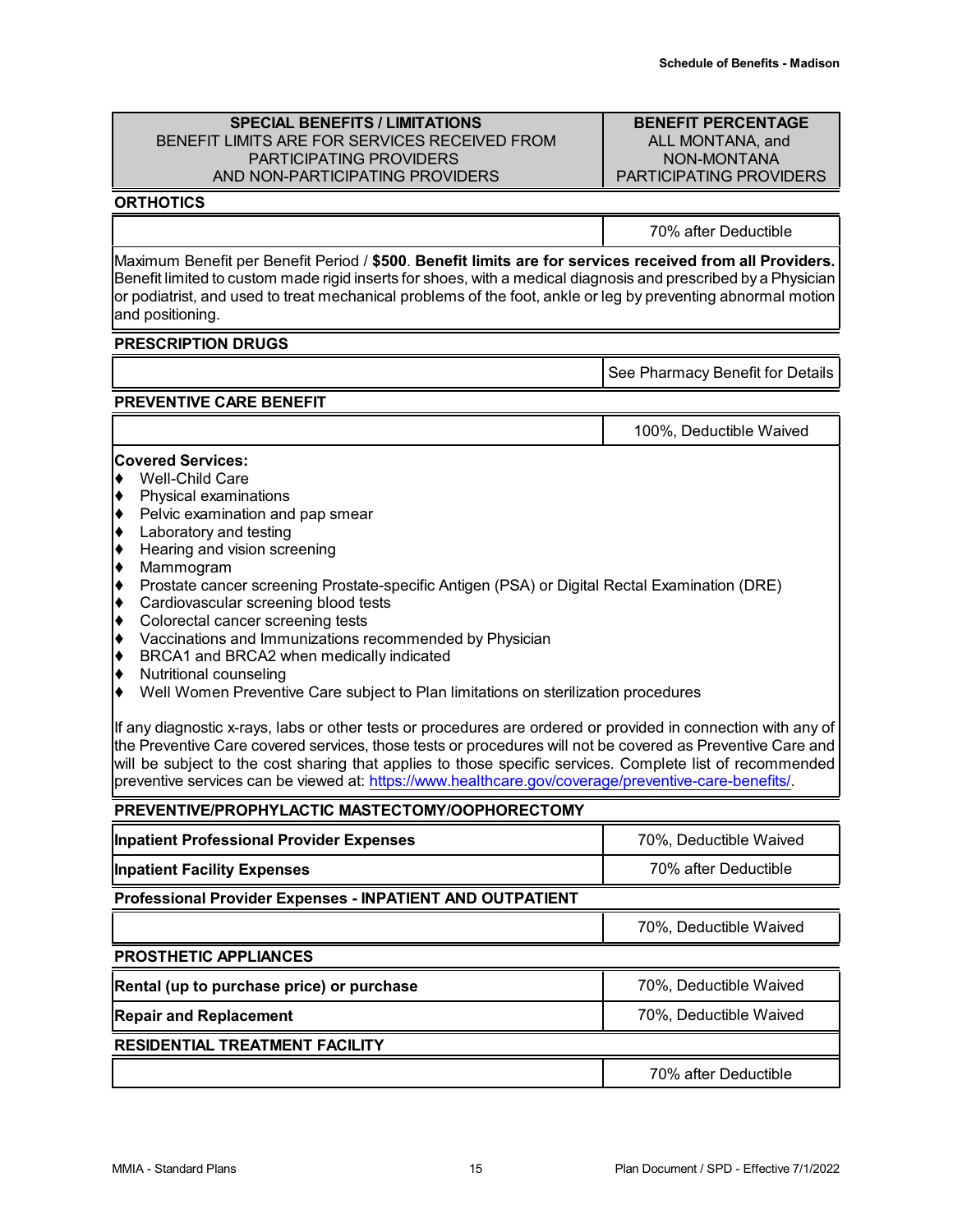### **BENEFIT PERCENTAGE** ALL MONTANA, and NON-MONTANA PARTICIPATING PROVIDERS

## **SKILLED NURSING FACILITY**

70% after Deductible

### **SURGICAL IMPLANT AND/OR DEVICES AND RELATED SUPPLIES**

|                                                | 70% after Deductible |
|------------------------------------------------|----------------------|
| Maximum Benefit per Implant for the following: |                      |
|                                                |                      |
|                                                |                      |
|                                                |                      |
|                                                |                      |

Maximums apply to any implantable device and all supplies associated with that implantable sevice. **Benefit limits apply to Non-Participating Provider services only. For Participating Providers, payment will be made pursuant to the provider contract. As with all benefits, the PBME (Referenced Based Pricing) still applies.**

**Prior Authorization by the Plan is strongly recommended for all surgical implant procedures. If Prior Authorization is not obtained, the charge could be denied if the service, treatment or supply is not found to be Medically Necessary or found to be otherwise excluded when the claim is submitted.**

### **THERAPY BENEFIT - INPATIENT AND OUTPATIENT**

| <b>Professional Provider Expenses</b>                                                                                        | 70%, Deductible Waived |  |
|------------------------------------------------------------------------------------------------------------------------------|------------------------|--|
| <b>Facility Provider Expenses</b>                                                                                            | 70% after Deductible   |  |
| Outpatient Expenses include Physical Therapy, Occupational Therapy, Speech Therapy, Cardiac<br><b>Rehabilitation Therapy</b> |                        |  |
| <b>TOBACCO CESSATION BENEFIT (Not otherwise covered under Preventive Care Benefit)</b>                                       |                        |  |

|                                                                           | 70%, Deductible Waived |
|---------------------------------------------------------------------------|------------------------|
| Services must be provided by a Physician or Licensed Health Care Provider |                        |

iervices must be provided by a Physician or Licensed Health Care Provider.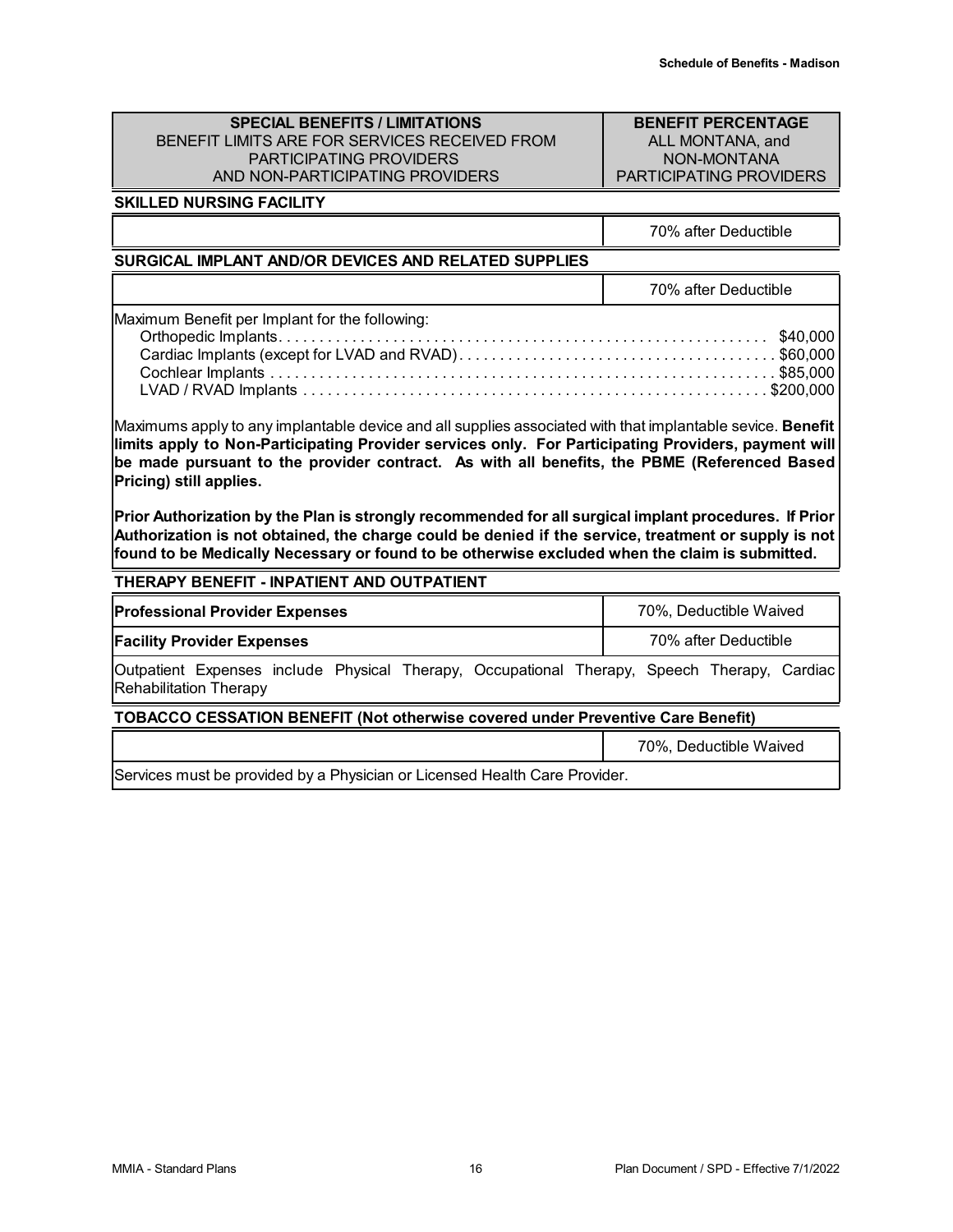### **SCHEDULE OF MEDICAL BENEFITS - MISSION** FOR **ELIGIBLE PARTICIPANTS AND DEPENDENTS**

### ALL BENEFITS PAYABLE UNDER THIS PLAN ARE SUBJECT TO THE APPLICABLE PLAN EXCLUSIONS AND PROCEDURE BASED MAXIMUM EXPENSE (PBME) (REFERENCED BASED PRICING)

### **FOR MEMBER GROUPS EXCEPT FOR CITY OF HELENA: BENEFIT PERIOD IS A CALENDAR YEAR**

### **FOR CITY OF HELENA ONLY: BENEFIT PERIOD IS A PLAN YEAR COMMENCING ON JULY 1 AND ENDING ON JUNE 30**

| <b>MEDICAL BENEFIT COST SHARING PROVISIONS</b>                                                                                                                                                                                                                                                                       |                    |
|----------------------------------------------------------------------------------------------------------------------------------------------------------------------------------------------------------------------------------------------------------------------------------------------------------------------|--------------------|
| <b>DEDUCTIBLE</b> (Embedded)<br>Per Covered Person per Benefit Period<br>Per Family per Benefit Period                                                                                                                                                                                                               | \$1,000<br>\$2,000 |
| Deducible, whether for Participating Provider or Non-Participating Provider, applies to all benefits unless<br>specifically indicated as waived.                                                                                                                                                                     |                    |
| BENEFIT PERCENTAGE ALL MONTANA PROVIDERS AND NON-                                                                                                                                                                                                                                                                    |                    |
| <b>MONTANA PARTICIPATING PROVIDERS</b><br>Before satisfaction of Out-of-Pocket Maximum<br>After satisfaction of Out-of-Pocket Maximum                                                                                                                                                                                | 60%<br>100%        |
| BENEFIT PERCENTAGE NON-MONTANA NON-PARTICIPATING                                                                                                                                                                                                                                                                     |                    |
| <b>PROVIDERS</b><br>Before satisfaction of Out-of-Pocket Maximum<br>After satisfaction of Out-of-Pocket Maximum                                                                                                                                                                                                      | 40%<br>100%        |
| Benefit Percentage for all Montana Providers and Non-Montana Participating Providers applies to all benefits<br>unless specifically stated otherwise.                                                                                                                                                                |                    |
| Benefit Percentage for Non-Montana Non-Participating Provider applies to all benefits.                                                                                                                                                                                                                               |                    |
| <b>OUT-OF-POCKET MAXIMUM (Embedded)</b><br>Per Covered Person per Benefit Period<br>Per Family per Benefit Period                                                                                                                                                                                                    | \$3,000<br>\$6,000 |
| Out-of-Pocket Maximum, whether for Participating Provider or Non-Participating Provider, applies to all<br>benefits unless specifically stated otherwise and subject to all Plan provisions, limitations and exceptions<br>based upon the Plan Document/Summary Plan Description.                                    |                    |
| Out-of-Pocket Maximum includes the Deductible and Eligible Expenses in excess of the Benefit Percentage.<br>Pharmacy Copayments do not apply toward the Medical Benefits Deductible or Out-of-Pocket Maximum.<br>However, Pharmacy Copayments do apply toward the applicable Pharmacy Benefit Out-of-Pocket Maximum. |                    |
| Charges for Montana and Non-Montana Participating Providers services will cross accumulate between the<br>Montana and Non-Montana Participating Providers and Non-Montana Non-Participating Providers Out-of-<br>Pocket Maximums.                                                                                    |                    |
| <b>MAXIMUM BENEFIT FOR ALL CAUSES</b>                                                                                                                                                                                                                                                                                | Not applicable     |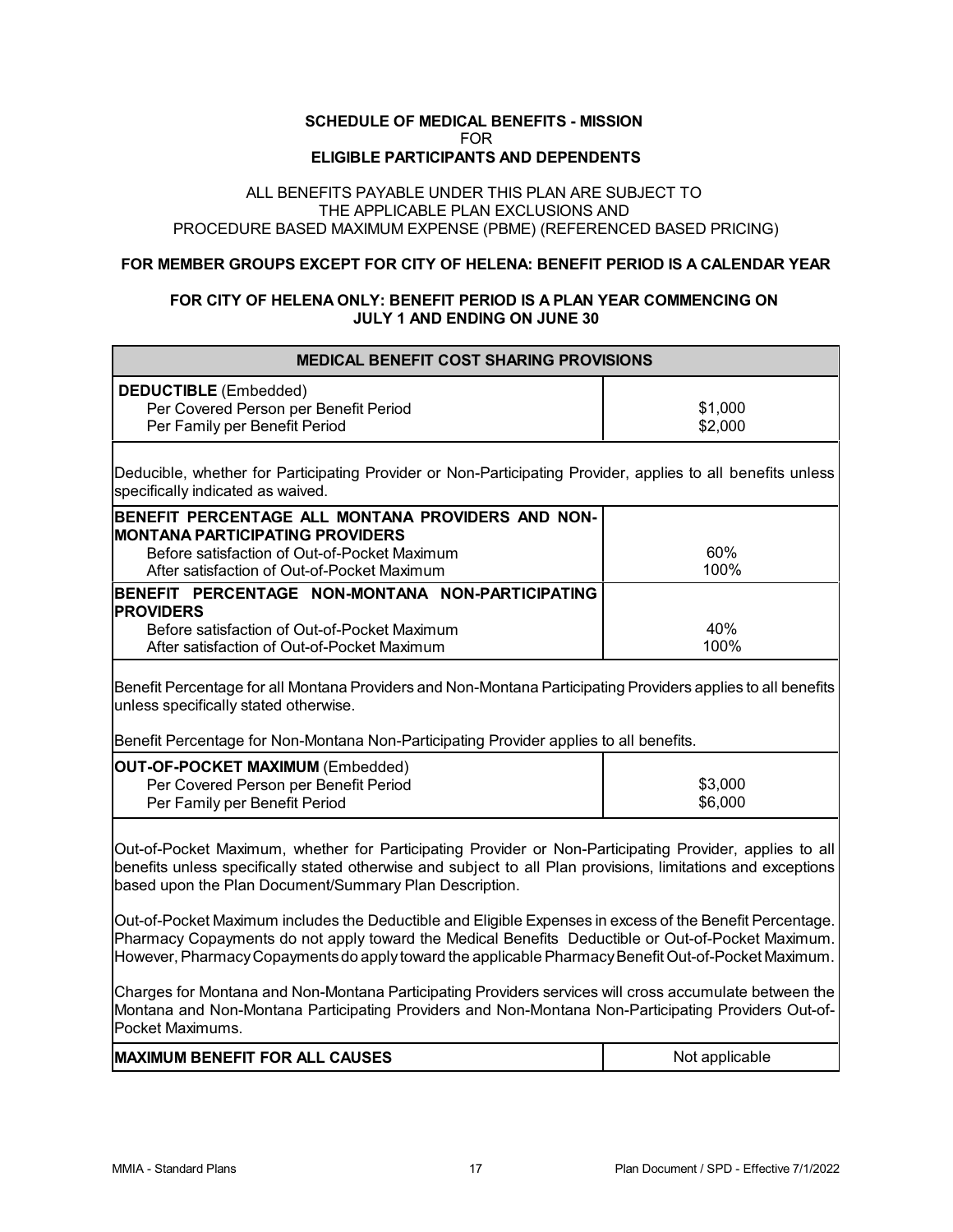### **MEDICAL BENEFIT COST SHARING PROVISIONS**

#### **PRIOR AUTHORIZATION:**

Prior Authorization by the Plan is strongly recommended for certain services. If Prior Authorization is not obtained, the charge could be denied if the service, treatment or supply is not found to be Medically Necessary or found to be otherwise excluded when the claim is submitted.

Prior Authorization is required by the Plan Supervisor for certain services. If Prior Authorization is not obtained, the charge will be denied when the claim is submitted.

#### **See Benefit Management for further details.**

| <b>SPECIAL BENEFITS / LIMITATIONS</b>         | <b>BENEFIT PERCENTAGE</b>      |
|-----------------------------------------------|--------------------------------|
| BENEFIT LIMITS ARE FOR SERVICES RECEIVED FROM | ALL MONTANA, and               |
| PARTICIPATING PROVIDERS                       | NON-MONTANA                    |
| AND NON-PARTICIPATING PROVIDERS               | <b>PARTICIPATING PROVIDERS</b> |

**ACCIDENTAL INJURY BENEFIT**

100%, Deductible Waived

Maximum Benefit per Accident / **\$300\***. Expenses must be Incurred within 90 days of the date of the Injury. **Benefit limits are for services received from all Providers.**

\*Charges in excess of Maximum Benefit will be considered for payment under Medical Benefits. **Chiropractic Services, Naturopathy and Alternative Medicine services are excludedunder this benefit.**

**ALCOHOLISM AND/OR CHEMICAL DEPENDENCY TREATMENT - INPATIENT AND OUTPATIENT**

| <b>Professional Provider Expenses</b> | 60%, Deductible Waived |
|---------------------------------------|------------------------|
| <b>Facility Provider Expenses</b>     | 60% after Deductible   |

**ALTERNATIVE MEDICINE BENEFIT**

60%, Deductible Waived

Treatments/Office Visit Maximum per Benefit Period / **\$500**. **Benefit limits are for services received from all Providers.** Benefits are limited to acupuncture, neuro-feedback and bio-feedback services provided by a Physician, Naturopath or Licensed Health Care Provider. Over-the-counter remedies are not covered.

#### **AUTISM SERVICES**

**Professional Provider Expenses** 60%, Deductible Waived

Includes certain treatments associated with Autism Spectrum Disorder (ASD), pursuant to 33-22-515, MCA.

#### **CHIROPRACTIC CARE**

60%, Deductible Waived

Treatments/Office Visit Maximum per Benefit Period / **\$400** X-rays Maximum Benefit per Benefit Period / **\$100 Benefit limits are for services received from all Providers.**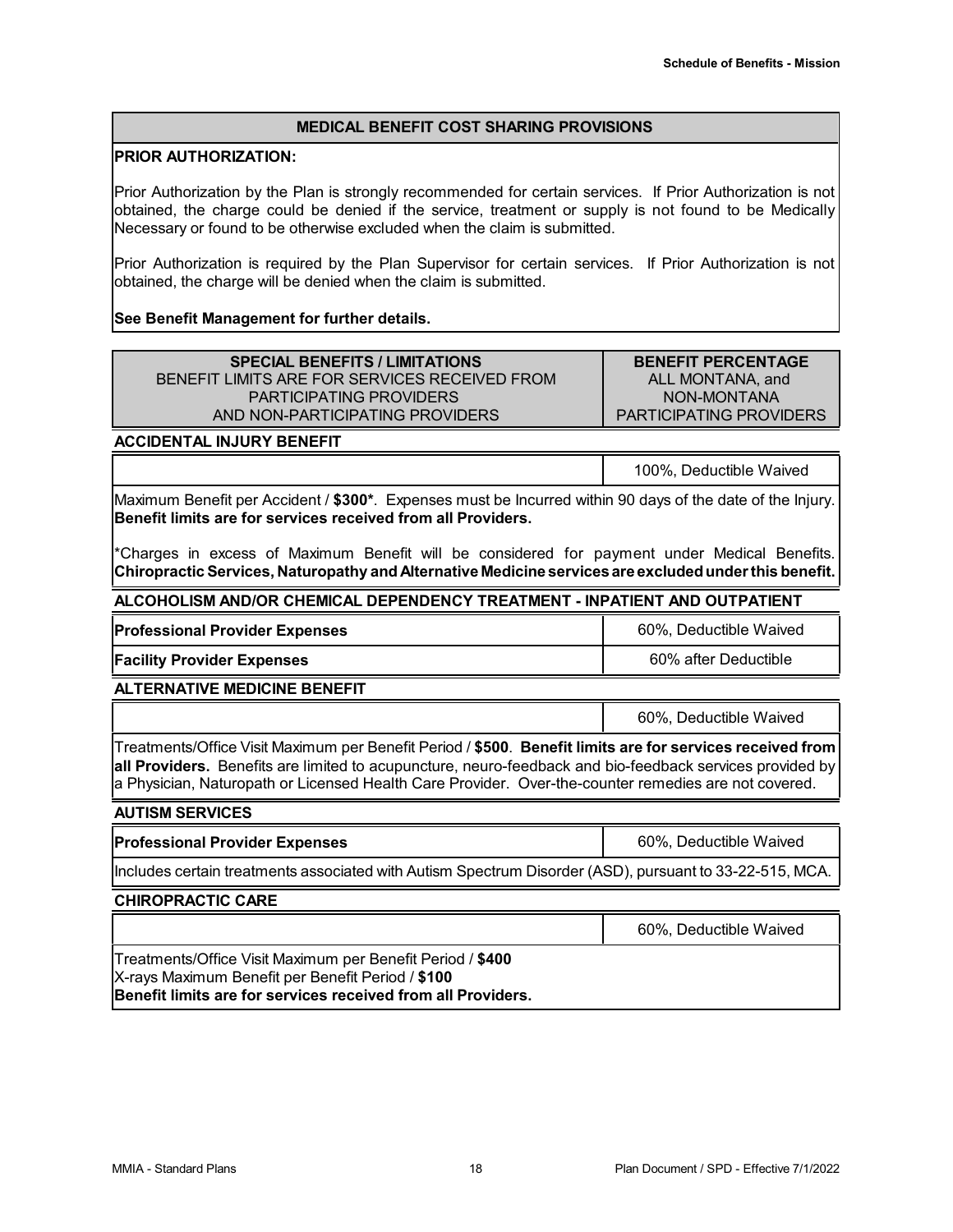### **BENEFIT PERCENTAGE** ALL MONTANA, and NON-MONTANA PARTICIPATING PROVIDERS

#### **COLONOSCOPY**

100%, Deductible Waived

Charges for the first Colonoscopy during a Benefit Period regardless of diagnosis or for any routine colonoscopy are payable at 100%. Subsequent Colonoscopies when performed for diagnostic purposes are payable subject to the Medical Deductible and Benefit Percentage.

### **COVID-19 VACCINE**

|                                                                                                         | 100%, Deductible Waived |
|---------------------------------------------------------------------------------------------------------|-------------------------|
| The Non-Participating Provider benefit is effective 15 days after a COVID-19 vaccine receives emergency |                         |
| approval by the FDA through the duration of the Declared National Emergency.                            |                         |

### **DIABETIC EDUCATION BENEFIT**

100%, Deductible Waived

**DIAGNOSTIC SERVICES - INPATIENT AND OUTPATIENT**

**Professional Provider Expenses** 60%, Deductible Waived

**Facility Provider Expenses** 60% after Deductible 60% after Deductible

#### **DIALYSIS TREATMENTS - OUTPATIENT**

60% after Deductible

Maximum Benefit per dialysis session\* / **\$550 or PBME (Referenced Based Pricing) as applicable\*\*. Benefit limits are for services received from all Providers.**

\*Dialysis session includes charges for the dialysis, use of facility, professional fees and any and all drugs provided during the administration of a single course of dialysis.

\*\*PBME (Referenced Based Pricing) applies if the \$550 benefit payment will result in a balance due to the Covered Person except for Deductible and Out-of-Pocket expenses provided the Covered Person has taken all actions available to prevent a balance due.

| DOIVADLE MEDICAE EQUITMENT                |                        |
|-------------------------------------------|------------------------|
| Rental (up to purchase price) or purchase | 60%. Deductible Waived |
| <b>Repair and Replacement</b>             | 60%, Deductible Waived |
|                                           |                        |

**EMERGENCY ROOM CARE**

**DURABLE MEDICAL EQUIPMENT**

| <b>Facility Provider Expenses for Emergency as defined</b>                                                  | 60% after Deductible |
|-------------------------------------------------------------------------------------------------------------|----------------------|
| Professional Provider Expenses for Emergency as defined                                                     | 60% after Deductible |
| <b>Facility Provider Expenses for non-emergency</b>                                                         | No Benefit           |
| <b>Professional Provider Expenses for non-emergency</b>                                                     | 60% after Deductible |
| Emergency Room Care is payable as stated regardless of Participating Provider status. As with all benefits, |                      |

the PBME (Referenced Based Pricing) still applies.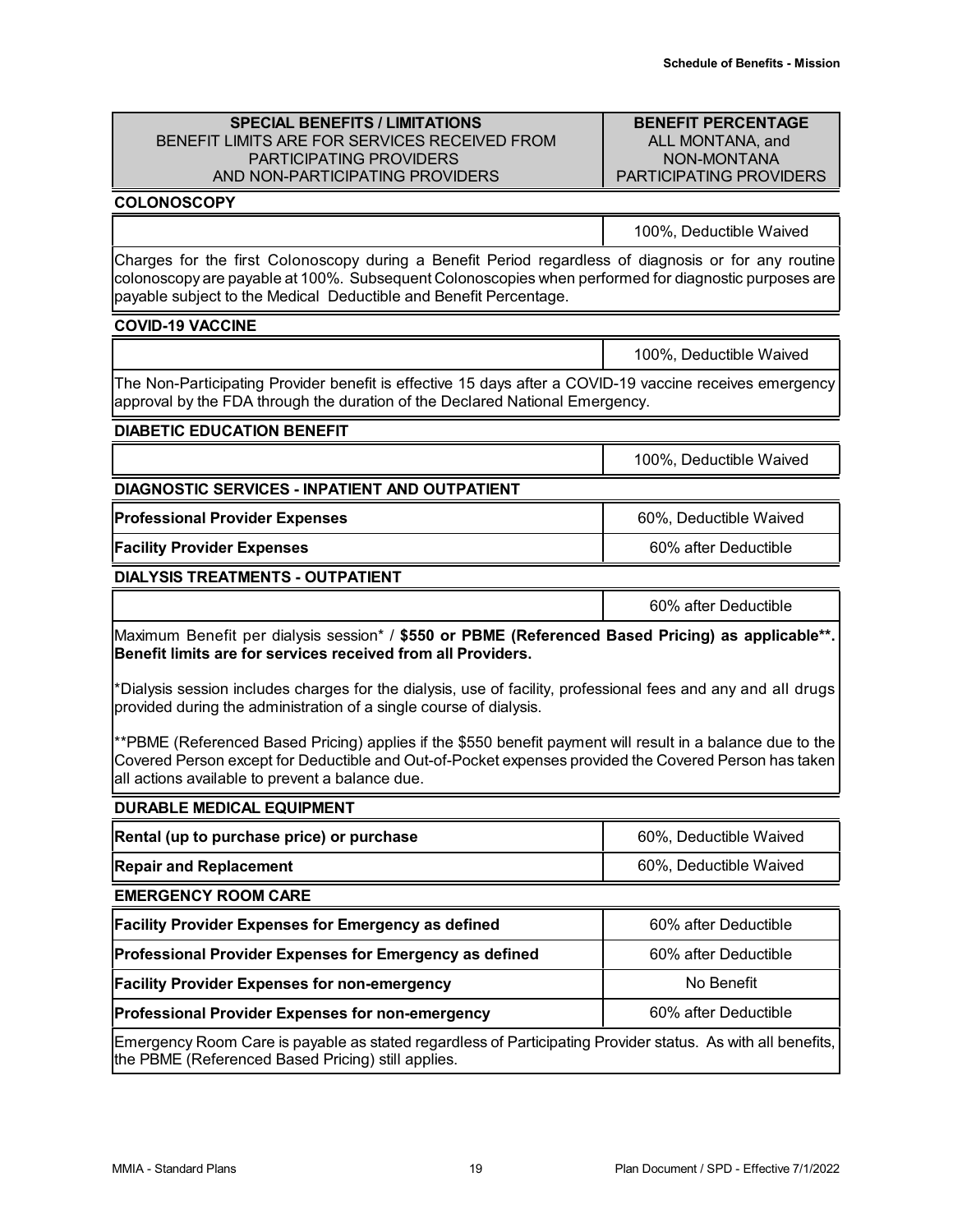### **BENEFIT PERCENTAGE** ALL MONTANA, and NON-MONTANA PARTICIPATING PROVIDERS

60% after Deductible

### **HEARING AIDS (Including Exam and Fitting)**

**Benefit Limits:** Hearing Aids limited to Dependent child up to age eighteen (18).

### **HOME HEALTH CARE**

**HOSPICE CARE**

60%, Deductible Waived

100%, Deductible Waived

| <b>HOSPITAL SERVICES - INPATIENT AND OUTPATIENT</b>                                                                        |                        |  |
|----------------------------------------------------------------------------------------------------------------------------|------------------------|--|
| <b>Facility Provider Expenses</b>                                                                                          | 60% after Deductible   |  |
| <b>Professional Provider Expenses</b>                                                                                      | 60%, Deductible Waived |  |
| linpatient Room and Board or Intensive Care Unit, as with all benefits, limited to the PBME (Referenced<br>Based Pricing). |                        |  |

### **INFERTILITY / IN-VITRO FERTILIZATION**

| Diagnostic testing to determine infertility                                                          | 60%, Deductible Waived |
|------------------------------------------------------------------------------------------------------|------------------------|
| <b>Infertility Treatment beyond Diagnosis</b>                                                        | 60% after Deductible   |
| Maximum Lifetime Benefit per Covered Person / One (1) attempt at in-vitro fertilization. See Medical |                        |

Maximum Lifetime Benefit per Covered Person / **One (1) attempt at in-vitro fertilization**. See Medical benefits for further details. **Benefit limits are for services received from all Providers.**

### **MATERNITY SERVICES - INPATIENT AND OUTPATIENT**

| <b>Professional Provider Expenses</b>                       | 60%, Deductible Waived |
|-------------------------------------------------------------|------------------------|
| <b>Facility Provider Expenses</b>                           | 60% after Deductible   |
| See Preventive Care Benefit for well-women prenatal visits. |                        |

### **MENTAL ILLNESS - INPATIENT AND OUTPATIENT**

| <b>Professional Provider Expenses</b> | 60%, Deductible Waived |
|---------------------------------------|------------------------|
| <b>Facility Provider Expenses</b>     | 60% after Deductible   |

# **NEWBORN INITIAL CARE**

60%, Deductible Waived

Applies until the earlier of the Newborn's discharge from hospital or 48 hours for vaginal delivery or 96 hours for cesarean section.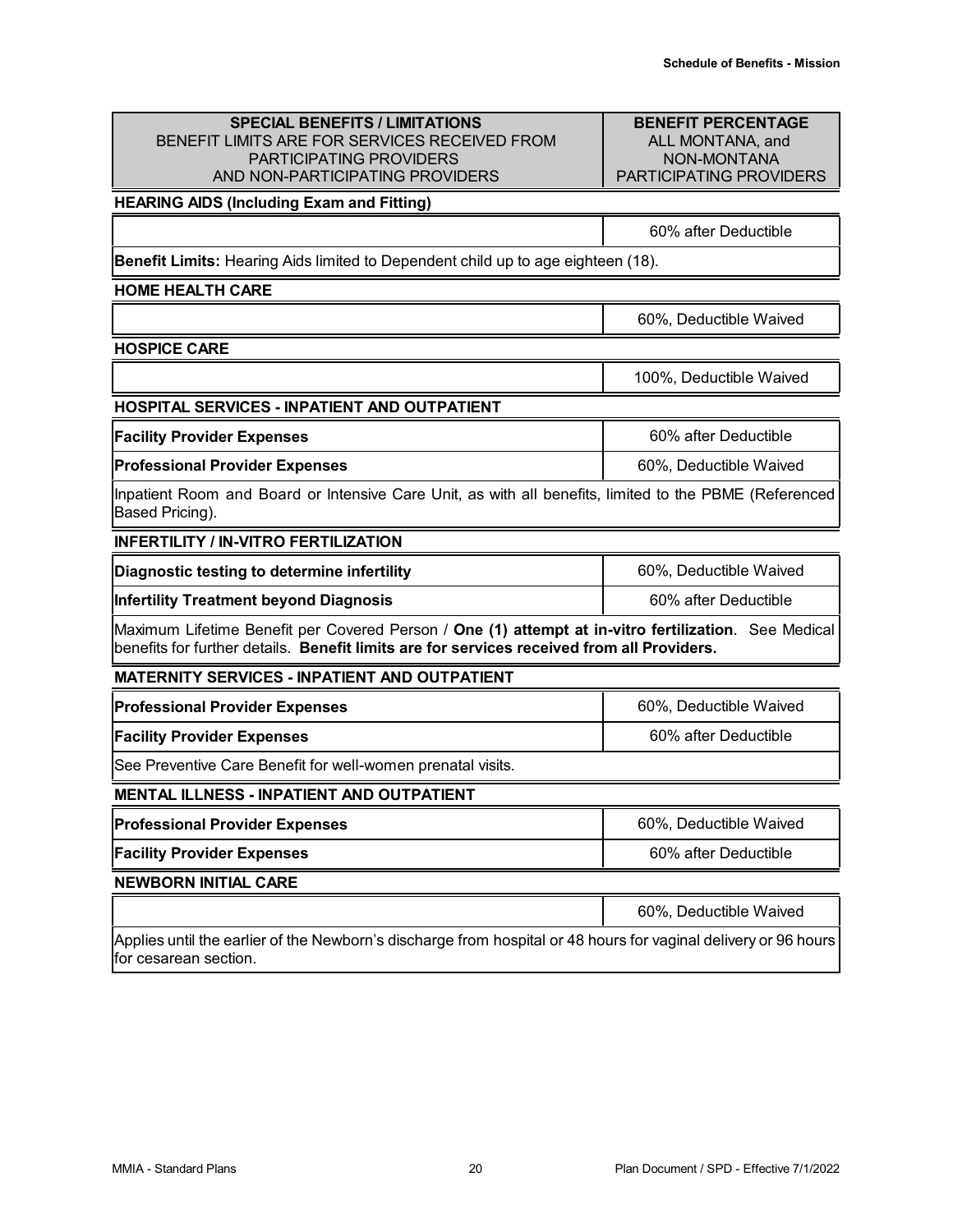**BENEFIT PERCENTAGE** ALL MONTANA, and NON-MONTANA PARTICIPATING PROVIDERS

# **NON-AMBULANCE TRAVEL BENEFIT FOR ORGAN AND TISSUE TRANSPLANT**

|                                                                                                                                                                                                                                                                    | 60% after Deductible |
|--------------------------------------------------------------------------------------------------------------------------------------------------------------------------------------------------------------------------------------------------------------------|----------------------|
| $\mathcal{L}$ . The same is the set of the set of the set of the set of the set of the set of the set of the set of the set of the set of the set of the set of the set of the set of the set of the set of the set of the set of<br>$\mathbf{r}$ and $\mathbf{r}$ |                      |

Maximum Lifetime Benefit / **\$5,000**, limited to the following:

Coach airfare.

The current IRS medical travel reimbursement mileage rate for automobile travel.

Meals limited to a maximum of \$50 per day per person.

Overnight accommodations, not to exceed \$125 per night.

For the Participant and one (1) companion, limited to travel to a contracted Center of Excellence if treatment at a contracted Center of Excellence.

**NUTRITIONAL ASSESSMENT/COUNSELING BENEFIT (Not otherwise coveredunder Preventive Care)**

60%, Deductible Waived

Treatments/Office Visit Maximum per Benefit Period / **10**. **Benefit limits are for services received from all Providers.** Charges rendered by a registered dietician or other Licensed Health Care Provider for nutritional assessment/counseling. Services are not eligible for the purposes of specialty diets for athletic training or other non-medical purposes.

### **OBESITY BENEFIT**

**Surgical Facility and Professional Provider Expenses <b>Acceleration** 60% after Deductible

Combined Surgical and Non-Surgical Maximum Lifetime Benefit / **\$30,000**; Maximum procedure per lifetime / **1**. **Benefit limits are for services received from all Providers.**

**Prior Authorization and enrollment through the utilization management company required. See Obesity Benefit for further details.**

**Non-surgical expenses related to obesity or bariatric surgery are payable the same as any other medical condition only if incurred while enrolled in the obesity program through the utilization management company.**

# **ORGAN/TISSUE TRANSPLANTS** (**Limited to Center of Excellence)**

| <b>Professional Provider Expenses</b>             | 60%, Deductible Waived |
|---------------------------------------------------|------------------------|
| <b>Facility Provider Expenses</b>                 | 60% after Deductible   |
| <b>Provider other than a Center of Excellence</b> | No Benefit             |
|                                                   |                        |

# **ORTHOPEDIC DEVICES**

60%, Deductible Waived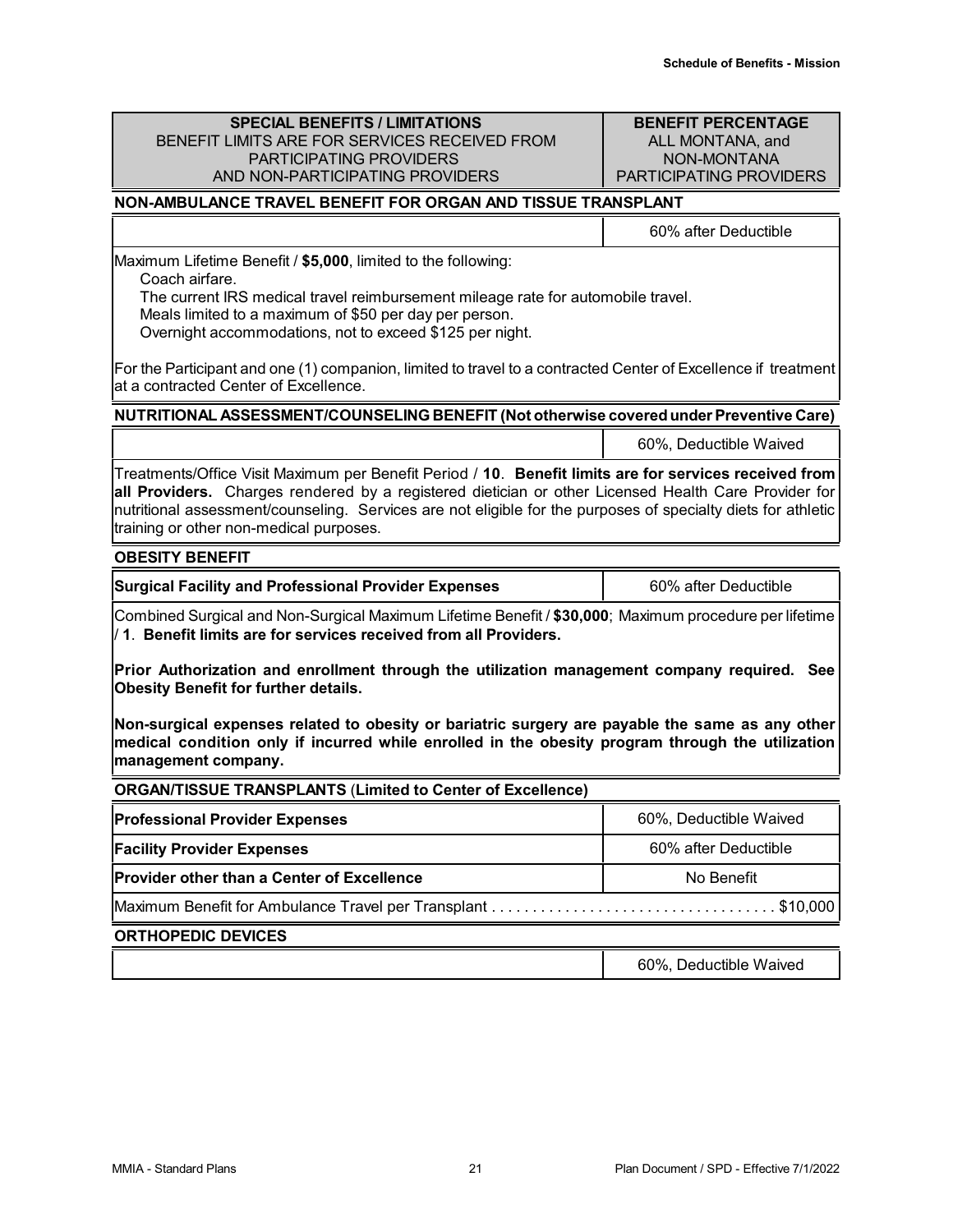### **BENEFIT PERCENTAGE** ALL MONTANA, and NON-MONTANA PARTICIPATING PROVIDERS

### **ORTHOTICS**

60% after Deductible

Maximum Benefit per Benefit Period / **\$500**. **Benefit limits are for services received from all Providers.** Benefit limited to custom made rigid inserts for shoes, with a medical diagnosis and prescribed by a Physician or podiatrist, and used to treat mechanical problems of the foot, ankle or leg by preventing abnormal motion and positioning.

#### **PRESCRIPTION DRUGS**

See Pharmacy Benefit for Details

# **PREVENTIVE CARE BENEFIT**

|                                                                                                                                                                                                                                                                                                                                                                                                                                                                                                                                                                                                                                                                                                                                                                                                                                                                                              | 100%, Deductible Waived |  |  |  |
|----------------------------------------------------------------------------------------------------------------------------------------------------------------------------------------------------------------------------------------------------------------------------------------------------------------------------------------------------------------------------------------------------------------------------------------------------------------------------------------------------------------------------------------------------------------------------------------------------------------------------------------------------------------------------------------------------------------------------------------------------------------------------------------------------------------------------------------------------------------------------------------------|-------------------------|--|--|--|
| <b>Covered Services:</b><br><b>Well-Child Care</b><br>Physical examinations<br>Pelvic examination and pap smear<br> ♦<br>Laboratory and testing<br> ♦<br> ♦<br>Hearing and vision screening<br> ♦<br>Mammogram<br> ♦<br>Prostate cancer screening Prostate-specific Antigen (PSA) or Digital Rectal Examination (DRE)<br>Cardiovascular screening blood tests<br> ♦<br>Colorectal cancer screening tests<br> ♦<br> ♦<br>Vaccinations and Immunizations recommended by Physician<br>BRCA1 and BRCA2 when medically indicated<br> ♦<br>Nutritional counseling<br> ♦<br>Well Women Preventive Care subject to Plan limitations on sterilization procedures<br> ♦<br>If any diagnostic x-rays, labs or other tests or procedures are ordered or provided in connection with any of<br>the Preventive Care covered services, those tests or procedures will not be covered as Preventive Care and |                         |  |  |  |
| will be subject to the cost sharing that applies to those specific services. Complete list of recommended<br>preventive services can be viewed at: https://www.healthcare.gov/coverage/preventive-care-benefits/.                                                                                                                                                                                                                                                                                                                                                                                                                                                                                                                                                                                                                                                                            |                         |  |  |  |
| PREVENTIVE/PROPHYLACTIC MASTECTOMY/OOPHORECTOMY                                                                                                                                                                                                                                                                                                                                                                                                                                                                                                                                                                                                                                                                                                                                                                                                                                              |                         |  |  |  |
| <b>Inpatient Professional Provider Expenses</b>                                                                                                                                                                                                                                                                                                                                                                                                                                                                                                                                                                                                                                                                                                                                                                                                                                              | 60%, Deductible Waived  |  |  |  |
| 60% after Deductible<br><b>Inpatient Facility Expenses</b>                                                                                                                                                                                                                                                                                                                                                                                                                                                                                                                                                                                                                                                                                                                                                                                                                                   |                         |  |  |  |

**Professional Provider Expenses - INPATIENT AND OUTPATIENT**

60%, Deductible Waived **PROSTHETIC APPLIANCES Rental (up to purchase price) or purchase 60%, Deductible Waived 60%, Deductible Waived Repair and Replacement Replacement Repair and Replacement Repair and Replacement 60%**, Deductible Waived **RESIDENTIAL TREATMENT FACILITY** 60% after Deductible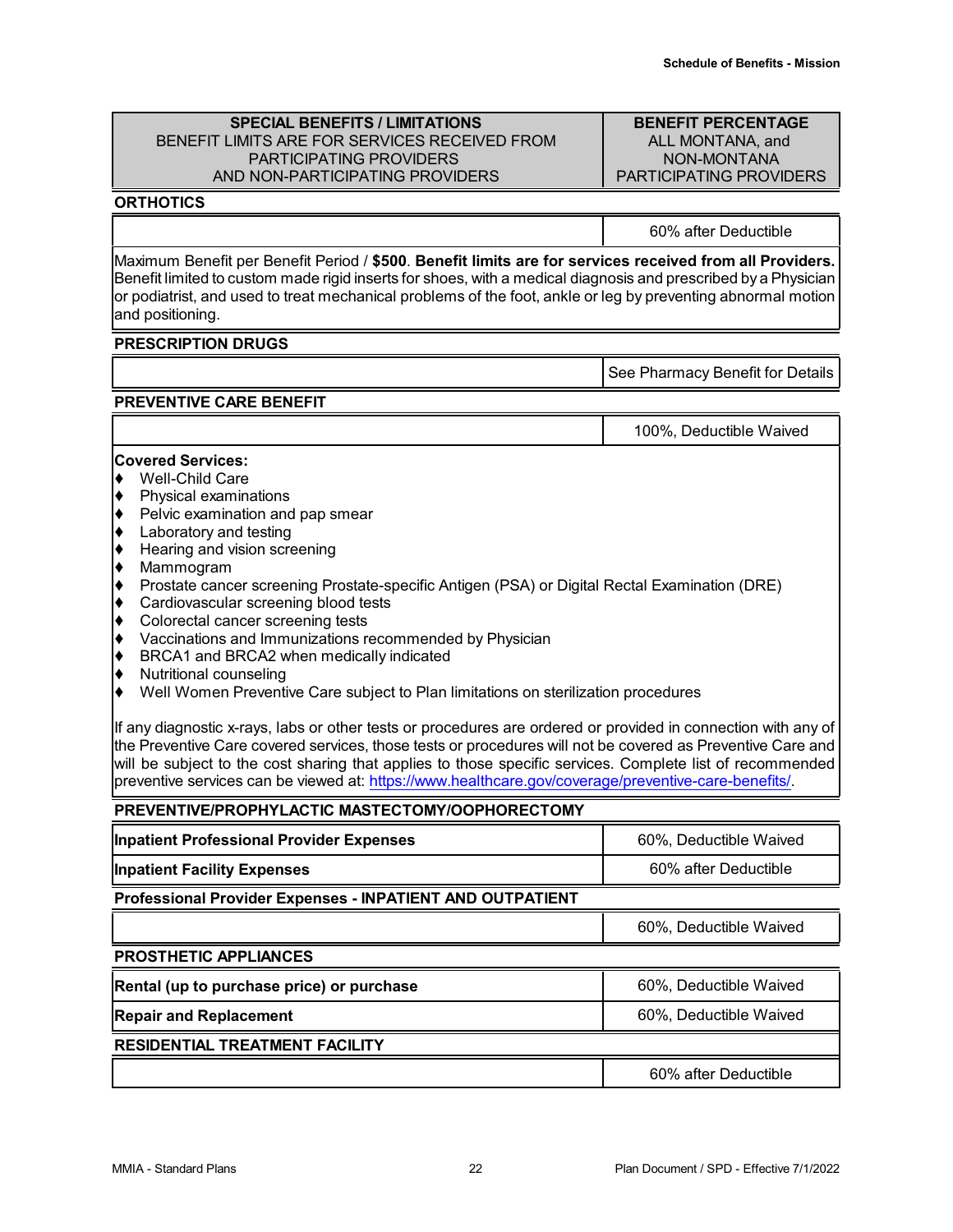### **BENEFIT PERCENTAGE** ALL MONTANA, and NON-MONTANA PARTICIPATING PROVIDERS

# **SKILLED NURSING FACILITY**

60% after Deductible

### **SURGICAL IMPLANT AND/OR DEVICES AND RELATED SUPPLIES**

|                                                | 60% after Deductible |
|------------------------------------------------|----------------------|
| Maximum Benefit per Implant for the following: |                      |
|                                                |                      |
|                                                |                      |
|                                                |                      |
|                                                |                      |

Maximums apply to any implantable device and all supplies associated with that implantable sevice. **Benefit limits apply to Non-Participating Provider services only. For Participating Providers, payment will be made pursuant to the provider contract. As with all benefits, the PBME (Referenced Based Pricing) still applies.**

**Prior Authorization by the Plan is strongly recommended for all surgical implant procedures. If Prior Authorization is not obtained, the charge could be denied if the service, treatment or supply is not found to be Medically Necessary or found to be otherwise excluded when the claim is submitted.**

### **THERAPY BENEFIT - INPATIENT AND OUTPATIENT**

| <b>Professional Provider Expenses</b>                                                                                        | 60%, Deductible Waived |  |
|------------------------------------------------------------------------------------------------------------------------------|------------------------|--|
| <b>Facility Provider Expenses</b>                                                                                            | 60% after Deductible   |  |
| Outpatient Expenses include Physical Therapy, Occupational Therapy, Speech Therapy, Cardiac<br><b>Rehabilitation Therapy</b> |                        |  |
| <b>TOBACCO CESSATION BENEFIT (Not otherwise covered under Preventive Care Benefit)</b>                                       |                        |  |

|                                                                           | 60%, Deductible Waived |  |
|---------------------------------------------------------------------------|------------------------|--|
| Services must be provided by a Physician or Licensed Health Care Provider |                        |  |

Services must be provided by a Physician or Licensed Health Care Provider.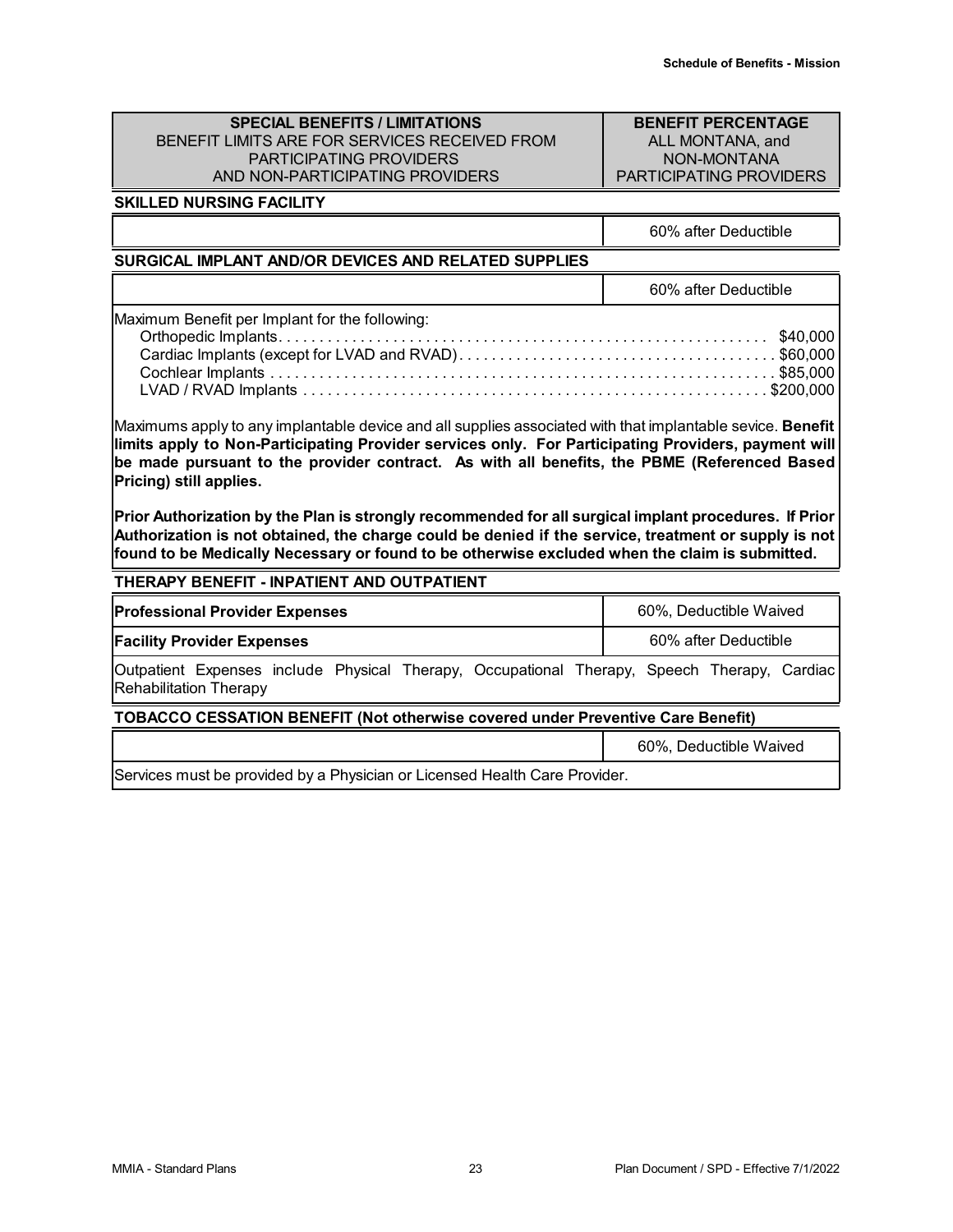### **PHARMACY BENEFIT**

Prescription drug charges are payable only through the Plan's Pharmacy Benefit Manager (PBM) program, which program is sponsored in conjunction with and is an integral part of this Plan. **Pharmacy Benefit Manager will provide separate information for details regarding Network pharmacies, Preferred Brand prescriptions and Specialty Drugs upon enrollment for coverage under this Plan.**

The Pharmacy Benefit is designed so that a Covered Person can obtain covered prescription drugs by using the identification card. If covered drugs are purchased at a Participating Pharmacy, the Participant must pay a Copayment and/or Deductible as stated in Cost Sharing Provisions. In addition, the Participant must pay an Ancillary Charge if a Brand-Name drug is purchased when a Generic substitute is available.

If covered Prescription Drug Products are purchased at a nonparticipating pharmacy, the Covered Person will need to pay for the prescription at the time of dispensing and then file a drug claim form with the Pharmacy Benefit Manager for reimbursement. The Participant will be reimbursed based on the amount that would have been paid to a Participating Pharmacy less any applicable Deductible and/or Copayment.

The Plan uses a Formulary for preferred Prescription Drug Products. The Copayment is higher if a Nonformulary Prescription Drug Product is purchased.

If covered maintenance Prescription Drug Products are purchased through the mail service pharmacy, the Covered Person must send an order form and the prescription to the address listed on the mail service form and pay the required Deductible and/or Copayments. Instructions are on the mail service claim form.

### COST SHARING PROVISIONS - BRIDGER, MADISON AND MISSION

|--|--|

Copayments apply as stated in this section.

### **Pharmacy Out-of-Pocket Maximum per Benefit Period**

PharmacyOut-of-Pocket Maximum includes any applicable PharmacyCopayments. Pharmacy Copayments do not serve to satisfy the Medical Benefits Deductible or Out-of-Pocket Maximum. Pharmacy Benefits are payable at 100% after satisfaction of the Pharmacy Out-of-Pocket Maximum for the remainder of the Benefit Period.

| <b>Copayment per Prescription</b> |                                              |                                          |  |
|-----------------------------------|----------------------------------------------|------------------------------------------|--|
| <b>Drug Type</b>                  | <b>Retail PBM Network</b><br>1-34 day supply | <b>Mail Order</b><br>up to 90-day supply |  |
| Generic                           | \$4                                          | \$8                                      |  |
| Brand-Name (Formulary)            | \$20                                         | \$40                                     |  |
| Brand-Name (Non-Formulary)        | \$50                                         | \$100                                    |  |
| <b>Specialty Drug</b>             | See ProActPLUS<br>Prescription Drug Program  | Not Applicable                           |  |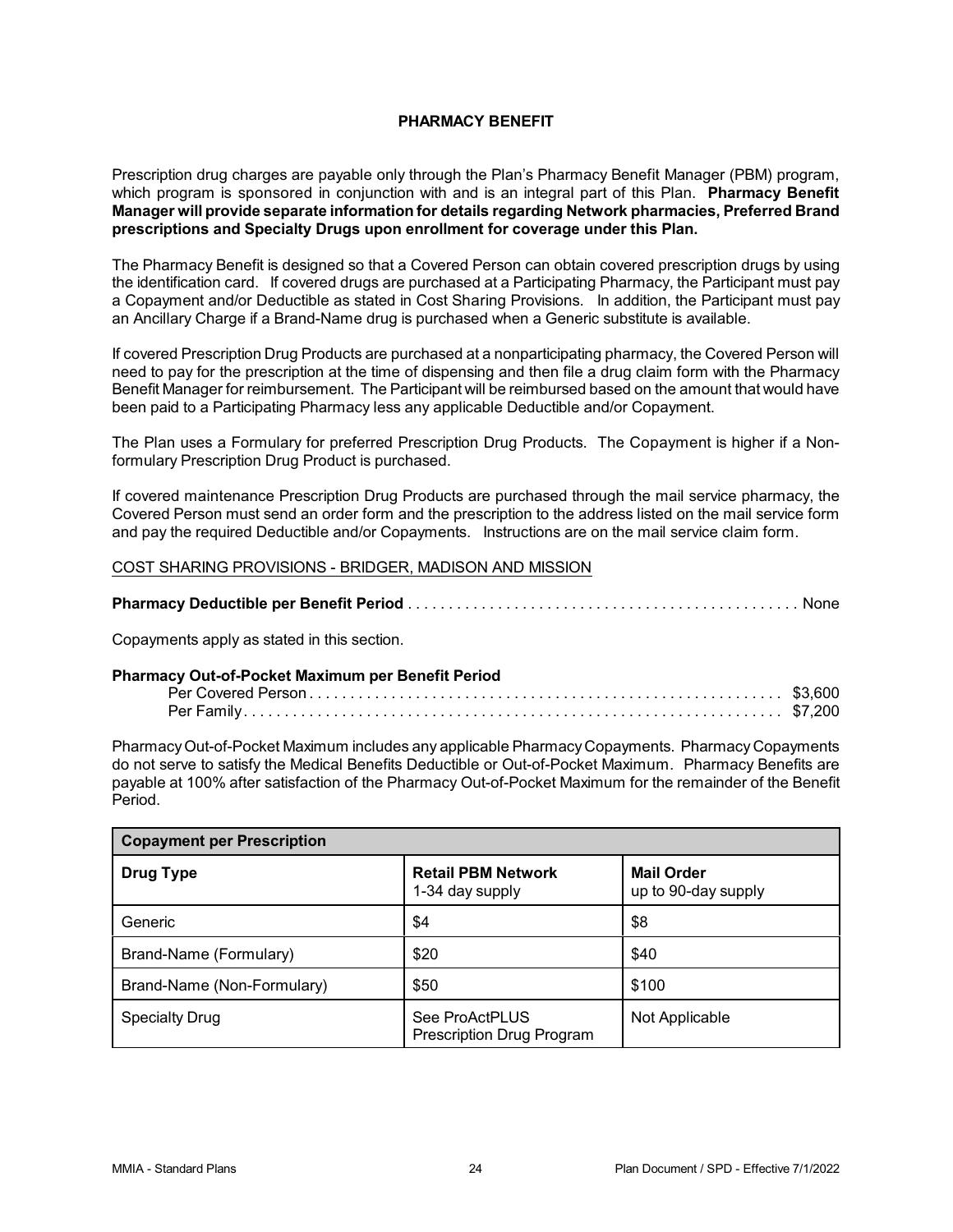### **Copayment per Prescription**

The following are payable at 100% and are not subject to any Copayment:

- 1. Prescribed generic contraceptives or brand if generic is unavailable;
- 2. Smoking cessation products prescribed by a Physician or Licensed Health Care Provider;
- 3. Over-the-counter (OTC) medications only when prescribed bya Physician or Licensed Health Care Provider, and only if listed as an A or B recommendation as a Preventive Service covered under the Affordable Care Act which can be viewed at:
- <https://www.healthcare.gov/coverage/preventive-care-benefits/>;
- 4. Breast cancer preventive treatment(s) prescribed by a Physician or Licensed Health Care Provider; and
- 5. Colonoscopy bowel preparation products prescribed by a Physician or Licensed Health Care Provider.

# PROACT DIABETIC MANAGEMENT PROGRAM

The ProAct Diabetic Management Program is a special mail order service which provides diabetic testing supplies at no cost to the Covered Person. To receive diabetic testing supplies through the ProAct Diabetic Management Program the Covered Person must contact ProAct to enroll in the program. Supplies received at a regular pharmacy are subject to applicable Deductible and Copayments.

### PROACTPLUS PRESCRIPTION DRUG PROGRAM

The ProActPLUS Prescription Drug Program targets various specialty and non-specialty medications across several different therapy categories to apply manufacturer programs to reduce Covered Persons costs by up to 100%. ProActPLUS will determine enrollment in a specific program and will coordinate to enroll the Covered Person. Contact ProActPLUS Program Coordinator at (877) 635-9545 or [proactplus@proactrx.com](mailto:proactplus@proactrx.com) for further information and a current list of medications. Failure to enroll in the ProActPLUS Prescription Drug Program may result in a penalty.

### DISPENSING LIMITATIONS

The Plan will cover Outpatient Prescription drugs for the amount normally prescribed by a Physician, not to exceed a 34-day supply, except for certain maintenance prescription drugs that may be dispensed for up to a 90-day supply and not to exceed recommended dose as determined by the U.S. Food and Drug Administration (FDA).

Prescription Drug Products obtained through the mail service pharmacy approved by the Plan will be provided in full after the Participant has paid any Deductible or Copayment as stated in Cost Sharing Provisions. Prescription Drug Products furnished by the mail service pharmacy will be limited to a 90-day supply per purchase. To obtain Benefits, the Participant must send an order form and the prescription to the address listed on the mail service pharmacy order form. A Participant may obtain a list of approved pharmacies from the Pharmacy Benefit Manager.

### BENEFITS

The Plan provides Benefits for a Prescription Drug Product if all of the following conditions are met:

- 1. It is Medically Necessary;
- 2. It is obtained through a Participating Pharmacy, either retail or mail order, or a retail nonparticipating pharmacy; and
- 3. It is provided while the person is a Participant;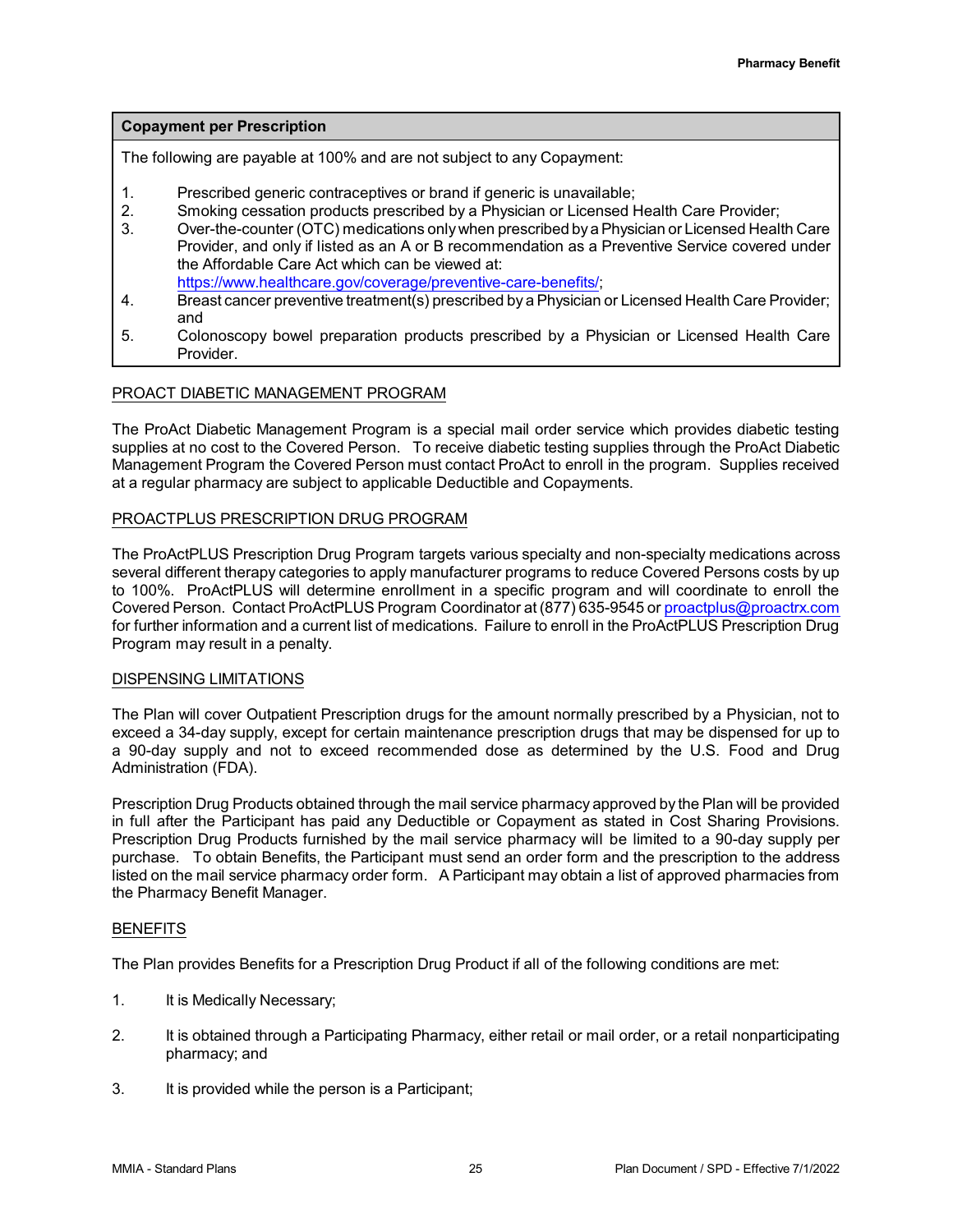- 4. Are approved for use in humans by the U.S. Food and Drug Administration for the specific diagnosis for which they are prescribed;
- 5. Are listed in the American Medical Association Drug Evaluation, Physicians Desk Reference, or Drug Facts and Comparisons;
- 6. Require a Physician's written prescription;
- 7. It is considered an eligible Prescription Drug Product.
- 8. Any drugs listed as an A or B recommendation as a Preventive service covered under the Affordable Care Act which can be viewed at <https://www.healthcare.gov/coverage/preventive-care-benefits/>.

Certain Prescription Drug Products require Prior Authorization. Please refer to the section entitled Benefit Management.

If Primary coverage is under another Plan charges for prescription drugs must be submitted to the primary carrier first.

### **In order to receive reimbursement, the drug receipt must be submitted to the Pharmacy Benefit Manager. For all purposes, this Plan will be primary to Medicare Part D.**

### COVERED PRESCRIPTION DRUGS

The following Prescription Drug Products when obtained through the Pharmacy Benefit are covered:

- 1. Legend drugs Drugs and medications requiring written prescriptions and dispensed by a licensed pharmacist for treatment of an Illness or Injury.
- 2. Compounded medication of which at least one ingredient is a legend drug. The national drug code (NDC) number must be provided for reimbursement.
- 3. Specialty Pharmaceuticals are a benefit only when obtained through a Specialty Care Pharmacy.
- 4. Blood glucose monitors, diabetic supplies, insulin, insulin syringes, insulin injecting devices, and Glucagon Auto injection. Diabetic drugs and supplies are covered only when obtained through the ProAct Diabetic Management Program, except for the first fill at a retail pharmacy.
- 5. Tretinoin, all dosage forms (e.g., Retin-A, Renova), for individuals through age 25.
- 6. Self-administered contraceptives, injectable contraceptives and over-the-counter FDA approved female contraceptives with a written prescription by a Physician or Licensed Health Care Provider. **Female contraceptives and Contraceptive Management are also covered under the Preventive Care Benefit.**
- 7. Any other drug which, under the applicable state law, may only be dispensed upon the written prescription of a Physician or other lawful prescriber and is a covered medical expense.
- 8. Smoking deterrents prescribed by a Physician or Licensed Health Care Provider, and only if listed as an A or B recommendation as a Preventive Service covered under the Affordable Care Act which can be viewed at: <https://www.healthcare.gov/coverage/preventive-care-benefits/>.
- 9. Over-the-counter (OTC) medications only when prescribed by a Physician or Licensed Health Care Provider, and only if listed as an A or B recommendation as a Preventive Service covered under the Affordable Care Act which can be viewed at: <https://www.healthcare.gov/coverage/preventive-care-benefits/>.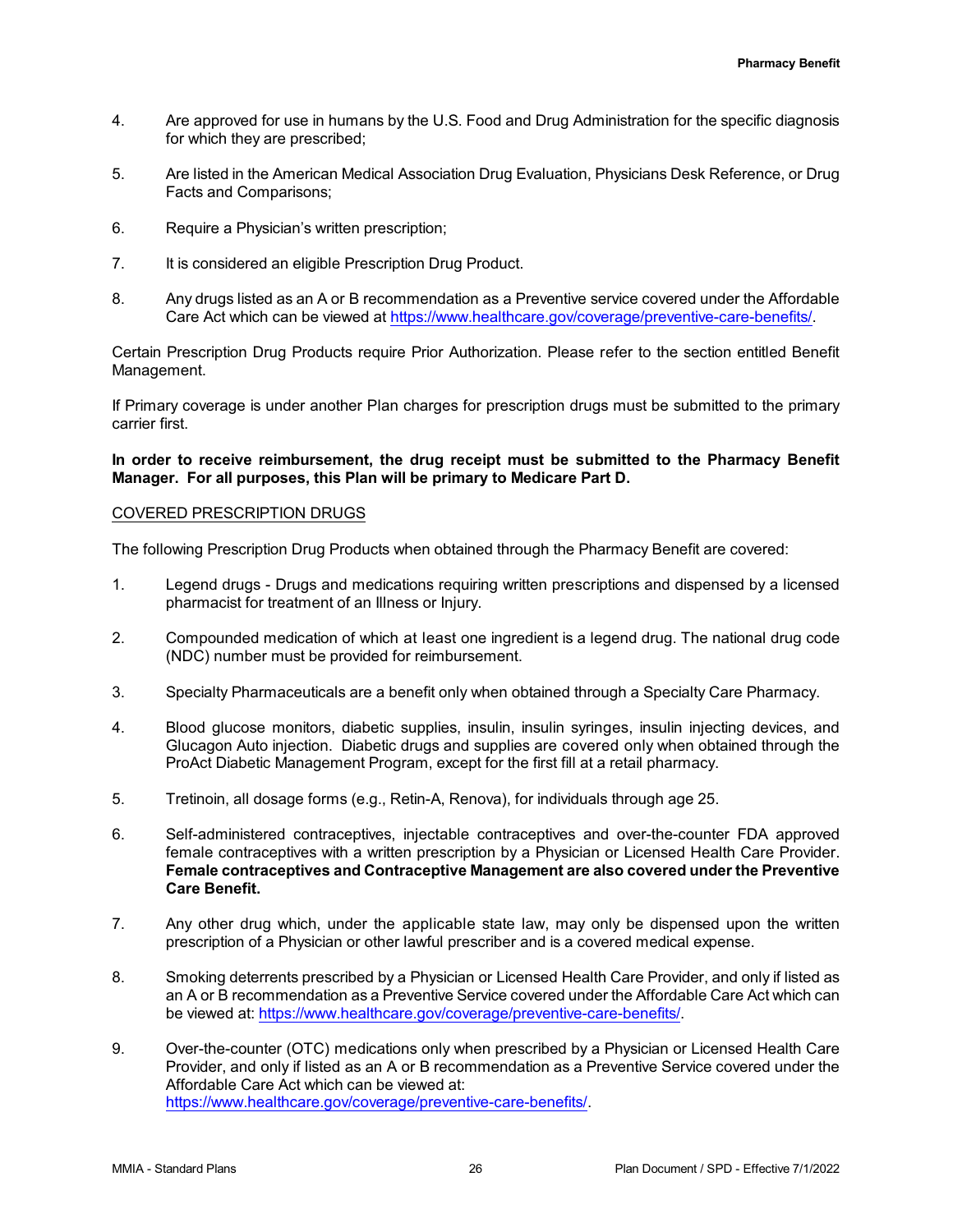- 10. Breast cancer preventive treatment(s) prescribed by a Physician or Licensed Health Care Provider.
- 11. Colonoscopy bowel preparation products prescribed bya Physician or Licensed Health Care Provider.

### COPAYMENT

"Copayment" means a dollar amount fixed as either a percentage or a specific dollar amount per prescription payable to the pharmacy at the time of service. Copayments are specifically stated in this section. Copayments are not payable by the Plan and do not serve to satisfy the Medical Benefits Deductible or Out-of-Pocket Maximum. Pharmacy Copayments do apply towards the applicable Pharmacy Out-of-Pocket Maximum and after satisfaction of the Pharmacy Out-of-Pocket Maximum, Pharmacy Copayments will no longer apply for the remainder of the Benefit Period.

### EXCLUDED PRESCRIPTION DRUGS

Prescription drugs or supplies in the following categories are specifically excluded:

- 1. Non-legend drugs other than insulin, except as covered.
- 2. Anabolic Steroids.
- 3. Any drug used for the purpose of weight loss, unless Prior Authorization is obtained through the Bariatric Resource Services program administered by the utilization management company.
- 4. Fluoride supplements.
- 5. Minerals. Certain minerals, requiring a prescription may be covered, if Medically Necessary and the Participant receives Prior Authorization.
- 6. Prescription drugs for which a therapeutic equivalent is available as an over-the-counter drug. Certain prescription drugs, for which a therapeutic equivalent is available as an over-the-counter drug may be covered, if Medically Necessary and the Participant receives Prior Authorization.
- 7. Drugs for Cosmetic purposes, including the treatment of alopecia (hair loss) (e.g., Minoxidil, Rogaine).
- 8. Vitamins, singly or in combination. Certain vitamins, requiring a prescription may be covered, if Medically Necessary and the Participant receives Prior Authorization.
- 9. Drugs used for erectile dysfunction. Certain drugs used for erectile dysfunction may be covered, if Medically Necessary and the Participant receives Prior Authorization.
- 10. Therapeutic devices or appliances, including needles, syringes, support garments and other nonmedicinal substances, regardless of intended use, except those otherwise covered under this section.
- 11. Diabetic infusion sets, which include a cassette, needle and tubing, and one insulin pump during the warranty period. Diabetic infusion sets and accessories for insulin pumps are covered under the medical supply benefit. Insulin pumps are covered under the Durable Medical Equipment benefit.
- 12. Drugs labeled "Caution limited by federal law to investigational use," or experimental drugs, even though the Participant is charged for the drug.
- 13. Immunization agents, biological sera, blood, or blood plasma.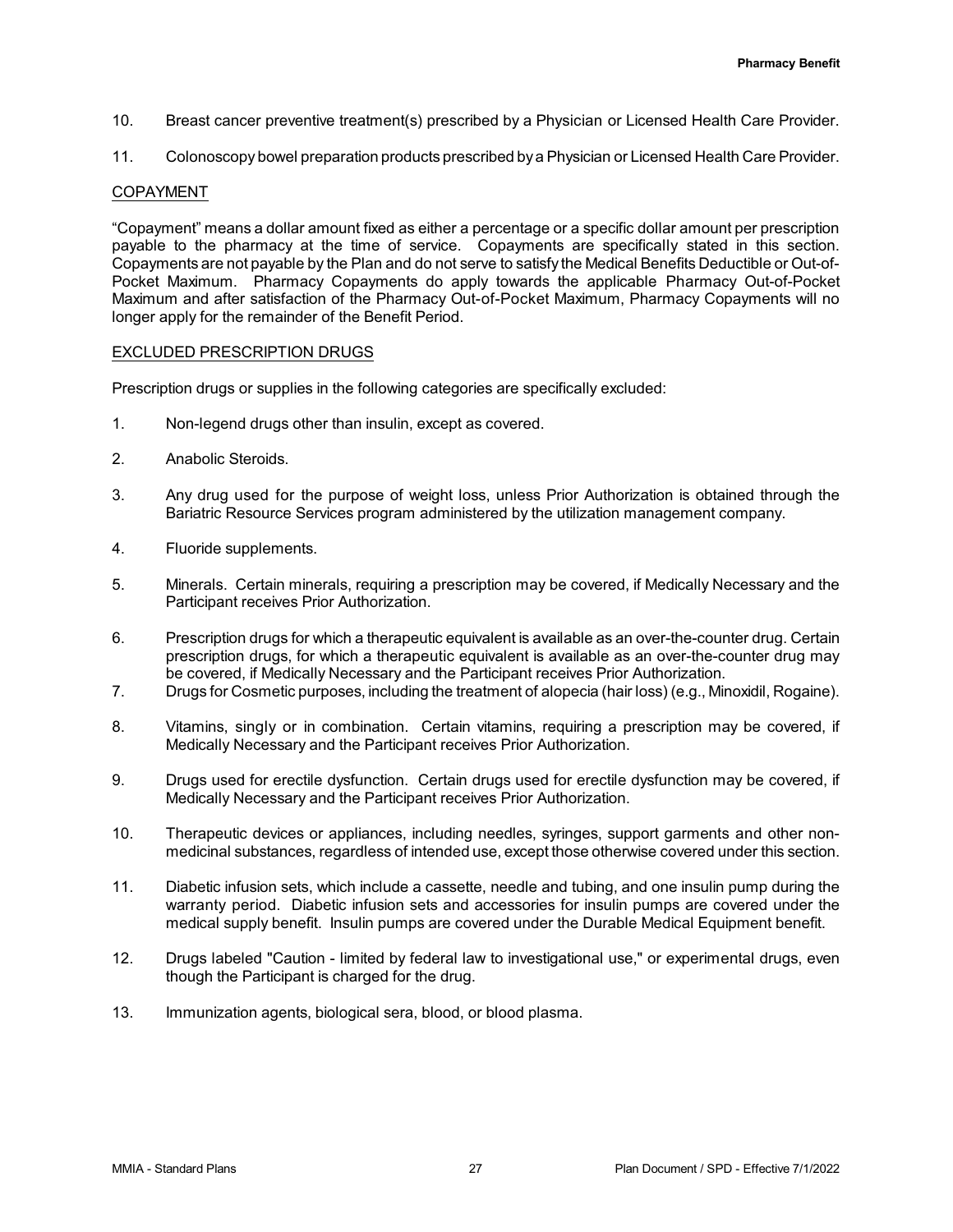- 14. Medication which is to be taken by or administered to the Participant, in whole or in part, while the Participant is a patient in a licensed Hospital, rest home, sanitarium, extended care facility, convalescent hospital, nursing home, or similar institution which operates or allows to be operated on its premises, a facility for dispensing pharmaceuticals. Medication in these situations is part of the facility's charge.
- 15. Outpatient prescription drugs dispensed from a pharmacy within a Hospital or other facility.
- 16. Any prescription refilled in excess of the number specified by the Physician, or any refill dispensed after one year from the Physician's original order.
- 17. Smoking deterrent medications or aids, except as covered.
- 18. Replacement prescriptions due to loss, theft or spoilage.
- 19. Prescription that a Participant is entitled to receive without charge from any Workers' Compensation laws, or any municipal state, or federal program.
- 20. Non-sedating antihistamines.
- 21. Abortifacient drugs.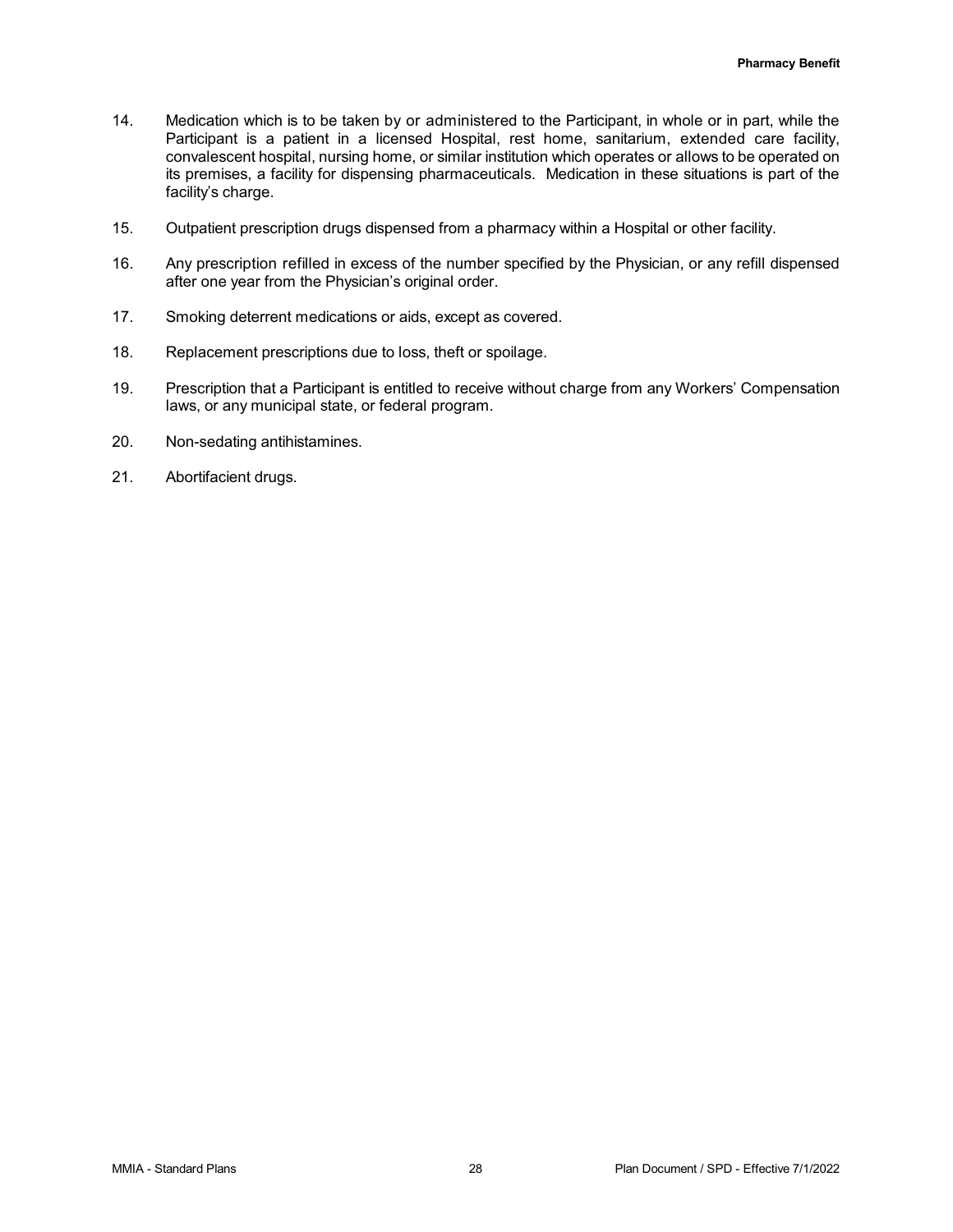## **PROVIDERS OF CARE**

The participation or non-participation of providers from whom a Participant receives services and supplies impacts the amount the Plan will pay and the Participant's responsibility for payment. Professional Providers and Facility Providers are either Participating Providers or non-Participating Providers.

**Professional Providers** include, but are not limited to: Physicians, doctors of osteopathy, dentists, optometrists, podiatrists, nurse specialists, Advanced Practice Registered Nurses, Physician assistants, naturopathic Physicians and physical therapists.

**Facility Providers** include, but are not limited to: Hospitals, Home Health Care Agencies, convalescent homes, Skilled Nursing Facilities, freestanding facilities for the treatment of Alcoholism, Chemical Dependency or Mental Illness, and freestanding surgical facilities (surgery center).

To determine if a Physician, health care provider, or Facility Provider qualifies as an eligible Participating Provider under this Plan, please consult Allegiance's website at [www.askallegiance.com/MMIA](http://www.iai-tpa.com) to access links for directories of Participating Providers or call customer service at (866) 339-4308.

The Benefit Percentage may vary depending on the type of service and provider rendering the service or treatment. If a Non-Participating Provider is chosen over a Participating Provider, the Benefit Percentage will be lower (as stated in the Schedule of Medical Benefits), unless one of the Non-Participating Benefit Exceptions stated below applies.

#### NON-PARTICIPATING PROVIDER BENEFIT EXCEPTION

When a covered service is rendered by a Non-Participating Provider, charges will be paid as if the service were rendered by a Participating Provider under any of the following circumstances:

- 1. Charges for an Emergency, as defined by this Plan, limited to only those emergency medical procedures necessary to treat and stabilize an eligible Injury or Illness and then only to the extent that the same are necessary in order for the Covered Person to be transported, at the earliest medically appropriate time to a Participating Hospital, clinic or other facility, or discharged.
- 2. Charges which are incurred as a result of and related to confinement in or use of a Participating Hospital, clinic or other facility only for Non-Participating Provider services and providers over whom or which the Covered Person does not have any choice in or ability to select.
- 3. Charges for Emergency use of an Air Ambulance.

### CONTINUITY OF CARE

In the event a provider that a Covered Person is currently receiving services, treatment or care of an Illness or Injury for any of the following terminates its Participating Provider affiliation, the Plan will pay the provider at the Participating Provider benefit level and allowable amount for a period of up to ninety (90) days after the date the provider terminates its Participating Provider affiliation:

- 1. Pregnancy in the second or third trimester or postpartum care;
- 2. Continuation of treatment for a chronic or acute medical condition;
- 3. Active care at an Inpatient facility;
- 4. A disabling, degenerative, congenital or life threatening Illness;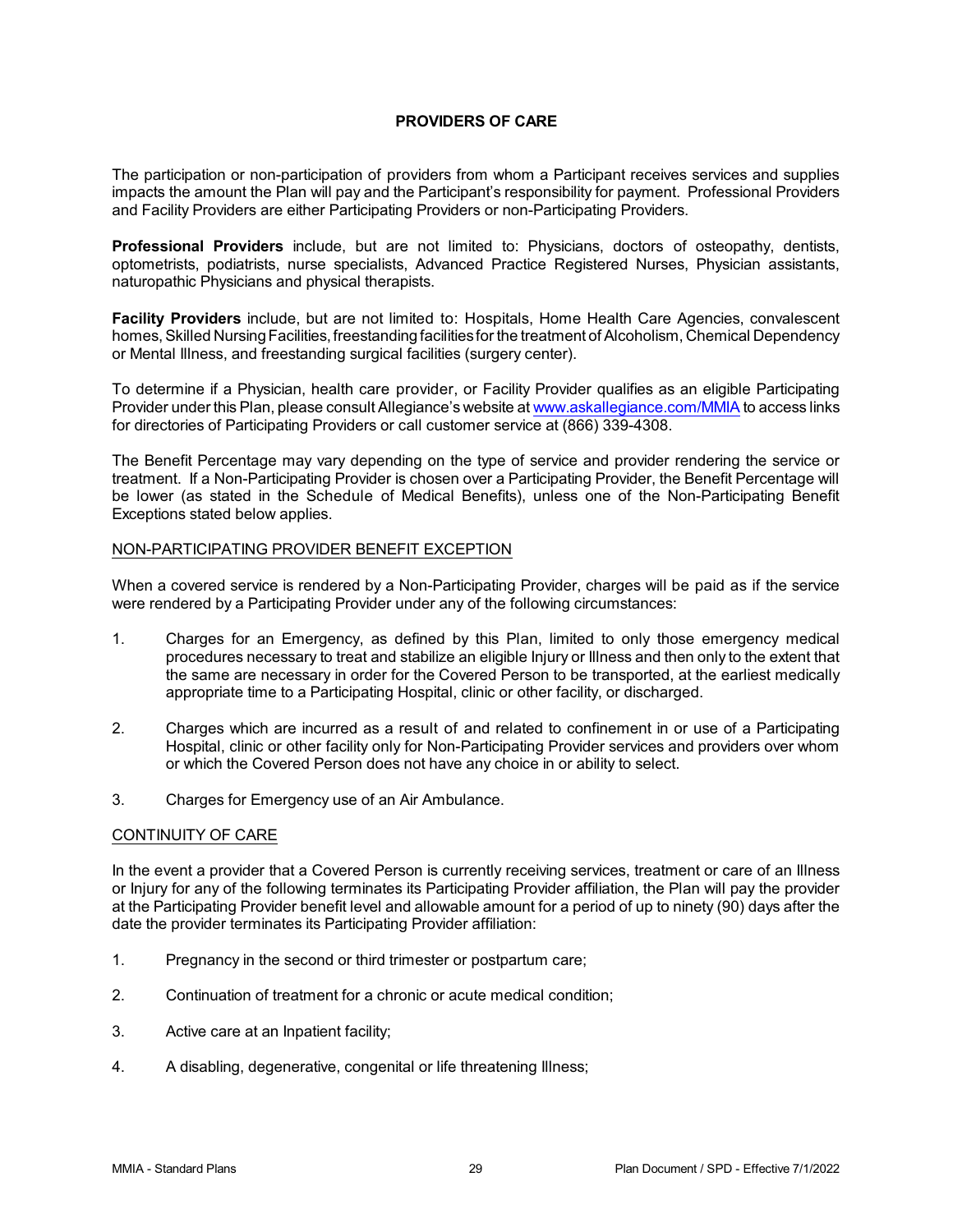- 5. Ongoing treatment of a terminal illness or serious medical condition; or
- 6. A Mental Illness or Alcohol and/or Chemical Dependency condition.

**To be eligible for this benefit, call the customer service number listed on the Participant's identification card.**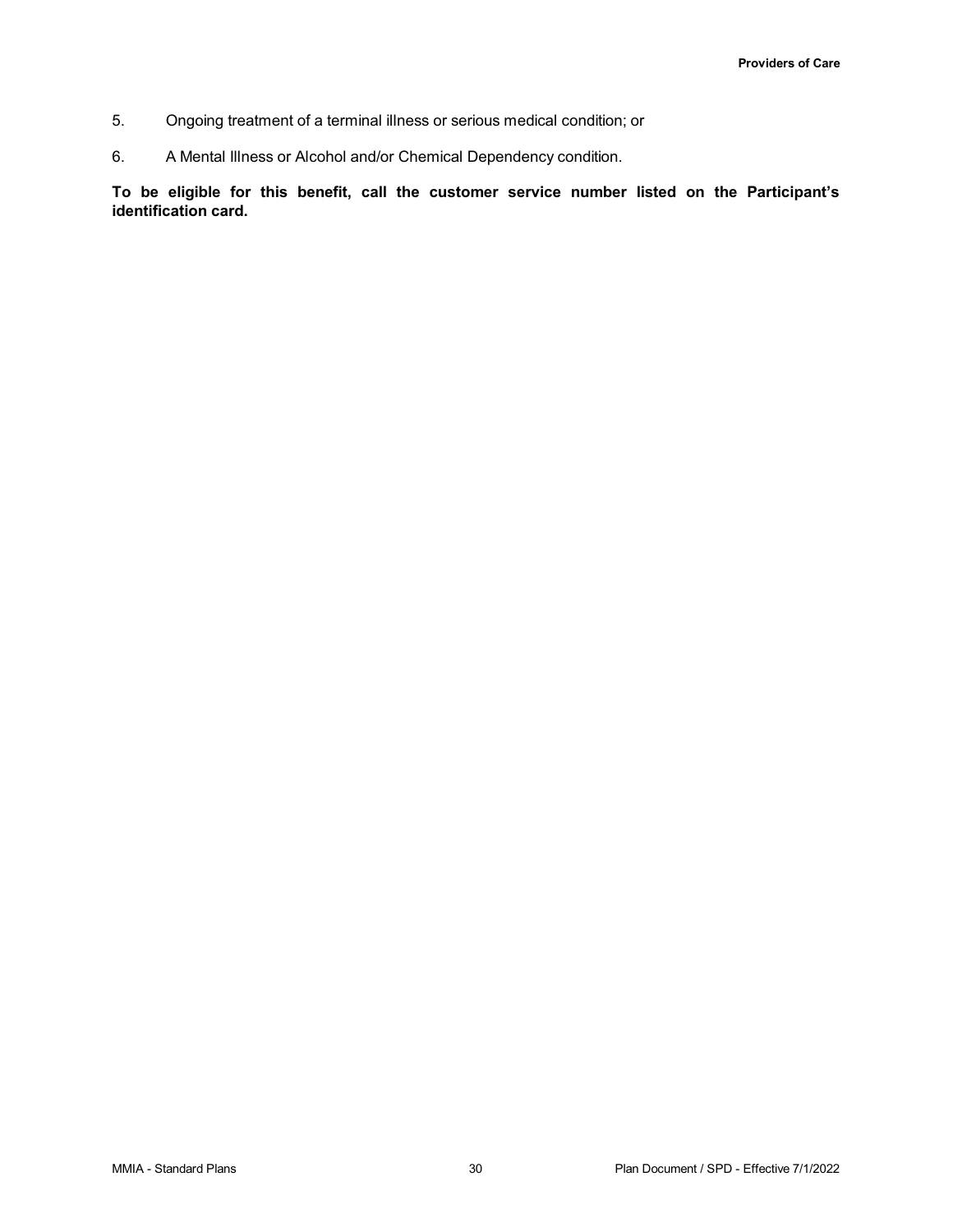### **MEDICAL BENEFIT DETERMINATION REQUIREMENTS**

### ELIGIBLE SERVICES, TREATMENTS AND SUPPLIES

Services, treatments or supplies are eligible for coverage if they meet all of the following requirements:

- 1. They are administered, ordered or provided by a Physician or other eligible Licensed Health Care Provider; and
- 2. They are Medically Necessary for the diagnosis and treatment of an Illness or Injury or they are specifically included as a benefit if not Medically Necessary; and
- 3. Charges do not exceed the Eligible Expense of the Plan; and
- 4. They are not excluded under any provision or section of this Plan.

**Treatments, services or supplies excluded by this Plan may be reimbursable if such charges are approved by the Plan Administrator prior to beginning such treatment. Prior approval is limited to medically accepted non-experimental or investigational treatments, services, or supplies, which, in the opinion of the Plan Administrator, are more cost effective than a covered treatment, service or supply for the same Illness or Injury, and which benefit the Covered Person.**

### DEDUCTIBLE

The Deductible, per Covered Person or Family, whichever is applicable, is stated in the Schedule of Medical Benefits, applies to Expenses Incurred during each Benefit Period, unless specifically waived, but it applies only once for each Covered Person within a Benefit Period. Also, if members of a Family have satisfied individual Deductible amounts that collectively equal the Deductible per Family, as stated in the Schedule of Medical Benefits, during the same Benefit Period, no further Deductible will apply to any member of that Family during that Benefit Period. **An individual Covered Person cannot receive credit toward the Family Deductible for more than the Individual Deductible as stated in the Schedule of Medical Benefits.**

If a Covered Person is confined in the Hospital on the last day of the Benefit Period and continuously confined through the first day of the next Benefit Period, only one Deductible will be applied to that stay. If the Covered Person satisfied the Deductible prior to that Hospital stay, no Deductible will be applied to that stay.

### BENEFIT PERCENTAGE

The Benefit Percentage is stated in the Schedule of Medical Benefits. The Plan will pay the Benefit Percentage of the Eligible Expense indicated.

### OUT-OF-POCKET MAXIMUM

The Out-of-Pocket Maximum, per Covered Person or Family, whichever is applicable, is stated in the Schedule of Medical Benefits and includes amounts applied toward the Deductible and amounts in excess of the Benefit Percentage paid by the Plan. Expenses Incurred in a single Benefit Period after satisfaction of the Out-of-Pocket Maximum per Covered Person or per Family, whichever is applicable, will be paid at 100% of the Eligible Expense for the remainder of the Benefit Period.

If the Covered Person is in the Hospital on the last day of the Benefit Period and continuously confined through the first day of the next Benefit Period, Deductible and amounts in excess of the Benefit Percentage for the entire stay will only apply to the Out-of-Pocket Maximum of the Benefit period in which the Inpatient stay began. If the Covered Person satisfied the Out-of-Pocket Maximum prior to that Hospital stay, no Deductible and expenses for the Hospital stay will be paid at 100% of the Eligible Expense.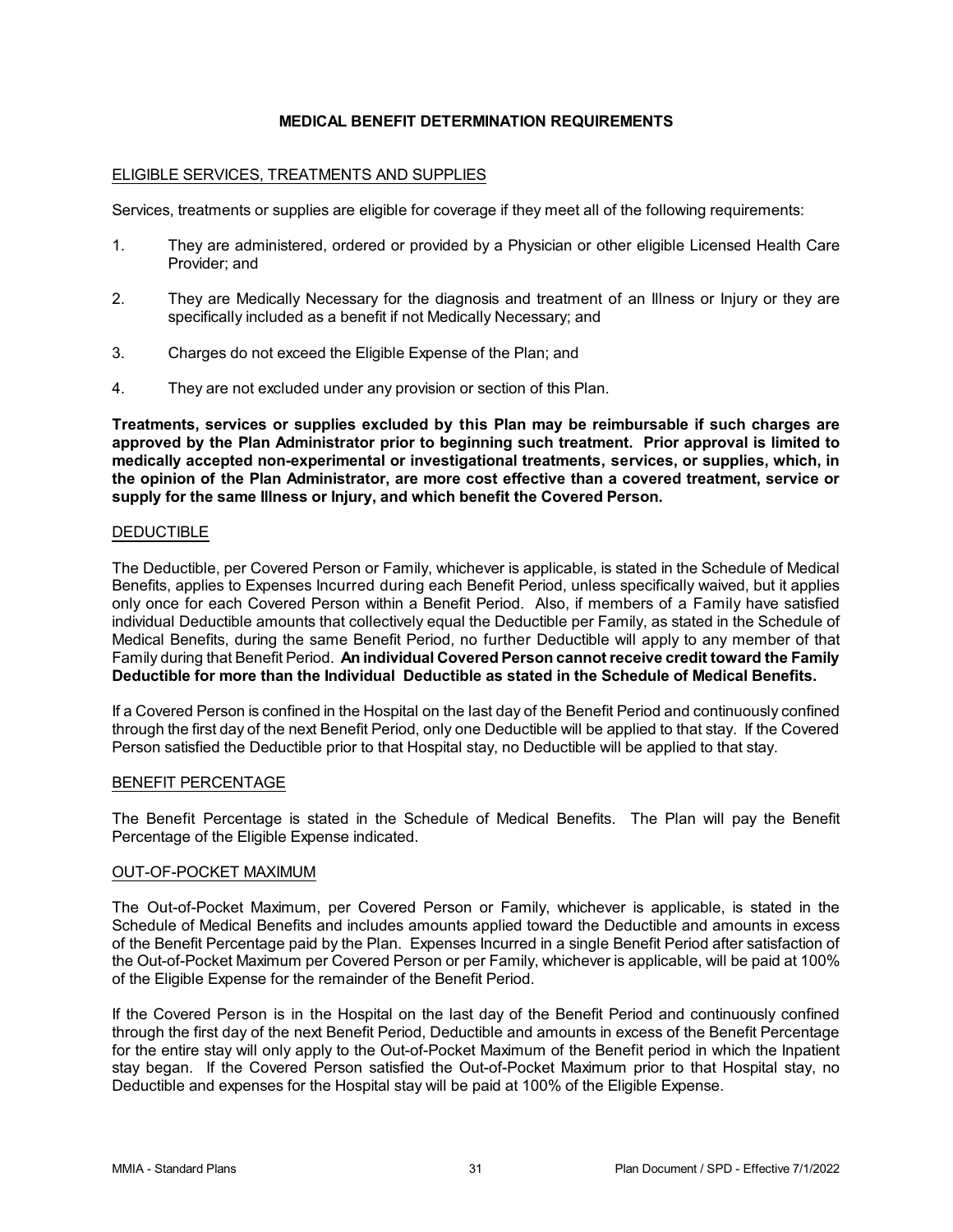**An individual Covered Person cannot receive credit toward the Family Out-of-Pocket Maximum for more than the Individual Out-of-Pocket Maximum as stated in the Schedule of Medical Benefits.**

### MAXIMUM BENEFIT

The amount payable by the Plan will not exceed any Maximum Benefit or Maximum Lifetime Benefit as stated in the Schedule of Medical Benefits, for any reason.

#### APPLICATION OF DEDUCTIBLE AND ORDER OF BENEFIT PAYMENT

Deductibles will be applied to Expenses Incurred in the chronological order in which they are adjudicated by the Plan. Expenses Incurred will be paid by the Plan in the chronological order in which they are adjudicated by the Plan. The manner in which the Deductible is applied and Expenses Incurred are paid by the Plan will be conclusive and binding on all Covered Persons and their assignees.

#### CHANGES IN COVERAGE CLASSIFICATION

A change in coverage that decreases a benefit of this Plan will become effective on the stated effective date of such change with regard to all Covered Persons to whom it applies.

#### NEW YORK STATE EXPENSES

This Plan has voluntarily elected to make public goods payments directly to the Office of Pool Administration in conformance with HCRA provisions and New York State Department of Health (Department) requirements.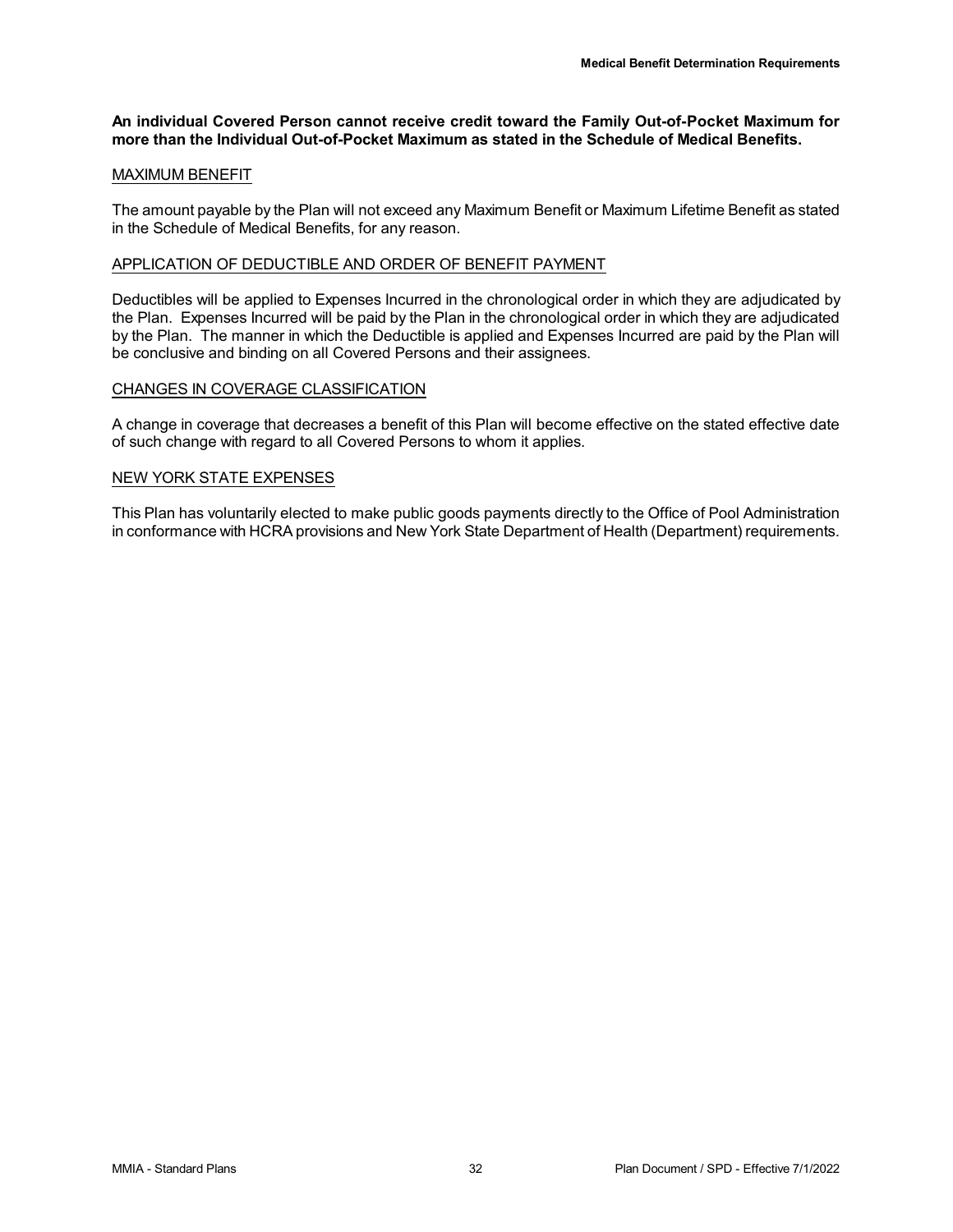## **MEDICAL BENEFITS**

**Prior Authorization by the Plan is strongly recommended for certain services. If Prior Authorization is not obtained, the charge could be denied if the service, treatment or supply is not found to be Medically Necessary or found to be otherwise excluded when the claim is submitted. See Benefit Management for further details.**

**Prior Authorization is required by the Plan Supervisor for certain services. If Prior Authorization is not obtained, the charge will be denied when the claim is submitted. See Benefit Management for further details.**

The following Medical Benefits are payable as stated in the Schedule of Medical Benefits and subject to all terms and conditions of this Plan:

- 1. Charges made by an Ambulatory Surgical Center when treatment has been rendered.
- 2. Charges made by an Urgent Care Facility when treatment has been rendered.
- 3. Charges for services and supplies furnished by a Birthing Center.
- 4. Charges for the services of a licensed Physician or Licensed Health Care Provider for medical care and/or treatments, including office, home visits, Hospital Inpatient care, Hospital Outpatient visits/exams, clinic care, and surgical opinion consultations.

Charges are eligible for drugs intended for use in a Physicians' office or settings other than home use that are billed during the course of an evaluation or management encounter.

5. Charges for Surgical Procedures.

For non-Participating Providers, when two or more Surgical Procedures occur during the same operative session, charges will be considered as follows:

- A. When multiple or bilateral Surgical Procedures are performed that increase the time and amount of patient care, 100% of the Eligible Expense will be considered for the Major Procedure; and 50% of the Eligible Expense will be considered for each of the lesser procedures, except for contracted or negotiated services. Contracted or negotiated services will be reimbursed at the contracted or negotiated rate.
- B. When an incidental procedure is performed through the same incision, only the Eligible Expense for the Major Procedure will be considered. Examples of incidental procedures are: excision of a scar, appendectomy at the time of other abdominal surgery, lysis of adhesions, etc.

When an assisting Physician is required to render technical assistance during a Surgical Procedure, the charges for such services will be limited to 20% of the primary surgeon's Eligible Expense for the Surgical Procedure. When an assisting non-physician is required to render technical assistance during an operation, charges for such services will be limited to 10% of the surgeon's Eligible Expense for the Surgical Procedure.

For Participating Providers, payment will be made pursuant to the PBME (Reference Based Pricing).

6. Charges for Registered Nurses (RN), Licensed Practical Nurses (LPN) or Licensed Vocational Nurses (LVN) for private duty nursing.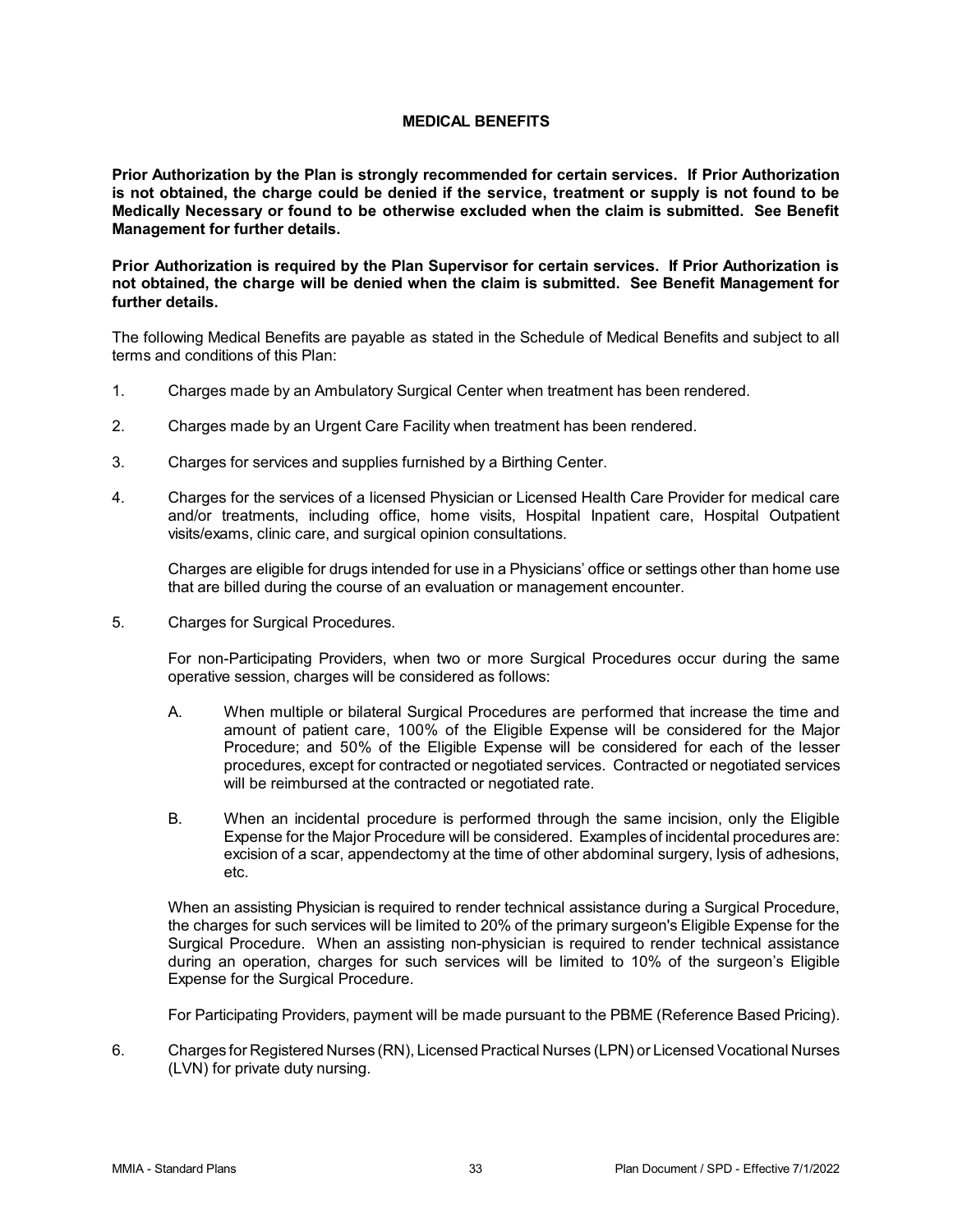- 7. Charges for home and Outpatient infusion services ordered by a Physician and provided by a Home and Outpatient Infusion Therapy Organization licensed and approved within the state in which the services are provided. A "Home and Outpatient Infusion Therapy Organization" is a health care facility that provides home and Outpatient infusion therapy services and skilled nursing services. Home and Outpatient infusion therapy services include the preparation, administration, or furnishing of parenteral medications, or parenteral or enteral nutritional services to a Covered Person by a Home and Outpatient Infusion Therapy Organization. Services also include education for the Covered Person, the Covered Person's care giver, or a family member. Home and Outpatient infusion therapy services include pharmacy, supplies, equipment and skilled nursing services when billed by a Home and Outpatient Infusion Therapy Organization. **Skilled nursing services billed by a Home Health Care Agency are covered under the Home Health Care Benefit.**
- 8. Charges for services provided by a licensed naturopathic provider. This does not include acupuncture, neuro-feedback or bio-feedback services provided by a Naturopath which are specifically covered under the Alternative Medicine Benefit.
- 9. Charges for Ambulance Service to the nearest facility where Emergency care or treatment can be rendered; or from one facility to another for care; or from a facility to the patient's home when Medically Necessary.
- 10. Charges for drugs requiring the written prescription of a Physician or a Licensed Health Care Provider and Medically Necessary for the treatment of an Illness or Injury. Coverage also includes prescription contraceptive drugs not available through the Pharmacy Benefit regardless of Medical Necessity and FDA approved over-the-counter female contraceptives prescribed by a Physician or Licensed Health Care Provider. **Conditions of coverage for Outpatient prescription drugs and supplies are stated in the Pharmacy Benefit section of the Plan.**
- 11. Charges for radiation therapy or treatment and chemotherapy.
- 12. Charges for blood transfusions, blood processing costs, blood transport charges, blood handling charges, administration charges, and the cost of blood, plasma and blood derivatives. Any credit allowable for replacement of blood plasma bydonor or blood insurance will be deducted from the total Eligible Expense.
- 13. Charges for oxygen and other gases and their administration.
- 14. Charges for the cost and administration of an anesthetic.
- 15. Charges by a Physician or Licensed Health Care Provider for dressings, sutures, casts, splints, crutches, adhesive tape, bandages, antiseptics or other Medically Necessary medical supplies.
- 16. Charges for diabetic supplies not available through the Pharmacy Benefit. Insulin pumps and accessories to insulin pumps are covered under the Durable Medical Equipment benefit.
- 17. Charges for adhesive tape, bandages, antiseptics or other over-the-counter first aid supplies only if approved by the Plan based on guidelines of cost effectiveness and Medically Necessary treatment of an Illness or Injury.
- 18. Charges for voluntary vasectomy for Participants and Dependent spouse only. Charges for sterilization procedures for females are covered under the Preventive Care Benefit.
- 19. Reasonable charges for producing medical records only if incurred for the purpose of utilization review, audits or investigating a claim for benefits if requested and approved by the Plan. Charges that exceed limits for such charges imposed by applicable law will not be deemed to be reasonable.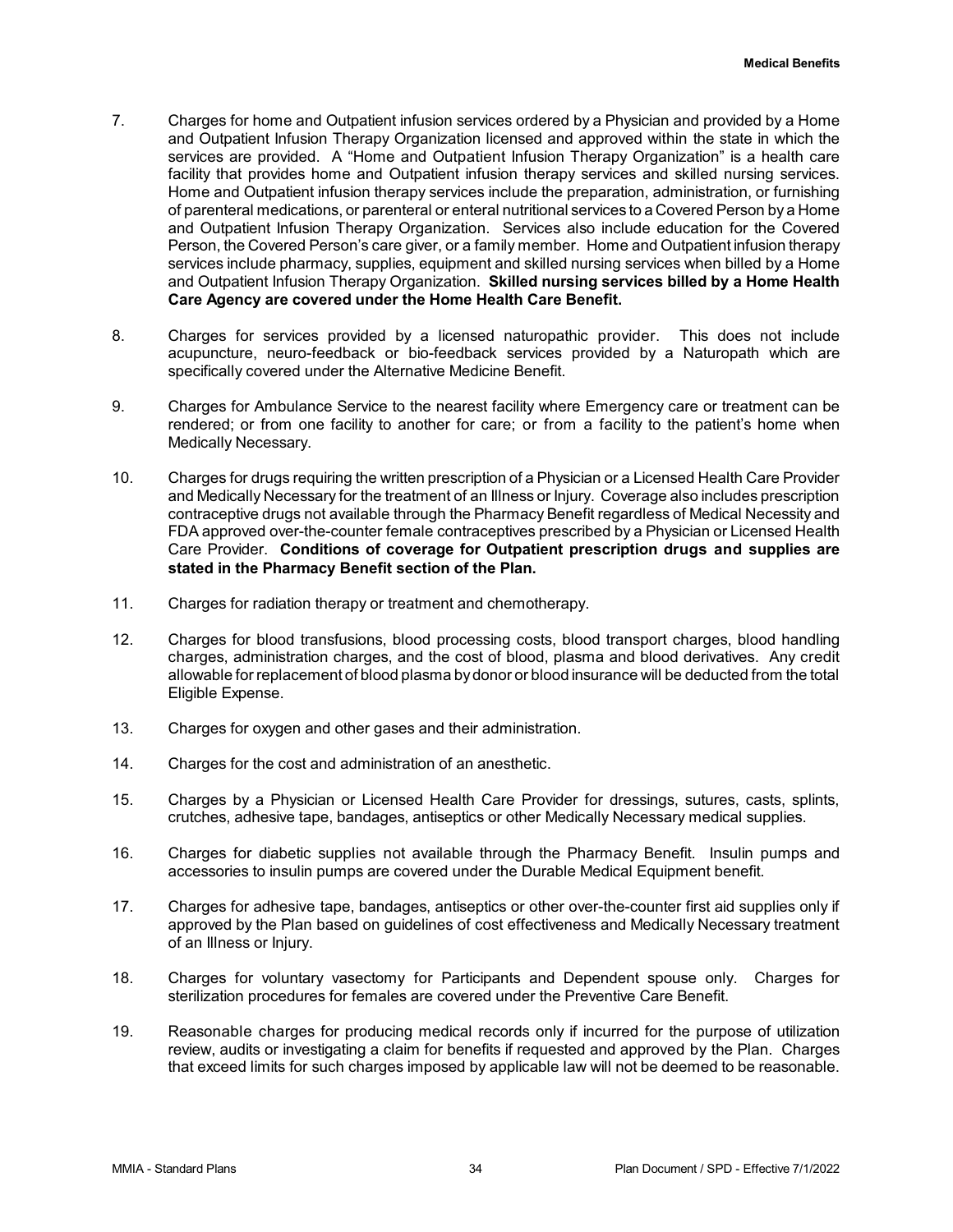- 20. Charges for Contraceptive Management, regardless of Medical Necessity.
- 21. Charges for dental services provided by Physicians, dentists, oral surgeons and/or any other provider are excluded under this Plan; however, benefits will be payable for treatment required because of Accidental Injury to natural teeth. Such Expenses must be Incurred within one (1) year from the date of accident except in the event that it is medically impossible for service to be completed within that time frame because of the age of the Covered Person or because of the healing process of the Injury. Dental implants provided as the result of an accident will be covered within one (1) year from the date of accident, subject to Medical Necessity. This benefit will not in any event be deemed to include charges for orthodontics, dentofacial orthopedics or related appliances, or treatment for the repair or replacement of a denture. **For any charges covered under this Plan and that may also be covered under a separate dental plan, this Plan will be primary.**
- 22. Charges for the following Mental Illness services:
	- A. Physician or Licensed Health Care Provider charges for diagnosis and Medically Necessary Psychiatric Care and treatment including, but not limited to, group therapy.
	- B. Well-established medically accepted diagnostic testing generally accepted by Physicians in the United States.
	- C. Inpatient and partial hospitalization, for Medically Necessary treatment, for the same services as are covered for hospitalization for physical Illness or Injury by this Plan.
	- D. Medically Necessary treatment at a Psychiatric Facility.
- 23. Charges for the following Alcoholism and/or Chemical Dependency services:
	- A. Physician or Licensed Health Care Provider charges for diagnosis and Medically Necessary treatment including, but not limited to, group therapy.
	- B. Well-established medically accepted diagnostic testing generally accepted by Physicians in the United States.
	- C. Inpatient and partial hospitalization, for Medically Necessary treatment, for the same services as are covered for hospitalization for physical Illness or Injury by this Plan.
	- D. Medically Necessary treatment, including aftercare, at an Alcoholism and/or Substance Abuse/Chemical Dependency Treatment Facility.
- 24. Charges for Routine Patient Costs for a Phase I Approved Clinical Trial for Qualified Individuals.

"Routine Patient Costs" include but are limited to Medically Necessary services which a Covered Person with the identical diagnosis and current condition would receive even in the absence of participating in an Approved Clinical Trial.

"Routine Patient Costs" do not include any investigational item, device, or service that is part of the Approved Clinical Trial; an item or service provided solely to satisfy data collection and analysis needs for the trial if the item or service is not used in the direct clinical management of the patient; a service that is clearly inconsistent with widely accepted and established standards of care for the individual's diagnosis; or an item or service customarily provided and paid for by the sponsor of an Approved Clinical Trial.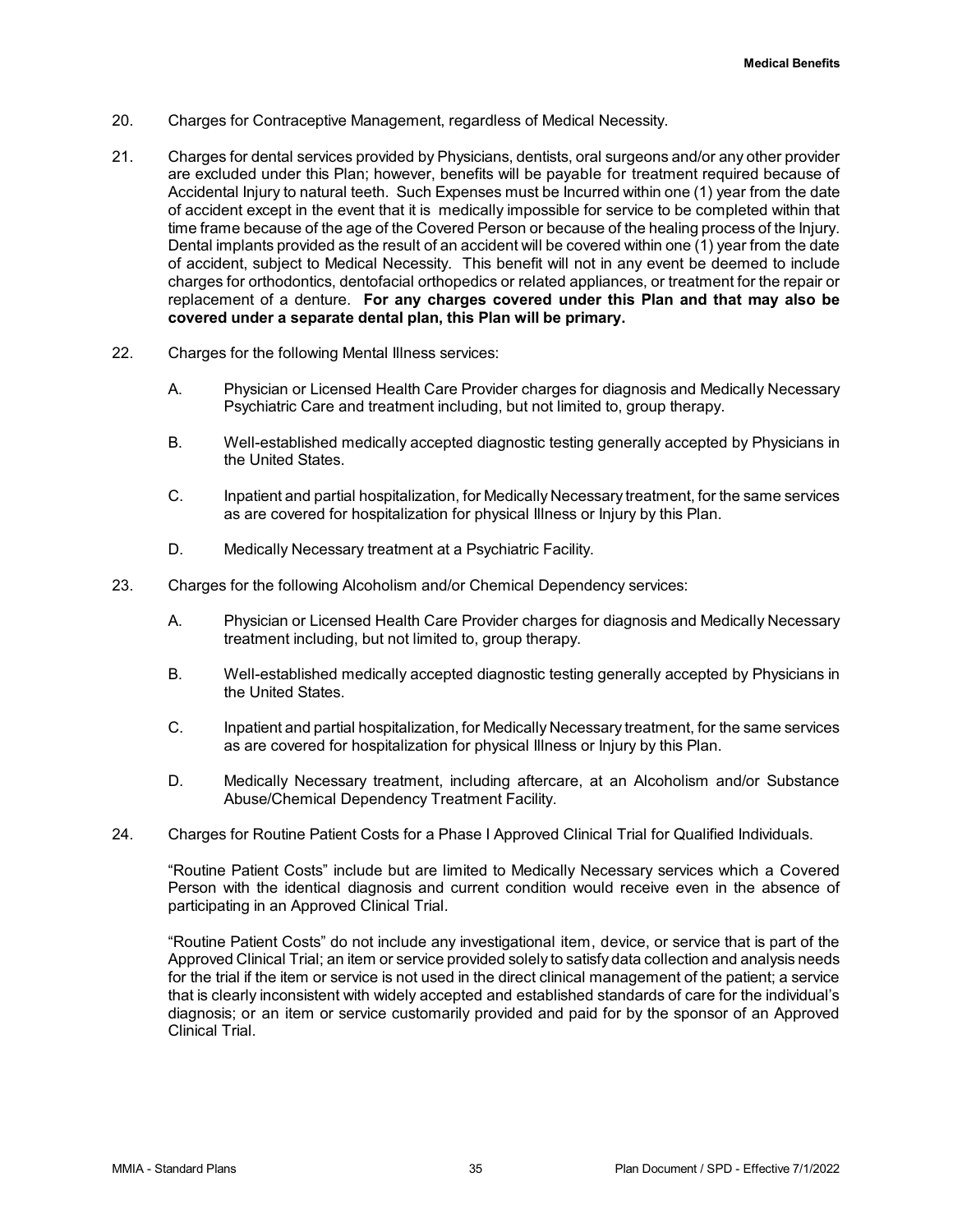"Approved Clinical Trial" means a Phase I clinical trial that is conducted in relation to the prevention, detection, or treatment of an acutely life-threatening disease state and is not designed exclusively to test toxicity or disease pathophysiology. The Approved Clinical Trial must be:

- A. Conducted under an investigational new drug application reviewed by the United States Food and Drug Administration;
- B. Exempt from obtaining an investigational new drug application; or
- C. Approved or funded by:
	- 1) The National Institutes of Health, the Centers for Disease Control and Prevention, the Agency for Healthcare Research and Quality, Centers for Medicare and Medicaid Services, or a cooperative group or center of any of the entities described above;
	- 2) A cooperative group or center of the United States Department of Defense or the United States Department of Veterans Affairs;
	- 3) A qualified non-governmental research entity identified in the guidelines issued by the National Institutes of Health for center support groups; or
	- 4) The United States Departments of Veterans Affairs, Defense, or Energy if the study or investigation has been reviewed and approved through a system of peer review determined by the United States Secretary of Health and Human Services to:
		- a) Be comparable to the system of peer review of studies and investigations used by the National Institutes of Health; and
		- b) Provide unbiased scientific review by individuals who have no interest in the outcome of the review.

A "Qualified Individual" is a Covered Person who is eligible to participate in an Approved Clinical Trial according to the trial protocol with respect to the treatment of an acutely life-threatening disease state and either (i) the referring health care professional is a participating health care provider and has concluded that the individual's participation in such trial would be appropriate, or (ii) the Covered Person provides medical and scientific information establishing that the individual's participation in such trial would be appropriate.

- 25. Charges for services that are related to or as a result of Telemedicine, limited to the following methods:
	- A. An interactive patient encounter between the Physician or Licensed Health Care Provider being consulted and the patient. This method requires a live two way video and audio transmission between the patient and the Physician or Licensed Health Care Provider, and may include one additional provider who is presenting the patient to a specialist for an opinion regarding the patient's condition.
	- B. Storing and forwarding medical documentation to a licensed Radiologist or Pathologist for the purpose of reviewing telecommunicated medical documentation at a time which is convenient to the Radiologist or Pathologist's schedule. This method does not require actual contact between the patient and the provider.

**Telemedicine does not include charges for teleconsultations, which involves a practitioner seeking advice from a consultant concerning a patient's condition or course of treatment. Expenses billed for the use of equipment or transmission charges to transmit the audiovisual information are not covered.**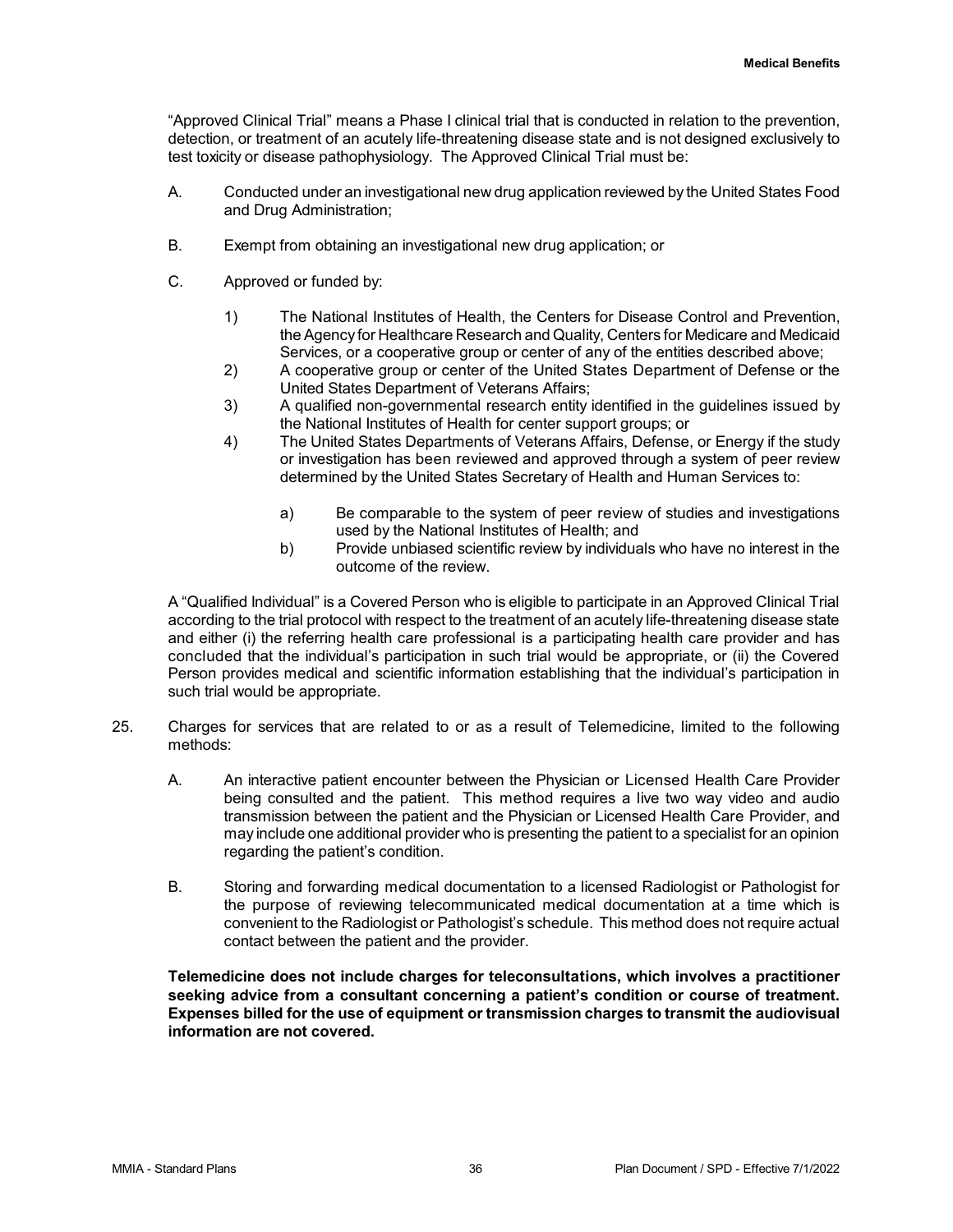- 26. Charges for the initial purchase of eyeglasses, contact lenses or an intraocular lens following a Medically Necessary surgical procedure to the eye, cataract surgery or for aphakic patients, soft lenses or sclera shells intended for use as corneal bandages.
- 27. Charges for midwife services by a Certified Nurse Midwife (CNM) who is a registered nurse and enrolled in either the certification maintenance program or the continuing competency assessment program through the American College of Nurse Midwives (ACNM).

## ACCIDENTAL INJURY BENEFIT

# **The Schedule of Medical Benefits describes special payment provisions for these services.**

Coverage under this benefit includes charges in connection with an Accidental Injury. Expenses Incurred under this benefit are not subject to the Deductible. Charges in connection with an Accidental Injury are payable at 100% of the Eligible Expense, up to the maximum benefit stated in the Schedule of Medical Benefits. Any portion of the charges exceeding the maximum benefit will be considered under the Medical Benefits section of the Plan, subject to all Plan conditions, exclusions and limitations. Services and supplies must be ordered by a Physician and furnished within a ninety-day period beginning with the date the Covered Person sustained those injuries.

## **Expenses not eligible under this benefit may be considered under the Medical Benefits of this Plan.**

#### **Chiropractic Services, Naturopathy and Alternative Medicine services are excluded under this benefit.**

#### ALTERNATIVE MEDICINE BENEFIT

#### **The Schedule of Medical Benefits describes special payment provisions for these services.**

Coverage under this benefit is limited to charges for acupuncture, neuro-feedback and bio-feedback services provided by a Physician, Naturopath or Licensed Health Care Provider. Over-the-counter remedies are not covered.

## CHIROPRACTIC SERVICES

#### **The Schedule of Medical Benefits describes special payment provisions for these services.**

Coverage includes charges for services of a licensed chiropractor.

## COLONOSCOPY BENEFIT

Coverage under this benefit includes Physician, anesthesiologist, lab and facility charges related to a colonoscopy ordered for routine screening or diagnostic purposes, such as lab, tissue removal or follow-up care.

# DIABETIC EDUCATION BENEFIT

Coverage under this benefit includes charges for Outpatient self-management training and education services for the treatment of diabetes provided by a Physician or Licensed Health Care Provider with expertise in diabetes.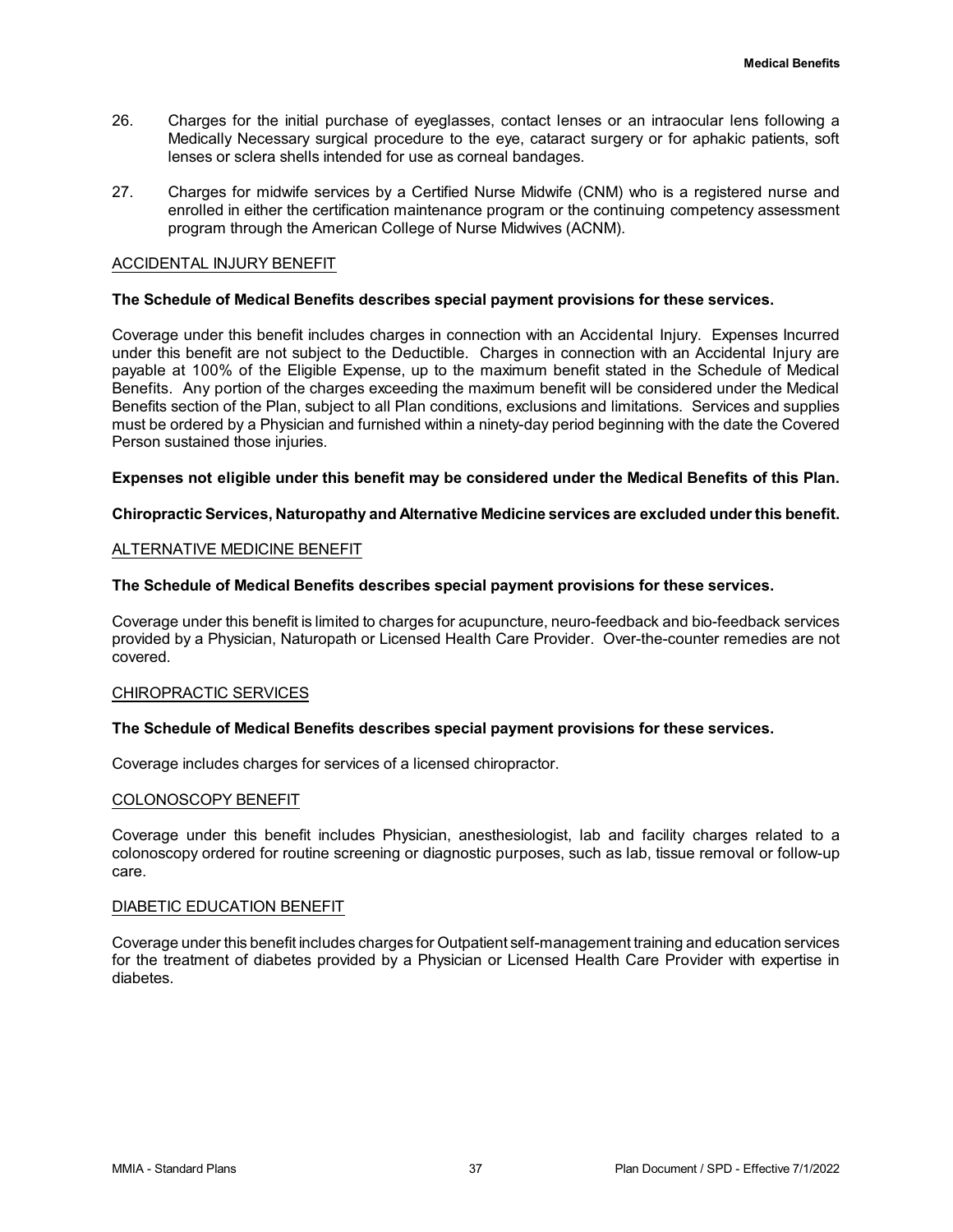## DIAGNOSTIC SERVICES

Coverage under this benefit includes charges for diagnostic x-ray examination, laboratory and tissue diagnostic examinations, and medical diagnostic procedures (machine tests such as EKG, EEG) including, but not limited to, the following:

- 1. X-rays and other radiology;
- 2. Laboratory tests; and
- 3. Diagnostic testing to diagnose an Illness or Injury such as electrocardiograms, electroencephalograms, pneumoencephalograms, basal metabolism tests, or similar well-established diagnostic tests generally accepted by Physicians throughout the United States..

#### **This benefit does not include biopsies which are covered under the surgery benefit.**

#### DIALYSIS TREATMENTS - OUTPATIENT

#### **The Schedule of Medical Benefits describes special payment provisions for these services.**

Coverage under this benefit includes charges for services and supplies related to renal dialysis done on an Outpatient basis.

# **Prior Authorization is strongly recommended for Outpatient Renal Dialysis. Failure to obtain Prior Authorization may result in significant out-of-pocket expenses not covered by the Plan.**

#### DURABLE MEDICAL EQUIPMENT

Coverage under this benefit includes charges for the Durable Medical Equipment as follows:

- 1. Rental, up to the purchase price, of a wheelchair, Hospital bed, respirator or other Durable Medical Equipment required for therapeutic use, or the purchase of this equipment if economically justified, whichever is less. If there is a known medical reason to rent rather than purchase Durable Medical Equipment, then rental is allowed up to the purchase price.
- 2. Replacement or repair of Durable Medical Equipment.

## **Prior Authorization is strongly recommended for Durable Medical Equipment. Failure to obtain Prior Authorization may result in significant out-of-pocket expenses not covered by the Plan.**

#### GENDER IDENTITY DISORDER/GENDER DYSPHORIA SERVICES

Coverage includes charges for Medically Necessary surgical and non-surgical treatment such as:

- 1. Psychotherapy;
- 2. Continuous hormone replacement therapy and corresponding testing to monitor the safety; and
- 3. Surgical treatment.

Expenses for treatment of Gender Identity Disorder are covered to the same extent as would be covered if the same covered service was rendered for another medical condition. Treatment is subject to all Plan provisions including applicable Deductibles, Copayments and Benefit Percentage.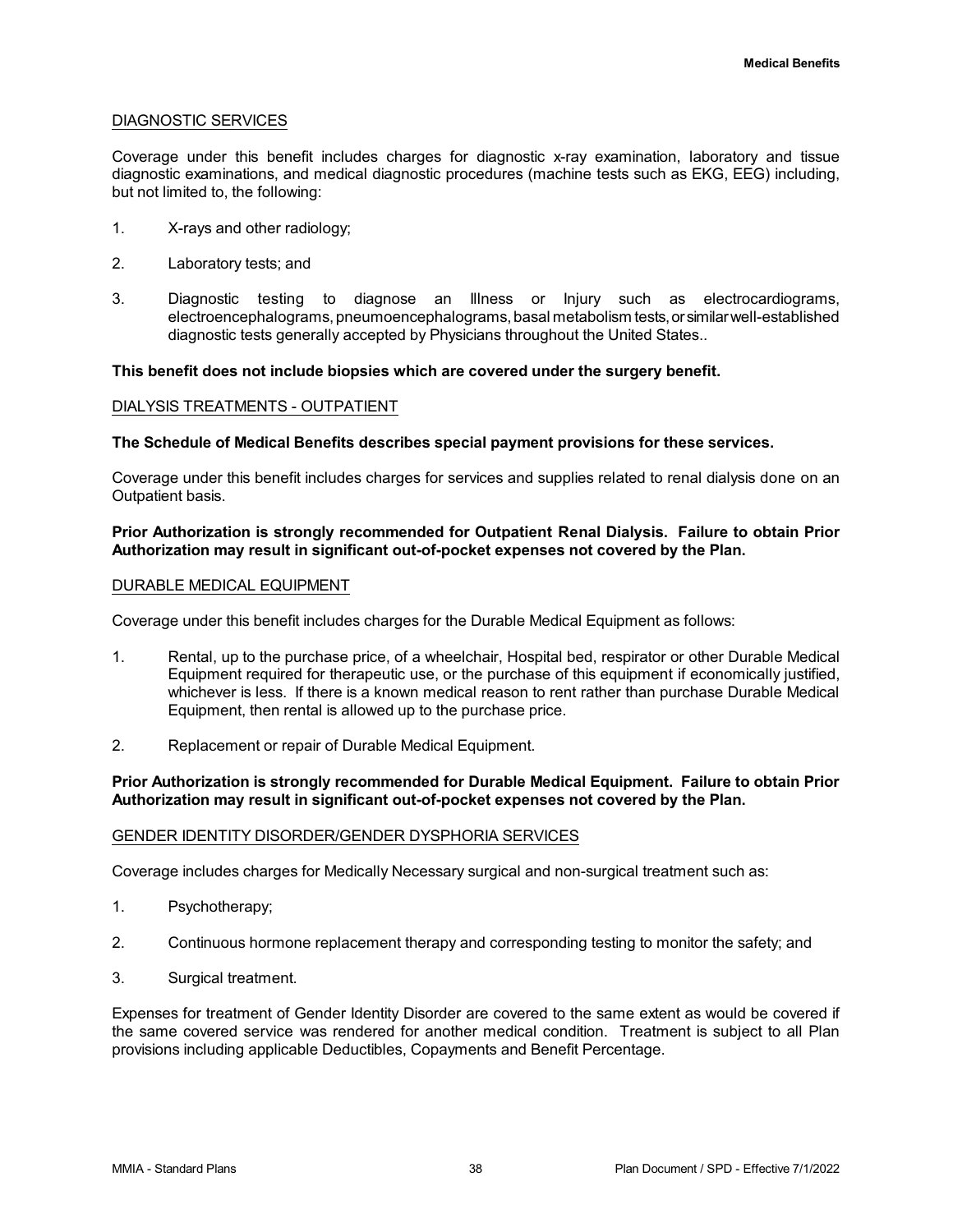**Certain services are excluded from coverage under the Medical Benefits Exclusion section of the Plan. It is important to review those exclusions.**

**Prior Authorization is strongly recommended for treatment of Gender Identity/Gender Dysphoria. Failure to obtain Prior Authorization may result in significant out-of-pocket expenses not covered by the Plan.**

#### HEARING AIDS AND EXAMINATION

#### **Benefit limits apply as stated in the Schedule of Medical Benefits.**

Coverage includes charges in connection with the fitting and purchase of hearing aids, including hearing examinations, hearing aids and related services and supplies. Services must be rendered by a licensed audiologist. **Charges for batteries are excluded.**

#### HOME HEALTH CARE BENEFIT

Coverage under this benefit includes charges made by a Home Health Care Agency for care in accordance with a Home Health Care Plan for the following services:

- 1. Part-time or intermittent nursing care by a Registered Nurse (RN) or by a Licensed Practical Nurse (LPN), a Licensed Vocational Nurse (LVN) or public health nurse who is under the direct supervision of a Registered Nurse;
- 2. Home health aides;
- 3. Hospice services;
- 4. Physical Therapy, Occupational Therapy and Speech Therapy;
- 5. Medical social worker services;
- 6. Medical supplies, drugs and medicines prescribed by a Physician, and laboratory services provided by or on behalf of a Hospital.
- 7. Medically Necessary personal hygiene, grooming and dietary assistance.

#### **Home Health Care specifically excludes the following:**

- 1. Services and supplies not included in the approved Home Health Care Plan.
- 2. Services of a person who ordinarily resides in the home of the Covered Person, or who is a Close Relative of the Covered Person who does not regularly charge the Covered Person for services.
- 3. Transportation services.
- 4. "Meals-on-Wheels" or similar food arrangements.
- 5. Domestic or housekeeping services.
- 6. Maintenance or Custodial Care.
- 7. Services for mental or nervous conditions.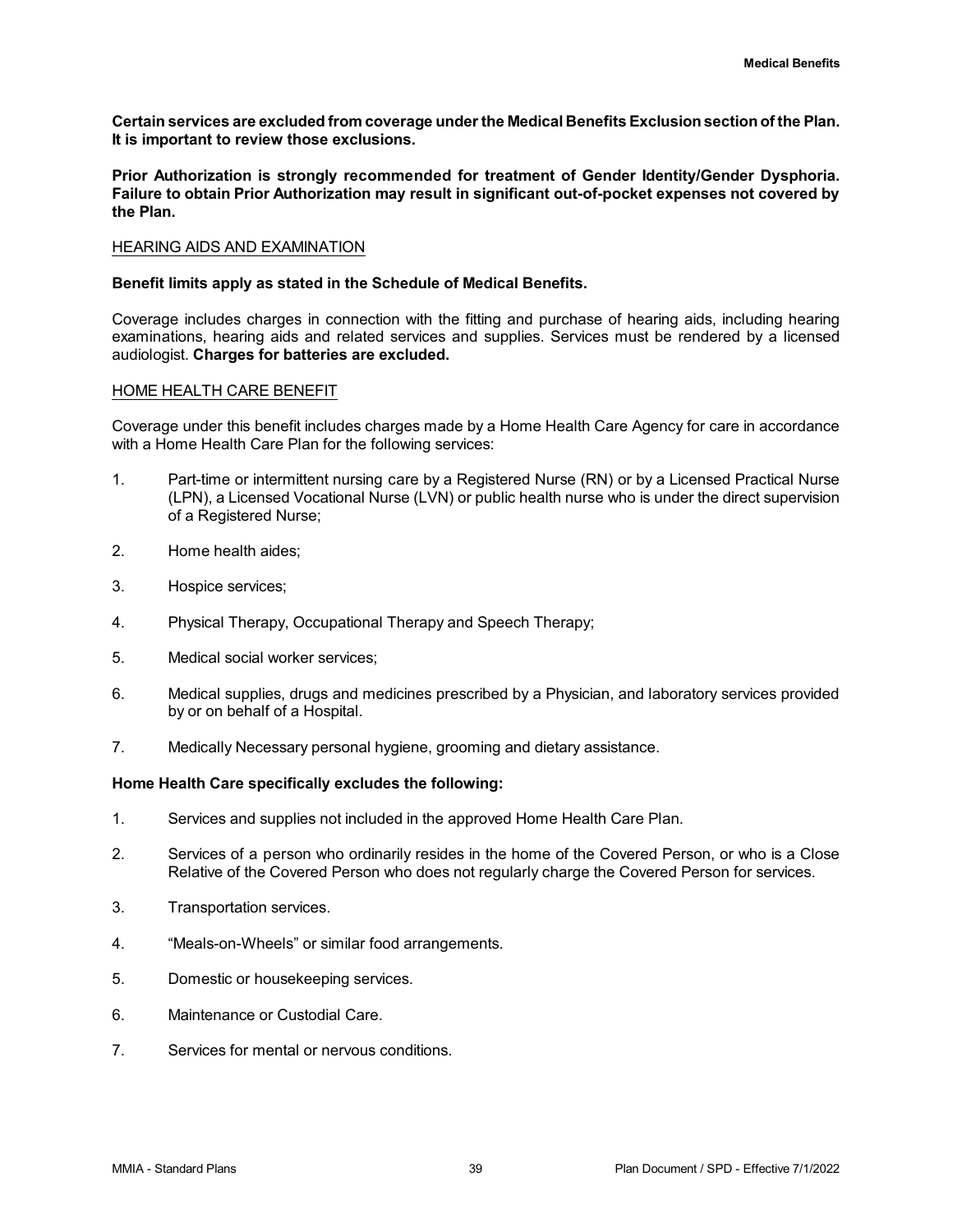# HOSPICE SERVICES

Coverage under this benefit includes charges made by a Hospice within any one Hospice Benefit Period for:

- 1. Daily Room and Board.
- 2. Nursing care by a Registered Nurse (RN), a Licensed Practical Nurse (LPN), a Licensed Vocational Nurse (LVN), a public health nurse who is under the direct supervision of a Registered Nurse.
- 3. Physical Therapy and Speech Therapy, when rendered by a licensed therapist.
- 4. Medical supplies, including drugs and biologicals and the use of medical appliances.
- 5. Physician's services.
- 6. Services, supplies, and treatments deemed Medically Necessary and ordered by a licensed Physician.
- 7. Counseling and other support services, including bereavement counseling, provided to meet the physical, psychological, spiritual, and social needs of the terminally ill patient.
- 8. Instructions for care of the Participant, counseling and other support services for the Participant's immediate family.

## HOSPITAL SERVICES

Coverage under this benefit includes charges billed by a Hospital for:

- 1. Daily Room and Board
- 2. Medically Necessary Hospital Miscellaneous Expenses other than Room and Board furnished by the Hospital, including Inpatient miscellaneous service and supplies, Outpatient Hospital treatments for chronic conditions and emergency room use for an Emergency only, Physical Therapy treatments, hemodialysis, and x-ray.
- 3. Nursery neonatal units, general nursing services, including Hospital Miscellaneous Expenses for services and supplies, Physical Therapy, hemodialysis and x-ray, care or treatment of Injury or Illness, congenital defects, birth abnormalities or premature delivery incurred by a Newborn Dependent.
- 4. Therapy which has been prescribed by the speech pathologist or Physician and includes a written treatment plan with estimated length of time for therapy. **Treatment rendered for stuttering or for behavioral or learning disorders is excluded.**

## INBORN ERRORS OF METABOLISM

Coverage under this benefit includes charges for treatment under the supervision of Physician for inborn errors of metabolism that involve amino acid, carbohydrate and fat metabolism, and for which medically standard methods of diagnosis, treatment and monitoring exist. Benefits include expenses of diagnosing, monitoring and controlling the disorders by nutritional and medical assessment including, but not limited to, clinical services, biochemical analysis, medical supplies, prescription drugs, corrective lenses for conditions related to the inborn error of metabolism, nutritional management, and Medical Foods used in treatment to compensate for the metabolic abnormality and to maintain adequate nutritional status.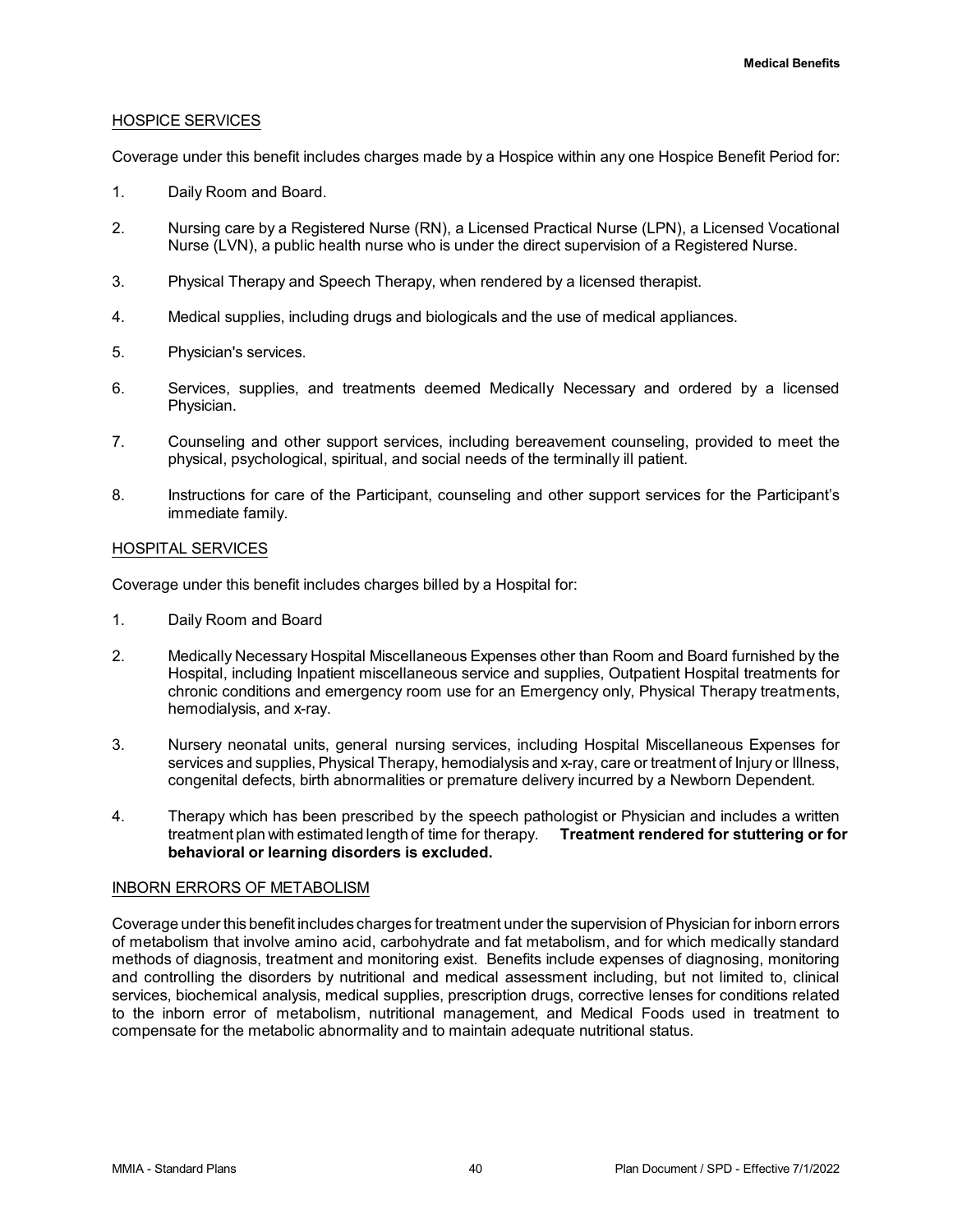"Medical Foods" means any nutritional substances in any form that are:

- 1. Formulated to be consumed or administered enterally under supervision of Physician;
- 2. Specifically processed or formulated to be distinct in one or more nutrients present in natural food;
- 3. Intended for the medical and nutritional management of patients with limited capacity to metabolize ordinary foodstuffs or certain nutrients contained in ordinary foodstuffs or who have other specific nutrient requirements as established by medical evaluation; and
- 4. Essential to optimize growth, health, and metabolic homeostasis.

#### INFERTILITY / IN-VITRO FERTILIZATION

#### **The Schedule of Medical Benefits describes special payment provisions for these services.**

Coverage under this benefit includes charges for medical or surgical services and supplies related to diagnostic testing to determine infertility and in-vitro fertilization. This benefit is limited to one (1) attempt at in-vitro fertilization per Covered Person per lifetime.

**Note:** The Plan will not pay for in-vitro fertilization services if the Covered Person has had an elective sterilization procedure.

#### MAMMOGRAM BENEFIT

Coverage under this benefit includes Professional Provider, radiology and facility charges related to a mammogram ordered for routine screening or diagnostic purposes.

#### MATERNITY SERVICES

Coverage under this benefit includes charges for the following services related to Pregnancy:

- 1. Prenatal and postpartum care.
- 2. Delivery of one or more newborns, miscarriage, and any medical complications arising out of or resulting from Pregnancy.
- 3. Hospital Inpatient care for conditions related directly to the Pregnancy.

#### NEWBORN INITIAL CARE

Coverage under this benefit includes charges for the following services:

- 1. The initial care of a Newborn at birth provided by a Physician, including circumcision performed within six (6) months from birth.
- 2. Standby care provided by a pediatrician at a cesarean section.
- 3. NurseryCare Includes room, board and Hospital Miscellaneous expenses for the Newborn, including circumcision performed within six (6) months from birth.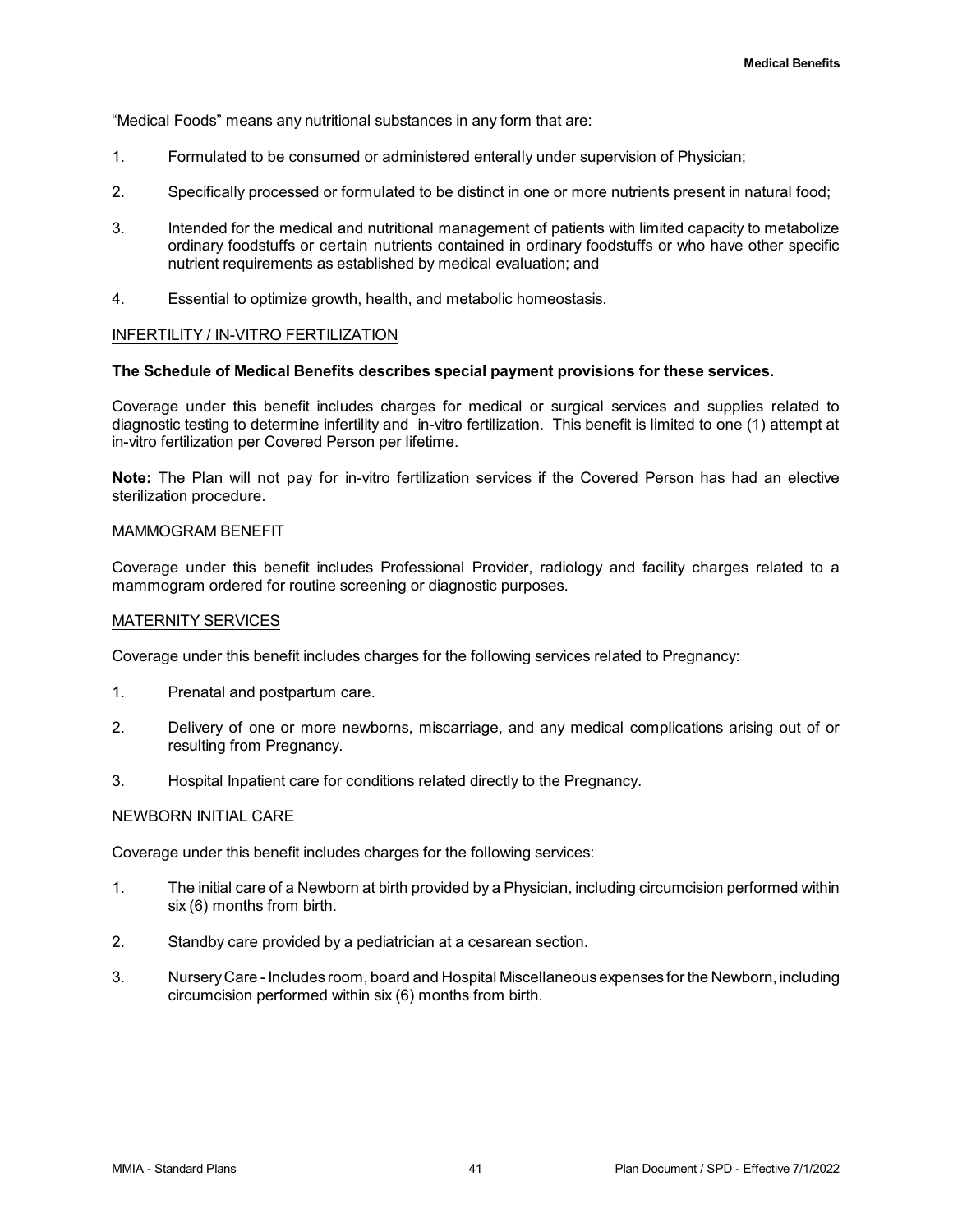# NON-AMBULANCE TRAVEL BENEFIT FOR ORGAN AND TISSUE TRANSPLANT

### **The Schedule of Medical Benefits describes special payment provisions for these services.**

Charges for the Participant and one (1) companion. Benefit is limited to travel to a contracted Center of Excellence.

## NUTRITIONAL ASSESSMENT/COUNSELING

#### **The Schedule of Medical Benefits describes special payment provisions for these services.**

Charges rendered by a registered dietician or other Licensed Health Care Provider for nutritional assessment/counseling. Such conditions include, but may not be limited to: diabetes mellitus, coronary heart disease, congestive heart failure, severe obstructive airway disease, gout, renal failure, phenylketonuria, and hyperlipidemias. Services are not eligible for the purposes of specialty diets for athletic training or other nonmedical purposes.

#### OBESITY BENEFIT

**The Schedule of Medical Benefits describes special payment provisions for these services. This benefit is only available if Prior Authorized and enrolled in the obesity program through the utilization management company. Charges for services related to obesity or bariatric surgery are not covered that are incurred prior to enrollment.**

Charges for bariatric surgery and directly related pre-surgical assessment and or counseling, and directly related post-surgical follow-up care and complications as a result of bariatric surgery are covered up to the limits set out in the Schedule of Medical Benefits.

Coverage under this benefit includes charges incurred while the Covered Person is enrolled in the obesity program for non-surgical treatment of morbid obesity including, but not limited to, office visits, diagnostic testing, nutritionist or dietician services related to obesity or bariatric surgery.

Coverage also includes charges for surgical expenses only if the obesity program determines that all of the following conditions have been met:

- 1. Has a Body Mass Index (BMI) of 40, or 35 with at least 2 co-morbid conditions present; and
- 2. Is at least 21 years of age; and
- 3. Is a non-tobacco user, or has successfully completed a tobacco cessation program; and
- 4. Has completed a twelve (12) consecutive month Physician supervised weight loss program; and
- 5. Has completed a pre-surgical psychological evaluation; and
- 6. Has been enrolled under the health plan for at least two (2) consecutive plan years.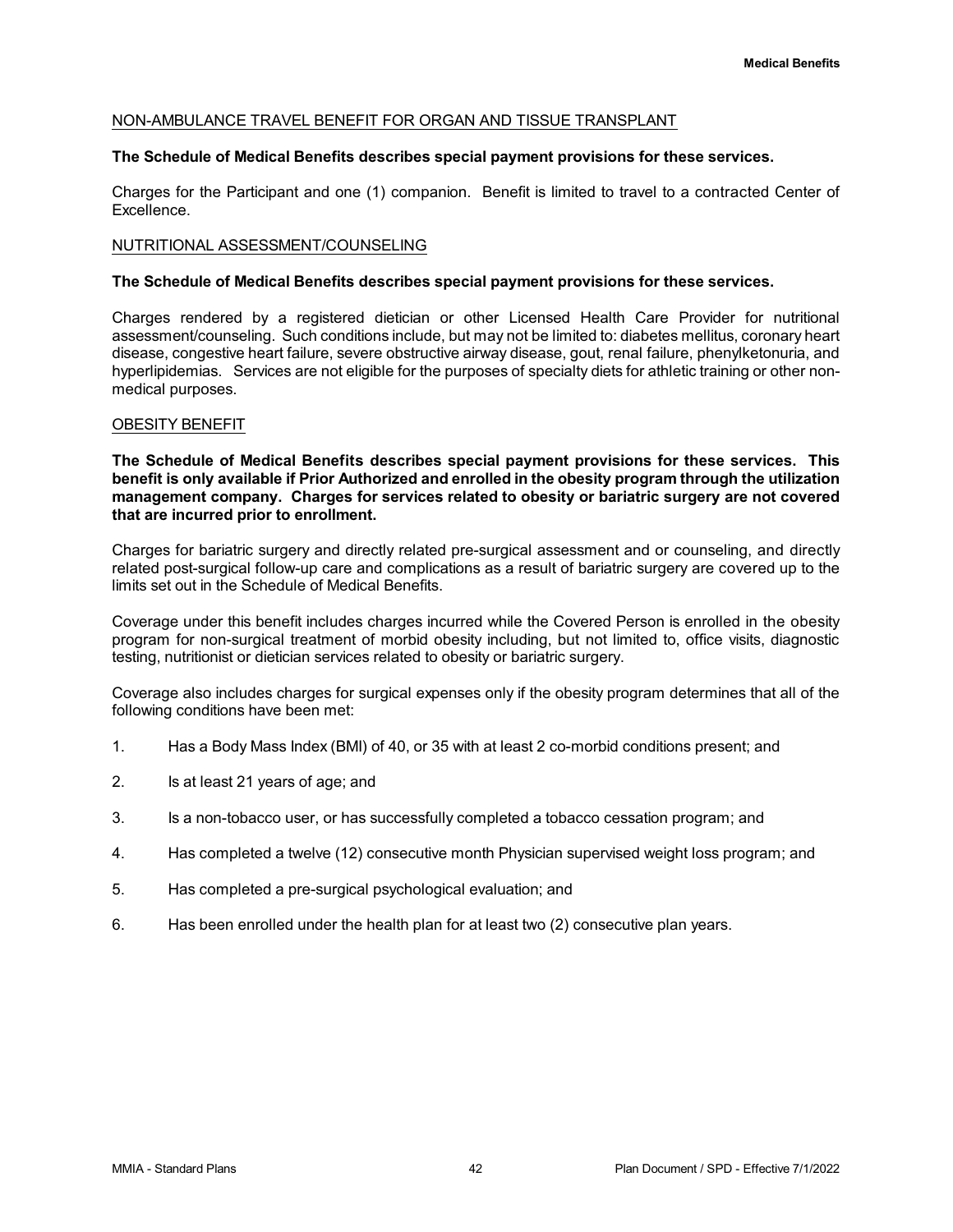#### ORGAN/TISSUE TRANSPLANTS

### **The Schedule of Medical Benefits describes special payment provisions for these services. Provider other than Center of Excellence is Not Covered.**

Coverage includes charges in connection with non-Experimental or non-Investigational organ or tissue transplant procedures, subject to the following conditions:

- 1. Asecond opinion is recommended prior to undergoing any transplant procedure. This second opinion should concur with the attending Physician's findings regarding the Medical Necessity of such procedure. The Physician rendering this second opinion must be qualified to render such a service either through experience, specialist training or education, or such similar criteria, and must not be affiliated in any way with the Physician who will be performing the actual surgery.
- 2. If the donor is covered under this Plan, Expenses Incurred by the donor will be considered for benefits to the extent that such expenses are not payable by the recipient's plan.
- 3. If the recipient is covered under this Plan, Expenses Incurred by the recipient will be considered for benefits. Expenses Incurred by the donor, who is not ordinarily covered under this Plan according to eligibility requirements, will be considered Eligible Expenses to the extent that such expenses are not payable by the donor's plan. In no event will benefits be payable in excess of the applicable benefit limits still available to the recipient.
- 4. If both the donor and the recipient are covered under this Plan, Expenses Incurred by each person will be treated separately for each person.
- 5. The Eligible Expense of securing an organ from a cadaver or tissue bank, including the surgeon's charge for removal of the organ and a Hospital's charge for storage or transportation of the organ, will be considered for payment.

#### ORTHOPEDIC DEVICES

Coverage under this benefit includes charges for Orthopedic Devices, limited to braces, corsets and trusses.

#### **ORTHOTICS**

#### **The Schedule of Medical Benefits describes special payment provisions for these services.**

Coverage under this benefit includes charges for Orthotics that are custom made rigid inserts for shoes, with a medical diagnosis and prescribed by a Physician or podiatrist, and used to treat mechanical problems of the foot, ankle or leg by preventing abnormal motion and positioning.

#### PREVENTIVE CARE BENEFIT

Coverage under this benefit includes the following routine services, subject to the following limitations:

- 1. Routine Wellness care for children and adults for the following:
	- A. Routine physical examinations by a Physician or Licensed Health Care Provider, which will include a medical history, physical examination, developmental assessment, and anticipatory guidance as directed by a Physician or Licensed Health Care Provider and associated routine testing provided or ordered at the time of the examination; and
	- B. Routine immunizations according to the schedule of immunizations which is recommended by the Advisory Committee on Immunization Practices (ACIP) that have been adopted by the Director of the Centers for Disease Control and Prevention.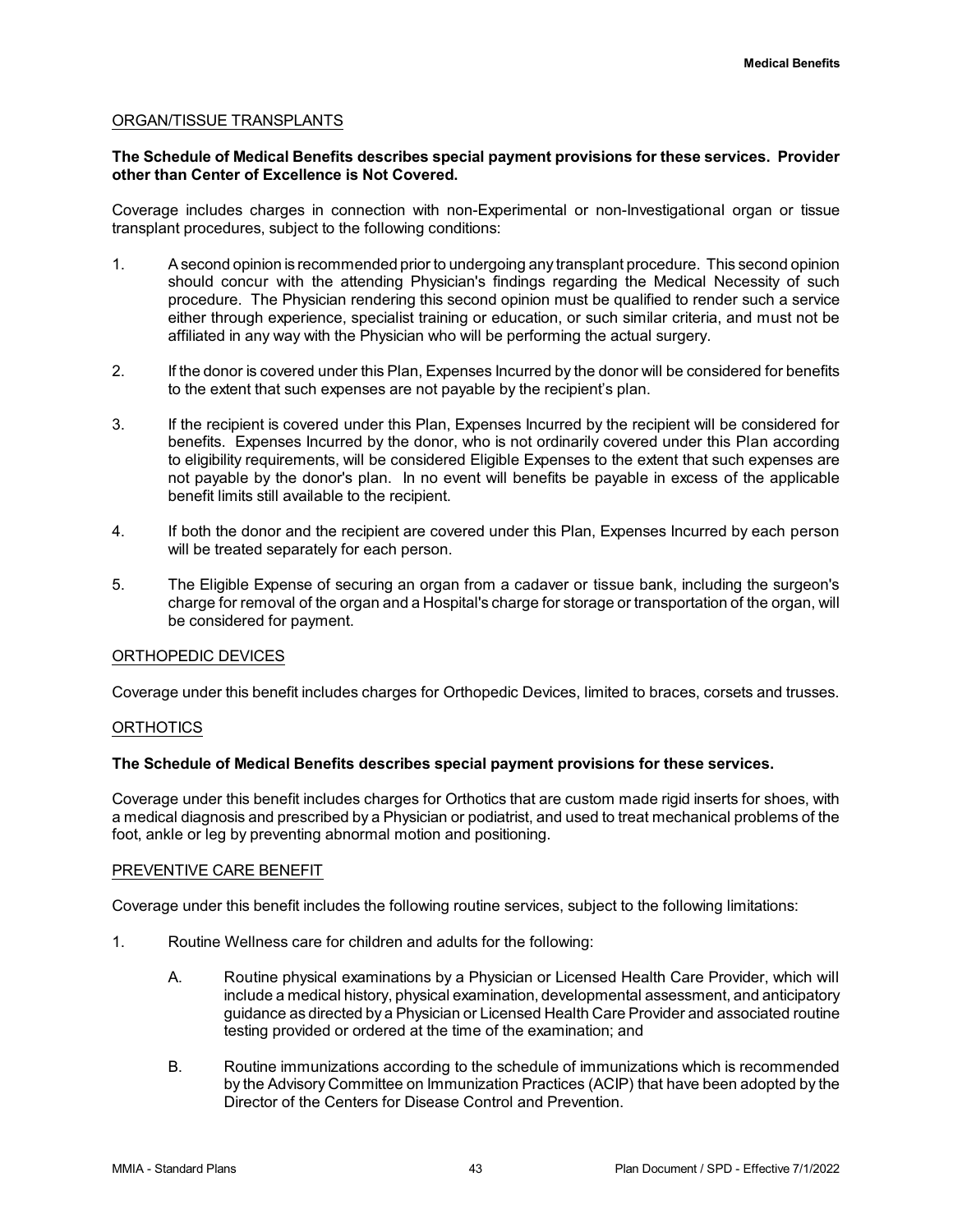- 2. Prostate Specific Antigen (PSA) test for men.
- 3. Recommended preventive services as set forth in the recommendations of the United States Preventive Services Task Force (Grade A and B rating), the Advisory Committee on Immunization Practices of the Centers for Disease Control and Prevention, and the guidelines supported by the Health Resources and Services Administration. The complete list of recommendations and quidelines can be viewed at: <https://www.healthcare.gov/coverage/preventive-care-benefits/>.
- 4. Office visit charges only if the primary purpose of the office visit is to obtain a recommended Preventive Care service identified above.
- 5. Women's Preventive Care for the following:
	- A. Well-women annual visits for women 18 years of age and older to obtain the recommended preventive services that are age and developmentally appropriate, including preconception and prenatal care, and additional visits as medically appropriate.
	- B. Screening for gestational diabetes for pregnant women between 24 and 28 weeks of gestation and at the first prenatal visit for pregnant women identified to be at high risk for diabetes.
	- C. Human papillomavirus (HPV) DNA testing.
	- D. Annual counseling on sexually transmitted infections (STI) and human immune-deficiency virus (HIV) screening for all sexually active women.
	- E. All Food and Drug Administration approved prescription contraceptives and female over-thecounter contraceptives when prescribed by a Physician or Licensed Health Care Provider, sterilization procedures, and patient education and counseling for all women with reproductive capacity. This does not include abortifacient drugs. Self-administered contraceptives are available only through the Pharmacy Benefit as outlined in the Pharmacy Benefit section of this Plan.
	- F. Breast feeding support, supplies, and counseling, including comprehensive lactation support and counseling by a trained provider during Pregnancy and/or in the postpartum period, and costs for breast feeding equipment and related supplies.
	- G. Annual screening and counseling for interpersonal and domestic violence.

**Expenses payable under this Preventive Care Benefit will not be subject to the Medical Necessity provisions of this Plan. Charges for Preventive Care that involve excessive, unnecessary or duplicate tests are specifically excluded. Charges for treatment of an active Illness or Injury are subject to the Plan provisions, limitations and exclusions and are not eligible in any manner under Preventive Care.**

#### PREVENTIVE/PROPHYLACTIC MASTECTOMY OR OOPHORECTOMY

Coverage includes charges for a preventive/prophylactic mastectomy or oophorectomy regardless of Medical Necessity for treatment of individuals at high risk of developing breast cancer when any ONE of the following criteria is met:

## **Individuals with a personal history of cancer as noted below:**

- 1. Individuals with a personal history of breast cancer when any ONE of the following criteria is met:
	- A. Diagnosed at age forty-five (45) or younger;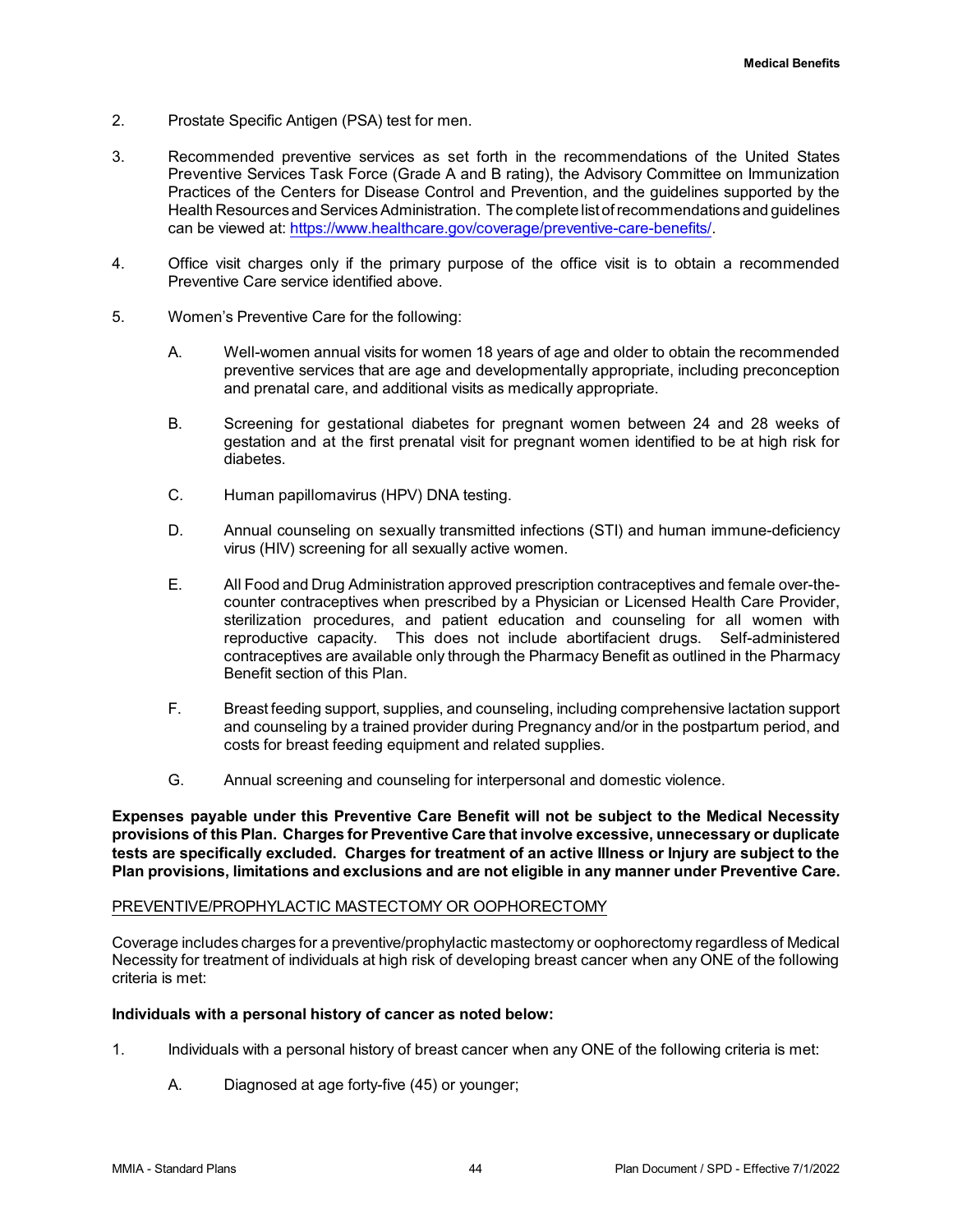- B. Diagnosed at age fifty (50) or younger with at least one close blood relative\* with breast cancer at any age;
- C. Diagnosed with two breast primaries (includes bilateral disease or cases where there are two or more clearly separate ipsilateral primary tumors) when the first breast cancer diagnosis occurred prior to age fifty (50);
- D. Diagnosed at age sixty (60) or younger with a triple negative breast cancer;
- E. Diagnosed at age fifty (50) or younger with a limited family history (e.g., fewer than two firstor second degree female relatives or female relatives surviving beyond forty-five (45) years in the relevant maternal and/or paternal lineage);
- F. Diagnosed at any age and there are at least two close blood relatives\* with breast cancer diagnosed at any age;
- G. Diagnosed at any age and there is at least one close blood relative\* with breast cancer at age fifty (50) or younger;
- H. Diagnosed at any age and there are at least two close blood relatives\* with pancreatic cancer or prostate cancer (Gleason score  $\geq$ 7) at any age;
- I. Diagnosed at any age with one or more close blood relatives\* with epithelial ovarian cancer, fallopian tube, or primary peritoneal cancer;
- J. Close male blood relative\* with breast cancer;
- K. An individual of Ashkenazi Jewish descent;
- L. Development of invasive lobular or ductal carcinoma in the contralateral breast after electing surveillance for lobular carcinoma in situ of the ipsilateral breast;
- M. Lobular carcinoma in situ confirmed on biopsy;
- N. Lobular carcinoma in situ in the contralateral breast;
- O. Diffuse indeterminate microcalcifications or dense tissue in the contralateral breast that is difficult to evaluate mammographically and clinically;
- P. A large and/or ptotic, dense, disproportionately-sized contralateral breast that is difficult to reasonably match the ipsilateral cancerous breast treated with mastectomy and reconstruction.
- 2. Personal history of epithelial ovarian, fallopian tube, or primary peritoneal cancer;
- 3. Personal history of pancreatic cancer or prostate cancer (Gleason score  $\geq 7$ ) at any age with two or more close blood relatives\* with breast, ovarian, pancreatic cancer, or prostate cancer (Gleason score  $\ge$ 7) at any age;
- 4. Personal history of pancreatic cancer at any age with Ashkenazi Jewish ancestry and one or more close blood relatives\* with breast, ovarian, pancreatic cancer, or prostate cancer (Gleason score  $\geq 7$ ) at any age;
- 5. Personal history of male breast cancer.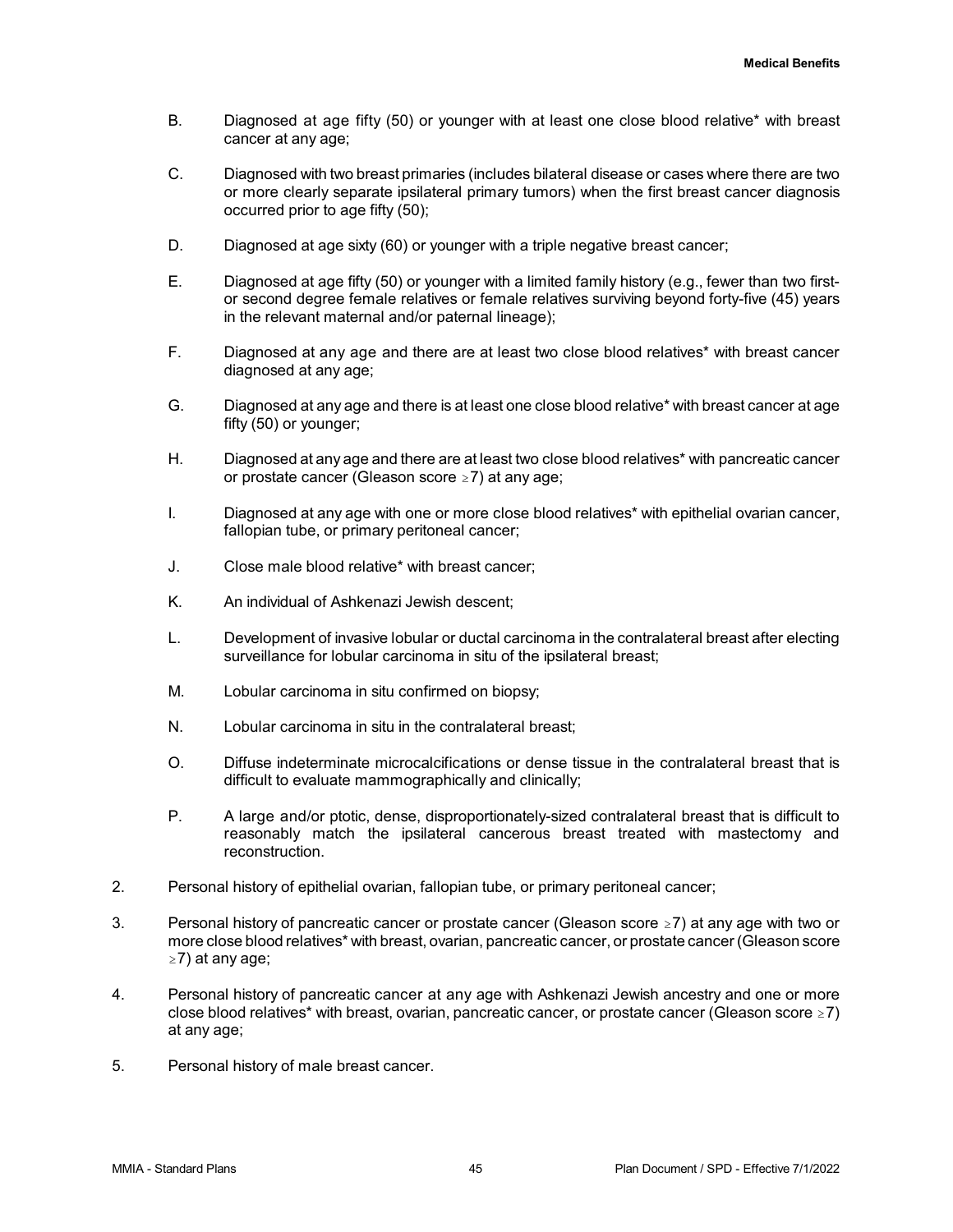# **Individuals with no personal history of breast or epithelial ovarian cancer when any ONE of the following is met:**

- 1. Known breast risk cancer antigen (BRCA1 or BRCA2), or PTEN mutation confirmed by genetic testing;
- 2. Close blood relative\* with a known BRCA1, BRCA2 or PTEN mutation;
- 3. First- or second-degree blood relative\* meeting any of the above criteria for individuals with a personal history of cancer;
- 4. Third-degree blood relative with breast and/or epithelial ovarian/fallopian tube/primary peritoneal cancer with two or more close blood relatives\* with breast and/or ovarian cancer (with at least one close blood relative with breast cancer prior to age fifty (50);
- 5. History of treatment with thoracic radiation;
- 6. Atypical ductal or lobular hyperplasia, especially if combined with a family history of breast cancer;
- 7. Dense, fibronodular breasts that are mammographically or clinically difficult to evaluate, several prior breast biopsies for clinical and/or mammographic abnormalities, and strong concern about breast cancer risk.

\*A close blood relative/close family member includes first- , second-, and third-degree relatives on the same side of the family.

A first-degree relative is defined as a blood relative with whom an individual shares approximately 50% of his/her genes, including the individual's parents, full siblings, and children.

A second-degree relative is defined as a blood relative with whom an individual shares approximately 25% of his/her genes, including the individual's grandparents, grandchildren, aunts, uncles, nephews, nieces and half-siblings.

A third-degree relative is defined as a blood relative with whom an individual shares approximately 12.5% of his/her genes, including the individual's great-grandparents and first-cousins.

## PROSTHETIC APPLIANCES

Coverage under this benefit includes charges for Prosthetic Appliances as follows:

- 1. Purchase of Prosthetic Appliances including, but not limited to, artificial limbs, eyes, larynx.
- 2. Replacement or repair of Prosthetic Appliances.

# **Prior Authorization is strongly recommended for Prosthetic Appliances. Failure to obtain Prior Authorization may result in significant out-of-pocket expenses not covered by the Plan.**

# RECONSTRUCTIVE BREAST SURGERY/NON-SURGICAL AFTER CARE BENEFIT

Coverage under this benefit includes charges for reconstructive breast surgery subsequent to any Medically Necessary mastectomy or preventive/prophylactic mastectomy covered under this Plan, limited to charges for the following:

1. Reconstruction of the breast(s) upon which the mastectomy was performed, including implants;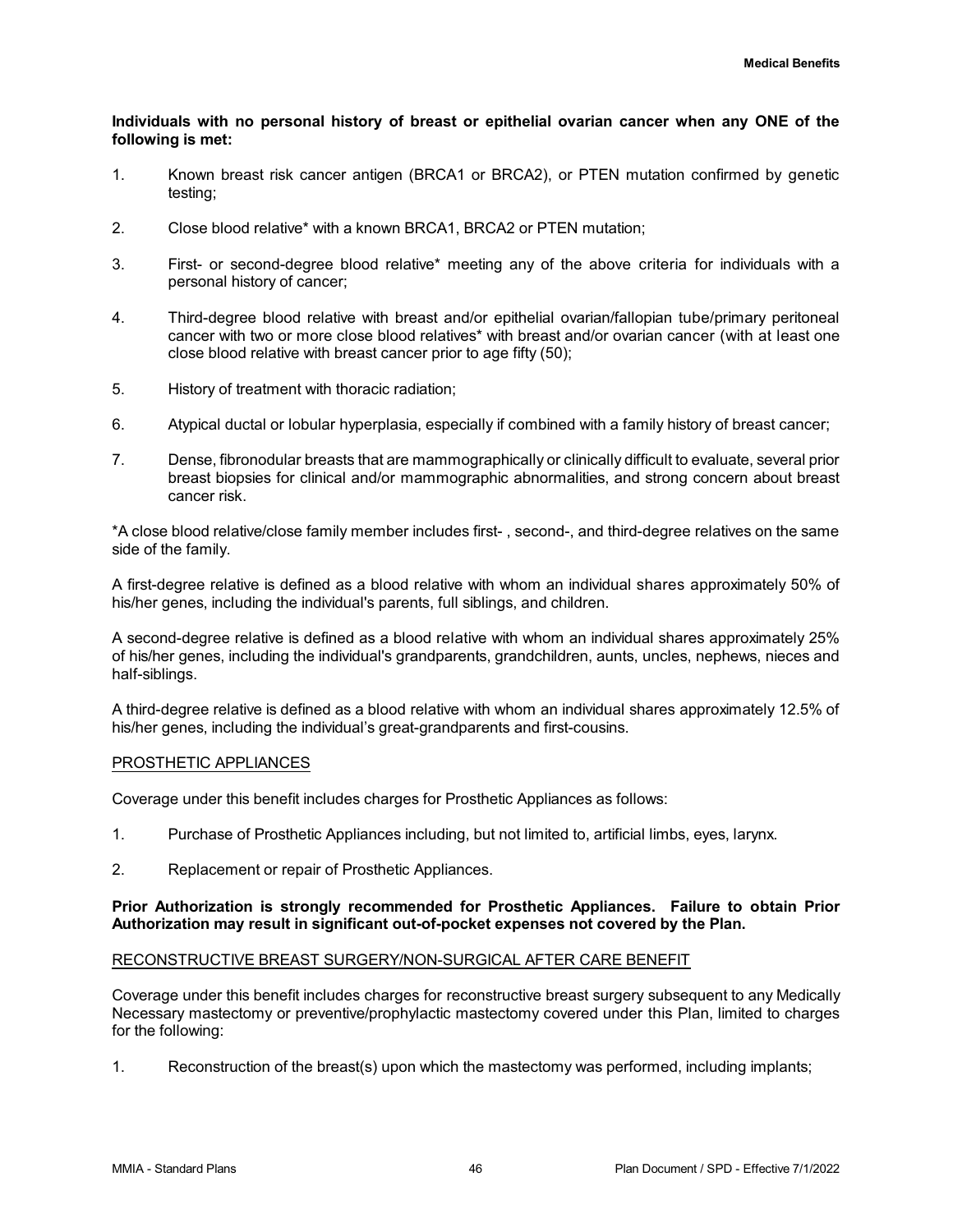- 2. Surgical procedures and reconstruction of the non-affected breast to produce a symmetrical appearance, including implants;
- 3. Non-surgical treatment of lymphedemas and other physical complications of mastectomy, including non-surgical prostheses and implants for producing symmetry.

Specifically excluded from this benefit are expenses for the following:

- 1. Solely Cosmetic procedures unrelated to producing a symmetrical appearance;
- 2. Breast augmentation procedures unrelated to producing a symmetrical appearance;
- 3. Implants for the non-affected breast unrelated to producing a symmetrical appearance;
- 4. Non-surgical prostheses or any other procedure unrelated to producing a symmetrical appearance.

## RESIDENTIAL TREATMENT FACILITY

Coverage includes charges made by a Residential Treatment Facility for treatment of Mental Illness or for treatment of Alcoholism and/or Chemical Dependency, provided the Alcoholism and/or Chemical Dependency Treatment Facility and program meet ASAM level 3.3 or higher criteria. Residential care Room and Board charges are covered in lieu of Inpatient Room and Board charges provided the patient would meet criteria for an Inpatient admission.

Residential treatment is utilized to provide structure, support and reinforcement of the treatment required to reverse the course of behavioral deterioration.

## SKILLED NURSING FACILITY

Coverage under this benefit includes charges made by a Skilled Nursing Facility for the following services and supplies furnished by the facility. Only charges in connection with convalescence from the Illness or Injury for which the Covered Person was Hospital-confined will be eligible for benefits. These expenses include:

- 1. Daily Room and Board
- 2. Medical services customarily provided by the Skilled Nursing Facility, with the exception of private duty or special nursing services and Physicians' fees.
- 3. Drugs, biologicals, solutions, dressings and casts, furnished for use during the convalescent confinement, but no other supplies.

## SPINAL SURGERY BENEFIT

Coverage includes charges for spine surgery if the following requirements are met:

- 1. Spine surgery in the absence of one the following conditions or diagnoses shall be subject to, and require proof of a minimum of three (3) consecutive months of unsuccessful conservative therapy within the six (6) months immediately prior to the scheduled date of surgery:
	- A. Acute trauma;
	- B. Tumor;
	- C. Infection;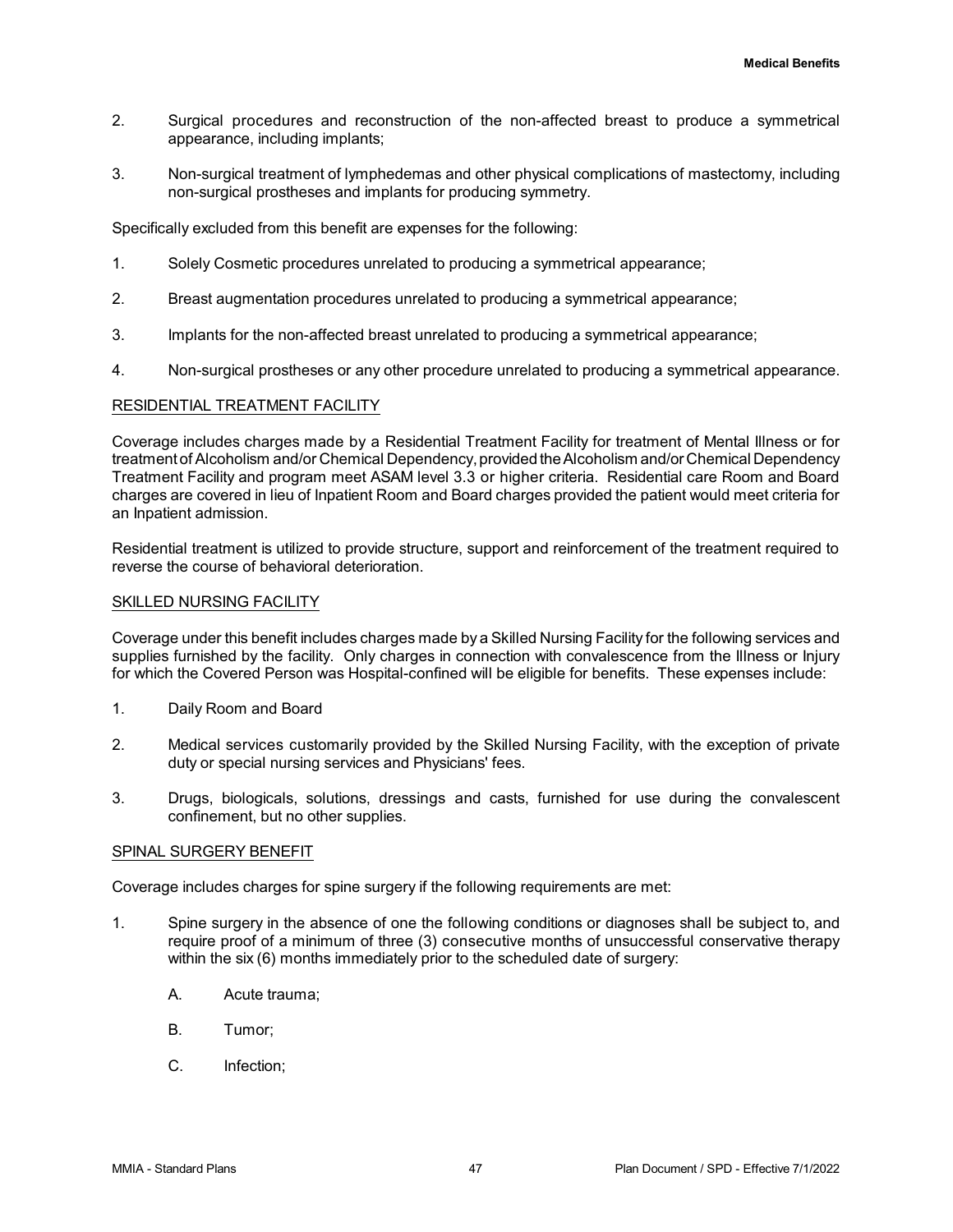- D. Cauda equina syndrome;
- E. Severe disease and rapidly progressing neurologic deficit;
- F. Situation where the patient risks permanent neurological or functional deficit if not operated on urgently.
- 2. Conservative therapies are non-operative treatments such as Physical Therapy, epidural injections, non-steroidal anti-inflammatory medications and other recommended regimens by a Physician.

Benefits of all spine surgeries shall be covered based upon published national current best practices guidelines, such as by the North American Spine Society (NASS) guidelines or by the International Society for the Advancement of Spine Surgery (ISASS) guidelines, as applied to the specific surgical procedure recommended. This includes, but is not limited to, all requirements or guidelines for prior conservative treatments, including the above, before surgery is performed.

3. Use of tobacco products or nicotine replacement products within the three (3) weeks immediately prior to a spinal fusion operation of any kind is a contraindication to surgery. A Covered Person using tobacco or nicotine products must undergo a nicotine test and demonstrate that it is negative prior to approval for surgery. This excludes a Covered Person with conditions defined above that require surgery on a non-elective basis who cannot abstain from the use of nicotine or tobacco products for a minimum of three (3) weeks because of the specific condition and diagnosis.

None of the requirements above will be waived, except by written request of the attending surgeon, with two unanimous, concurrent, independent board certified spine surgeon reviews, either by a neurosurgeon or by an orthopedic spine surgeon. At least one (1) of the reviews must be done by a surgeon outside the attending surgeon's background (e.g. A neurosurgeon must have at least one (1) review by an orthopedic spine surgeon). The review must state that the non-operative treatment requirements of this Plan or recommended guidelines are not medically appropriate for the specific patient's diagnosis and condition, as reported in the records submitted.

## SURGICAL IMPLANT AND/OR DEVICES AND RELATED SUPPLIES

## **The Schedule of Medical Benefits describes special payment provisions for these services.**

Charges for surgical implants and/or devices and related supplies are payable as specifically outlined in the Schedule of Medical Benefits, subject to all terms and conditions of this Plan. Coverage under this benefit includes charges for implants, devices and related supplies, including fastenings, screws and all other hardware related to the device or implant.

**Prior Authorization by the Plan is strongly recommended for all implantable procedures. If Prior Authorization is not obtained, the charge could be denied if the service, treatment or supply is not found to be Medically Necessary or found to be otherwise excluded when the claim is submitted.**

## THERAPIES FOR DOWN SYNDROME BENEFIT

Coverage under this benefit includes charges for diagnosis and treatment of Down syndrome for a covered Dependent eighteen (18) years of age or younger. Coverage must include:

1. Habilitative or rehabilitative care that is prescribed, provided, or ordered by a Physician, including but not limited to professional, counseling, and guidance services and treatment programs that are Medically Necessary to develop and restore, to the maximum extent practicable, the functioning of the covered child; and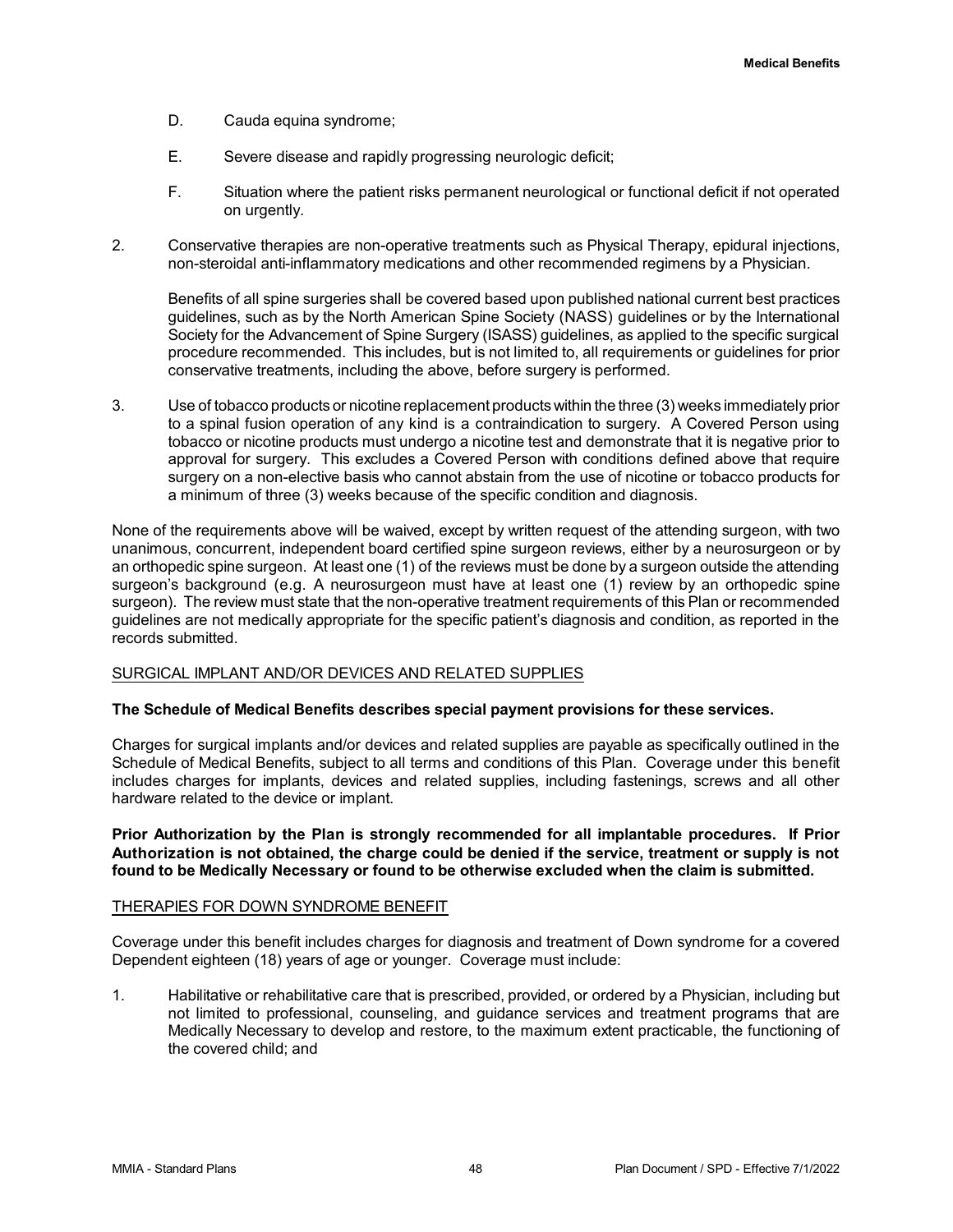- 2. Medically Necessary therapeutic care that is provided as follows:
	- A. Speech Therapy up to one hundred four (104) sessions per Benefit Period;
	- B. Physical Therapy up to fifty-two (52) sessions per Benefit Period; and
	- C. Occupational Therapy up to fifty-two (52) sessions per Benefit Period.

Habilitative and rehabilitative care includes Medically Necessary interactive therapies derived from evidencebased research, including intensive intervention programs and early intensive behavioral intervention.

Coverage provided under this benefit may not be construed as limiting physical health benefits that are otherwise available to the covered child. Coverage under this benefit is subject to the same cost sharing provisions as other medical care covered under this Plan

Therapy has been prescribed by a Physician and includes a written treatment plan consisting of diagnosis, proposed treatment by type and frequency, the anticipated duration of treatment, the anticipated outcomes stated as goals, and the reasons the treatment is Medically Necessary. The treatment plan must be based on evidence-based screening criteria. The Plan may request that the treatment plan be updated every six (6) months.

As used in this benefit, "Medically Necessary" means any care, treatment, intervention, service, or item that is prescribed, provided, or ordered by a Physician licensed in the state in which services are rendered or provided and that will or is reasonably expected to:

- 1. Reduce or improve the physical, mental, or developmental effects of Down syndrome; or
- 2. Assist in achieving maximum functional capacity in performing daily activities, taking into account both the functional capacity of the recipient and the functional capacities that are appropriate for a child of the same age.

## THERAPY BENEFIT

Coverage includes charges for the following services:

- 1. Physical Therapy or Occupational Therapy whose primary purpose is to provide medical care for an Illness or Injury, on an Inpatient or Outpatient basis. Physical Therapy or Occupational Therapy must be ordered by a Physician and rendered by a licensed physical or occupational therapist.
- 2. Charges made by a licensed speech therapist for Speech Therapy, also called speech pathology, and audio diagnostic testing services for diagnosis and treatment of speech and language disorders. The Plan will provide benefits for Speech Therapy when all of the following criteria are met:
	- A. There is a documented condition or delay in development that can be expected to improve with therapy within a reasonable time.
	- B. Improvement would **not** normally be expected to occur without intervention.
	- C. Treatment is **not** rendered for stuttering.
	- D. Treatment is **not** rendered for behavioral or learning disorders.
	- E. Treatment is rendered for a condition that is the direct result of a diagnosed neurological, muscular, or structural abnormality affecting the organs of speech.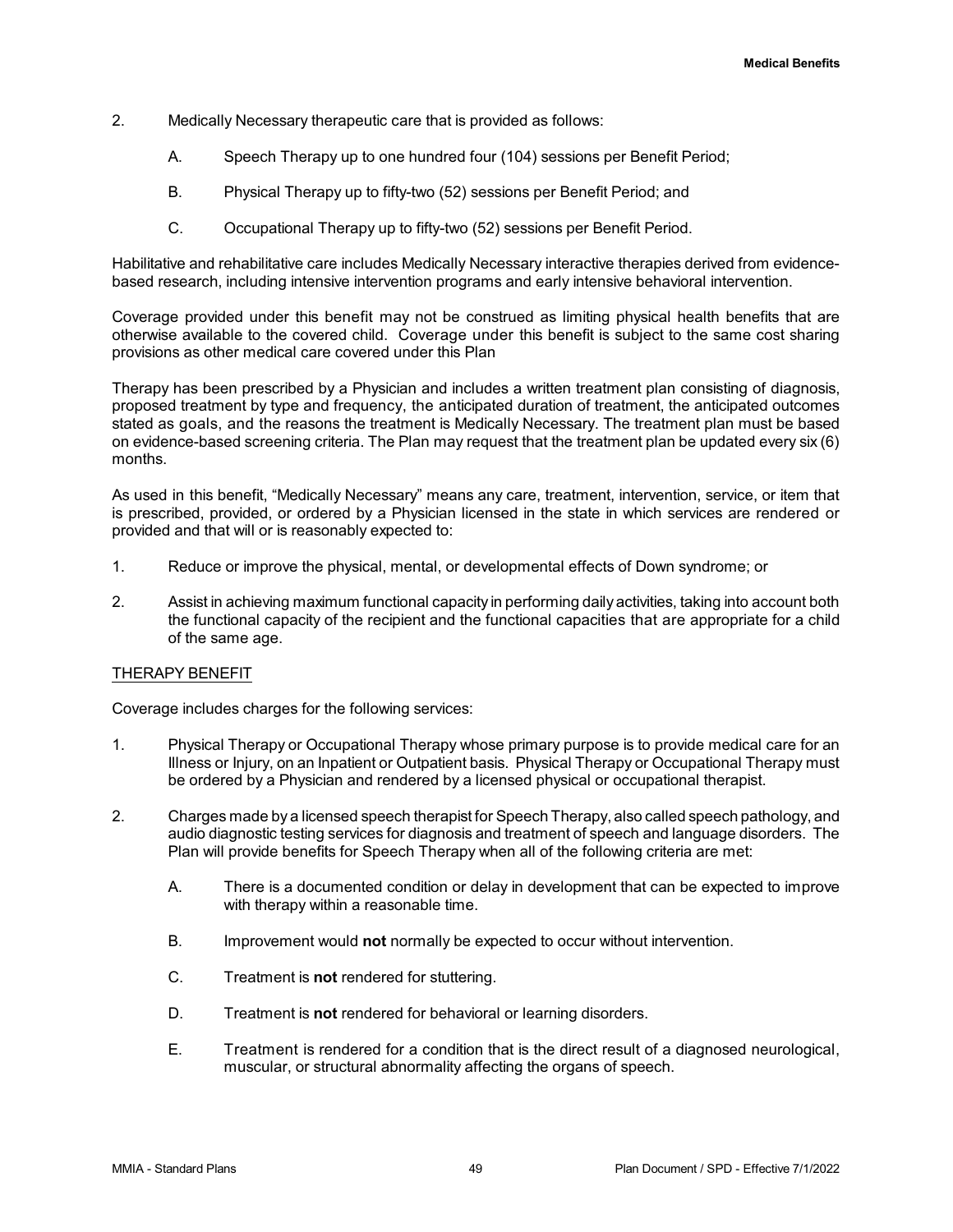- F. Therapy has been prescribed by the speech language pathologist or Physician and includes a written treatment plan with estimated length of time for therapy, along with a statement certifying all above conditions are met.
- 3. Cardiac Rehabilitation Therapy, which is the process of restoring optimal function status after a cardiac event, including an ECG-monitored exercise component.

# TOBACCO CESSATION BENEFIT

Coverage under this benefit includes charges for services provided by a Physician or Licensed Health Care Provider. Smoking cessation products prescribed by a Physician or Licensed Health Care Provider are covered under the Pharmacy Benefit.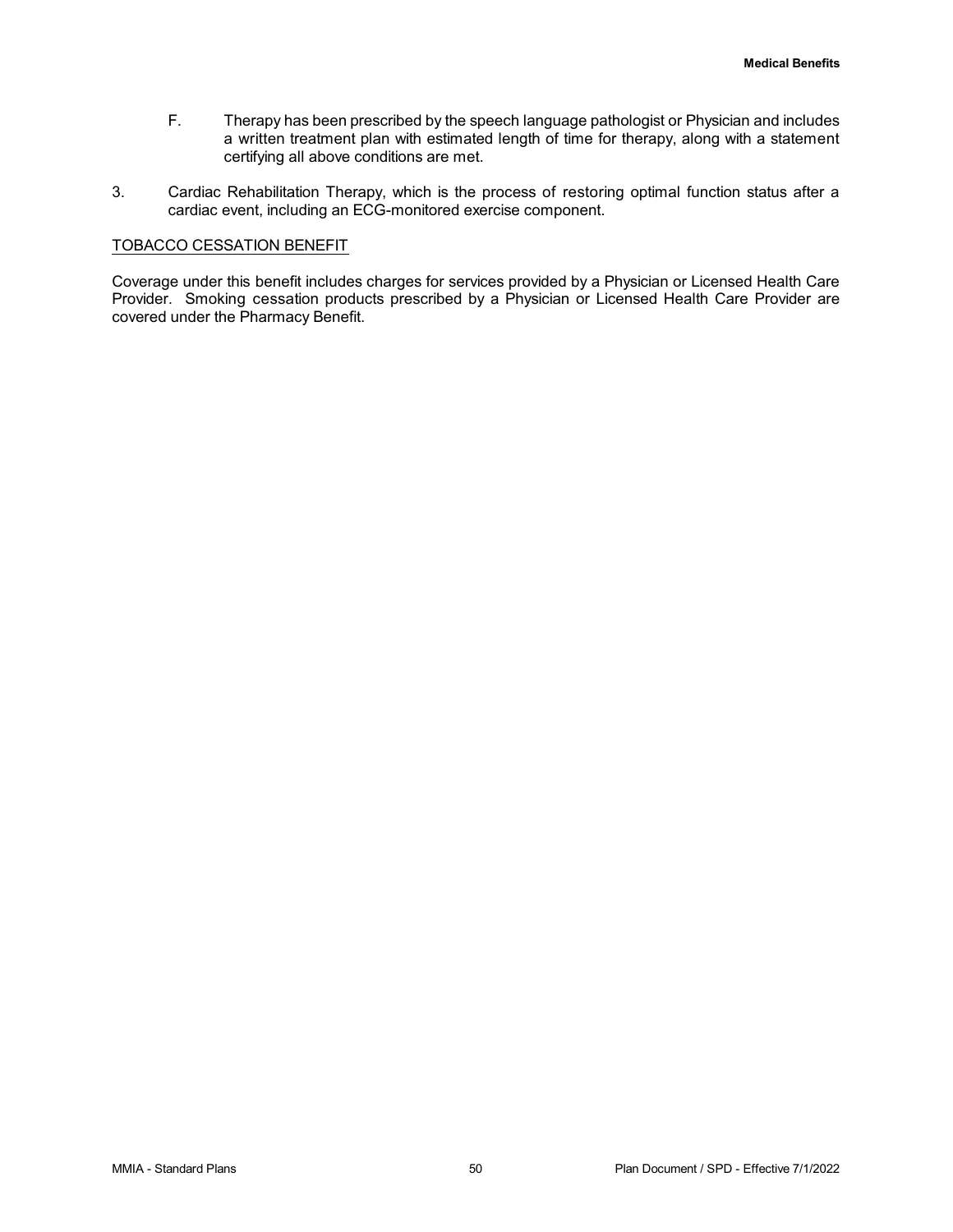# **EXPERIMENTAL COVERAGE**

Treatment that would otherwise be considered Experimental/Investigational will be covered if the proposed Experimental/Investigational treatment has been reviewed by three (3) unrelated, independent board certified Physicians actively practicing within the same speciality as the attending Physician and at least two (2) out of the three (3) reviewing Physicians agree that:

- 1. As a result of the rarity of the disease or condition, there is no United States FDA approved regimen of treatment;
- 2. All United States FDA approved regimens of treatment have been attempted within the twelve (12) month period immediately prior to the date the proposed experimental treatment is to commence without any significant clinical improvement in the disease or condition;
- 3. The proposed course of treatment is medically indicated and is considered the standard of care in the United States for the disease or condition being treated based upon published reports and articles in the authoritative medical and scientific literature including, but not limited to, the following:
	- A. The written protocol or protocols used by the treating facilityor the protocols of another facility studying substantially the same drug, treatment, device or procedure; and
	- B. The informed consent documents used by the treating facility or of another facility studying substantially the same drug, treatment, device or procedure; and
- 4. To a reasonable degree of medical certainty, there is a likelihood that the proposed treatment will clinically improve the condition being treated; and
- 5. If the patient is considered to be terminal, the patient will not continue to be considered terminal if the patient receives the proposed Experimental treatment; or
- 6. If applicable, the treatment has been recognized by the National Comprehensive Cancer Network (NCCN) as the only available treatment that has demonstrated efficacy of the condition in question.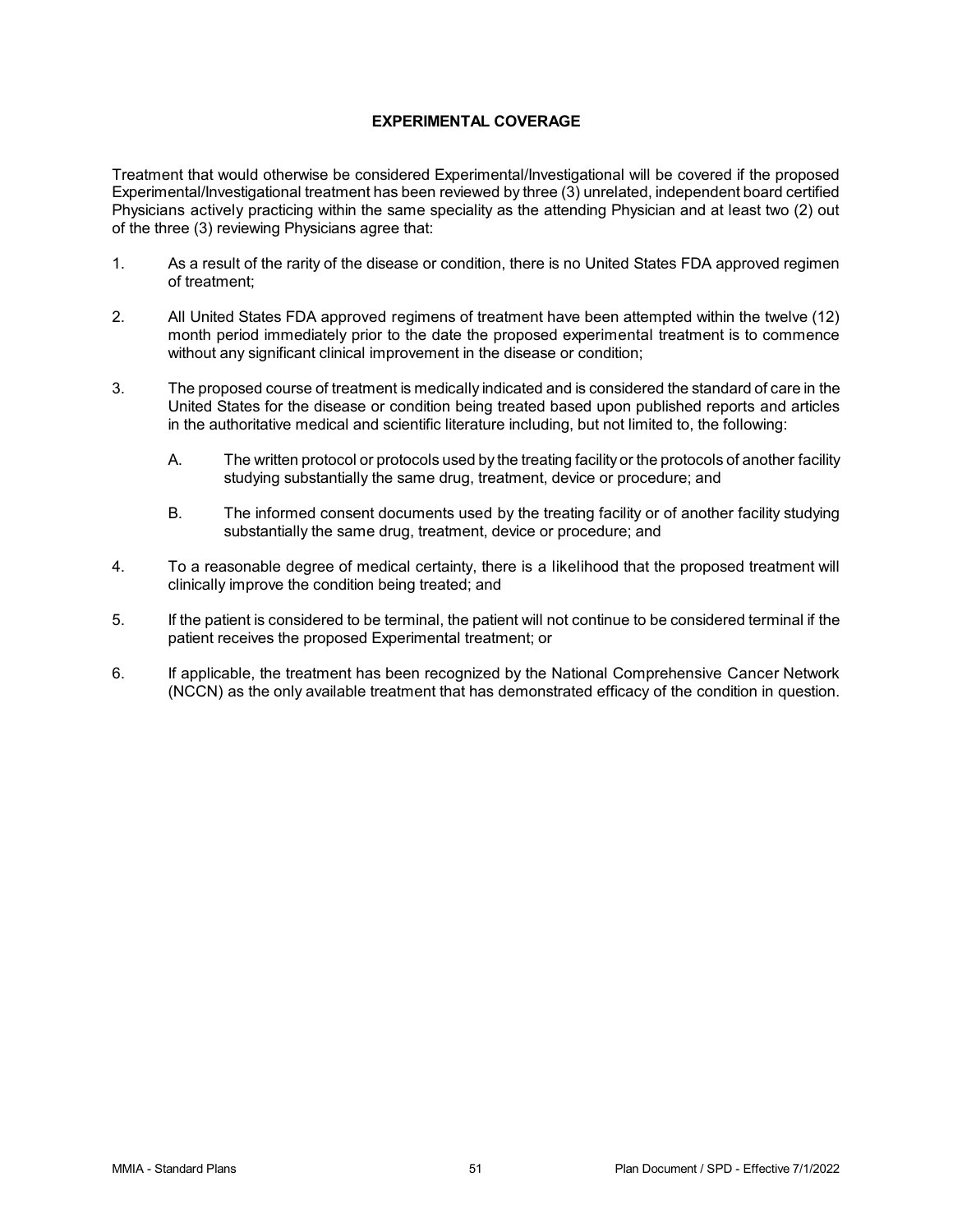# **PROVIDER SELF-AUDIT INCENTIVE PROGRAM**

MMIA offers an incentive to all Covered Persons to encourage thorough examination of medical charges. The Covered Person should review all medical charges and verify each itemized service was actually received. If this self-audit exposes a charge for a service not received or an overcharge, an incentive may be awarded.

This payment error must meet the following criteria:

- 1. Not detected by the provider of services; and
- 2. Not detected by the Plan; and
- 3. Part of the charges for services which are covered under this Plan.

If all of these elements are met, contact the provider of services so that the overcharge or incorrect charge is corrected. Submit a copy of the documentation examined to find the error and clearly mark it "Self-Audit Incentive". Send all pertinent documentation to:

> Allegiance Benefit Plan Management, Inc. Attention: Claims Department Self-Audit Incentive Program P.O. Box 3018 Missoula, MT 59806-3018

The Plan will refund 50% of the total amount of the overcharge, up to a maximum \$1,000 refund based on an overcharge of \$2,000. The minimum overcharge eligible to qualify is \$50 which would result in a \$25 refund.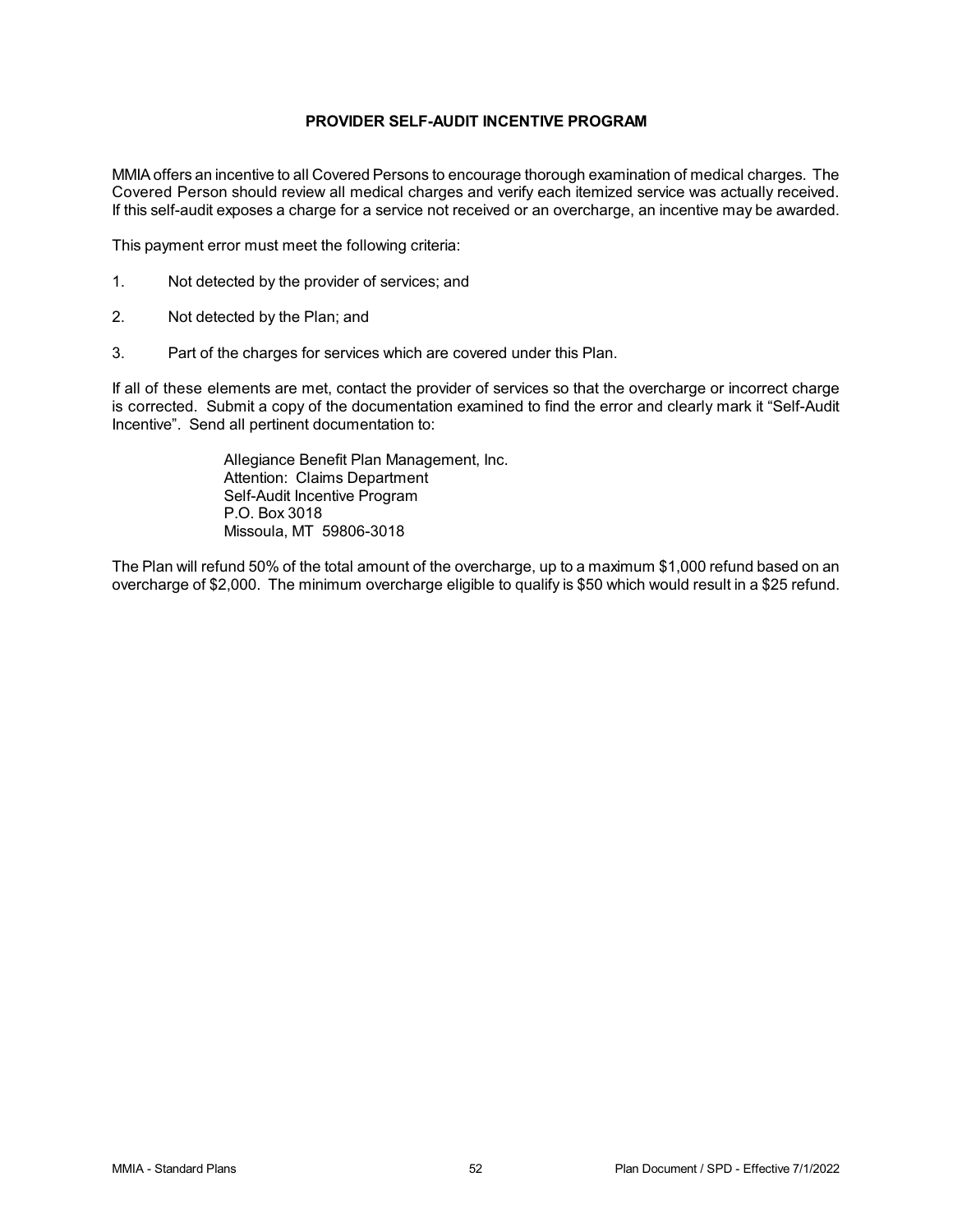## **GENERAL EXCLUSIONS AND LIMITATIONS**

All Expenses Incurred under this Plan are subject to the following General Exclusions and limitations. **Except as otherwise provided by this Plan, the Plan will not pay for the following:**

- 1. Charges for any services or supplies not necessary for treatment of an actual Illness or Injury including, but not limited to, annual physical examinations; insurance, premarital, athletic, and employment physicals; routine examinations and routine immunizations, except as specifically covered otherwise.
- 2. Charges in connection with the care or treatment of, surgery performed for, or as the result of, a Cosmetic procedure. **This exclusion will not apply when such treatment is rendered to correct a condition resulting from an Accidental Injury or an Illness, or when rendered to correct a congenital anomaly.**
- 3. Charges for services, supplies or treatments or procedures, surgical or otherwise, not recognized as generally accepted and Medically Necessary for the diagnosis and/or treatment of an active Illness or Injury, or which are Experimental or Investigational, except as specifically stated as a covered benefit of this Plan.
- 4. Charges for elective abortions.
- 5. Charges for hospitalization when such confinement occurs primarily for physiotherapy, hydrotherapy, convalescent or rest care, or any routine physical examinations, tests or treatments not connected with the actual Illness or Injury.
- 6. Charges for Physicians' fees for any treatment which is not rendered by or in the physical presence of a Physician, except as specifically covered as Telemedicine.
- 7. Charges for Licensed Health Care Providers' fees for any treatment which is not rendered by or in the physical presence of a Licensed Health Care Provider, except as specifically covered as Telemedicine.
- 8. Charges for special duty nursing services are excluded:
	- A. Which would ordinarily be provided by the Hospital staff or its Intensive Care Unit (the Hospital benefit of the Plan pays for general nursing services by Hospital staff); or
	- B. When private duty nurse is employed solely for the convenience of the patient or the patient's Family or for services which would consist primarily of bathing, feeding, exercising, homemaking, moving the patient, giving medication or acting as a companion, sitter or when otherwise deemed not Medically Necessary as requiring skilled nursing care.
- 9. Charges in connection with eye refractions, the purchase or fitting of eyeglasses or contact lenses, except as specifically listed as a covered service.
- 10. Charges in connection with hearing aids, supplies and tinnitus maskers or such similar aid device, except as specifically listed as a covered service.
- 11. Charges for dental services except as specifically covered due to Accidental Injury to natural teeth.
- 12. Charges related to or in connection with fertility studies, sterility studies, procedures to restore or enhance fertility, artificial insemination, or in-vitro fertilization, or any other assisted reproductive technique, except as specifically covered under the In-Vitro Fertilization benefit.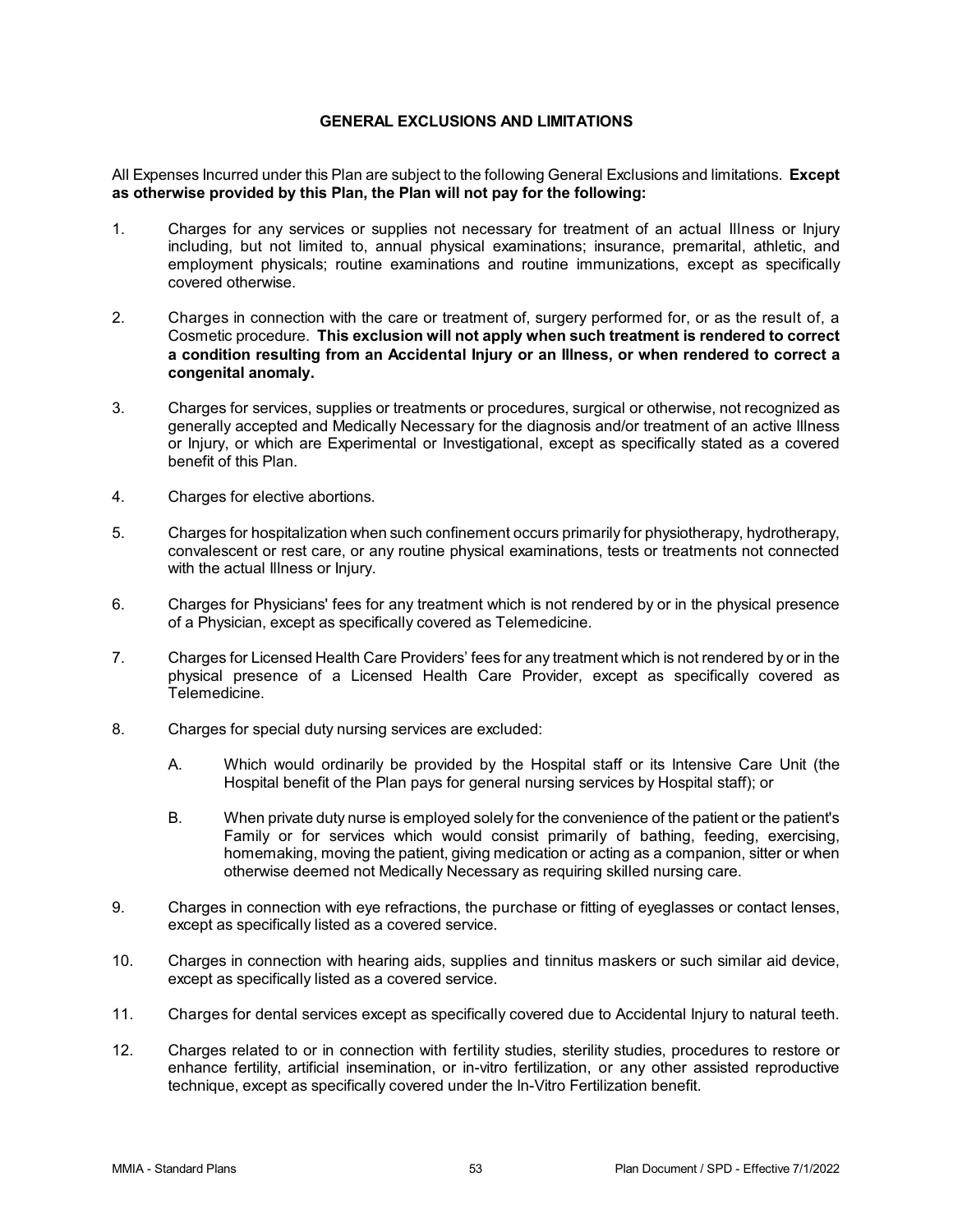- 13. Charges resulting from or in connection with the reversal of a sterilization procedure.
- 14. Charges for services or supplies for the medical and/or surgical treatment of obesity, except as specifically covered under the Nutritional Assessment/Counseling or Obesity Benefit.
- 15. Charges for services of a licensed chiropractor.
- 16. Charges for services or supplies related to any of the following treatments or related procedures:
	- A. Acupressure.
	- B. Homeopathy.
	- C. Hypnotherapy.
	- D. Rolfing.
	- E. Holistic medicine.
	- F. Religious counseling, recreational counseling or milieu therapy.
	- G. Self-help programs.
	- H. Stress management.
- 17. Charges for foot care including, but not limited to:
	- A. Routine foot care.
	- B. Treatment or removal of corns or callosities.
	- C. Hypertrophy, hyperplasia of the skin or subcutaneous tissues.
	- D. Cutting or trimming of nails.
	- E. Any treatment of congenital flat foot.
	- F. Injections and non-surgical treatment of acquired flat foot, fallen arches, or chronic foot strain.
	- G. Any treatment of flat foot purely for the purpose of altering the foot's contour where no medical or functional impairment exists.
	- H. Padding and strapping.
	- I. Fabrication.
- 18. Charges for hair transplant procedures, wigs and artificial hairpieces, or drugs which are prescribed to promote hair growth or remove hair.
- 19. Charges for any services, care or treatment for sexual dysfunction, including medications, surgery, medical, counseling or Psychiatric Care or treatment, except as specifically stated in the Pharmacy Benefit.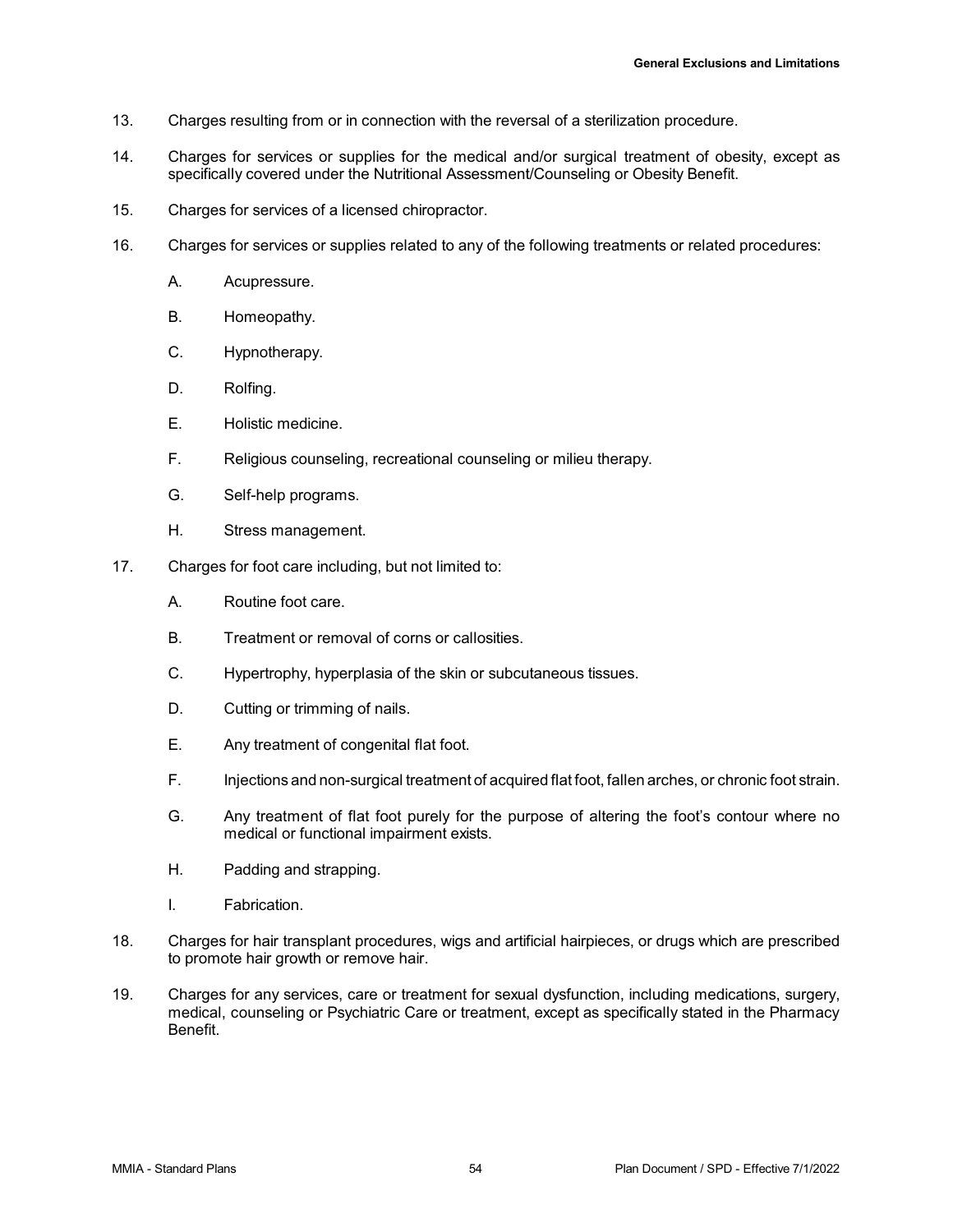- 20. Charges for any surgical, medical or Hospital services and/or supplies rendered in connection with radial keratotomy, LASIK or any other procedure designed to correct farsightedness, nearsightedness or astigmatism.
- 21. Charges related to Custodial Care.
- 22. Charges for nonhuman organ or artificial organ implant procedures.
- 23. Charges for non-prescription supplies, except as specifically covered under the Preventive Care Benefit.
- 24. Charges for services of a direct-entry midwife or lay midwife or the practice of direct-entry midwifery. A Direct-entry midwife is one practicing midwifery and licensed pursuant to 37-27-101 et seq, MCA. "Direct-entry midwife" means a person who advises, attends, or assists a woman during Pregnancy, labor, natural childbirth, or the postpartum period and who is not a licensed Certified Nurse Midwife.
- 25. Charges for services rendered or started, or supplies furnished prior to the effective date of coverage under the Plan, or after coverage is terminated under the Plan, except as specifically provided for in the Plan provisions.
- 26. Charges which are caused by or arising out of war or act of war, (whether declared or undeclared), civil unrest, armed invasion or aggression, or caused during service in the armed forces of any country.
- 27. Charges for services or supplies which the Covered Person is entitled to receive or does receive from the United States or any city, county, state, or country. This exclusion applies to any programs of any agency or department of any government. This exclusion is not intended to exclude from coverage if a Covered Person is a resident of a Montana state institution when services are provided.

**Note:** Under some circumstances, the law allows certain governmental agencies to recover for services rendered to the Covered Person from the Plan. When such a circumstance occurs, the Covered Person will receive an explanation of benefits.

- 28. Charges by the Covered Person for all services and supplies which are provided to treat any Illness or Injury arising out of employment or in the course of an occupation. **However, this exclusion does not apply to charges for services and supplies as the result of an Illness or Injury which occurs in the course of employment if the Participant is a corporate officer, sole proprietor, working partner of a partnership or working member of a member-managed limited liability company who is not required to have Workers' Compensation coverage and either the Participant or their employer has not elected to obtain Workers' Compensation coverage pursuant to the provisions of Title 39, Chapter 71, MCA, or in cases in which it is legally impossible to obtain Workers' Compensation coverage for a specific Illness or Injury.**
- 29. Charges for which the Covered Person is not, in the absence of this coverage, legally obligated to pay, or for which a charge would not ordinarily be made in the absence of this coverage.
- 30. Charges for vitamins or food nutritional supplements, whether or not prescribed by a Physician, except as specifically covered under the Preventive Care Benefit.
- 31. Charges for services or supplies used primarily for Cosmetic, personal comfort, convenience, beautification items, television or telephone use that are not related to treatment of a medical condition.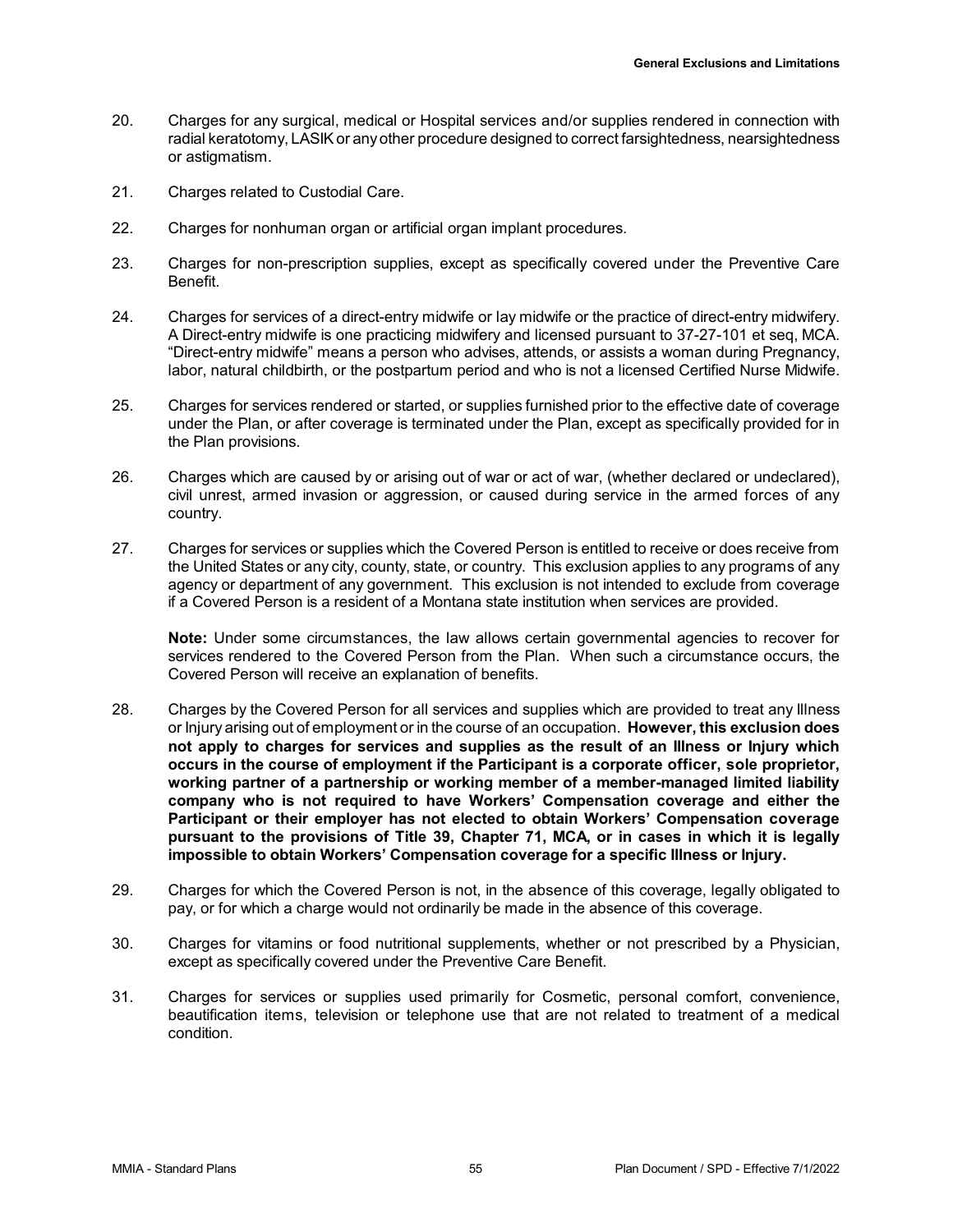- 32. Charges for non-medical expenses such as training, education, instructions or educational materials, even if they are performed, provided or prescribed by a Physician, except as specifically covered.
- 33. Expenses Incurred by persons other than the Covered Person receiving treatment.
- 34. Charges in excess of the Eligible Expense.
- 35. Charges for services rendered by a Physician or Licensed Health Care Provider who is a Close Relative of the Covered Person, or resides in the same household of the Covered Person and who does not regularly charge the Covered Person for services.
- 36. Charges for professional services on an Outpatient basis in connection with disorders of any type or cause, that can be credited towards earning a degree or furtherance of the education or training of a Covered Person regardless of the diagnosis.
- 37. Charges for services, treatment or supplies not considered legal in the United States.
- 38. Charges for travel Expenses Incurred by any person for any reason, except as specifically covered under the Non-Ambulance Travel Benefit.
- 39. Charges for services, treatments or supplies that may be useful to persons in the absence of Illness or Injury such as air conditioners, purifiers, humidifiers, special furniture, bicycles, whirlpools, dehumidifiers, exercise equipment, health club memberships, etc., whether or not they have been prescribed or recommended by a Physician.
- 40. Charges for surgical and non-surgical operation or treatment for malocclusion of the jaw, including services for temporomandibular joint dysfunction (TMJ) anterior or internal dislocations, derangements and myofascial pain syndrome, orthodontics dentofacial orthopedics), or related appliances.
- 41. Charges for preparation of reports or itemized bills in connection with claims, unless specifically requested and approved by the Plan.
- 42. Charges for services or supplies that are not specifically listed as a covered benefit of this Plan.
- 43. Charges for any services or supplies to the extent that benefits are otherwise provided under this Plan, or under any other plan of group benefits that the Participant's Employer contributes to or sponsors.
- 44. Charges to the extent that the Covered Person could have obtained payment, in whole or in part, if he or she had applied for coverage or obtained treatment under any federal, state or other governmental program or in a treatment facility operated by a government agency, except where required by law, such as for cases of medical emergencies or for coverage provided by Medicaid.
- 45. Charges for incidental supplies or common first-aid supplies such as, but not limited to, adhesive tape, bandages, antiseptics, analgesics, etc., except as specifically listed as a covered benefit.
- 46. Charges for dental braces or corrective shoes.
- 47. Charges for the following treatments, services or supplies:
	- A. Charges related to or connected with treatments, services or supplies that are excluded under this Plan.
	- B. Charges that are the result of any medical complication resulting from a treatment, service or supply which is, or was at the time the charge was incurred, excluded from coverage under this Plan.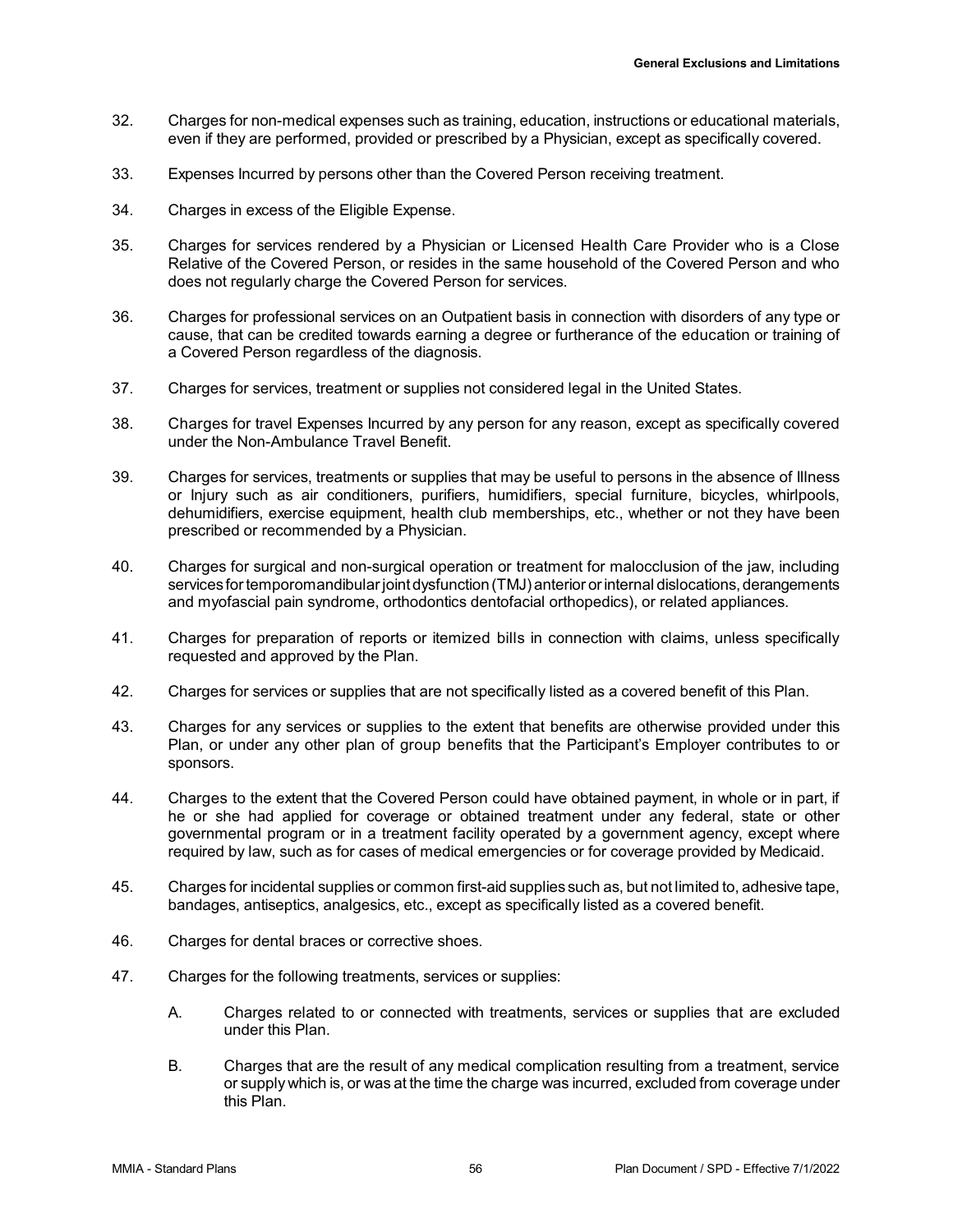- 48. Charges for treatment, services or supplies not actually rendered to or received and used by the Covered Person.
- 50. Charges for computerized items including, but not limited to: Durable Medical Equipment, prosthetic limbs and communication devices.
- 51. Charges for complications that directly result from acting against medical advice, non-compliance with specific Physician's orders or leaving an Inpatient facility against medical advice.
- 52. Charges for equipment including, but not limited to, motorized wheelchairs or beds, that exceeds the patient's needs for every day living activities as defined by the Americans with Disabilities Act as amended from time to time, unless Medically Necessary by independent review and not primarily for personal convenience.
- 53. Charges for specialized computer equipment including, but not limited to, Braille keyboards and voice recognition software, unless determined to be Medically Necessary by independent review, and not primarily for personal convenience.
- 54. Charges for detoxification services or Outpatient therapy under court order or as condition of parole, except when Medically Necessary and as ordered by a Physician.
- 55. Charges for nutrition-based therapy for Alcoholism or drug addiction.
- 56. Charges for health care services to treat alcohol or drug co-dependency.
- 57. Charges for examinations for employment, licensing, insurance, school, camp, sports or adoption purposes.
- 58. Charges for court-ordered examinations or treatment, except when Medically Necessary and as ordered by a Physician.
- 60. Expenses for examinations and treatment conducted for the purpose of medical research.
- 61. Charges for FAA and DOT Physicals
- 62. Charges for the following (known as a "Never Event") when the condition is a result of patient confinement or surgery:
	- A. Removal of an object left in the body during surgery;
	- B. Catheter-associated urinary tract infection;
	- C. Pressure ulcers;
	- D. Vascular catheter-associated infection;
	- E. Infection inside the chest after coronary artery bypass graft surgery;
	- F. Hospital acquired injuries such as fractures, dislocations, intracranial injuries, crushing injuries and burns;
	- G. Treatment, amputation or removal of the wrong body part or organ.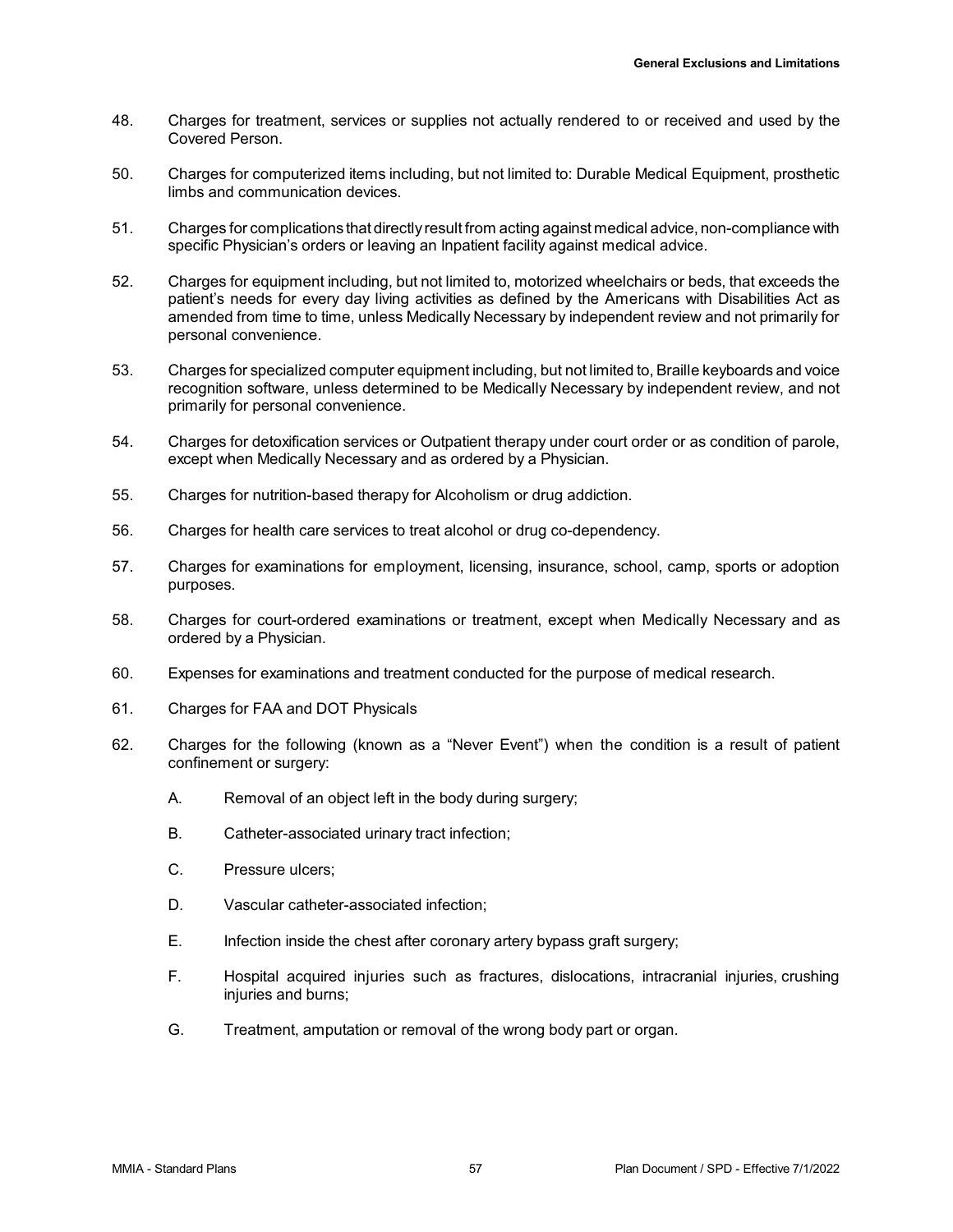- 63. Charges for voice modification; suction assisted lipoplasty of the waist; blepharoplasty; facial reconstruction or facial feminization surgery; hair removal or other non-Medically Necessary services, care or treatment of Gender Identity Disorder or Gender Dysphoria.
- 64. Charges for treatment of Gender Identity Disorder/Gender Dysphoria when the services are for reversal of a prior gender reassignment surgery or reversal of a prior surgery to revise secondary sex characteristics.
- 65. Charges for services of a massage therapist solely for the purpose of relaxation, recreation or pampering.
- 66. Charges for all medical examinations for firefighters in the state of Montana pursuant to 39-71-101, MCA et. seq.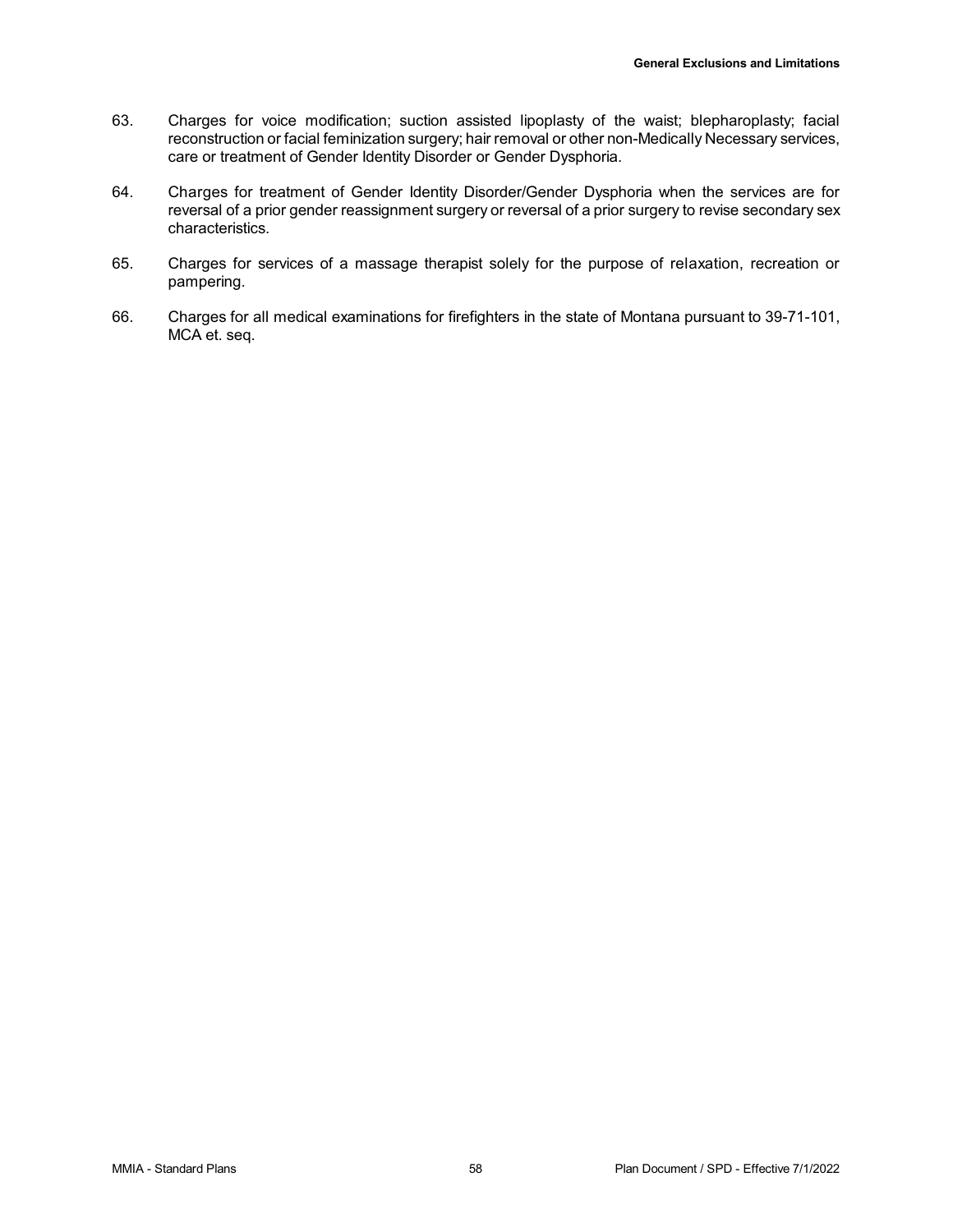# **BENEFIT MANAGEMENT**

## PRE-CERTIFICATION AND PLAN NOTIFICATION

"Pre-Certification" is a determination of the medically appropriate number of Inpatient days for any particular Inpatient treatment or service. Pre-Certification is not a determination that treatment is Medically Necessary or is a covered service under the Plan.

The Plan strongly recommends, but does not require, for Inpatient hospital admissions that the Covered Person pre-certify the Inpatient stay or notify the Plan of an emergency admission.

Pre-certification, Plan notification and case management are designed to:

- 1. Provide information regarding coverage before receiving treatment, services, or supplies;
- 2. Provide information about benefits regarding proposed procedures or alternate treatment plans;
- 3. Assist in determining out-of-pocket expenses and identify possible ways to reduce them;
- 4. Help avoid reductions in benefits which may occur if the services are not Medically Necessary or the setting is not appropriate; and
- 5. If appropriate, assign a case manager to work with the Covered Person and the Covered Person's providers to design a treatment plan.

A benefit determination on a claim will be rendered only after the claim has been submitted to adjudicate whether it is eligible for coverage under the terms and conditions of the Plan. If it is determined not to be eligible, the Covered Person will be responsible to pay for all charges that are determined to be ineligible. Therefore, although not required, pre-certification and Plan notification of emergency admissions is strongly recommended to obtain coverage information prior to incurring the charges.

## PRE-ADMISSION CERTIFICATION REVIEW

The Plan recommends that prior to admission for any non-emergency Illness or Injury, and within seventy-two (72) hours after admission for any Emergency Illness or Injury, the Covered Person or the Covered Person's attending Physician call the designated utilization management company, retained by the Plan Sponsor in connection with this Plan, for a pre-admission certification review.

## **To pre-certify, contact the utilization management company at (800) 342-6510 for pre-admission certification review.**

Most certifications occur over the phone. Once a final decision is made regarding the request for certification, a notice of pre-certification will be sent to the Physician, to the Covered Person, to the Plan Supervisor and to the hospital.

## CONTINUED STAY CERTIFICATION

Charges for Inpatient hospital services for days in excess of any days previously certified by the utilization management company are subject to all terms, conditions and exclusions of the Plan, and should be certified by the Plan's utilization management company.

Certification for additional days should be obtained in the same manner as the pre-admission certification.

## **To notify the Plan of a continued stay certification, contact the utilization management company at (800) 342-6510.**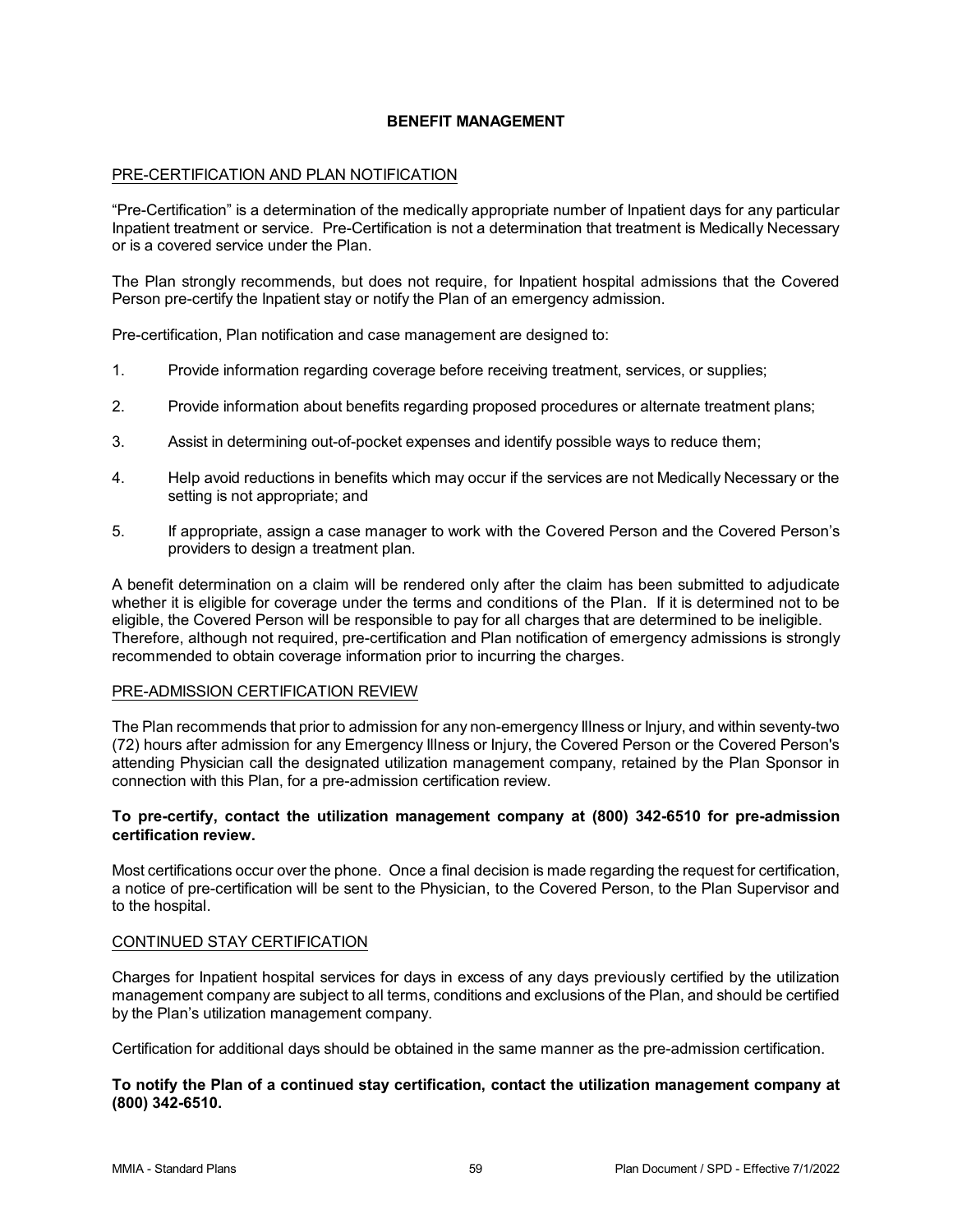# EMERGENCY NOTIFICATION/CERTIFICATION

The Covered Person, or his or her representative, should notify the utilization management company for the Plan regarding any Emergency Hospital Admission within seventy-two (72) hours immediately following admission. **To notify the Plan of an emergency admission, contact the utilization management company at (800) 342-6510 for emergency admission certification.**

### MATERNITY NOTIFICATION

The Covered Person or her representative should notify the maternity management company at **(800) 746- 2970, extension 0,** when Pregnancy is diagnosed or as soon after as possible, in order to participate in the Plan's maternity management program. Notification is encouraged within the first trimester.

#### PRIOR AUTHORIZATION

"Prior Authorization" is a determination that a particular treatment or service may be a covered expense under the Plan based solely upon proposed treatment information obtained from the provider . It is not a guarantee of payment or a guarantee of eligibility and the eligibility of all claims is determined only after services are provided and the actual claim has been submitted for claims adjudication.

Prior Authorization is **strongly recommended** for some services and supplies to help the Covered Person identify potential expenses, payment reductions, or claim denials the Covered Person may have if the proposed services, supplies, medications, or ongoing treatment are not Medically Necessary or not a covered medical expense of the Plan. For Prior Authorization of services and/or supplies, the Participant should contact the utilization management company. Prior Authorization is not a guarantee of payment by the Plan.

Prior Authorization is **recommended** for the following services:

- 1. All elective Inpatient hospitalizations.
- 2. All elective Inpatient surgeries.
- 3. Transplants.
- 4. Gender Identity Disorder/Gender Dysphoria Services.
- 5. Residential Treatment Facility.
- 6. Blepharoplasty.<br>7. Accidental denta
- Accidental dental surgeries.
- 8. Preventive/prophylactic mastectomy or oophorectomy.<br>9. Abdominoplasty.
- Abdominoplasty.
- 10. Cosmetic/Experimental surgeries.
- 11. Dialysis treatment.
- 12. Joint replacement procedures.
- 13. Outpatient renal dialysis.
- 14. Durable Medical Equipment.
- 15. Prosthetic appliances.<br>16. Implantable procedure
- Implantable procedures.

Prior Authorization and enrollment is **required** for obesity surgery. Please refer to the Obesity Benefit for further details.

The Prior Authorization process may require additional documentation from the Covered Person's health care provider or pharmacist for some services. In these cases, the review nurse will request the specific information that is necessary from the Covered Person's Physician or facility and may include pertinent documentation explaining the proposed services, the functional aspects of the treatment, the projected outcome, treatment plan and any other supporting documentation, study models, prescription, itemized repair and replacement cost statements, photographs, x-rays, etc.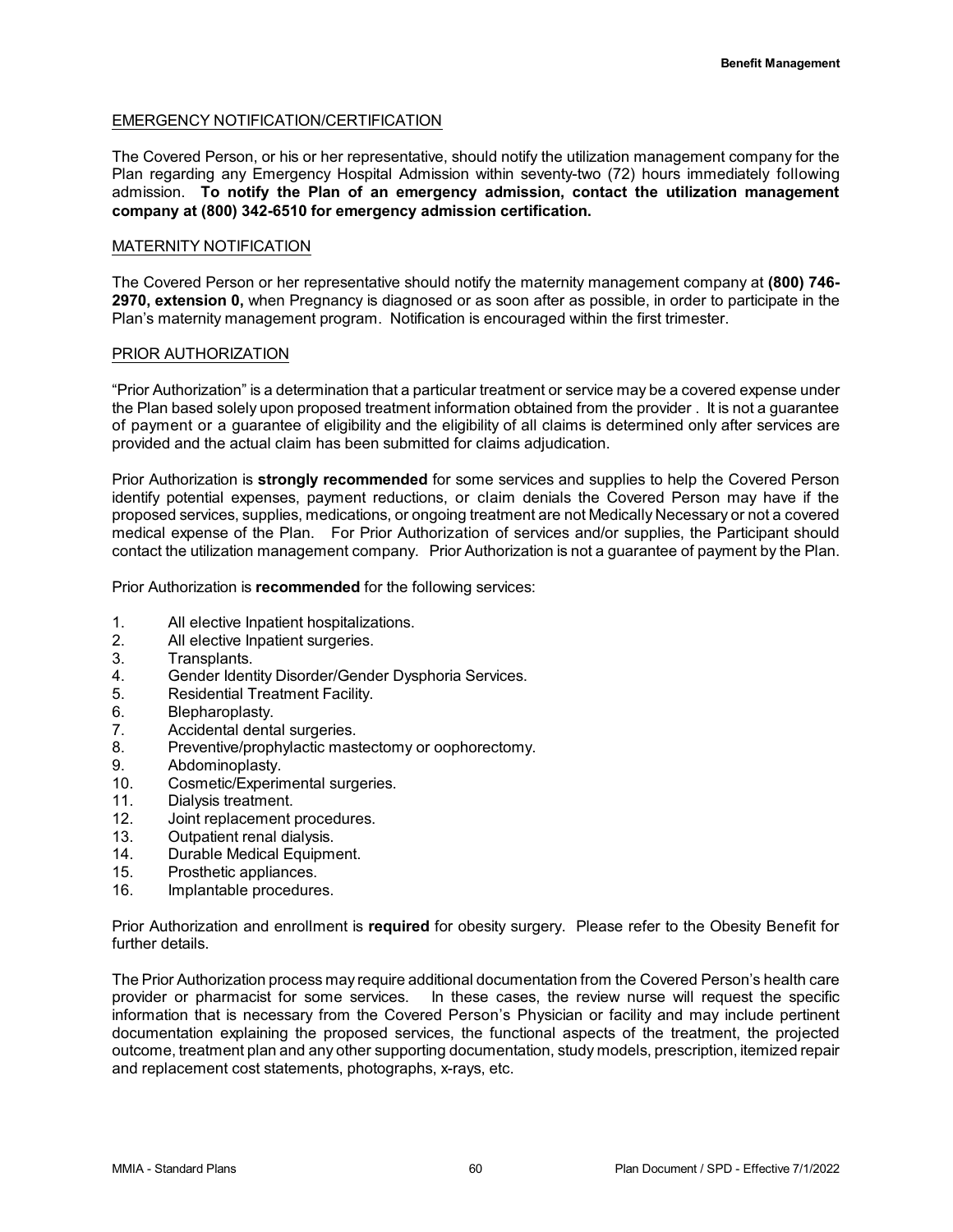If a Covered Person does not obtain Prior Authorization a retrospective review will be performed after the claims have been submitted to determine whether or not the services, supplies, or treatment were Medically Necessary and performed in the appropriate setting. The Participant will be responsible for charges for any services, supplies, or treatment which were not performed in the appropriate setting or which were not Medically Necessary.

**Contact the utilization management company at (800) 342-6510 for Prior Authorization.**

**NOTE: PRE-CERTIFICATION AND PRIOR AUTHORIZATION OF BENEFITS IS NOT A GUARANTEE OF PAYMENT OF THE CLAIM(S). ELIGIBILITY FOR CLAIM PAYMENTS IS DETERMINED AT THE TIME CLAIMS ARE ADJUDICATED SINCE THE AMOUNT OF BENEFIT COVERAGE, IF ANY, IS SUBJECT TO ALL PLAN PROVISIONS INCLUDING, BUT NOT LIMITED TO, NETWORK PROVIDER DESIGNATION, MEDICAL NECESSITY, PATIENT ELIGIBILITY, DEDUCTIBLES, CO-PAYMENTS AND ANY PLAN LIMITATIONS OR MAXIMUMS IN EFFECT WHEN THE SERVICES ARE PROVIDED. PROVIDERS AND COVERED PERSONS ARE INFORMED AT THE TIME CLAIMS ARE PRE-CERTIFIED OR AUTHORIZED THAT PRE-CERTIFICATION OR AUTHORIZATION OF ACOURSE OF TREATMENT BY THE PLAN DOES NOT GUARANTEE PAYMENT OF CLAIMS FOR THE SAME**.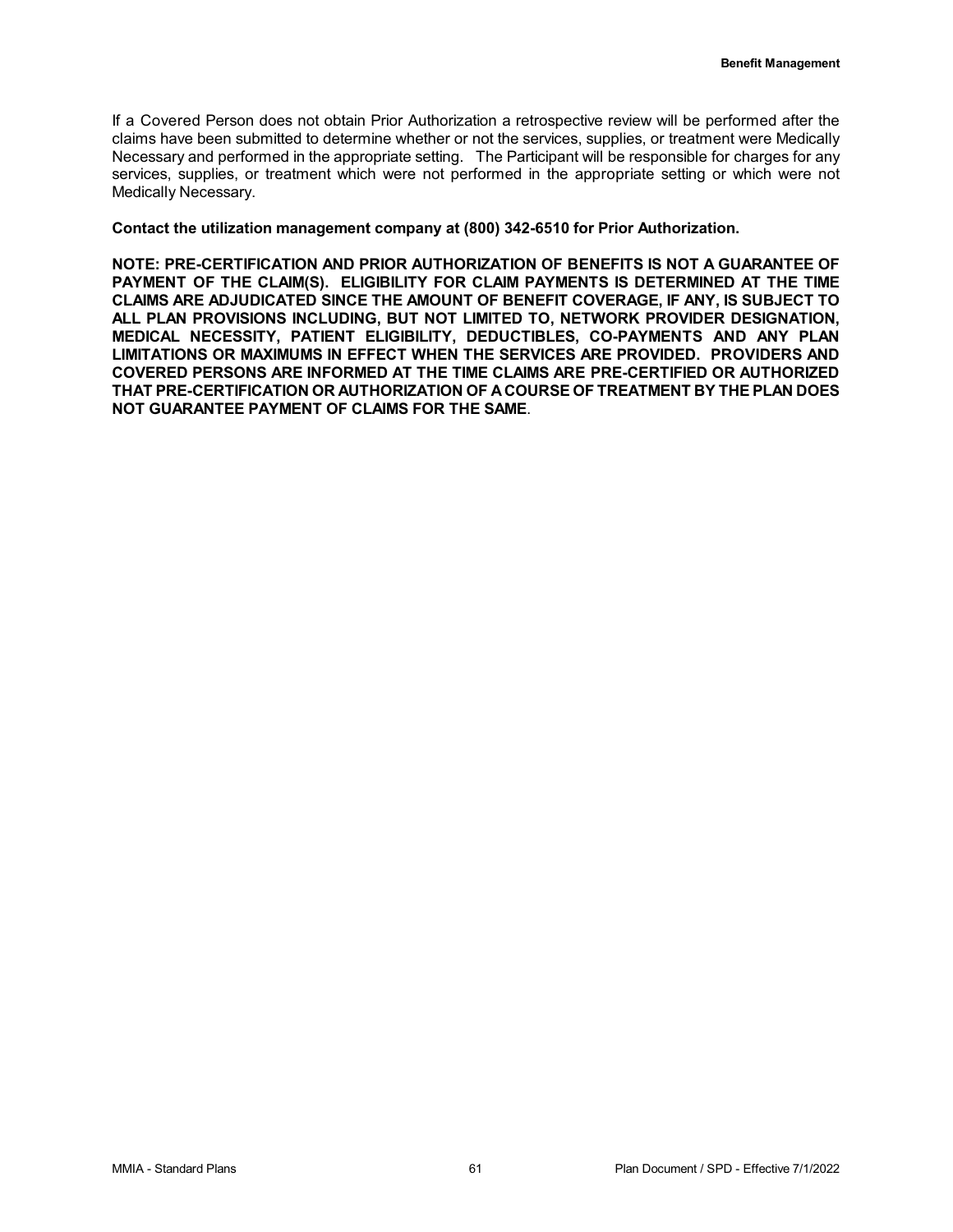# **COORDINATION OF BENEFITS**

The Coordination of Benefits provision prevents the payment of benefits which exceed the Allowable Expense. It applies when the Participant or Dependent who is covered by this Plan is or may also be covered by any other plan(s). This Plan will always pay either its benefits in full or a reduced amount which, when added to the benefits payable by the other plan(s), will not exceed 100% of Allowable Expense. Only the amount paid by this Plan will be charged against the Plan maximums.

The Coordination of Benefits provision applies whether or not a claim is filed under the other plan or plans. If needed, authorization is hereby given this Plan to obtain information as to benefits or services available from the other plan or plans, or to recover overpayments.

All benefits contained in the Plan Document/Summary Plan Description are subject to this provision.

#### DEFINITIONS

"Allowable Expense" as used herein means:

- 1. If the claim as applied to the primary plan is subject to a contracted or negotiated rate, Allowable Expense will be equal to that contracted or negotiated amount.
- 2. If the claim as applied to the primary plan is not subject to a contracted or negotiated rate, but the claim as applied to the secondary plan is subject to a contracted or negotiated rate, the Allowable Expense will be equal to that contracted or negotiated amount of the secondary plan.
- 3. If the claim as applied to the primary plan and the secondary plan is not subject to a contracted or negotiated rate, then the Allowable Expense will be equal to the secondary plan's chosen limits for non-contracted providers.

"Plan" as used herein means any plan providing benefits or services for or by reason of medical, dental or vision treatment, and such benefits or services are provided by:

- 1. Group insurance or any other arrangement for coverage for Covered Persons in a group whether on an insured or uninsured basis including, but not limited to:
	- A. Hospital indemnity benefits; and
	- B. Hospital reimbursement-type plans which permit the Covered Person to elect indemnity at the time of claims; or
- 2. Hospital or medical service organizations on a group basis, group practice and other group prepayment plans; or
- 3. Hospital or medical service organizations on an individual basis having a provision similar in effect to this provision; or
- 4. A licensed Health Maintenance Organization (HMO); or
- 5. Any coverage for students which is sponsored by, or provided through a school or other educational institution; or
- 6. Any coverage under a governmental program, and any coverage required or provided by any statute.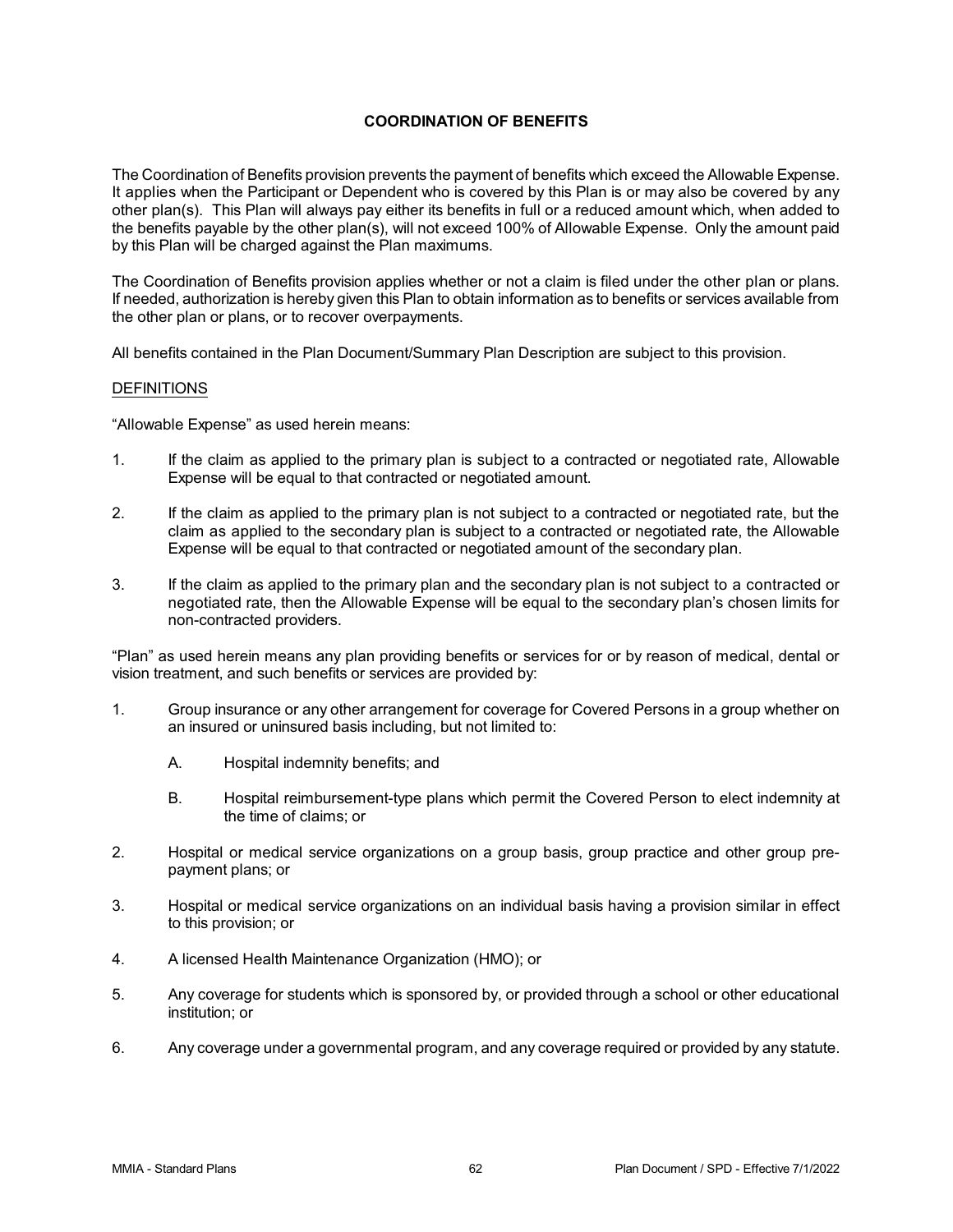"Plan" will be construed separately with respect to each policy, contract, or other arrangement for benefits or services, and separately with respect to that portion of any such policy, contract, or other arrangement which reserves the right to take the benefits or services of other plans into consideration in determining its benefits and that portion which does not.

# ORDER OF BENEFIT DETERMINATION

## 1. **Non-Dependent/Dependent:**

The plan that covers the person as other than a dependent, (e.g., as an employee, member, subscriber, retiree) is primary and the plan that covers the person as a dependent is secondary.

# 2. **Dependent Child Covered Under More Than One Plan:**

Unless there is a court decree stating otherwise, plans covering a dependent child shall determine the order of benefits as follows:

- A. For a dependent child whose parents are married or are living together, whether or not they have ever been married:
	- 1) The plan of the parent whose birthday falls earlier in the calendar year is the primary plan; or
	- 2) If both parents have the same birthday, the plan that has covered the parent the longest is the primary plan.
- B. For a dependent child whose parents are divorced or separated or are not living together, whether or not they have ever been married:
	- 1) If a court decree states that one of the parents is responsible for the dependent child's health care expenses or health care coverage and the plan of that parent has actual knowledge of those terms, that plan is primary. If the parent with responsibility has no health care coverage for the dependent child's health care expenses, but that parent's spouse does, that parent's spouse's plan is the primary plan. This item shall not apply with respect to any plan year during which benefits are paid or provided before the entity has actual knowledge of the court decree provision;
	- 2) If a court decree states that both parents are responsible for the dependent child's health care expenses or health care coverage, the provisions of subparagraph A of this paragraph shall determine the order of benefit;
	- 3) If a court decree states that the parents have joint custody without specifying that one parent has responsibility for the health care expenses or health care coverage of the dependent child, the provisions of subparagraph A of this paragraph shall determine the order of benefit;
	- 4) If there is no court decree allocating responsibility for the child's health care expenses or health care coverage, the order of benefits for the child are as follows:
		- a) The plan covering the custodial parent;
		- b) The plan covering the custodial parent's spouse;
		- c) The plan covering the non-custodial parent; and then
		- d) The plan covering the non-custodial parent's spouse.
- C. For a dependent child covered under more than one plan of individuals who are not the parents of the child, the order of benefits shall be determined, as applicable, under subparagraph a or b of this paragraph as if those individuals were parents of the child.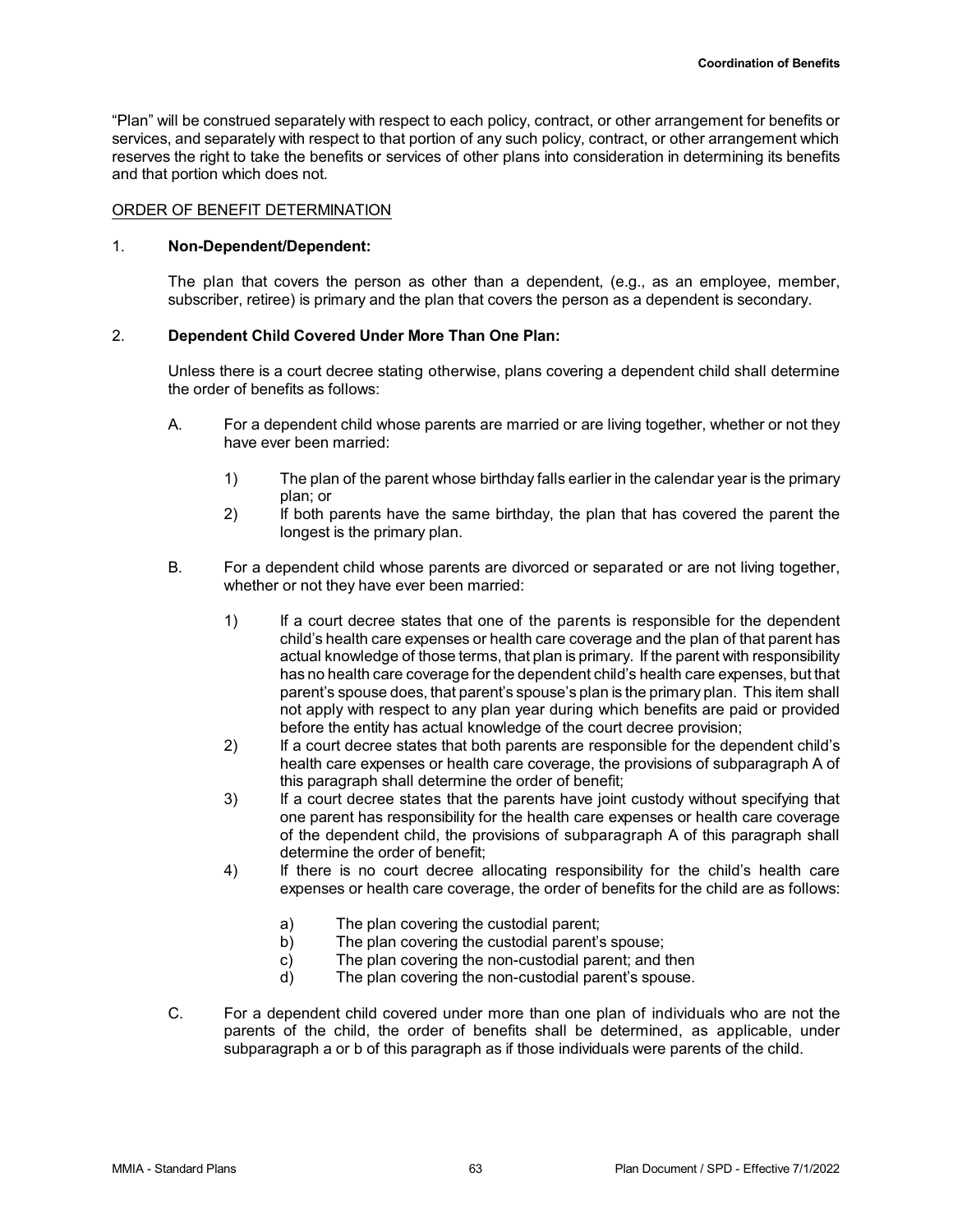- D. For a dependent child who has coverage under either or both parents' plans and also has his or her own coverage as a dependent under a spouse's plan, the rule in paragraph 5 applies.
- E. In the event the dependent child's coverage under the spouse's plan began on the same date as the dependent child's coverage under either or both parent's plans, the order of benefits shall be determined by applying the birthday rule in subparagraph A to the dependent child's parent(s) and the dependent's spouse.

# 3. **Active Employee or Retired or Laid-Off Employee**

- A. The plan that covers a person as an active employee that is an employee who is neither laidoff nor retired or as a dependent of an active employee is the primary plan. The plan covering that same person as a retired or laid-off employee or as a dependent of a retired or laid-off employee is the secondary plan.
- B. If the other plan does not have this rule, and as a result, the plans do not agree on the order of benefits, this rule is ignored.
- C. This rule does not apply if the rule in paragraph 1 can determine the order of benefits.

# 4. **COBRA or State Continuation Coverage:**

- A. If a person whose coverage is provided pursuant to COBRA or under a right of continuation pursuant to state or other federal law is covered under another plan, the plan covering the person as an employee, member, subscriber or retiree or covering the person as a dependent of an employee, member, subscriber or retiree is the primary plan and the plan covering the same person pursuant to COBRA or under a right of continuation pursuant to state or other federal law is the secondary plan.
- B. If the other plan does not have this rule, and if, as a result, the plans do not agree on the order of benefits, this rule is ignored.
- C. This rule does not apply if the rule in paragraph 1 can determine the order of benefits.

# 5. **Longer or Shorter Length of Coverage**

- A. If the preceding rules do not determine the order of benefits, the plan that covered the person for the longer period of time is the primary plan and the plan that covered the person for the shorter period of time is the secondary plan.
- B. To determine the length of time a person has been covered under a plan, two successive plans shall be treated as one if the covered person was eligible under the second plan within twenty-four (24) hours after coverage under the first plan ended.
- C. The start of a new plan does not include:
	- 1) A change in the amount or scope of a plan's benefits;<br>2) A change in the entity that pays, provides or administe
	- 2) A change in the entity that pays, provides or administers the plan's benefits; or
	- 3) A change from one type of plan to another, such as, from a single employer plan to a multiple employer plan.
- D. The person's length of time covered under a plan is measured from the person's first date of coverage under that plan. If that date is not readily available for a group plan, the date the person first became a member of the group shall be used as the date from which to determine the length of time the person's coverage under the present plan has been in force.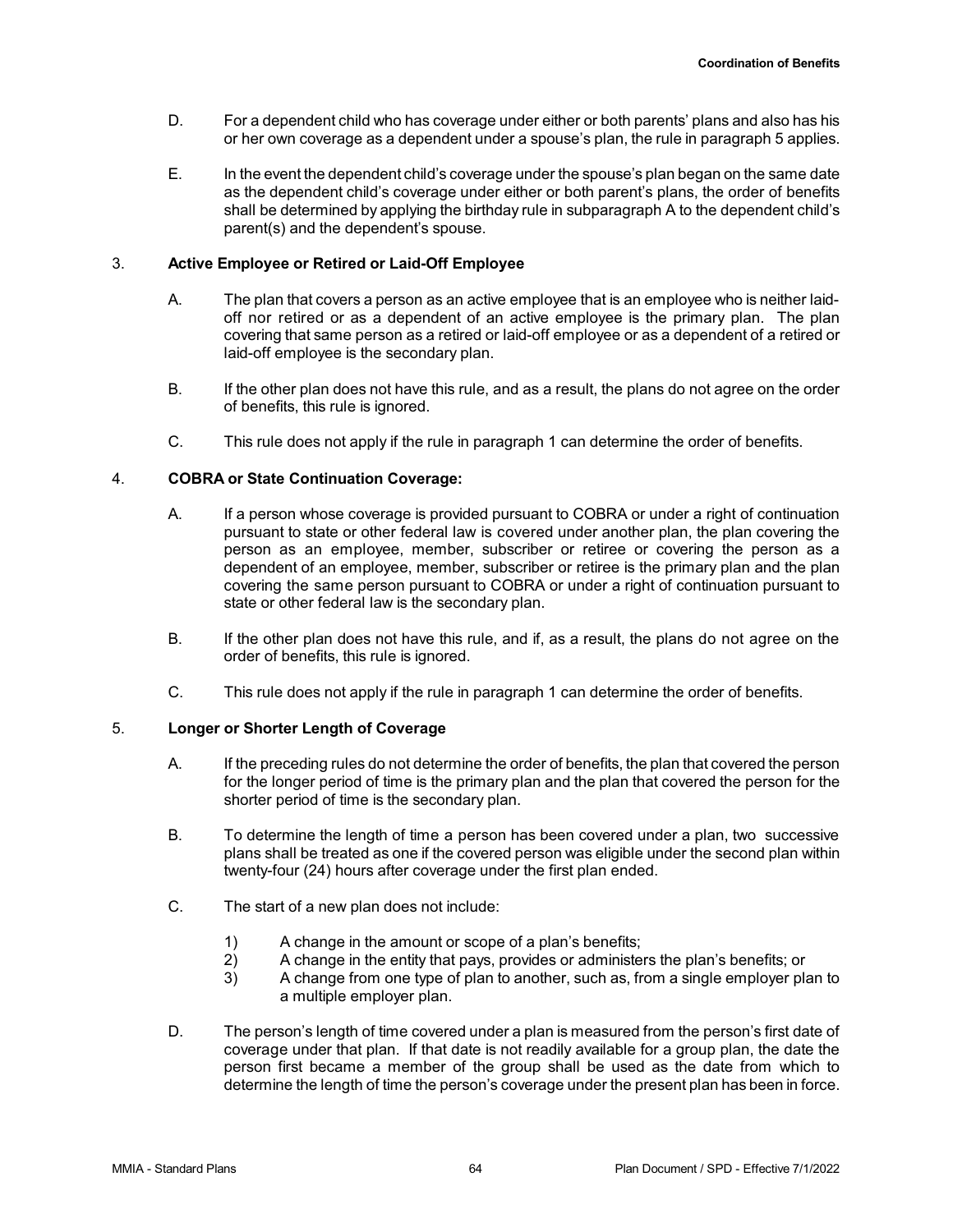6. If none of the preceding rules determines the order of benefits, the Allowable Expense shall be shared equally between the plans.

#### COORDINATION WITH MEDICARE

**Medicare Part A, Part B and Part D will be considered a plan for the purposes of coordination of benefits. This Plan will coordinate benefits with Medicare whether or not the Covered Person is actually receiving Medicare Benefits. This means that the plan will only pay the amount that Medicare would not have covered, even if the Covered Person does not elect to be covered under Medicare. Also, failure to enroll in Medicare when a person is initially eligible may result in the person being assessed a significant surcharge by Medicare for late enrollment.**

**For all purposes, this Plan will be primary to Medicare Part D.**

#### 1. **For Working Aged**

A covered Employee who is eligible for Medicare Part A, Part B or Part D as a result of age may be covered under this Plan and be covered under Medicare, in which case this Plan will pay primary. A covered Employee, eligible for Medicare Part A, Part B or Part D as a result of age, may elect not to be covered under this Plan. If such election is made, coverage under this Plan will terminate.

A covered Dependent, eligible for Medicare Part A, Part B or Part D as a result of age, of a covered Employee may also be covered under this Plan and be covered under Medicare, in which case the Plan again will pay primary. A covered Dependent, eligible for Medicare Part A, Part B or Part D as a result of age, may elect not to be covered under this Plan. If such election is made, coverage under this Plan will terminate.

#### 2. **For Retired Persons**

Medicare is primary and the Plan will be secondary for the covered Retiree if he/she is an individual who is enrolled in Medicare Part A or Part B as a result of age or disability and retired.

Medicare is primary and the Plan will be secondary for the covered Retiree's Dependent who is enrolled in Medicare Part A or Part B if both the covered Retiree and his/her covered Dependent are enrolled in Medicare Part A or Part B as a result of age or disability and retired.

Medicare is primary for the Retiree's Dependent when the Retiree is not enrolled for Medicare Part A or Part B as a result of age and the Retiree's Dependent is enrolled in Medicare Part A or Part B as a result of age or age or disability.

#### 3. **For Covered Persons who are Disabled**

The Plan is primary and Medicare will be secondary for the covered Employee or any covered Dependent who is eligible for Medicare by reason of disability if the Employee is actively employed by the Employer.

The Plan is secondary and Medicare will be primary for the covered Employee or any covered Dependent who is eligible for Medicare by reason of disability if the Employee is retired or otherwise not actively working for the Employer.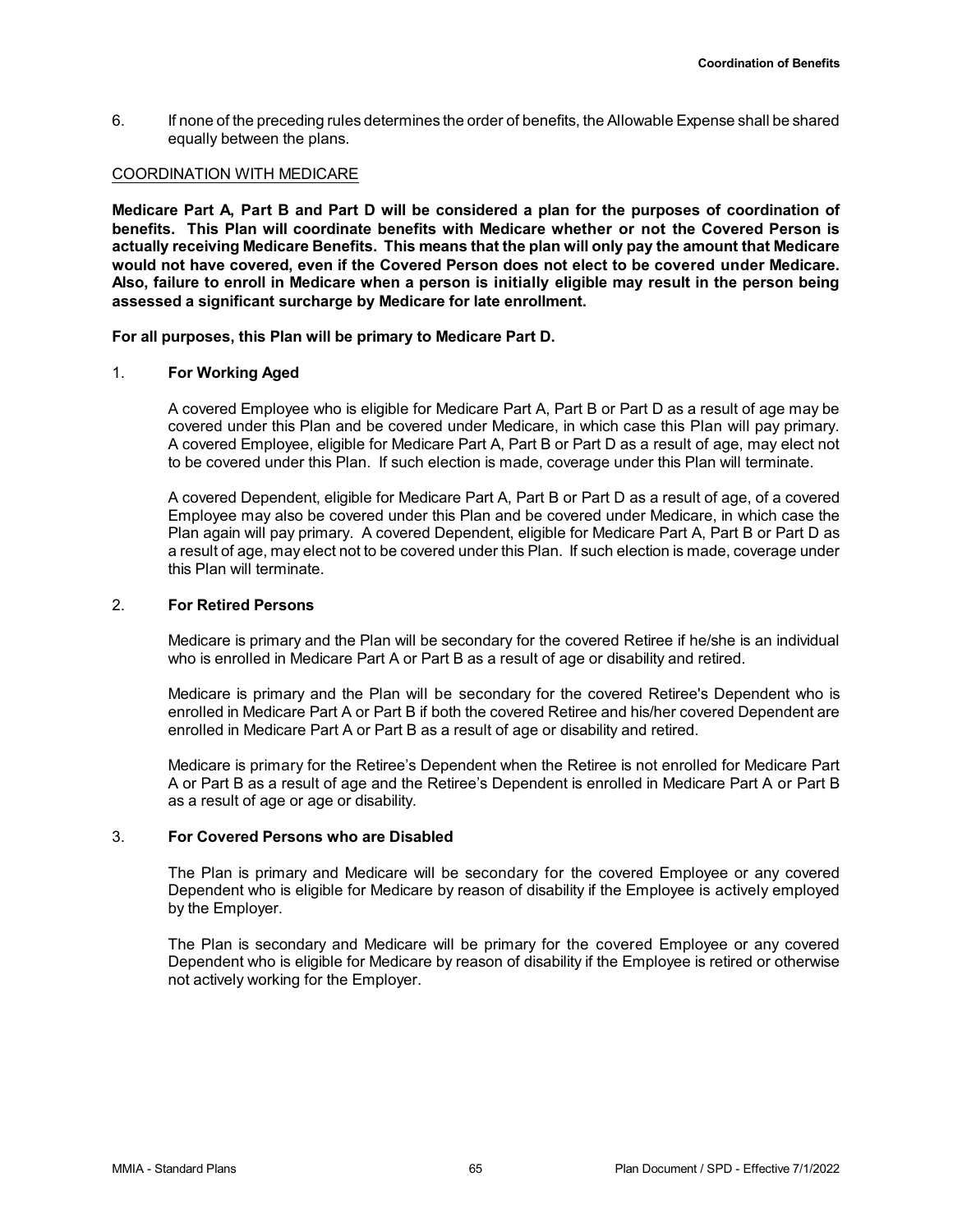# 4. **For Covered Persons with End Stage Renal Disease**

Except as stated below\*, for Employees or Retirees and their Dependents, if Medicare eligibility is due solely to End Stage Renal Disease (ESRD), this Plan will be primary only during the first thirty (30) months of Medicare coverage. Thereafter, this Plan will be secondary with respect to Medicare coverage, unless after the thirty-month period described above, the Covered Person has no dialysis for a period of twelve (12) consecutive months and:

- A. Then resumes dialysis, at which time the Plan will again become primary for a period of thirty (30) months; or
- B. The Covered Person undergoes a kidney transplant, at which time the Plan will again become primary for a period of thirty (30) months.

\*If a Covered Person is covered by Medicare as a result of disability, and Medicare is primary for that reason on the date the Covered Person becomes eligible for Medicare as a result of End Stage Renal Disease, Medicare will continue to be primary and the Plan will be secondary.

#### COORDINATION WITH MEDICAID

If a Covered Person is also entitled to and covered by Medicaid, the Plan will always be primary and Medicaid will always be secondary coverage.

## COORDINATION WITH TRICARE/CHAMPVA

If a Covered Person is also entitled to and covered under TRICARE/CHAMPVA, the Plan will always be primary and TRICARE/CHAMPVA will always be secondary coverage. TRICARE coverage will include programs established under its authority, known as TRICARE Standard, TRICARE Extra and TRICARE Prime.

If the Covered Person is eligible for Medicare and entitled to veteran's benefits through the Department of Veterans Affairs (VA), the Plan will always be primary and the VA will always be secondary for non-service connected medical claims. For these claims, the Plan will make payment to the VA as though the Plan was making payment secondary to Medicare.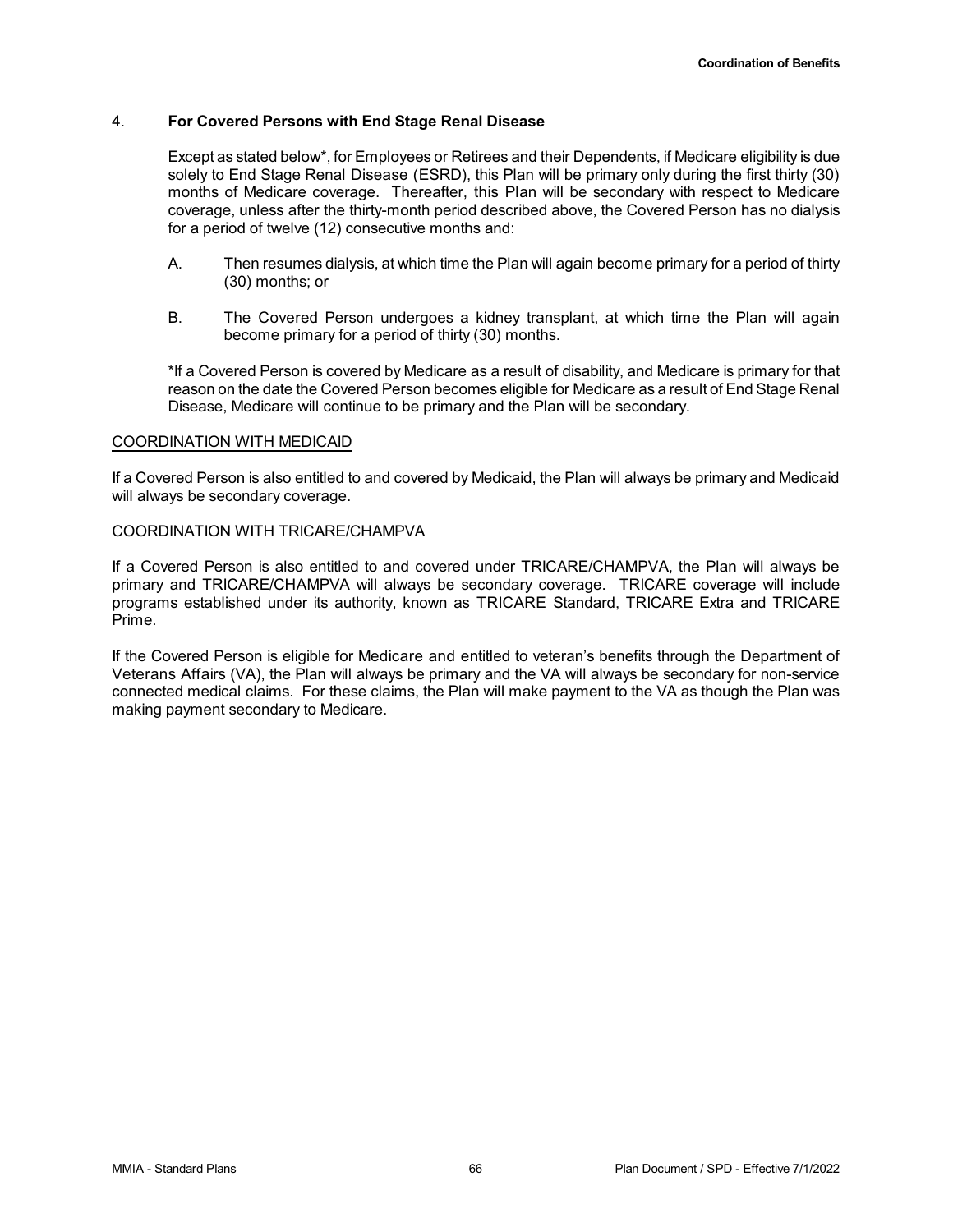# **PROCEDURES FOR CLAIMING BENEFITS**

Claims must be submitted to the Plan within twelve (12) months after the date services or treatments are received or completed. Non-electronic claims may be submitted on any approved claim form, available from the provider. The claim must be completed in full with all the requested information. A complete claim must include the following information:

- Date of service;
- Name of the Participant;
- Name and date of birth of the patient receiving the treatment or service and his/her relationship to the Participant;
- Diagnosis [code] of the condition being treated;
- Treatment or service [code] performed;
- Amount charged by the provider for the treatment or service; and
- Sufficient documentation, in the sole determination of the Plan Administrator, to support the Medical Necessity of the treatment or service being provided and sufficient to enable the Plan Supervisor to adjudicate the claim pursuant to the terms and conditions of the Plan.

When completed, the claim must be sent to the Plan Supervisor, Allegiance Benefit Plan Management, Inc., at P.O. Box 5066, Missoula, Montana 59806-5066, (406) 721-2222 or (800) 877-1122 or through any electronic claims submission system or clearinghouse to which Allegiance Benefit Plan Management, Inc. has access.

A claim will not, under any circumstances, be considered for payment of benefits if initially submitted to the Plan more than twelve (12) months from the date that services were incurred.

Upon termination of the MMIA Member Entity's participation in the Plan or termination of the Plan, final claims must be received within three (3) months of the date of termination, unless otherwise established by the Plan Administrator.

# **CLAIMS WILL NOT BE DEEMED SUBMITTED UNTIL RECEIVED BY THE PLAN SUPERVISOR.**

The Plan will have the right, in its sole discretion and at its own expense, to require a claimant to undergo a medical examination, when and as often as may be reasonable, and to require the claimant to submit, or cause to be submitted, any and all medical and other relevant records it deems necessary to properly adjudicate the claim.

## CLAIM DECISIONS ON CLAIMS AND ELIGIBILITY

Claims will be considered for payment according to the Plan's terms and conditions, industry-standard claims processing guidelines and administrative practices not inconsistent with the terms of the Plan. The Plan may, when appropriate or when required by law, consult with relevant health care professionals and access professional industry resources in making decisions about claims that involve specialized medical knowledge or judgment. Initial eligibility and claims decisions will be made within the time periods stated below. For purposes of this section, "Covered Person" will include the claimant and the claimant's Authorized Representative; "Covered Person" does not include a health care provider or other assignee, and said health care provider or assignee does not have an independent right to appeal an Adverse Benefit Determination simply by virtue of the assignment of benefits.

"Authorized Representative" means a representative authorized by the claimant to act on their behalf in pursuing a benefit claim or appeal of an Adverse Benefit Determination. The claimant must authorize the representative in writing, and this written authorization must be provided to the Plan. The Plan will recognize this Authorized Representative when the Plan receives the written authorization.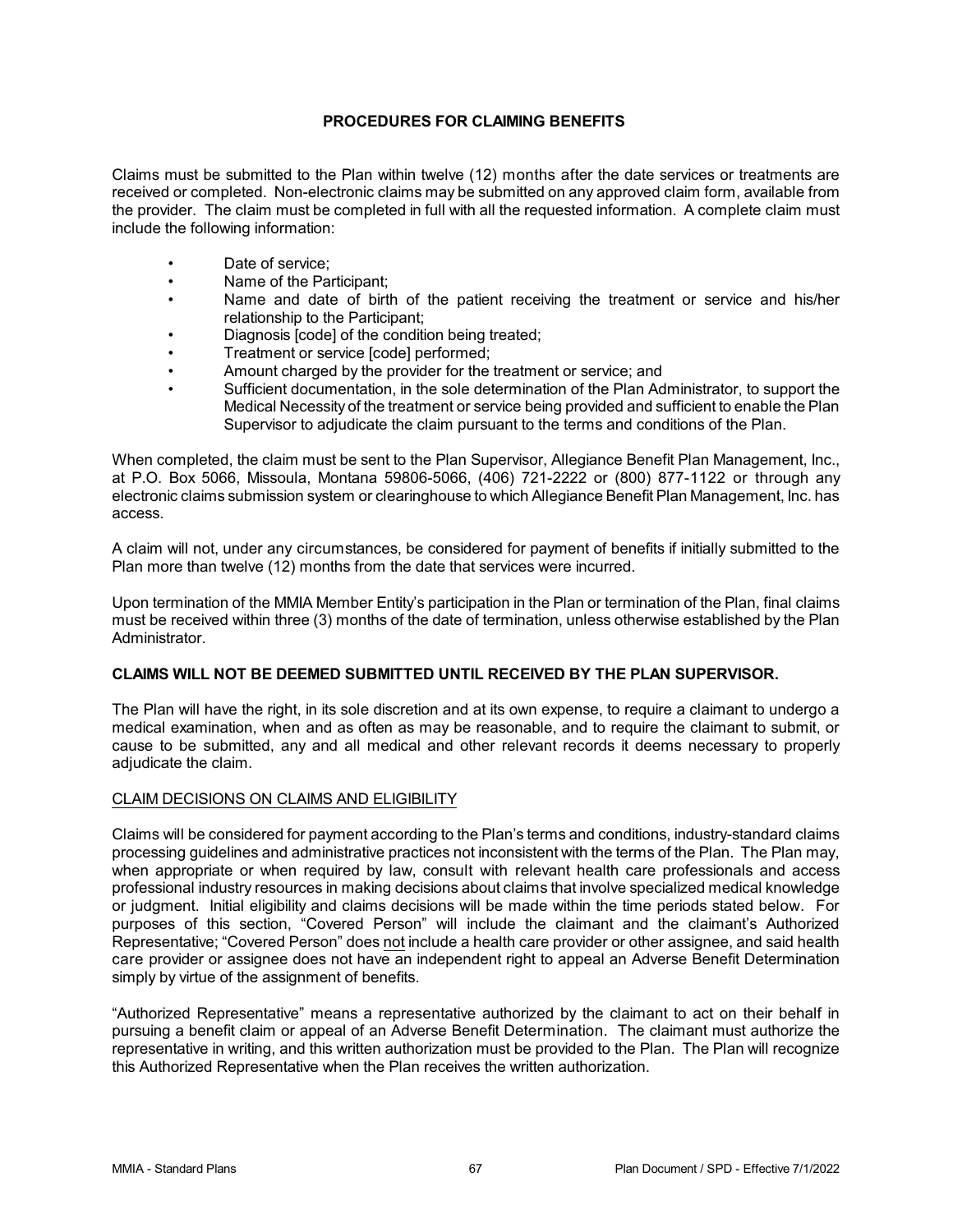**INFORMATION REGARDING URGENT CARE CLAIMS IS PROVIDED UNDER THE DISCLOSURE REQUIREMENTS OF APPLICABLE LAW; THE PLAN DOES NOT MAKE TREATMENT DECISIONS. ANY DECISION TO RECEIVE TREATMENT MUST BE MADE BETWEEN THE PATIENT AND HIS OR HER HEALTH CARE PROVIDER; HOWEVER, THE PLAN WILL ONLY PAY BENEFITS ACCORDING TO THE TERMS, CONDITIONS, LIMITATIONS AND EXCLUSIONS OF THIS PLAN.**

- 1. **Urgent Care Claims** An Urgent Care Claim is any claim for medical care or treatment with respect to which:
	- A. In the judgment of a prudent layperson possessing an average knowledge of health and medicine could seriously jeopardize the life or health of the claimant or the ability of the claimant to regain maximum function; or
	- B. In the opinion of a Physician with knowledge of the claimant's medical condition, would subject the claimant to severe pain that cannot be adequately managed without the care or treatment that is the subject of the claim.

## **There are no Urgent Care requirements under this Plan and therefore, there are no rights to appeal a pre-service Urgent Care Claim denial.**

- 2. **Pre-Service Claims** Pre-Service Claims must be submitted to the Plan before the Covered Person receives medical treatment or service. A Pre-Service Claim is any claim for a medical benefit which the Plan terms condition the Covered Person's receipt of the benefit, in whole or in part, on approval of the benefit before obtaining treatment. Pre-Service Claims are procedures stated in the Plan Document/Summary Plan Description which, the Plan recommends be utilized before a Covered Person obtains medical care.
- 3. **Post-Service Claims** A Post-Service Claim is any claim for a medical benefit under the Plan with respect to which the terms of the Plan do not condition the Covered Person's receipt of the benefit, or any part thereof, on approval of the benefit prior to obtaining medical care, and for which medical treatment has been obtained prior to submission of the claim(s).

In most cases, initial claims decisions on Post-Service Claims will be made within thirty (30) days of the Plan's receipt of the claim. The Plan will provide timely notice of the initial determination once sufficient information is received to make an initial determination, but no later than thirty (30) days after receiving the claim.

4. **Concurrent Care Review** - For patients who face early termination or reduction of benefits for a course of treatment previously certified by the Plan, a decision by the Plan to reduce or terminate benefits for ongoing care is considered an Adverse Benefit Determination. (Note: Exhaustion of the Plan's benefit maximums is not an Adverse Benefit Determination.) The Plan will notify the Covered Person sufficiently in advance to allow an appeal for uninterrupted continuing care before the benefit is reduced or terminated. Any request to extend an Urgent Care course of treatment beyond the initially prescribed period of time must be decided within twenty-four (24) hours of the Plan's receipt of the request. The appeal for ongoing care or treatment must be made to the Plan at least twentyfour (24) hours prior to the expiration of the initially-prescribed period.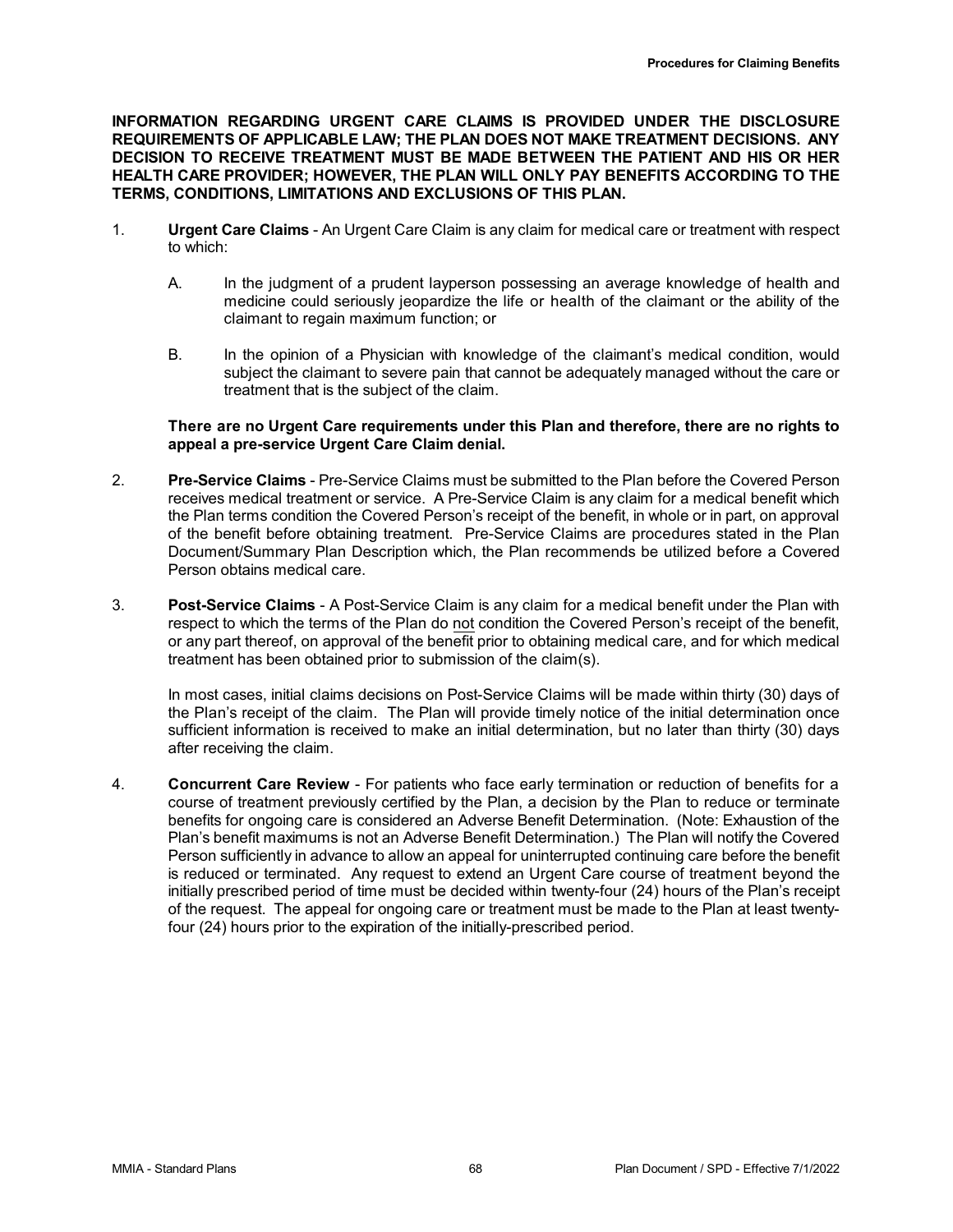5. **Claims for Payment Disputes for Non-Network Emergency Air Ambulance, Emergency Use of an Emergency Room and Non-Participating Physicians and Licensed Health Care Providers While Providing Services Over Which the Covered Person Has No Control -** For providers in this category, the Plan will pay an amount equal to the Median network fee for the same service in the same geographic area. Once payment is made by the Plan, the provider will have thirty (30) days from the date of payment to contact the Plan Supervisor and attempt to negotiate a different payment amount. Failure to contact the Plan Supervisor within such thirty (30) days will result in the amount paid by the Plan being considered payment in full for all purposes. If negotiations are attempted within thirty (30) days but cannot be resolved within that time, the provider may follow the applicable federal or state rules to seek mediation (Independent Dispute Resolution) of the fee amount. The mediators decision shall be binding on the Plan and the provider.

#### APPEALING AN UN-REIMBURSED PRE-SERVICE CLAIM

If a claim is denied in whole or in part, the Covered Person will receive written notification of the Adverse Benefit Determination. A claim denial will be provided by the Plan showing:

- 1. The reason the claim was denied;
- 2. Reference(s) to the specific Plan provision(s) or rule(s) upon which the decision was based which resulted in the Adverse Benefit Determination;
- 3. Any additional information needed to perfect the claim and why such information is needed; and
- 4. An explanation of the Covered Person's right to appeal the Adverse Benefit Determination for a full and fair review and the right to bring a civil action following an Adverse Benefit Determination on appeal.

If a Covered Person does not understand the reason for any Adverse Benefit Determination, he or she should contact the Plan Supervisor at the address or telephone number shown on the claim denial.

#### **The Covered Person must appeal the Adverse Benefit Determination before the Covered Person may exercise his or her right to bring a civil action. This Plan provides two (2) levels of benefit determination review and the Covered Person must exercise both levels of review before bringing a civil action.**

To initiate the first level of benefit review, the Covered Person must submit in writing an appeal or a request for review of the Adverse Benefit Determination to the Plan within one hundred eighty (180) days after the Adverse Benefit Determination. The Covered Person should include any additional information supporting the appeal or the information required by the Plan which was not initially provided and forward it to the Plan Supervisor within the 180-day time period. Failure to appeal the Adverse Benefit Determination within the 180 day time period will render the determination final. Any appeal received after the 180-day time period has expired will receive no further consideration.

**Appeals or requests for review of Adverse Benefit Determinations must be submitted to the Plan in writing to P.O. Box 1269, Missoula, MT 59806-1269. Supporting materials may be submitted via mail, electronic claims submission process, facsimile (fax) or electronic mail (e-mail).**

#### 1. **First Level of Benefit Determination Review**

The first level of benefit determination review is done by the Plan Supervisor. The Plan Supervisor will research the information initially received and determine if the initial determination was appropriate based on the terms and conditions of the Plan and other relevant information. Notice of the decision on the first level of review will be sent to the Covered Person within fifteen (15) days following the date the Plan Supervisor receives the request for reconsideration.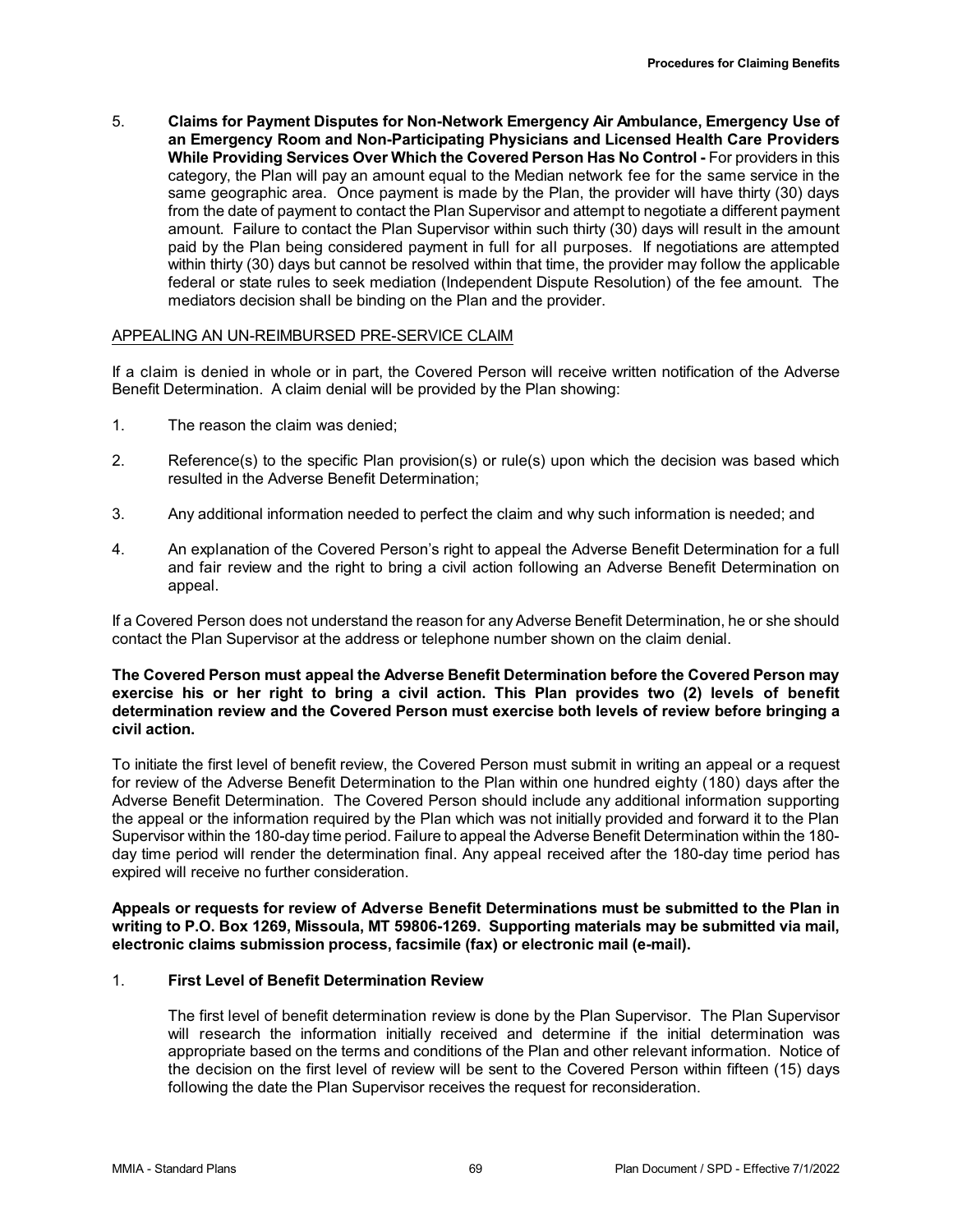If, based on the Plan Supervisor's review, the initial Adverse Benefit Determination remains the same and the Covered Person does not agree with that benefit determination, the Covered Person must initiate the second level of benefit review. The Covered Person must request the second review in writing and send it to the Plan Supervisor, not later than sixty (60) days after receipt of the Plan Supervisor's decision from the first level of review. Failure to initiate the second level of benefit review within the 60-day time period will render the determination final.

#### 2. **Second Level of Benefit Determination Review**

A sub-committee consisting of any three (3) of the fifteen (15) active members of the MMIA Board of Directors (Pre-service Appeals Sub-Committee) will review the claim in question along with the additional information submitted by the Covered Person.

The Plan will conduct a full and fair review of the claim by the Pre-Service Appeals Sub-Committee who is neither the original decisionmaker nor the decisionmaker's subordinate. The Pre-Service Appeals Sub-Committee cannot give deference to the initial benefit determination. The Pre-Service Appeals Sub-Committee may, when appropriate or if required by law, consult with relevant health care professionals in making decisions about appeals that involve specialized medical judgment. Where the appeal involves issues of Medical Necessity or experimental treatment, the Pre-Service Appeals Sub-Committee will consult with a health care professional with appropriate training who was neither the medical professional consulted in the initial determination nor his or her subordinate.

After a full and fair review of the Covered Person's appeal, the Plan will provide a written or electronic notice of the final benefit determination, which contains the same information as notices for the initial determination, within fifteen (15) days.

If more time or information is needed to make a determination for a pre-service or post-service appeal, the Plan Supervisor will provide notice in writing to request an extension of up to fifteen (15) days and to specify any additional information needed to complete the review.

In the event any new or additional information is considered, relied upon or generated in connection with the appeal, the Plan will provide this information to the Covered Person as soon as possible, free of charge and sufficiently in advance of the decision, so that the Covered Person will have an opportunity to respond. Also, if any new or additional rationale is considered for a denial it will be provided to the Covered Person as soon as possible and sufficiently in advance of the decision to allow a reasonable opportunity to respond.

If an appeal decision is not made and issued within the time period described above, or if the Plan fails to meet any of the requirements of this appeal process, the Covered Person may deem the appeal to be exhausted and proceed to the external review or bring a civil action. The Covered Person should contact the Plan Administrator to ask for confirmation that the Covered Person's appeal has been denied, or to request an External Review.

## INDEPENDENT EXTERNAL REVIEW FOR A PRE-SERVICE CLAIM

After exhaustion of all appeal rights stated above, a Covered Person may also request a final independent external review of any Adverse Benefit Determination involving a question of Medical Necessity, or other issue requiring medical expertise for resolution.

To assert this right to independent external medical review, the Covered Person must request such review in writing within one hundred twenty (120) days after a decision is made upon the second level benefit determination above.

If an independent external review is requested, the Plan Supervisor will forward the entire record on appeal, within ten (10) days, to an independent external review organization (IRO) selected randomly. The IRO will notify the Covered Person of its procedures to submit further information.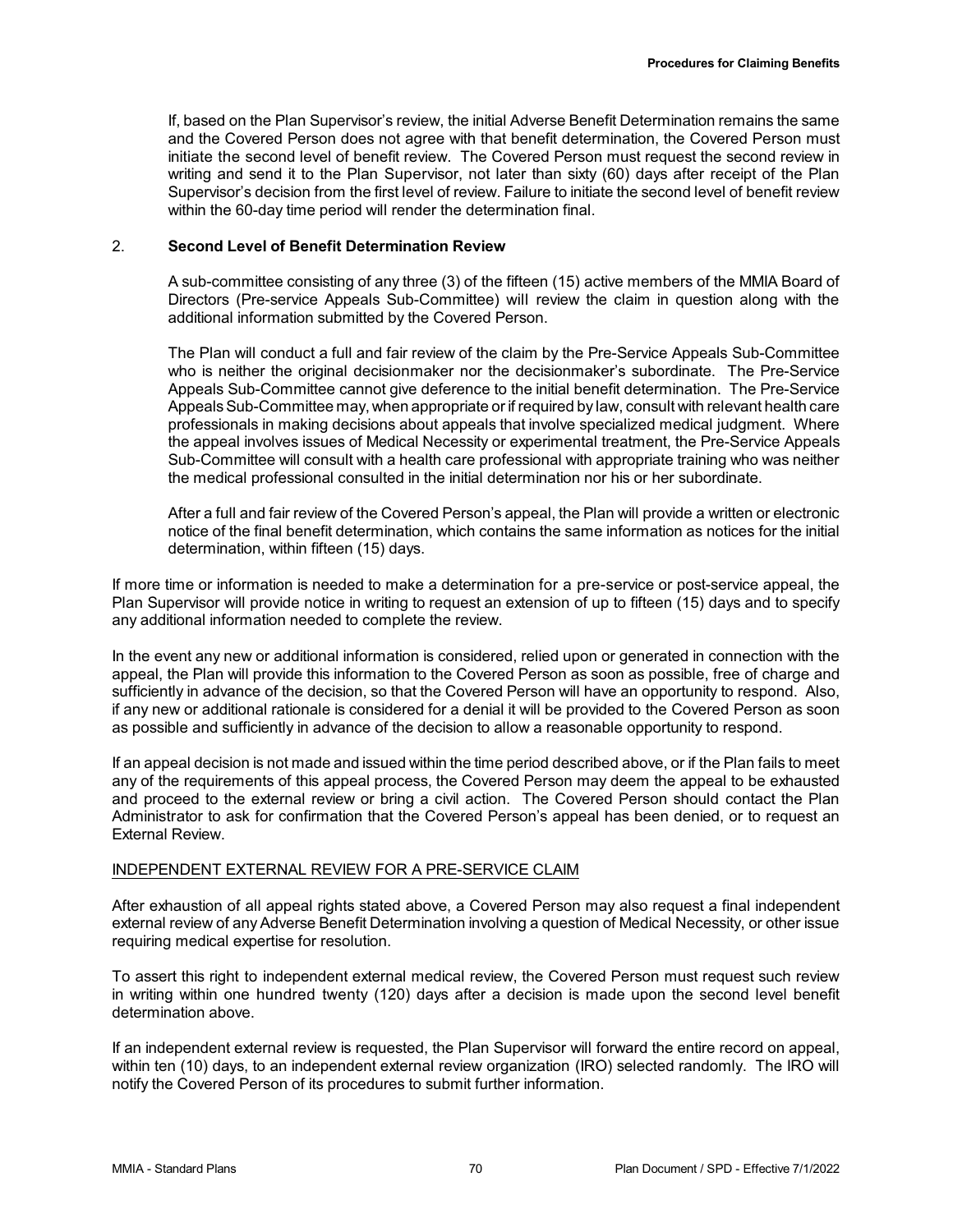The IRO will issue a final decision within forty-five (45) days after receipt of all necessary information.

The decision of the IRO will be final and binding except that the Covered Person shall have an additional right to appeal the matter to a court with jurisdiction.

# APPEALING AN UN-REIMBURSED POST-SERVICE CLAIM

If a claim is denied in whole or in part, the Covered Person will receive written notification of the Adverse Benefit Determination. A claim Explanation of Benefits (EOB) will be provided by the Plan showing:

- 1. The reason the claim was denied;
- 2. Reference(s) to the specific Plan provision(s) or rule(s) upon which the decision was based which resulted in the Adverse Benefit Determination;
- 3. Any additional information needed to perfect the claim and why such information is needed; and
- 4. An explanation of the Covered Person's right to appeal the Adverse Benefit Determination for a full and fair review and the right to bring a civil action following an Adverse Benefit Determination on appeal.

If a Covered Person does not understand the reason for any Adverse Benefit Determination, he or she should contact the Plan Supervisor at the address or telephone number shown on the EOB form.

## **The Covered Person must appeal the Adverse Benefit Determination before the Covered Person may exercise his or her right to bring a civil action. This Plan provides two (2) levels of benefit determination review and the Covered Person must exercise both levels of review before bringing a civil action.**

To initiate the first level of benefit review, the Covered Person must submit in writing an appeal or a request for review of the Adverse Benefit Determination to the Plan within one hundred eighty (180) days after the Adverse Benefit Determination. The Covered Person should include any additional information supporting the appeal or the information required by the Plan which was not initially provided and forward it to the Plan Supervisor within the 180-day time period. Failure to appeal the Adverse Benefit Determination within the 180 day time period will render the determination final. Any appeal received after the 180-day time period has expired will receive no further consideration.

**Appeals or requests for review of Adverse Benefit Determinations must be submitted to the Plan in writing to P.O. Box 1269, Missoula, MT 59806-1269. Supporting materials may be submitted via mail, electronic claims submission process, facsimile (fax) or electronic mail (e-mail).**

## 1. **First Level of Benefit Determination Review**

The first level of benefit determination review is done by the Plan Supervisor. The Plan Supervisor will research the information initially received and determine if the initial determination was appropriate based on the terms and conditions of the Plan and other relevant information. Notice of the decision on the first level of review will be sent to the Covered Person within thirty (30) days following the date the Plan Supervisor receives the request for reconsideration.

If, based on the Plan Supervisor's review, the initial Adverse Benefit Determination remains the same and the Covered Person does not agree with that benefit determination, the Covered Person must initiate the second level of benefit review. The Covered Person must request the second review in writing and send it to the Plan Supervisor, not later than sixty (60) days after receipt of the Plan Supervisor's decision from the first level of review. Failure to initiate the second level of benefit review within the 60-day time period will render the determination final.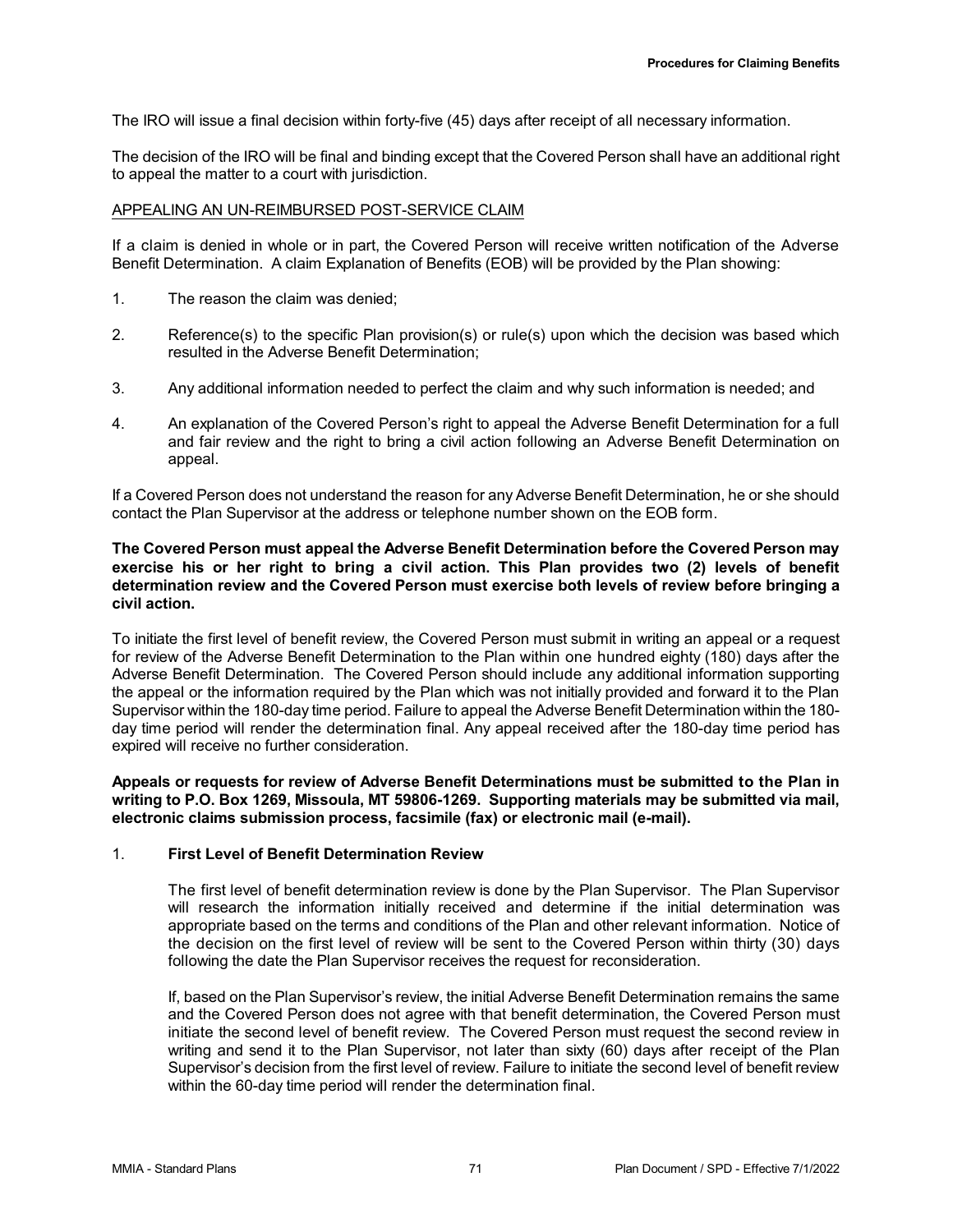## 2. **Second Level of Benefit Determination Review**

The Executive Committee of MMIA Board of Directors will review the claim in question along with the additional information submitted by the Covered Person. The Plan will conduct a full and fair review of the claim by the Executive Committee of MMIA Board of Directors who is neither the original decisionmaker nor the decisionmaker's subordinate. The Executive Committee of MMIA Board of Directors cannot give deference to the initial benefit determination. The Executive Committee of MMIA Board of Directors may, when appropriate or if required by law, consult with relevant health care professionals in making decisions about appeals that involve specialized medical judgment. Where the appeal involves issues of Medical Necessity or experimental treatment, the of MMIA Board of Directors will consult with a health care professional with appropriate training who was neither the medical professional consulted in the initial determination or his or her subordinate.

After a full and fair review of the Covered Person's appeal, the Plan will provide a written or electronic notice of the final benefit determination within a reasonable time, but no later than thirty (30) days from the date the appeal is received by the Plan at each level of review.

All claim payments are based upon the terms contained in the Plan Document/Summary Plan Description, on file with the Plan Administrator and the Plan Supervisor. The Covered Person may request, free of charge, more detailed information, names of any medical professionals consulted and copies of relevant documents, as defined in and required by law, which were used by the Plan to adjudicate the claim.

If more time or information is needed to make a determination for a pre-service or post-service appeal, the Plan Supervisor will provide notice in writing to request an extension of up to fifteen (15) days and to specify any additional information needed to complete the review.

In the event any new or additional information is considered, relied upon or generated in connection with the appeal, the Plan will provide this information to the Covered Person as soon as possible, free of charge and sufficiently in advance of the decision, so that the Covered Person will have an opportunity to respond. Also, if any new or additional rationale is considered for a denial it will be provided to the Covered Person as soon as possible and sufficiently in advance of the decision to allow a reasonable opportunity to respond.

If an appeal decision is not made and issued within the time period described above, or if the Plan fails to meet any of the requirements of this appeal process, the Covered Person may deem the appeal to be exhausted and proceed to the external review or bring a civil action. The Covered Person should contact the Plan Administrator to ask for confirmation that the Covered Person's appeal has been denied, or to request an External Review.

## INDEPENDENT EXTERNAL REVIEW FOR A POST-SERVICE CLAIM

After exhaustion of all appeal rights stated above, a Covered Person may also request a final independent external review of any Adverse Benefit Determination involving a question of Medical Necessity, or other issue requiring medical expertise for resolution.

To assert this right to independent external medical review, the Covered Person must request such review in writing within one hundred twenty (120) days after a decision is made upon the second level benefit determination above.

If an independent external review is requested, the Plan Supervisor will forward the entire record on appeal, within ten (10) days, to an independent external review organization (IRO) selected randomly. The IRO will notify the Covered Person of its procedures to submit further information.

The IRO will issue a final decision within forty-five (45) days after receipt of all necessary information.

The decision of the IRO will be final and binding except that the Covered Person shall have an additional right to appeal the matter to a court with jurisdiction.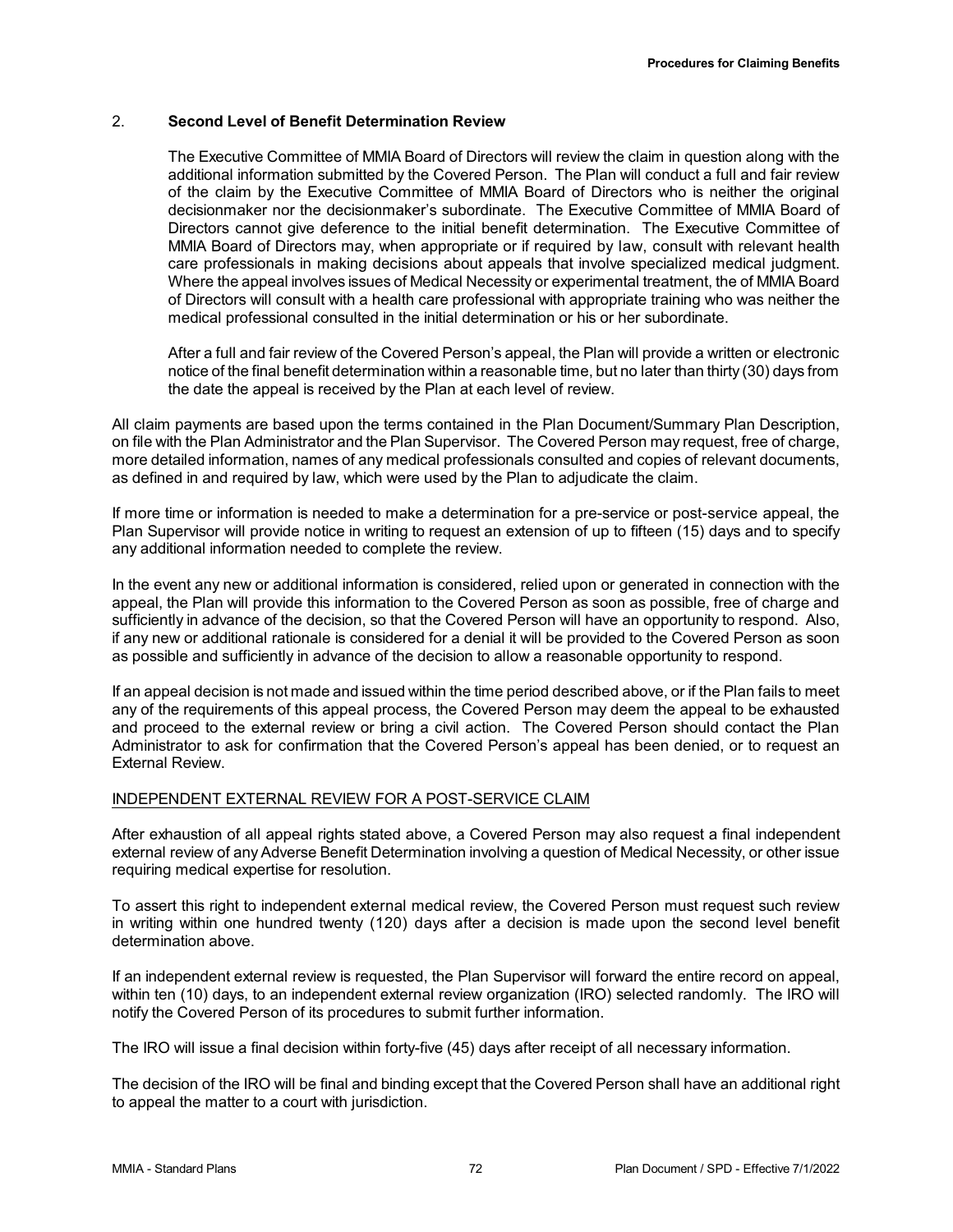# **ELIGIBILITY PROVISIONS**

If both spouses are employed by an MMIA Member Entity, and both are eligible for Dependent Coverage, either spouse, but not both, may elect Dependent Coverage for their eligible Dependents. No one can be covered under this Plan as both an Employee and a Dependent. No one can be covered under this Plan as a Dependent by more than one Participant. No one can be covered under this Plan by more than one Member Entity under MMIA.

## EMPLOYEE ELIGIBILITY

An eligible Employee under this Plan is defined by the applicable MMIA Member Entity.

An Employee becomes eligible under this Plan for each classification of Employee as stated in the MMIA Member Entity's written personnel policy and in the eligibility statement provided by the MMIA Member Entity to the MMIA.

An Employee is not eligible while on active military duty if that duty exceeds a period of thirty-one (31) consecutive days.

#### ELECTED OFFICIAL ELIGIBILITY

An Elected Official of a MMIA Member Entity is eligible under this Plan, provided the applicable MMIA Member Entity passes a resolution to allow such coverage.

An eligible Elected Official includes a person whose service with the MMIA Member Entity is as a result of election to an official governmental office as required by Montana law, or as a result of appointment to such an official governmental office to serve out the remainder of an unexpired term of an Elected Official who has resigned or been removed from an official governmental office, as allowed by Montana law. A person will be considered an Elected Official only during the legal term of office for any such official governmental office.

## WAITING PERIOD

With respect to an eligible Employee, coverage under the Plan will not start until the Employee completes the applicable Waiting Period (applicable probationary period). The Waiting Period is the period of time as defined by the applicable MMIA Member Entity. The Waiting Period commences with the Enrollment Date (eligibility date) and ends with a period of time, as designated by the Eligible Employer in the MMIA Member Entity's written personnel policy and in the eligibility statement provided by the MMIA Member Entity to the MMIA, starting from the Enrollment Date or the end of the Measurement Period whichever is applicable as defined in the MMIA Member Entity's written personnel policy and in the eligibility statement provided by the MMIA Member Entity to the MMIA. If elected, coverage under this section shall continue for a period of time equal to the Measurement Period, provided the Participant remains employed by the Employer, but regardless of the number of hours worked during that time period. This period of time is the Coverage Period.

With respect to an Elected Official, the Enrollment Date is the date the Elected Official takes the oath of office.

## **The Waiting Period selected by the MMIA Member Entity will apply to all Employees of the MMIA Member Entity.**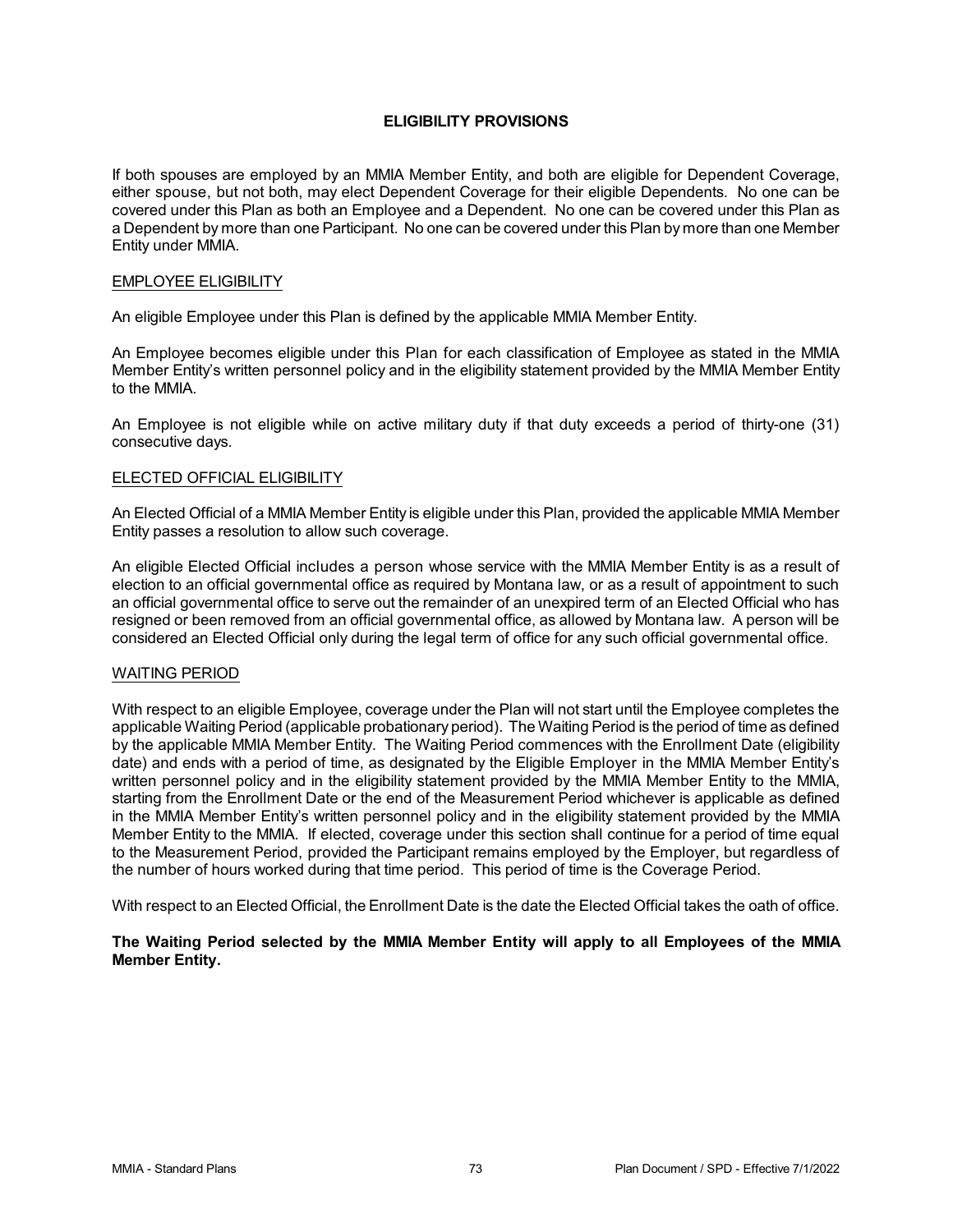# CONTRACTED MUNICIPAL GOVERNMENT PUBLIC OFFICER ELIGIBILITY

Municipal government public officers, identified in title 7, MCA, performing municipal government services of a nature generally related to municipal government operations, who contract under a service contract with an MMIA Member Entity are also eligible for coverage if such coverage is requested by the MMIA Member Entity. A Contracted Municipal Government Public Officer covered under this Plan shall have the same rights and shall be subject to the same responsibilities and all of the terms and conditions of the this Plan in the same manner as an Eligible Employee or Participant.

# RETIREE ELIGIBILITY

A former covered Employee whose employment with an MMIA Member Entity terminates due solely to retirement from a MMIA Member Entity can continue coverage under the Plan as a Retiree. Requirements to be eligible as a Retiree are determined by the applicable MMIA Member Entity's written personnel policy and Montana law pursuant to 2-18-704 MCA. Coverage will continue for as long as the Retiree is enrolled under this Plan and the applicable premiums are paid, provided a break in coverage does not occur. If a break in coverage occurs, the Retiree is no longer eligible to participate or re-enroll in this Plan.

The Retiree's termination of coverage from the Plan does not apply to the Retiree's spouse or eligible Dependent child, provided the Retiree is terminating because of Medicare coverage. The spouse or eligible Dependent child of a Retiree is permitted to maintain coverage under this Plan, unless the spouse or eligible Dependent child is also eligible for Medicare coverage or the spouse or eligible Dependent child has or is eligible for equivalent coverage. The health plan for the spouse or Dependent child of the Retiree must be the same as the Retiree.

The covered spouse or Dependent child of a Retiree may continue coverage under this Plan on a self-pay basis if the Retiree pre-deceases the spouse or Dependent child, unless the spouse or Dependent child is also eligible for Medicare coverage or the spouse or Dependent child has or is eligible for equivalent coverage. The health plan for the spouse or Dependent child of the Retiree must be the same as the Retiree.

## DEPENDENT ELIGIBILITY

An eligible Dependent includes any person who is a citizen, resident alien, or is otherwise legally present in the United States or in any other jurisdiction that the related Participant or Retiree has been assigned by the MMIA Member Entity, and who is either:

1. The Participant's or Retiree's legal spouse according to the marriage laws of the state where the marriage was first solemnized or established. Proof of common-law marriage must be furnished to the Plan Administrator upon request, including a copy of the Participant's or Retiree's most recent Federal tax return and signed Affidavit.

An eligible Dependent does not include a spouse who is legally separated or divorced from the Participant or a Retiree and has a court order or decree stating such from a court of competent jurisdiction.

- 2. The Participant's or Retiree's Dependent child who meets all of the following "Required Eligibility Conditions":
	- A. Is a natural child; step-child; legally adopted child; a child who has been Placed for Adoption with the Participant and for whom as part of such placement the Participant has a legal obligation for the partial or full support of such child, including providing coverage under the Plan pursuant to a written agreement; a person for whom the Participant has been appointed the legal guardian by a court of competent jurisdiction prior to the person attaining nineteen (19) years of age; and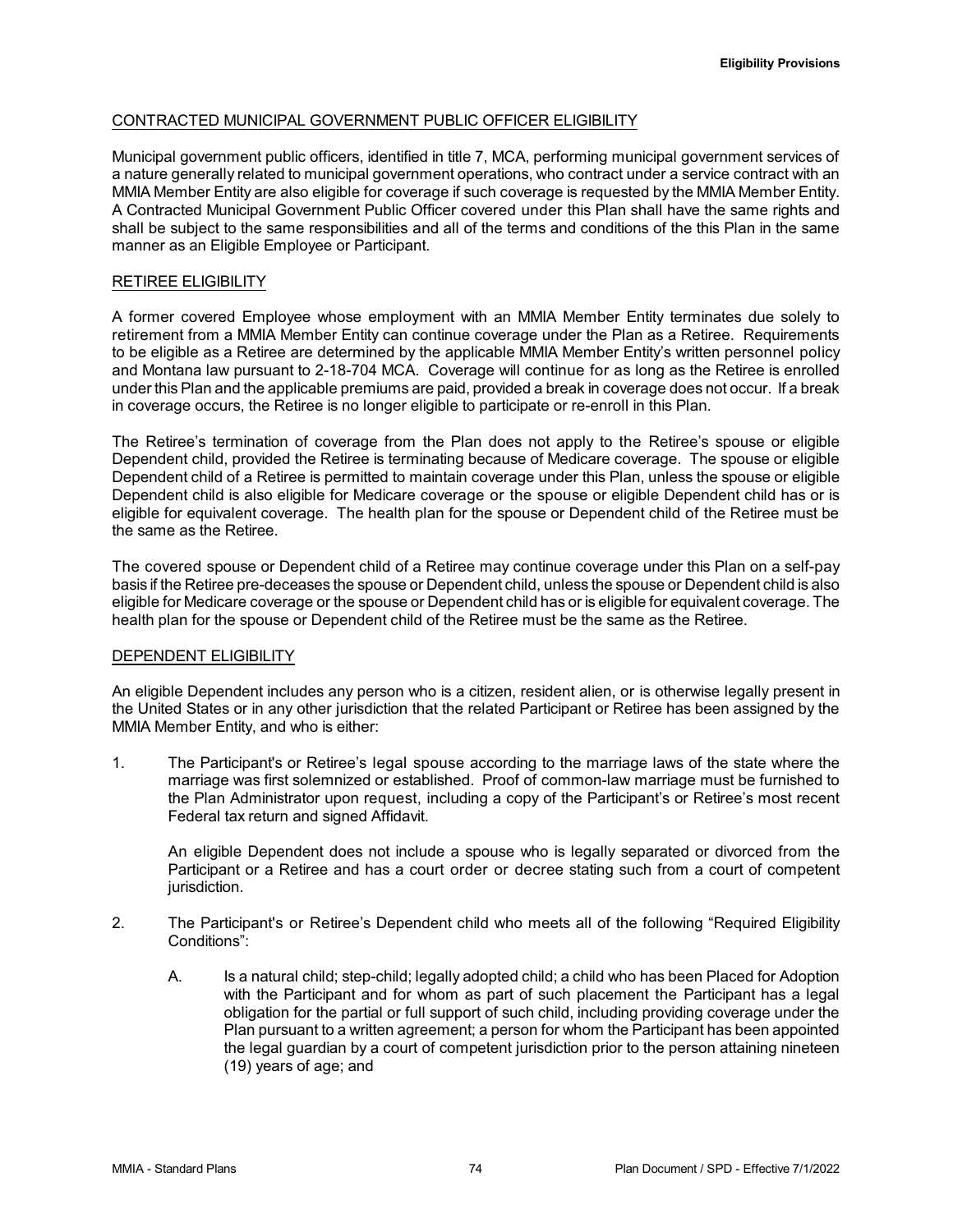B. Is less than twenty-six (26) years of age. This requirement is waived if the Participant's child is mentally handicapped/challenged or physically handicapped/challenged, provided that the child is incapable of self-supporting employment and is chiefly dependent upon the Participant for support and maintenance. Proof of incapacity must be furnished to the Plan Administrator upon request, and additional proof may be required from time to time; and

An eligible Dependent does not include a spouse of the Dependent child or a child of the Dependent child.

3. The Participant's or Retiree's domestic partner and their children only if eligibility is allowed by the Member Entity as specifically stated in the applicable Member Entity's written personnel policy.

Domestic partner means the person, regardless of gender, named in the Affidavit of Domestic Partnership that has been submitted to and approved by the Employer.

A domestic partner may only be eligible for coverage under this Plan, subject to the applicable Member Entity's written personnel policy to determine eligibility for domestic partner, and provided the following "Required Eligibility Conditions" are met:

- A. Neither partner is or has been for the past six (6) months, married, legally separated, a cohabiter or a domestic partner to another;
- B. The partners have cohabitated for at least six (6) months and continue to cohabitate;
- C. The partners are at least eighteen (18) years of age and mentally competent to consent to contract and mentally competent to execute the required Affidavit of Domestic Partnership;
- D. The partners are not related by blood to a degree that would bar marriage in the State of Montana;
- E. The partners are each other's sole domestic partner and intend to remain so indefinitely; and
- F. The partners are responsible for each other's common welfare and have a financial interdependent relationship evidenced by any of the following:
	- 1) Mutually granted financial or health care powers of attorney;<br>2) Designation of each other as primary beneficiary in wills, life
	- 2) Designation of each other as primary beneficiary in wills, life insurance policies or retirement plans;
	- 3) Executed a joint least, mortgage or deed; or
	- 4) Have joint ownership of a banking account.

## **Refer to the applicable Member Entity's written personnel policy to determine eligibility for domestic partner or children of a domestic partner.**

A Dependent spouse/domestic partner or Dependent child of a peace officer, game warden, firefighter or volunteer firefighter who dies within the course and scope of employment while this Plan is in effect is eligible for coverage under this Plan.

## PARTICIPANT ELIGIBILITY FOR DEPENDENT COVERAGE

Each Employee will become eligible for Dependent Coverage on the latest of:

- 1. The date the Employee becomes eligible for Participant coverage; or
- 2. The date on which the Employee first acquires a Dependent.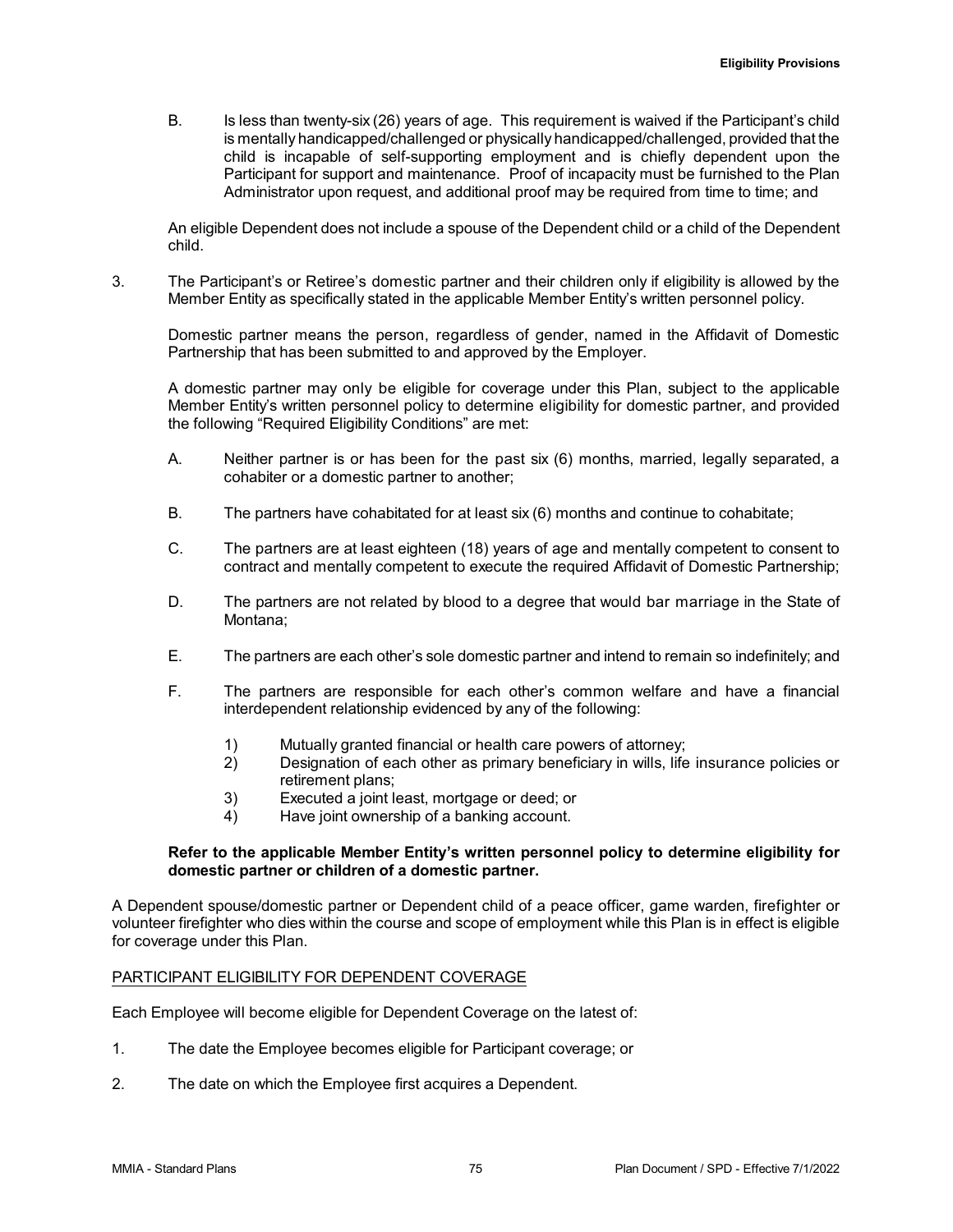# **EFFECTIVE DATE OF COVERAGE**

All coverage under the Plan will commence at 12:01 A.M. in the time zone in which the Covered Person permanently resides, on the date such coverage becomes effective.

#### PARTICIPANT COVERAGE

Participant coverage under the Plan will become effective on the first day immediately after the Employee satisfies the applicable eligibility requirements and Waiting Period as determined by the applicable MMIA Member Entity's written personnel policy and in the eligibility statement provided by the MMIA Member Entity to the MMIA. If these requirements are met, the Employee must be offered coverage or an opportunity to waive coverage even if the offer is after the date coverage should become effective, regardless of the time that has elapsed, provided that the reason coverage was not offered before the end of the Waiting Period was as a result of an administrative error on the part of the Employer, Plan Administrator or Plan Supervisor.

An eligible Employee who declines Participant coverage under the Plan during the Initial Enrollment Period will be able to become covered later in only two situations, Open Enrollment Period and Special Enrollment Period.

A variable hour Employee will remain covered for during the Coverage Period, regardless of the number of hours worked and applicable leave, as long as the individual remains employed by the Eligible Employer. At the end of the Coverage Period, if the individual remains employed as a variable hour Employee and averages at least one hundred thirty (130) hours per month during the Coverage Period, the individual will remain covered for a period of time equal to the original Coverage Period.

"Coverage Period" is the maximum period of time variable hour Employees can be covered under the Plan as active Employees after completion of a Measurement Period as defined in the Eligibility Provisions under the Employee Eligibility subsection.

If an eligible Employee chooses not to enroll or fails to enroll for coverage under the Plan during the Initial Enrollment Period, coverage for the Employee and Dependents will be deemed waived.

If a Participant chooses not to re-enroll or fails to re-enroll during any Open Enrollment Period, coverage for the Participant and any Dependents covered at the time will remain the same as that elected prior to the Open Enrollment Period.

#### DEPENDENT COVERAGE

Each Participant who requests Dependent Coverage on the Plan's enrollment form will become covered for Dependent Coverage as follows:

- 1. On the Participant's effective date of coverage, if application for Dependent Coverage is made on the same enrollment form used by the Participant to enroll for coverage. This subsection applies only to Dependents who are eligible on the Participant's effective date of coverage.
- 2. In the event a Dependent is acquired after the Participant's effective date of coverage as a result of a legal guardianship or in the event that a Participant is required to provide coverage as a result of a valid court order, or if the Dependent is acquired as a result of operation of law, Dependent Coverage will begin on the first day of the month following the Plan's receipt of an enrollment form and copy of said court order, if applicable.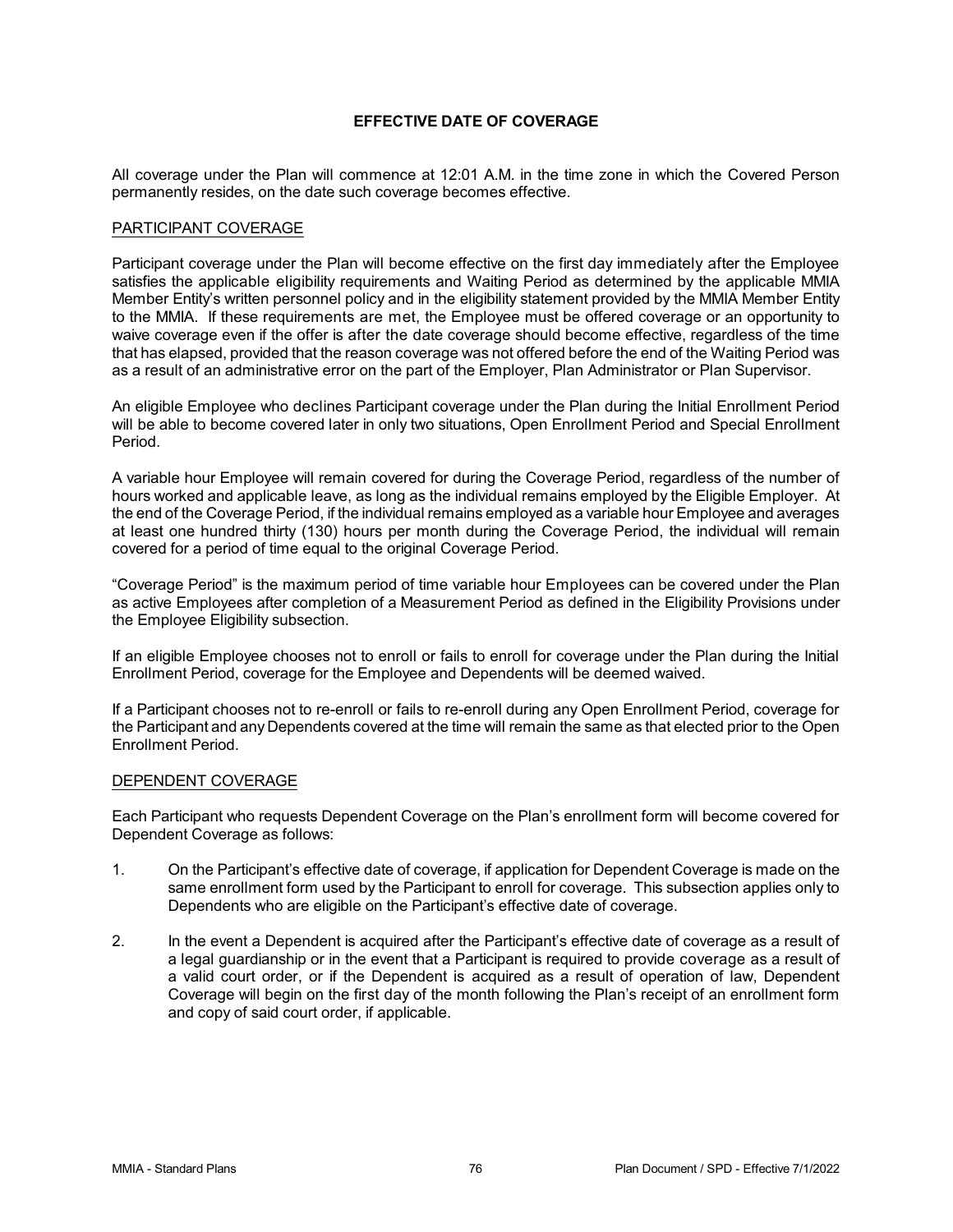## OPEN ENROLLMENT PERIOD

The Open Enrollment Period will be May 15 through June 15 of each year, during which an Employee and the Employee's eligible Dependents who are not covered under this Plan may request Participant or Dependent coverage. Coverage or changes requested during any Open Enrollment Period will begin on July 1 following the Open Enrollment Period. Coverage must be requested on a form approved by the Plan.

If a MMIA Member Entity offers multiple health benefit plans, Employees may choose a different health plan during an Open Enrollment Period. Such change must be requested on a form approved bythe Plan. Change in the Deductible Option will become effective on July 1 following the Open Enrollment Period. In addition to the Open Enrollment Period allowed by this Plan, certain persons may enroll during the Special Enrollment Periods described below.

## SPECIAL ENROLLMENT PERIOD

In addition to other enrollment time allowed by this Plan, certain persons may enroll during the Special Enrollment Periods described below.

"Special Enrollment Period" means a period of time allowed under this Plan, other than the eligible person's Initial Enrollment Period or an Open Enrollment Period, during which an eligible person can request coverage under this Plan as a result of certain events that create special enrollment rights.

Coverage will become effective on the date of the event if the Employee makes a special enrollment request, verbally or in writing, within thirty (30) days of any special enrollment event and application for such coverage is made on the Plan's enrollment form within thirty-one (31) days of the event.

- 1. An eligible Employee who is not enrolled and eligible Dependents, including step children, who are acquired under the following specific events may enroll and become covered:
	- A. Marriage to the Employee; or
	- B. Birth of the Employee's child; or
	- C. Adoption of a child by the Employee, provided the child is under the age of 19; or
	- D. Placement for Adoption with the Employee, provided such Employee has a legal obligation for the partial or full support of such child, including providing coverage under the Plan pursuant to a written agreement and the child is under the age of 19.
- 2. A Participant may enroll eligible Dependents, including step children, who are acquired under the following specific events:
	- A. Marriage to the Participant; or
	- B. Birth of the Participant's child; or
	- C. Adoption of a child by the Participant, provided the child is under the age of 19; or
	- D. Placement for Adoption with the Employee, provided such Employee has a legal obligation for the partial or full support of such child, including providing coverage under the Plan pursuant to a written agreement and the child is under the age of 19.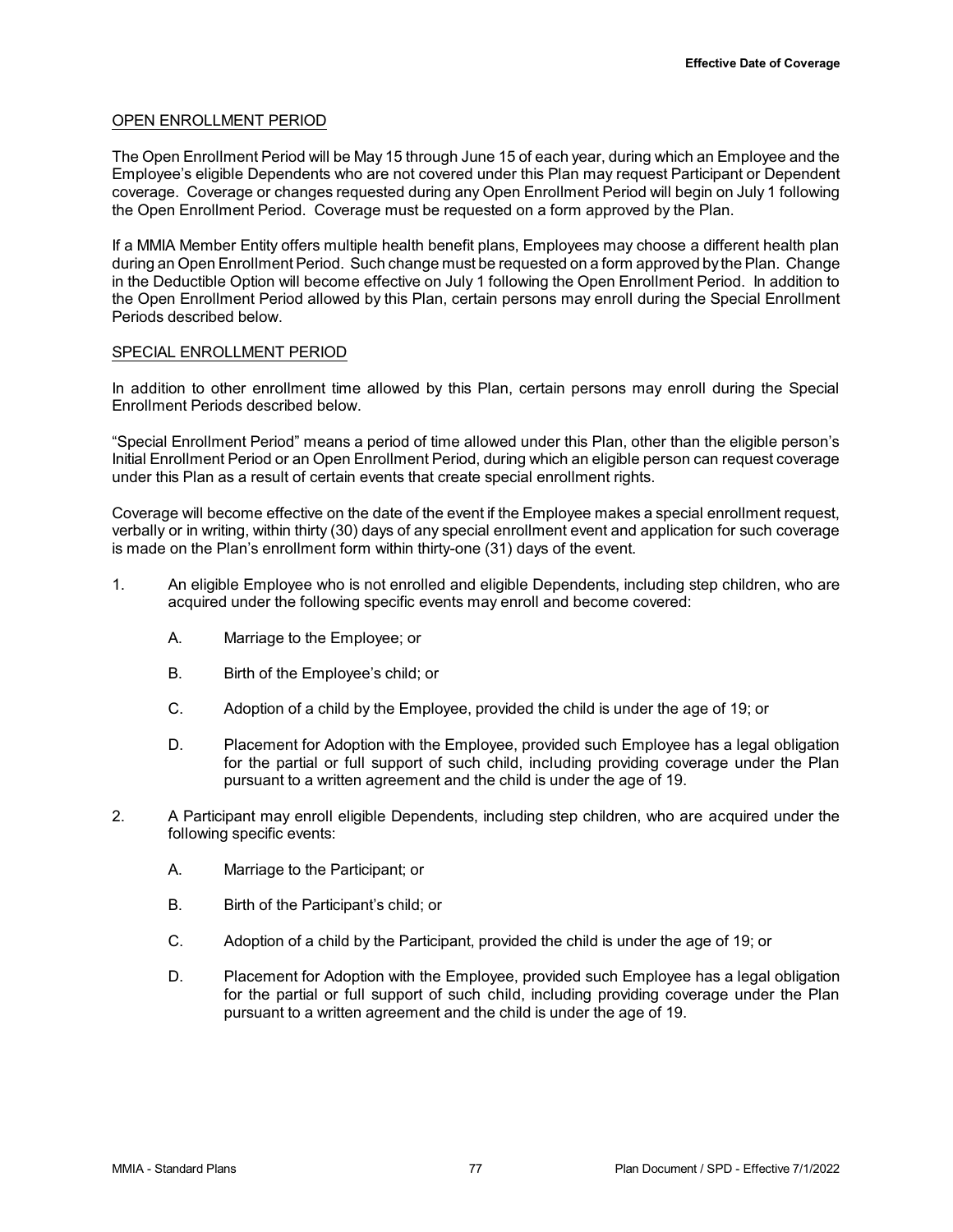- 3. The spouse of a Participant (Covered Employee), or the spouse of a Retiree who is covered at the time of the Special Enrollment event, may enroll and will become covered on the date of the following specific events:
	- A. Marriage to the Participant or Retiree; or
	- B. Birth of the Participant's or Retiree's child; or
	- C. Adoption of a child by the Participant or Retiree, provided the child is under the age of 19; or
	- D. Placement for Adoption with the Employee, provided such Employee has a legal obligation for the partial or full support of such child, including providing coverage under the Plan pursuant to a written agreement and the child is under the age of 19.
- 4. A Retiree who is covered at the time of a special enrollment event may enroll his/her eligible Dependents, including step children who are acquired under the circumstances below:
	- A. Marriage to the Retiree; or
	- B. Birth of the Retiree's child; or
	- C. Adoption of a child by the Retiree, provided the child is under the age of 19; or
	- D. Placement for Adoption with the Retiree, provided such Retiree has a legal obligation for the partial or full support of such child, including providing coverage under the Plan pursuant to a written agreement and the child is under the age of 19.
- 5. The following individuals may enroll and become covered when coverage under another health care plan or health insurance terminates:
	- A. If the eligible Employee's coverage terminates, the eligible Employee who lost coverage may enroll and become covered.
	- B. If an eligible Dependent's coverage terminates, the eligible Dependent who lost coverage may enroll and become covered.
	- C. If an eligible Dependent of a Retiree's coverage terminates, the eligible Dependent who lost coverage may enroll and become covered.
- 6. Individuals may enroll and become covered when coverage under Medicaid or any state children's insurance program recognized under the Children's Health Insurance Program Reauthorization Act of 2009 is terminated due to loss of eligibility, subject to the following:
	- A. A request for enrollment must be made either verbally or in writing within sixty (60) days after this special enrollment event, and written application for such coverage must be made within ninety (90) days after such event.
	- B. If the eligible Employee loses coverage, the eligible Employee who lost coverage and any eligible Dependents of the eligible Employee may enroll and become covered.
	- C. If an eligible Dependent loses coverage, the eligible Dependent who lost coverage and the eligible Employee may enroll and become covered.
	- D. If an eligible Dependent of a Retiree loses coverage, the eligible Dependent who lost coverage may enroll and become covered.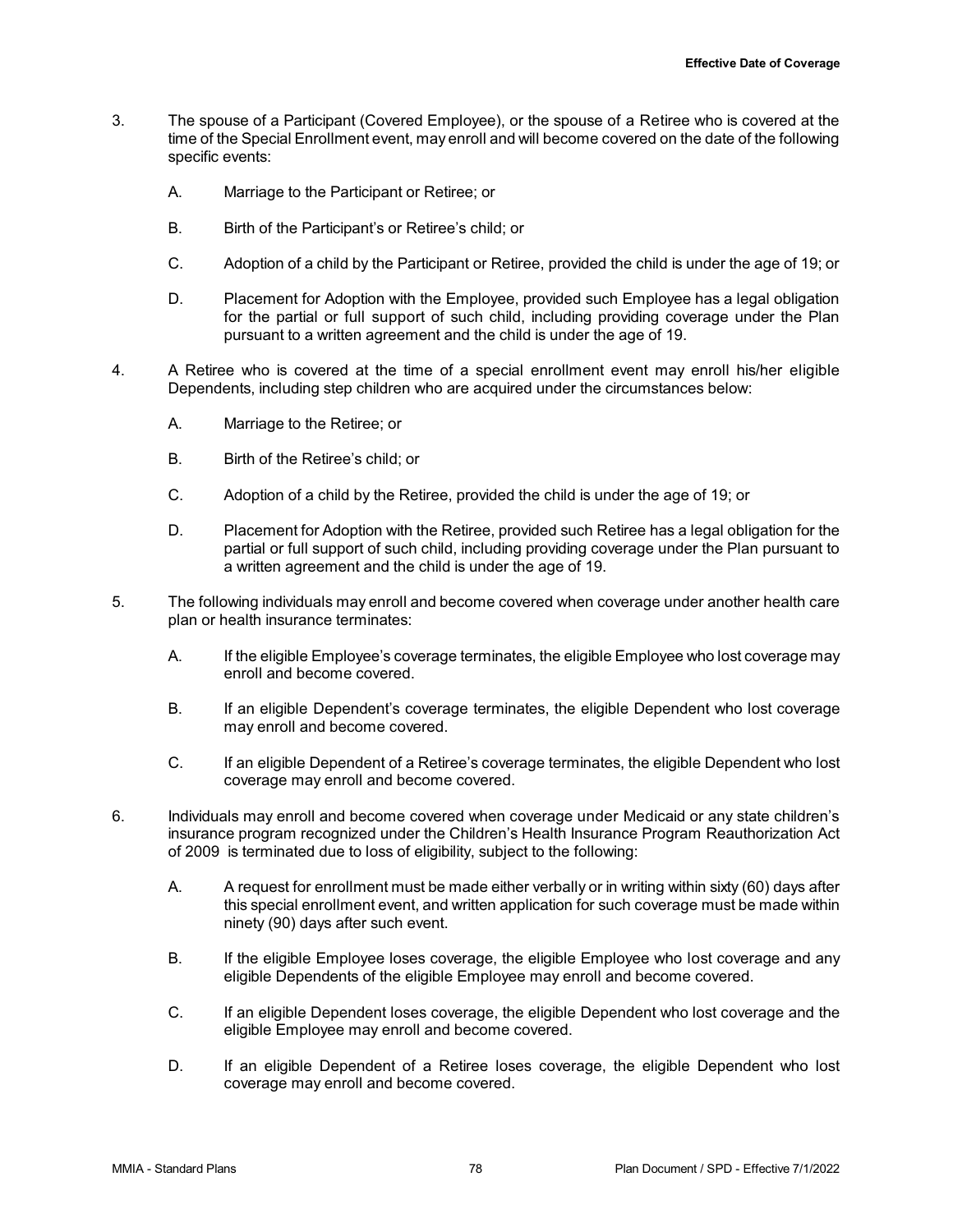7. Individuals who are eligible for coverage under this Plan may enroll and become covered on the date they become entitled to a Premium Assistance Subsidy authorized under the Children's Health Insurance Program Reauthorization Act of 2009. The date of entitlement shall be the date stated in the Premium Assistance Authorization entitlement notice issued by the applicable state agency (CHIP or Medicaid). A request for enrollment, either verbal or in writing, must be made within sixty (60) days after this special enrollment event, and written application for such coverage must be made in writing within ninety (90) days after such event.

For any Special Enrollment event, the Participant may also elect to change health plans to any plan offered by the MMIA Member Entity. The health plan for the Dependent must be the same as the Participant.

## CHANGE IN STATUS

If a Covered Dependent under this Plan becomes an eligible Employee of an MMIA Member Entity, he/she may continue his/her coverage as a Dependent or elect to be covered as a Participant.

If an eligible Employee who is covered as a Participant of this Plan ceases to be an Employee of an MMIA Member Entity, but is eligible to be covered as a Dependent under another Employee/Participant, he/she may elect to continue his/her coverage as a Dependent of such Employee/Participant.

Application for coverage due to a Change in Status must be made on the Plan's enrollment form, within thirtyone (31) days immediately following the date the Employee becomes or ceases to be an eligible Employee. A Change in Status will not be deemed to be a break or termination of coverage and will not cause a reduction or increase of any coverage or accumulations toward satisfaction of the deductible and Out-of-Pocket Maximum to which the Covered Person was entitled prior to the Change in Status.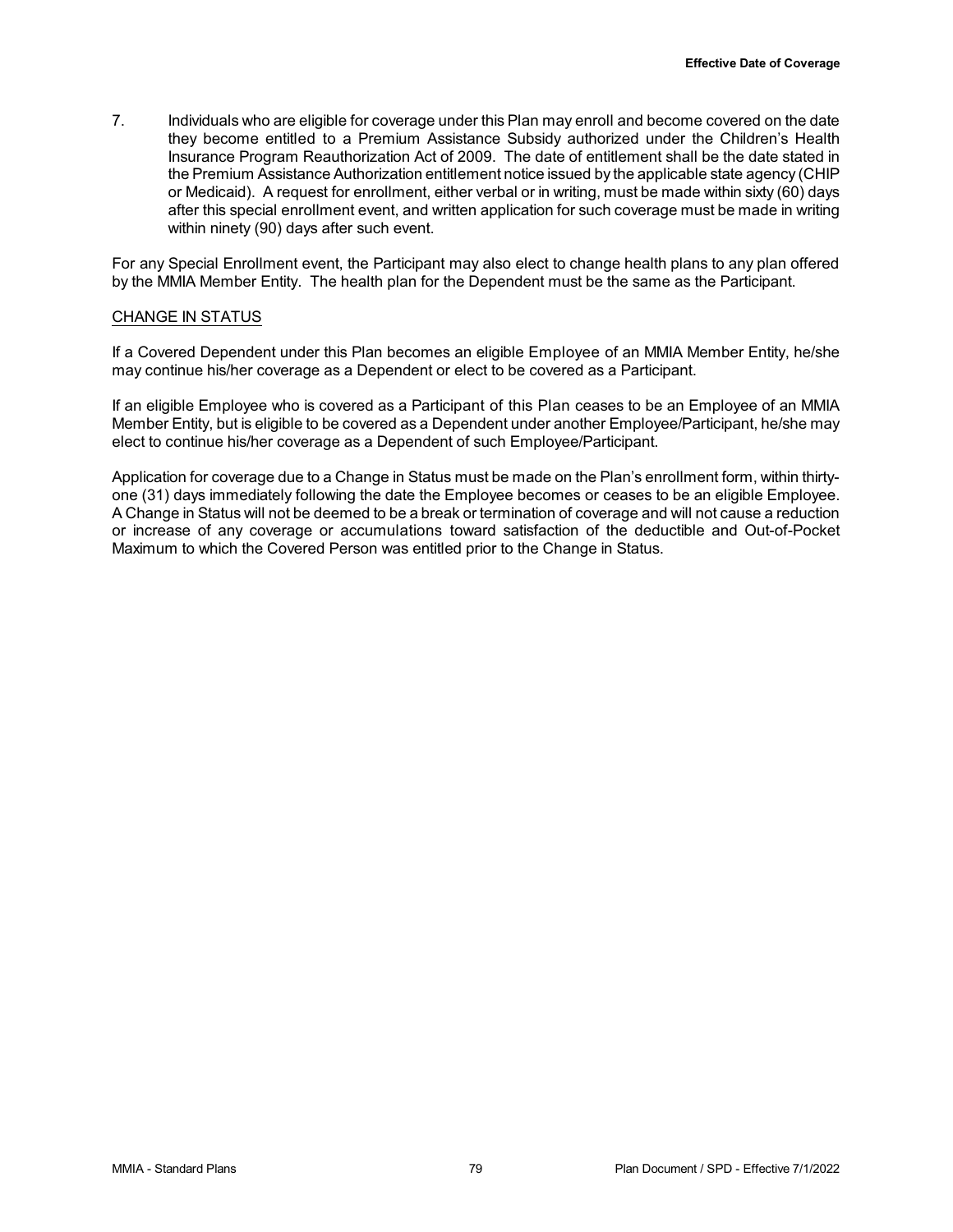## **QUALIFIED MEDICAL CHILD SUPPORT ORDER PROVISION**

## PURPOSE

Pursuant to the Public Health Service Act (PHSA), the Plan Administrator adopts the following procedures to determine whether Medical Child Support Orders are qualified to administer payments and other provisions under Qualified Medical Child Support Orders (QMCSO), and to enforce these procedures as legally required. Employer adopts ERISA standards to comply with child support enforcement obligation of Part D of Title IV of the Social Security Act of 1975 as amended.

## DEFINITIONS

For QMCSO requirements, the following definitions apply:

- 1. "Alternate Recipient" means any child of a Participant who is recognized under a Medical Child Support Order as having a right to enroll in this Plan with respect to the Participant.
- 2. "Medical Child SupportOrder" means anystate or court judgment, decree or order (including approval of settlement agreement) issued by a court of competent jurisdiction, or issued through an administrative process established under State law and which has the same force and effect of law under applicable State law and:
	- A. Provides for child support for a child of a Participant under this Plan; or
	- B. Provides for health coverage for such a child under state domestic relations laws (including community property laws) and relates to benefits under this Plan; and
	- C. Is made pursuant to a law relating to medical child support described in Section 1908 of the Social Security Act.
- 3. "Plan" means the MMIA Employee Health Benefit Plan, including all supplements and amendments in effect.
- 4. "Qualified Medical Child Support Order" means a Medical Child Support Order which creates (including assignment of rights) or recognizes an Alternate Recipient's right to receive benefits to which a Participant or Qualified Beneficiary is eligible under this Plan, and has been determined by the Plan Administrator to meet the qualification requirements as outlined under Procedures for Notifications and Determinations of this provision.

## CRITERIA FOR A QUALIFIED MEDICAL CHILD SUPPORT ORDER

To be qualified, a Medical Child Support Order must clearly:

- 1. Specify the name and the last known mailing address (if any) of the Participant and the name and mailing address of each Alternate Recipient covered by the order, except that, to the extent provided in the order, the name and mailing address of an official of a State or a political subdivision thereof may be substituted for the mailing address of any such Alternate Recipient; and
- 2. Include a reasonable description of the type of coverage to be provided by the Plan to each Alternate Recipient, or the manner in which such type of coverage is to be determined; and
- 3. Specify each period to which such order applies.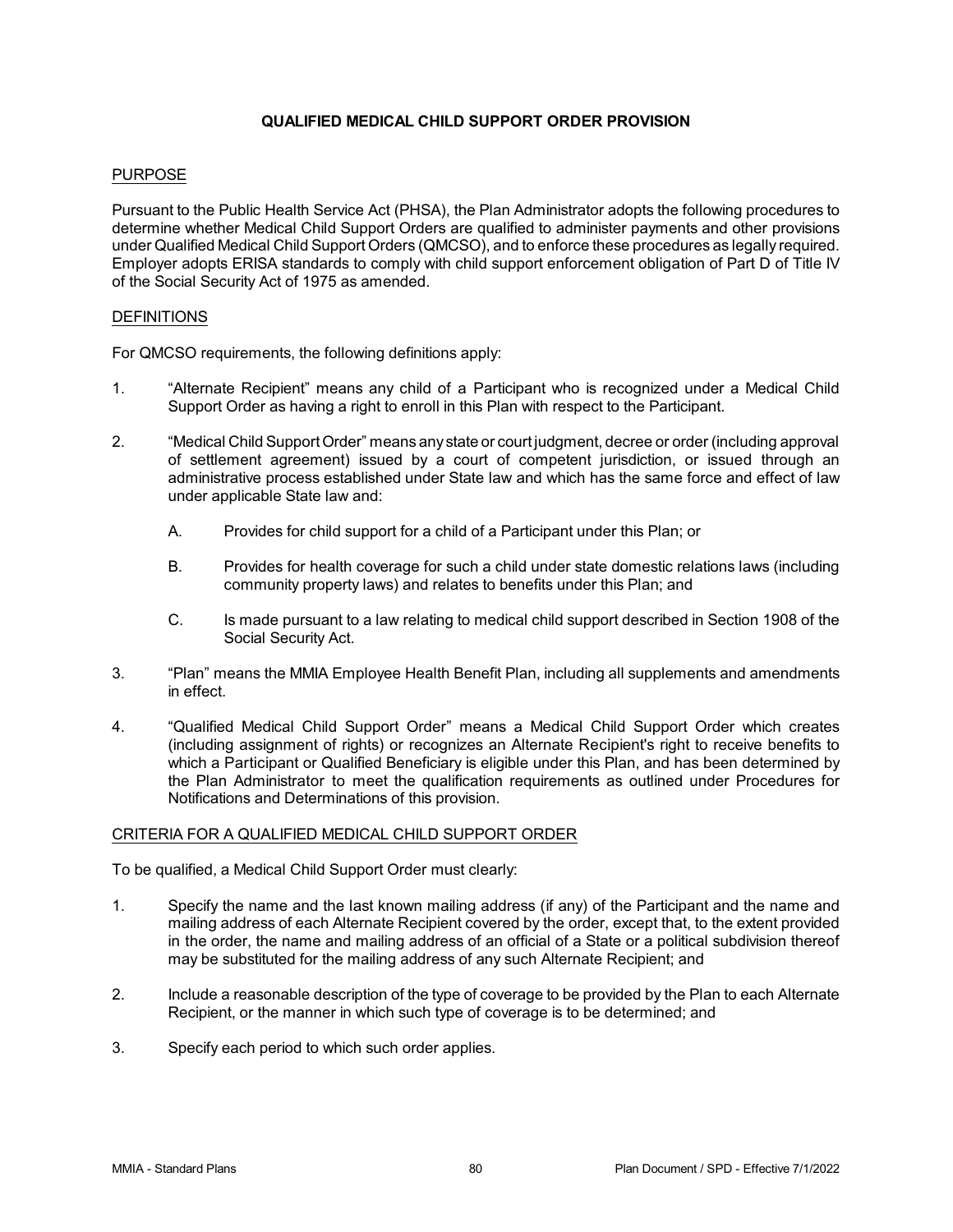In order to be qualified, a Medical Child Support Order must not require the Plan to provide any type or form of benefits, or any option, not otherwise provided under the Plan except to the extent necessary to meet the requirements of Section1908 of the Social Security Act (relating to enforcement of state laws regarding child support and reimbursement of Medicaid).

# PROCEDURES FOR NOTIFICATIONS AND DETERMINATIONS

In the case of any Medical Child Support Order received by this Plan:

- 1. The Plan Administrator will promptly notify the Participant and each Alternate Recipient of the receipt of such order and the Plan's procedures for determining whether Medical Child Support Orders are qualified orders; and
- 2. Within a reasonable period after receipt of such order, the Plan Administrator will determine whether such order is a Qualified Medical Child Support Order and notify the Participant and each Alternate Recipient of such determination.

## NATIONAL MEDICAL SUPPORT NOTICE

If the plan administrator of a group health plan which is maintained by the employer of a non-custodial parent of a child, or to which such an employer contributes, receives an appropriately completed National Medical Support Notice as described in Section 401(b) of the Child Support Performance and Incentive Act of 1998 in the case of such child, and the Notice meets the criteria shown above for a qualified order, the Notice will be deemed to be a Qualified Medical Child Support Order in the case of such child.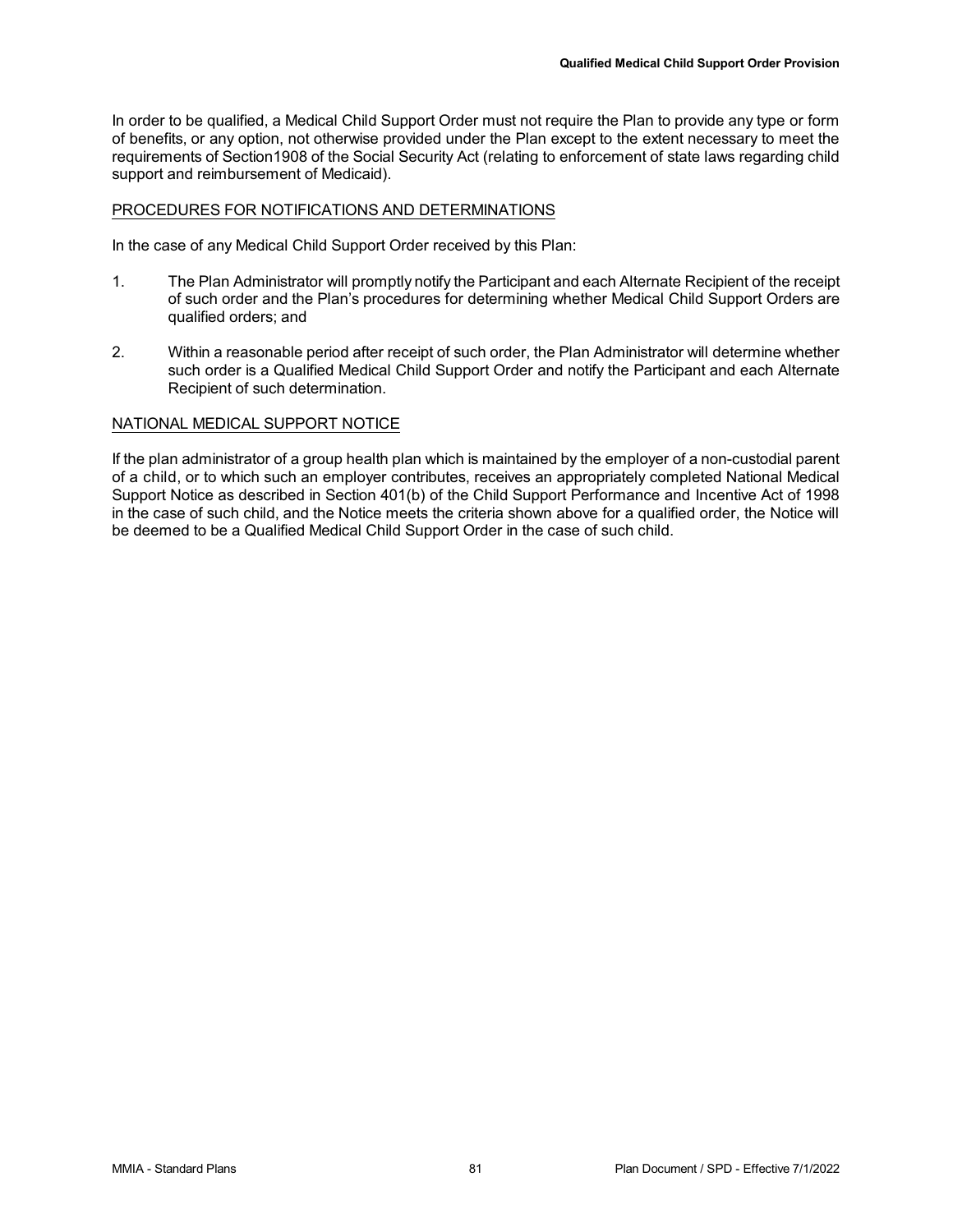## **FAMILY AND MEDICAL LEAVE ACT OF 1993**

The Family and Medical Leave Act (FMLA) requires Employers who are subject to FMLA to allow their "eligible" Employees to take unpaid, job-protected leave. The Employer may also require or allow the Employee to substitute appropriate paid leave including, but not limited to, vacation and sick leave, if the Employee has earned or accrued it. The maximum leave required by FMLA is twelve (12) workweeks in any twelve (12) month period for certain family and medical reasons and a maximum combined total of twenty-six (26) workweeks during any twelve (12) month period for certain family and medical reasons and for a serious Injury or Illness of a member of the Armed Forces to allow the Employee, who is the spouse, son, daughter, parent, or next of kin to the member of the Armed Forces, to care for that member of the Armed Forces. In certain cases, this leave may be taken on an intermittent basis rather than all at once, or the Employee may work a part-time schedule.

## DEFINITIONS

For these Family and Medical Leave Act of 1993 provisions only, the following definitions apply:

- 1. "Member of the Armed Forces" includes members of the National Guard or Reserves who are undergoing medical treatment, recuperation or therapy.
- 2. "Next of Kin" means the nearest blood relative to the service member.
- 3. "Parent" means Employee's biological parent or someone who has acted as Employee's parent in place of Employee's biological parent when Employee was a son or daughter.
- 4. "Serious health condition" means an Illness, Injury impairment, or physical or mental condition that involves:
	- A. Inpatient care in a hospital, hospice, or residential medical facility; or
	- B. Continuing treatment by a health care provider (a doctor of medicine or osteopathy who is authorized to practice medicine or surgery as appropriate, by the state in which the doctor practices or any other person determined by the Secretary of Labor to be capable of providing health care services).
- 5. "Serious injury or illness" means an injury or illness incurred in the line of duty that may render the member of the Armed Forces medically unfit to perform his or her military duties.
- 6. "Son or daughter" means Employee's biological child, adopted child, stepchild, legal foster child, a child placed in Employee's legal custody, or a child for which Employee is acting as the parent in place of the child's natural blood related parent. The child must be:
	- A. Under the age of eighteen (18); or
	- B. Over the age of eighteen (18), but incapable of self-care because of a mental or physical disability.
- 7. "Spouse" means a husband or wife as defined or recognized under state law for purposes of marriage in the state where the Employee resides, including common law marriage and same-sex marriage.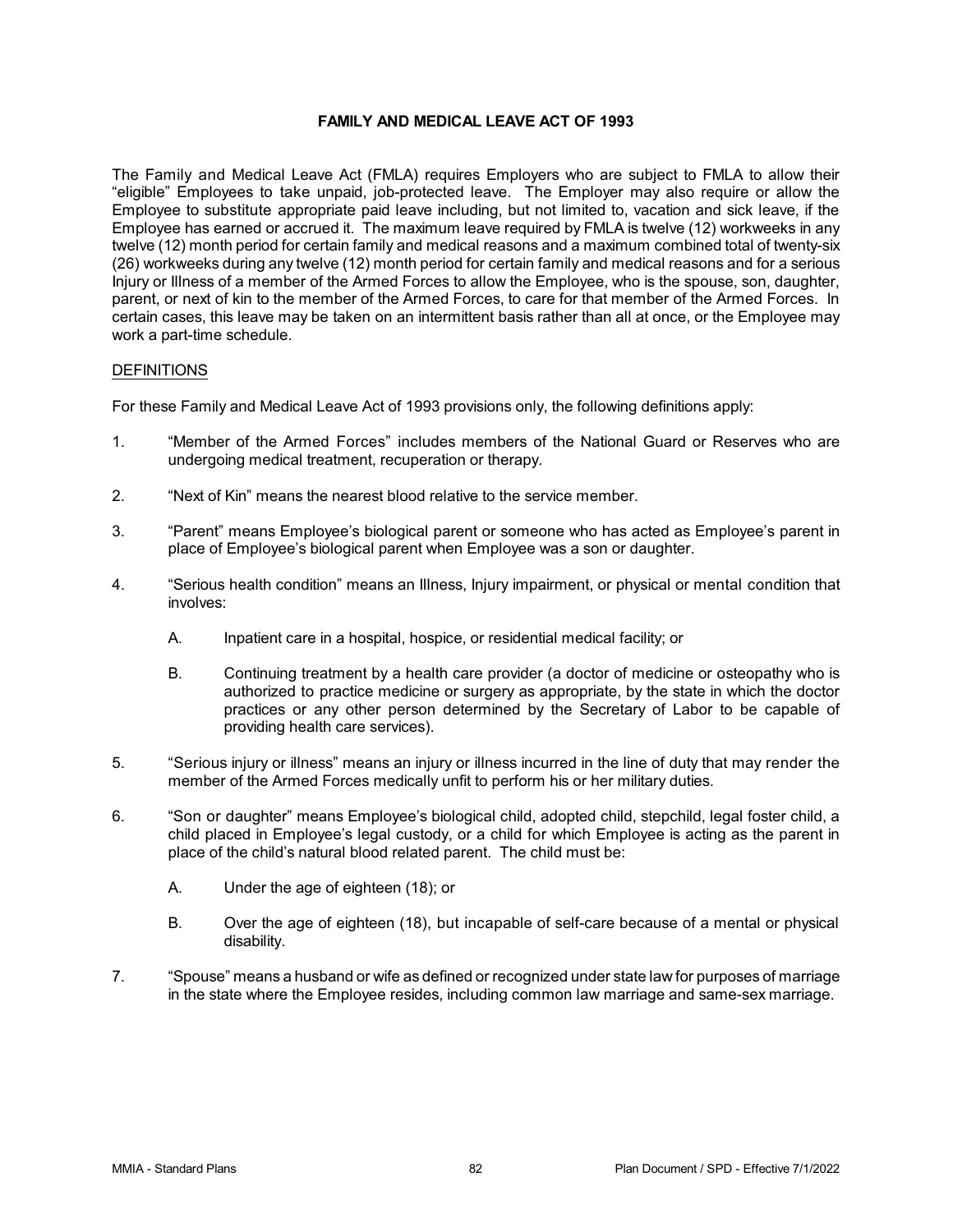# EMPLOYERS SUBJECT TO FMLA

In general, FMLA applies to any employer engaged in interstate commerce or in any industry or activity affecting interstate commerce who employs 50 or more Employees for each working day during each of 20 or more calendar work weeks in the current or preceding Calendar Year. FMLA also applies to those persons described in Section 3(d) of the Fair Labor Standards Act, 29 U.S.C. 203(d). The FMLA applies to government entities, including branches of the United States government, state governments and political subdivisions thereof.

## ELIGIBLE EMPLOYEES

Generally, an Employee is eligible for FMLA leave only if the Employee satisfies all of the following requirements as of the date on which any requested FMLA leave is to commence: (1) has been employed by the Employer for a total of at least twelve months (whether consecutive or not); (2) the Employee has worked (as defined under the Fair Labor Standards Act) at least 1,250 hours during the twelve-(12) month period immediately preceding the date the requested leave is to commence; (3) the Employee is employed in any state of the United States, the District of Columbia or any Territories or possession of the United States; and (4) at the time the leave is requested, the Employee is employed at a work site where 50 or more Employees are employed by the Employer within 75 surface miles of the work site.

## REASONS FOR TAKING LEAVE

FMLA leave must be granted (1) to care for the Employee's newborn child; (2) to care for a child Placed for Adoption with the Employee or foster care; (3) to care for the Employee's spouse, son, daughter, or parent, who has a serious health condition; (4) because the Employee's own serious health condition prevents the Employee from performing his or her job; or (5) because of a qualifying exigency, as determined by the Secretary of Labor, arising out of the fact that a spouse, son, daughter or parent of the Employee is on active duty or has been called to active duty in the Armed Forces in support of a contingency operation (i.e., a war or national emergency declared by the President or Congress).

## ADVANCE NOTICE AND MEDICAL CERTIFICATION

Ordinarily, an Employee must provide thirty (30) days advance notice when the requested leave is "foreseeable." If the leave is not foreseeable, the Employee must notify the Employer as soon as is practicable, generally within one to two working days. An employer may require medical certification to substantiate a request for leave requested due to a serious health condition. If the leave is due to the Employee's serious health condition, the Employer may require second or third opinions, at the Employer's expense, and a certification of fitness to return to work prior to allowing the Employee to return to work.

## PROTECTION OF JOB BENEFITS

For the duration of FMLA leave, the Employer must maintain the Employee's health coverage under any "group health plan" on the same conditions as coverage would have been provided if the Employee had been in Active Service during FMLA leave period. Taking FMLA leave cannot result in the loss of any employment benefit that accrued prior to the start of an Employee's leave, unless the loss would have occurred even if the Employee had been in Active Service.

## UNLAWFUL ACTS BY EMPLOYERS

Employers cannot interfere with, restrain or deny the exercise of any right provided under the FMLA or to manipulate circumstances to avoid responsibilities under the FMLA. Employers may not discharge, or discriminate against any person who opposes any practice made unlawful by the FMLA or who may be involved in a proceeding under or relating to the FMLA.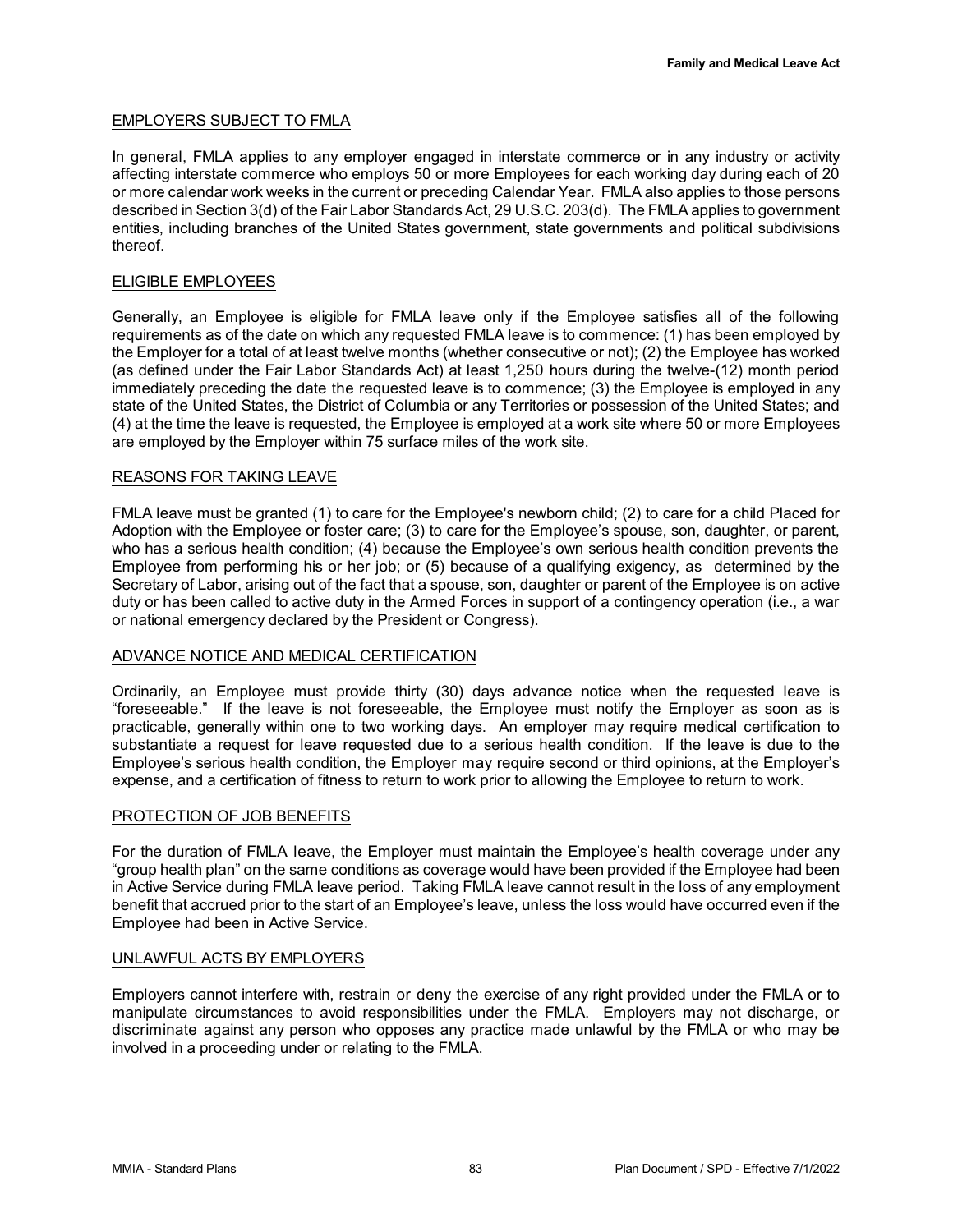## ENFORCEMENT

The U.S. Department of Labor is authorized to investigate and resolve complaints of FMLA violations. An eligible Employee may also bring a civil action against an employer for FMLA violations. The FMLA does not supersede any federal or state law prohibiting discrimination, and does not supersede any state or local law or collective bargaining agreement which provides greater family or medical leave rights. For additional information, contact the nearest office of Wage and Hour Division, listed in most telephone directories under U.S. Government, Department of Labor.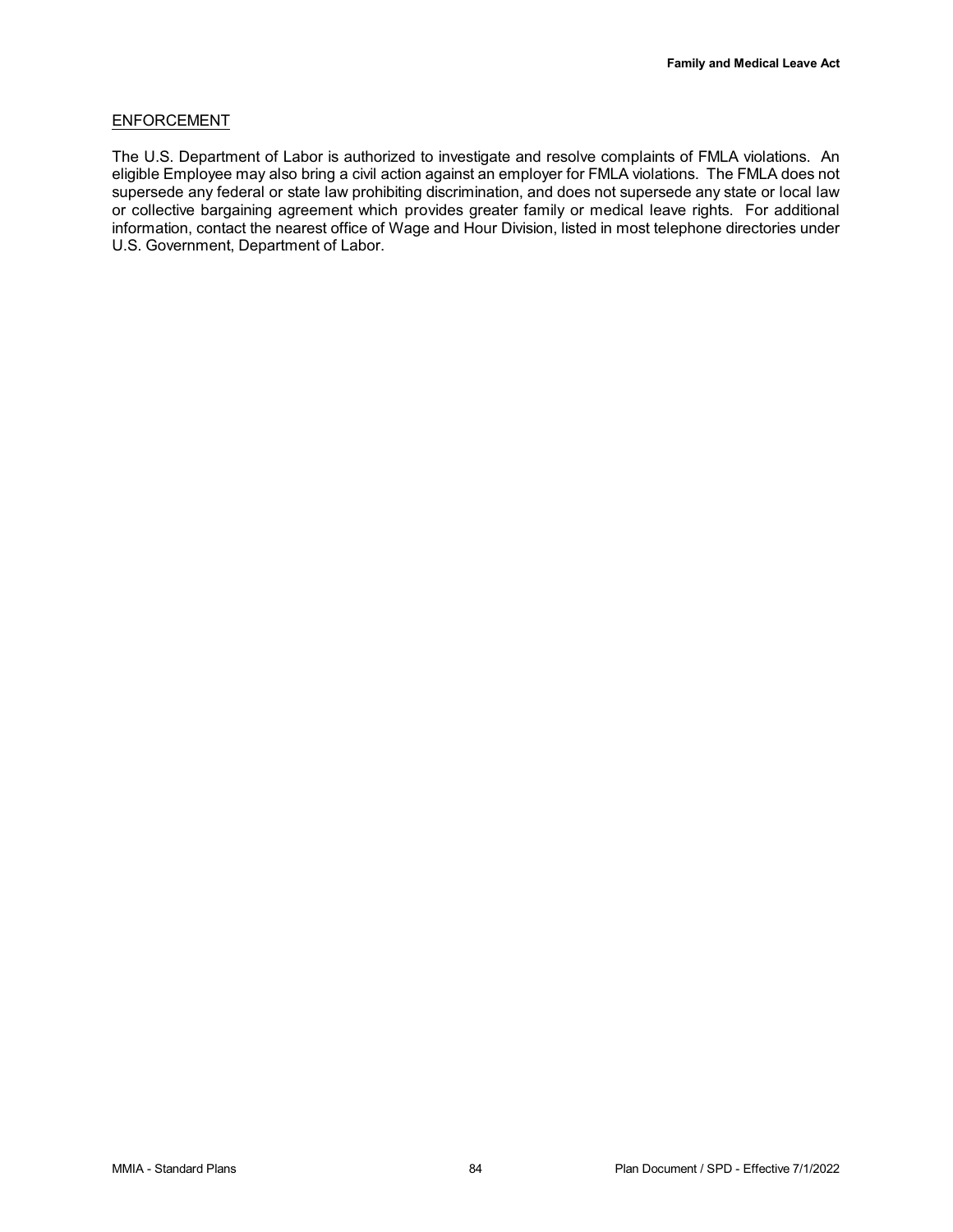# **TERMINATION OF COVERAGE**

# PARTICIPANT TERMINATION

Participant coverage will automatically terminate immediately upon the earliest of the following dates, except as provided in any Continuation of Coverage Provision:

- 1. On the last day of the month in which the Participant's employment terminates; or
- 2. On the last day of the month in which the Participant ceases to be eligible for coverage; or
- 3. The date the Participant fails to make any required contribution for coverage; or
- 4. The date the Plan is terminated; or
- 5. The date the MMIA Member Entity terminates the Participant's coverage; or
- 6. The date the Participant dies; or
- 7. The date the Participant enters the armed forces of any country as a full-time member, if active duty is to exceed thirty-one (31) days; or
- 8. On the last day of the month in which the Plan receives the Plan's Health Coverage Waiver Form for the Participant.
- 9. For variable hour Employees on the last day of the Coverage Period, unless at the expiration of the Coverage Period, the Participant is otherwise eligible as the result of a subsequent Measurement Period or as a result of being reclassified as a full-time Employee.
- 10. For an Elected Official, on the date he/she ceases to be an Elected Official.

A Participant whose Active Service ceases because of Illness or Injury or as a result of any other approved leave of absence may remain covered as an Employee in Active Service for a period of twelve (12) weeks, or such other length of time that is consistent with and stated in the MMIA Member Entity's written personnel policy or pursuant to the Family and Medical Leave Act. Coverage under this provision will be subject to all the provisions of FMLA if the leave is classified as FMLA leave.

A Participant whose Active Service ceases due to temporary layoff will be considered employed by the MMIA Member Entity for the purposes of his/her coverage under this Plan, and such coverage may continue until the end of the month in which the layoff began.

If a Participant's coverage is to be continued during disability, approved leave of absence or temporary layoff, his or her coverage will be the same as the Plan benefits in force for an active Employee, subject to the Plan's right to amend coverage and benefits.

## RETIREE TERMINATION

Retiree coverage will automatically terminate immediately upon the earliest of the following dates, except as provided in any Continuation of Coverage Provision:

1. The date the Retiree or their Dependents are no longer eligible to receive benefits in accordance with the applicable MMIA Member Entity's written personnel policy; or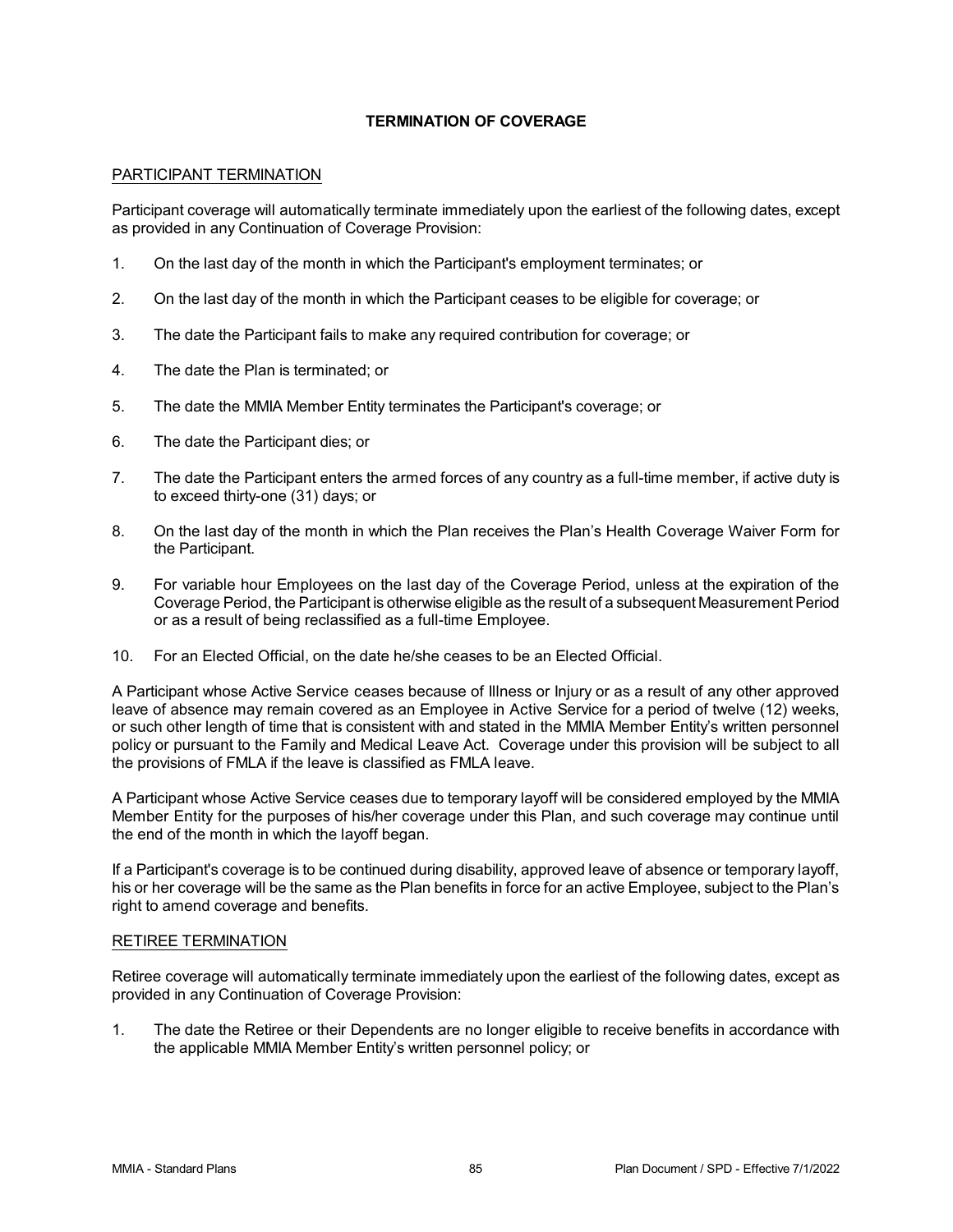- 2. The date the Retiree fails to make any required contribution for coverage; or
- 3. The date the Plan is terminated; or
- 4. The date the MMIA Member Entity terminates the Retiree's coverage; or
- 5. The date the Retiree dies; or
- 6. The date the Retiree enters the armed forces of any country as a full-time member, if active duty is to exceed thirty-one (31) days.

#### REINSTATEMENT OF COVERAGE

An Employee whose coverage terminates by reason of termination of employment or reduction in hours and who again becomes eligible for coverage under the Plan within a thirteen (13) week period immediately following the date of such termination of employment or reduction in hours will become eligible for reinstatement of coverage on the date of renewed eligibility. Coverage will be reinstated for the Employee and eligible Dependents in accordance with the applicable MMIA Member Entity's written personnel policy, provided that application for such coverage is made on the Plan's enrollment form within thirty-one (31) days after the date of renewed eligibility. Reinstatement of Coverage is subject to the following:

- 1. Credit will be given for prior amounts applied toward the Deductible and Out-of-Pocket Maximum for the same Benefit Period during which renewed eligibility occurs.
- 2. All prior accumulations toward annual or lifetime benefit maximums will apply.

If renewed eligibility occurs under any circumstances other than as stated in this sub-section, enrollment for coverage for the Employee and his/her Dependents will be treated as if initially hired for purposes of eligibility and coverage under this Plan.

The Reinstatement of Coverage provision is not applicable to a variable hour Employee except for any period of time that the variable hour Employee is actually enrolled and covered during the Coverage Period.

#### DEPENDENT TERMINATION

**Each Covered Person, whether Participant or Dependent, is responsible for notifying the Plan Administrator, within sixty (60) days after loss of Dependent status due to death, divorce, legal separation or ceasing to be an eligible Dependent child. Failure to provide this notice may result in loss of eligibility for COBRA Continuation Coverage After Termination.**

Coverage for a Dependent will automatically terminate immediately upon the earliest of the following dates, except as provided in any Continuation of Coverage Provision:

- 1. On the last day of the month in which the Dependent ceases to be an eligible Dependent as defined by the Plan; or
- 2. On the last day of the month in which the Participant's coverage terminates under the Plan; or
- 3. On the last day of the month in which the Participant ceases to be eligible for Dependent Coverage; or
- 4. The date the Participant fails to make any required contribution for Dependent Coverage; or
- 5. The date the Plan is terminated; or
- 6. The date the MMIA Member Entity terminates the Dependent's coverage; or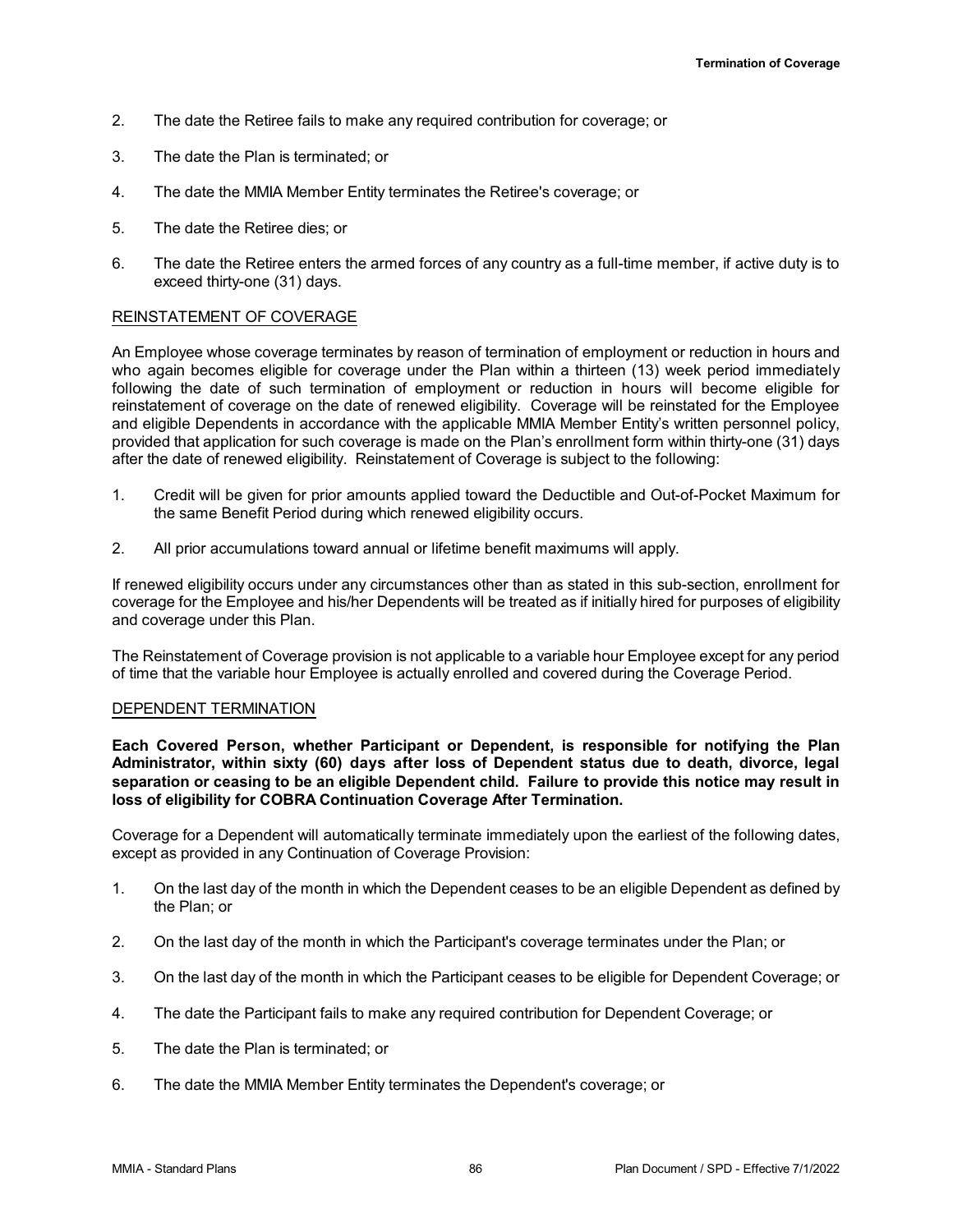- 7. On the last day of the month in which the Participant dies; or
- 8. On the last day of the month in which the Plan receives the Plan's Health Coverage Waiver Form for the Dependent whose coverage is to be terminated.

#### HEALTH PLAN OPTIONS

For any Plan option changes as a result of Dependent termination, the Participant may also elect to change health plan options to any Plan option offered by the MMIA Member Entity when dropping Dependent Coverage.

#### RESCISSION OF COVERAGE

Coverage for an Employee and/or Dependent may be rescinded if the Plan Administrator determines that the Employee or a Dependent engaged in fraud or intentional misrepresentation of a material fact in order to obtain coverage and/or benefits under the Plan. In such case, the Participant will receive written notice at least thirty (30) days before the coverage is rescinded.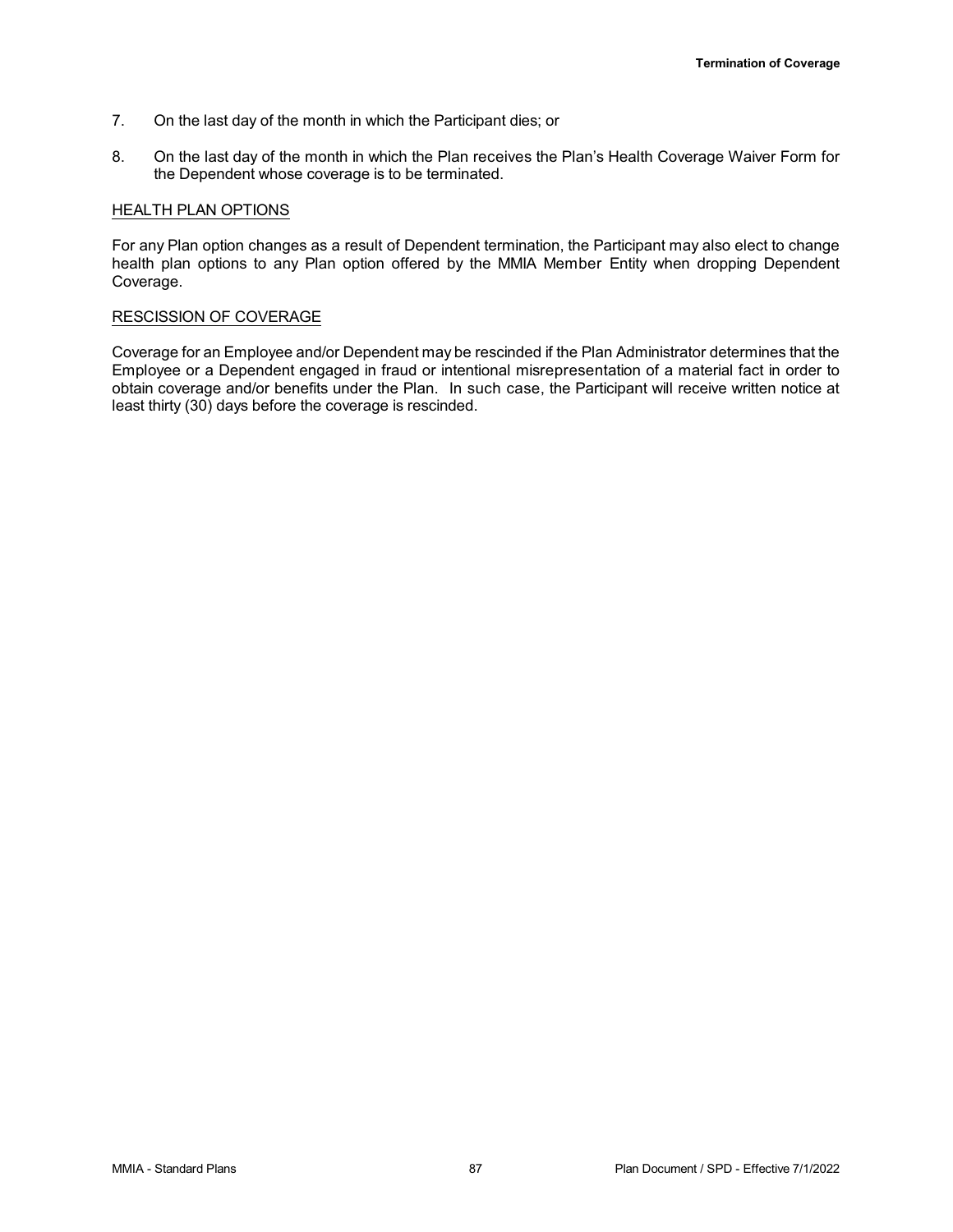# **CONTINUATION COVERAGE AFTER TERMINATION**

Under the Public Health Service Act, as amended, Employees and their enrolled Dependents may have the right to continue coverage beyond the time coverage would ordinarily have ended. The law applies to employers who normally employ twenty (20) or more employees. **A Participant's Domestic Partner is not eligible for COBRA Continuation Coverage.**

The Plan Administrator is Montana Municipal Interlocal Authority (MMIA); 3115 McHugh; P.O. Box 6669; Helena, MT 59604-6669; (406) 443-0907. COBRA Continuation Coverage for the Plan is administered by Allegiance COBRA Services, Inc.; P.O. Box 2097, Missoula, MT 59806, (406) 721-2222; facsimile (406) 523- 3131; email [COBRAinquire@askallegiance.com](mailto:COBRAinquire@askallegiance.com).

COBRA Continuation Coverage is available to any Qualified Beneficiary whose coverage would otherwise terminate due to any Qualifying Event. COBRA Continuation Coverage under this provision will begin on the first day following the date of the Qualifying Event.

- 1. Qualifying Events for Participants, for purposes of this section, are the following events, if such event results in a loss of coverage under this Plan:
	- A. The termination (other than by reason of gross misconduct) of the Participant's employment.
	- B. The reduction in hours of the Participant's employment.
- 2. Qualifying Events for covered Dependents, for purposes of this section are the following events, if such event results in a loss of coverage under this Plan:
	- A. Death of the Participant or Retiree.
	- B. Termination of the Participant's employment.
	- C. Reduction in hours of the Participant's employment.
	- D. The divorce or legal separation of the Participant or Retiree from his or her spouse.
	- E. A covered Dependent child ceases to be a Dependent as defined by the Plan.

## NOTIFICATION RESPONSIBILITIES

The Covered Person must notify the Employer of the following Qualifying Events within sixty (60) days after the date the event occurs. The Employer must notify the Plan Administrator of any of the following:

- 1. Death of the Participant or Retiree.
- 2. The divorce or legal separation of the Participant or Retiree from his or her spouse.
- 3. A covered Dependent child ceases to be a Dependent as defined by the Plan.

The Employer must notify the Plan Administrator of the following Qualifying Events within thirty (30) days after the date of the event occurs:

- 1. Termination (other than by reason of gross misconduct) of the Participant's employment.
- 2. Reduction in hours of the Participant's employment.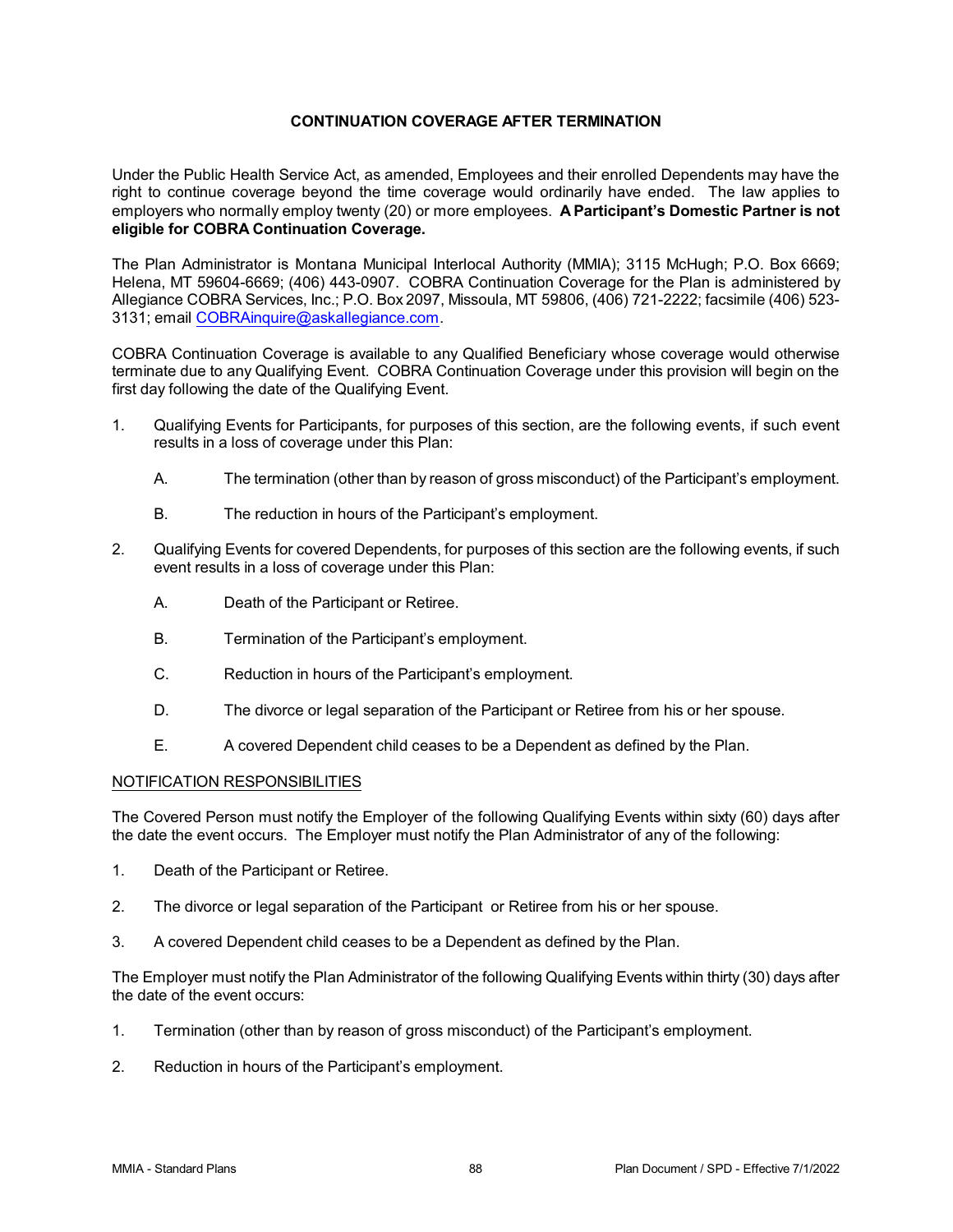Failure by the Eligible Employer to provide the notice required by this subsection may result in the Plan denying COBRA eligibility and/or the Eligible Employer being liable to the Plan or the former Covered Person for medical claims incurred by the Covered person after the Qualifying Event.

## ELECTION OF COVERAGE

When the Plan Administrator is notified of a Qualifying Event, the Plan Administrator will notify the Qualified Beneficiary of the right to elect continuation of coverage. Notice of the right to COBRA Continuation Coverage will be sent by the Plan no later than fourteen (14) days after the Plan Administrator is notified of the Qualifying Event.

A Qualified Beneficiary has sixty (60) days from the date coverage would otherwise be lost or sixty (60) days from the date of notification from the Plan Administrator, whichever is later, to notify the Plan Administrator that he or she elects to continue coverage under the Plan. Failure to elect continuation within that period will cause coverage to end.

## MONTHLY PREMIUM PAYMENTS

A Qualified Beneficiary is responsible for the full cost of continuation coverage. Monthly premium for continuation of coverage must be paid in advance to the Plan Administrator. The premium required under the provisions of COBRA is as follows:

- 1. For a Qualified Beneficiary: The premium is the same as applicable to any other similarly situated non-COBRA Participant plus an additional administrative expense of up to a maximum of two percent (2%).
- 2. Social Security Disability: For a Qualified Beneficiary continuing coverage beyond eighteen (18) months due to a documented finding of disability by the Social Security Administration within 60 days after becoming covered under COBRA, the premium may be up to a maximum of 150% of the premium applicable to any other similarly situated non-COBRA Participant.
- 3. For a Qualified Beneficiary with a qualifying Social Security Disability who experiences a second Qualifying Event:
	- A. If another Qualifying Event occurs during the initial eighteen (18) months of COBRA coverage, such as a death, divorce or legal separation, the monthly fee for qualified disabled person may be up to a maximum of one hundred and two percent (102%) of the applicable premium.
	- B. If the second Qualifying Event occurs during the nineteenth  $(19<sup>th</sup>)$  through the twenty-ninth  $(29<sup>th</sup>)$  month (the Disability Extension Period), the premium for a Qualified Beneficiary may be up to a maximum of one hundred fifty percent (150%) of the applicable premium.

Payment of claims while covered under this COBRA Continuation Coverage Provision will be contingent upon the receipt by the Employer of the applicable monthly premium for such coverage. The monthly premium for continuation coverage under this provision is due the first of the month for each month of coverage. A grace period of thirty (30) days from the first of the month will be allowed for payment. Payment will be made in a manner prescribed by the Employer.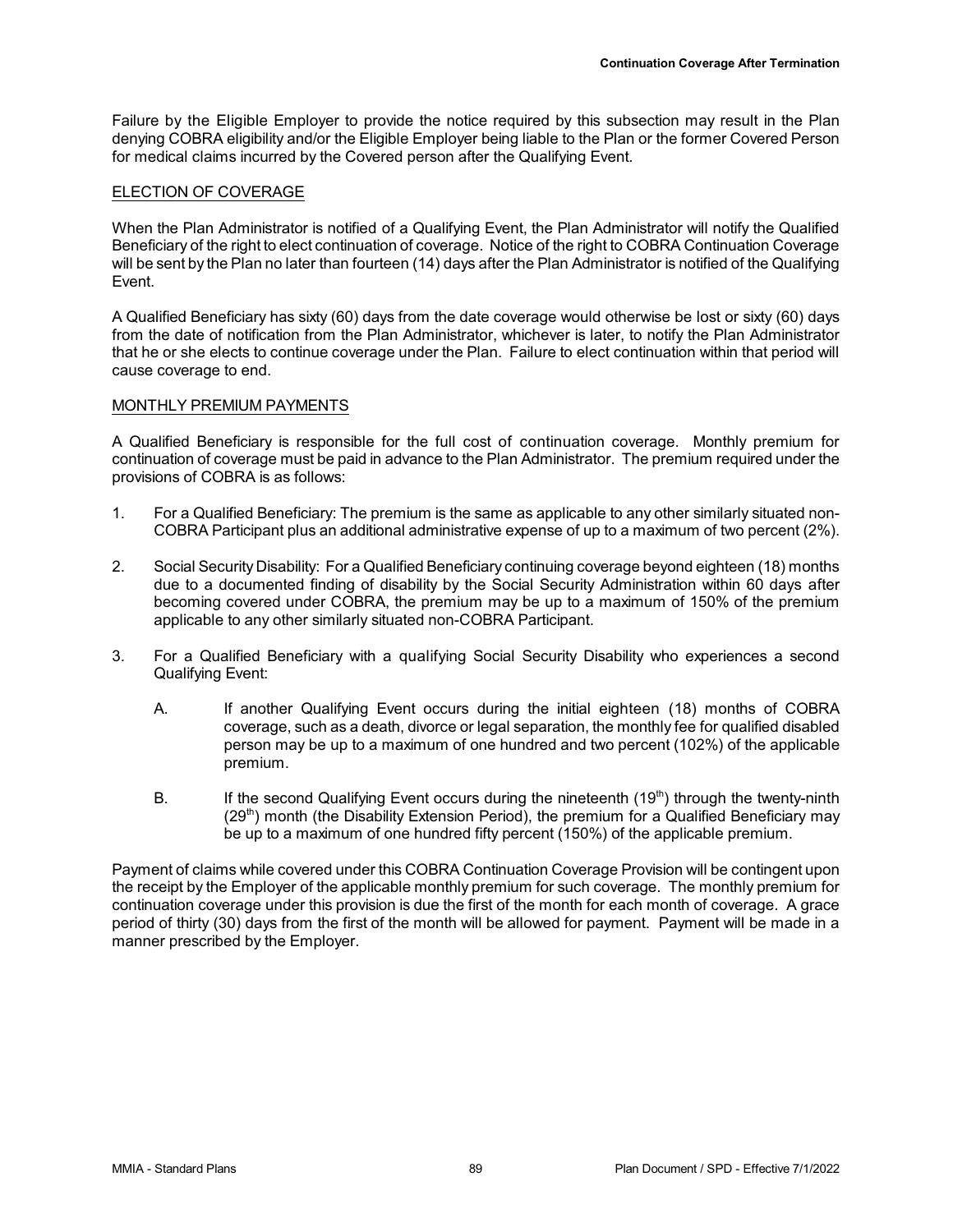# DISABILITY EXTENSION OF 18-MONTH PERIOD OF CONTINUATION COVERAGE

If the Qualified Beneficiary who is covered under the Plan is determined by the Social Security Administration to be disabled at any time before the qualifying event or within sixty (60) days after the qualifying event, and the Plan Administrator is notified in a timely fashion, the Qualified Beneficiary covered under the Plan can receive up to an additional 11 months of COBRA Continuation Coverage, for a total maximum of 29 months. The Plan Administrator must be provided with a copy of the Social Security Administration's disability determination letter within sixty (60) days after the date of the determination and before the end of the original 18-month period of COBRA Continuation Coverage. This notice should be sent to Allegiance COBRA Services, Inc.; P.O. Box 2097; Missoula, MT 59806; facsimile (406) 523-3131; email [COBRAinquire@askallegiance.com](mailto:COBRAinquire@askallegiance.com).

## SECOND QUALIFYING EVENT EXTENSION OF 18-MONTH PERIOD OF CONTINUATION COVERAGE

If another qualifying event occurs while receiving COBRA Continuation Coverage, the spouse and Dependent children of the Employee can get additional months of COBRA Continuation Coverage, up to a maximum of thirty-six (36) months. This extension is available to the spouse and Dependent children if the former Employee dies or becomes divorced or legally separated. The extension is also available to a Dependent child when that child stops being eligible under the Plan as a Dependent child. **In all of these cases, the Plan Administrator must be notified of the second qualifying event within sixty (60) days of the second qualifying event. This notice must be sent to Allegiance COBRA Services, Inc.; P.O. Box 2097; Missoula, MT 59806; facsimile (406) 523-3131; email [COBRAinquire@askallegiance.com](mailto:COBRAinquire@askallegiance.com). Failure to provide notice within the time required will result in loss of eligibility for COBRA Continuation Coverage.**

## MEDICARE ENROLLMENT EXTENSION OF 18-MONTH PERIOD OF CONTINUATION COVERAGE

The Dependents of a former Employee are eligible to elect COBRA Continuation Coverage if they lose coverage as a result of the former Employee's enrollment in Part A, Part B or Part D of Medicare, whichever occurs earlier.

When the former Employee enrolls in Medicare before the Qualifying Event of termination, or reduction in hours, of employment occurs, the maximum period for COBRA Continuation Coverage for the spouse and Dependent children ends on the later of:

- 1. Eighteen (18) months after the Qualifying Event of termination of employment or reduction in hours of employment; or
- 2. Thirty-six (36) months after the former Employee's enrollment in Medicare.

When the former Employee enrolls in Medicare after the Qualifying Event of termination, or reduction in hours, of employment, the maximum period for COBRA Continuation Coverage for the spouse and Dependent children ends eighteen (18) months after the Qualifying Event, unless a second Qualifying Event, as described above occurs within that eighteen (18) month period.

## WHEN COBRA CONTINUATION COVERAGE ENDS

COBRA Continuation Coverage and any coverage under the Plan that has been elected with respect to any Qualified Beneficiary will cease on the earliest of the following:

- 1. On the date the Qualified Beneficiary becomes covered under another group health plan or health insurance.
- 2. On the date, after the date of election for COBRA Continuation Coverage, that the Qualified Beneficiary becomes enrolled in Medicare (either Part A, Part B or Part D).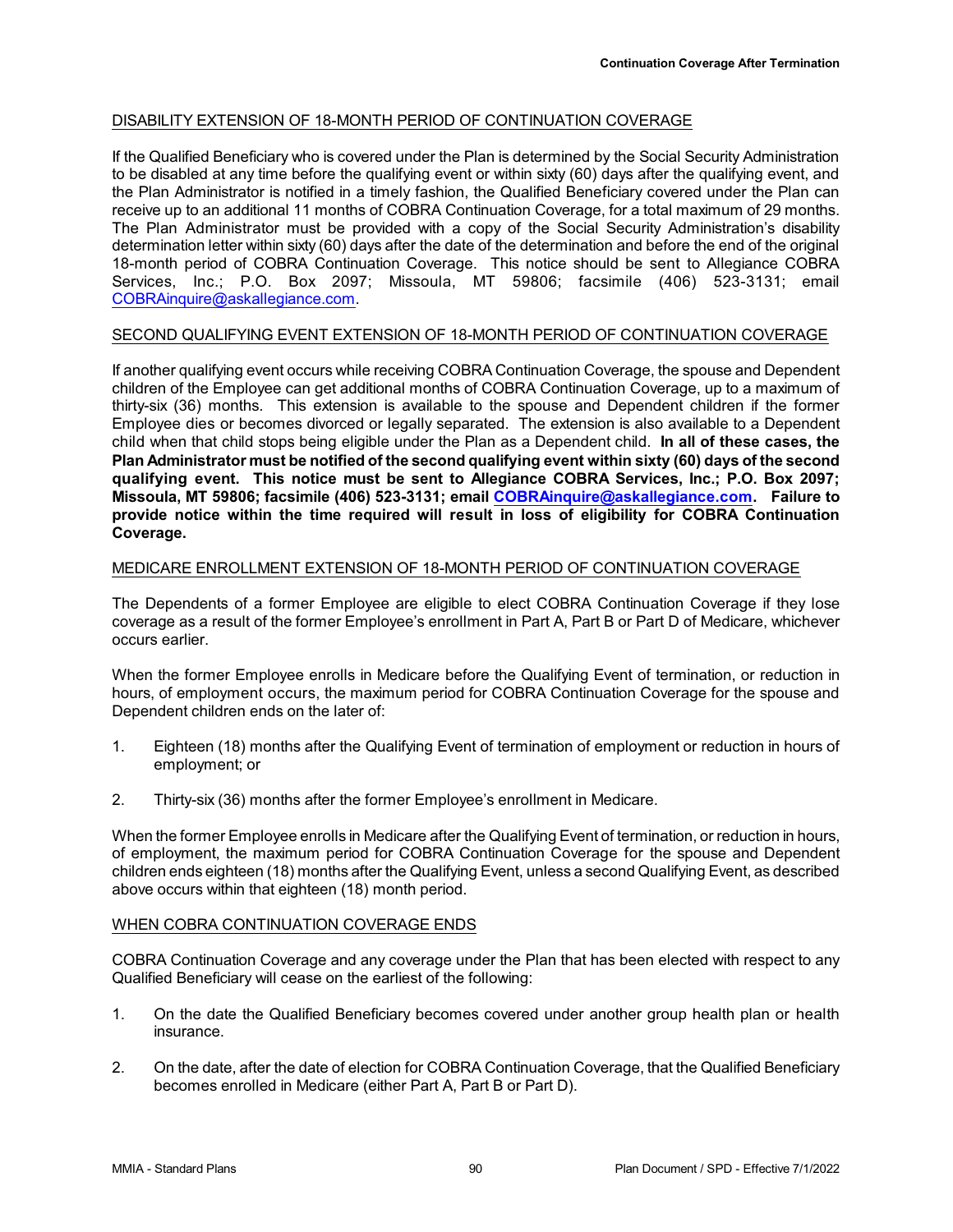- 3. On the first date that timely payment of any premium required under the Plan with respect to COBRA Continuation Coverage for a Qualified Beneficiary is not made to the Plan Administrator.
- 4. On the date the Employer ceases to provide any group health plan coverage to any Employee.
- 5. On the date of receipt of written notice that the Qualified Beneficiary wishes to terminate COBRA Continuation Coverage.
- 6. On the date that the maximum coverage period for COBRA Continuation Coverage ends, as follows:
	- A. Eighteen (18) months for a former Employee who is a Qualified Beneficiary as a result of termination, or reduction in hours, of employment;
	- B. Eighteen (18) months for a Dependent who is a Qualified Beneficiary unless a second Qualifying Event occurs within that eighteen month period entitling that Dependent to an additional eighteen (18) months;
	- C. For the Dependent who is a Qualified Beneficiary as a result of termination, or reduction in hours, of employment of the former Employee if that former Employee enrolled in Medicare before termination, or reduction in hours, of employment, the later of eighteen (18) months from the Qualifying Event, or thirty-six (36) months following the date of enrollment in Medicare.
	- D. On the first day of the month beginning thirty (30) days after a Qualified Beneficiary is determined to be no longer disabled by the Social Security Administration if the Qualified Beneficiary was found to be disabled on or within the first sixty (60) days of the date of the Qualifying Event and has received at least eighteen (18) months of COBRA Continuation Coverage. COBRA Continuation Coverage will also terminate on such date for all Dependents who are Qualified Beneficiaries as a result of the Qualifying Event unless that Dependent is entitled to a longer period of COBRA Continuation Coverage without regard to disability.
	- E. Twenty-nine (29) months for any Qualified Beneficiary if a Disability Extension Period of COBRA Continuation Coverage has been granted for such Qualified Beneficiary.
	- F. Thirty-six (36) months for all other Qualified Beneficiaries.
- 7. On the same basis that the Plan can terminate for cause the coverage of a similarly situated non-COBRA Participant.

# OPTIONS OTHER THAN COBRA CONTINUATION COVERAGE

Instead of enrolling in COBRA Continuation Coverage, there may be other coverage options for Employees and their enrolled Dependents through the Health Insurance Marketplace, Medicaid or other group health plan coverage options (such as a spouse's plan) through what is called a "special enrollment period". Some of these options may cost less than COBRA Continuation Coverage. For more information visit [www.HealthCare.gov](http://www.HealthCare.gov).

In general for a person who is still employed, if enrollment in Medicare Part A or Part B is not made when first eligible, after the Medicare initial enrollment period, there is an 8-month special enrollment period to sign up for Medicare Part A or Part B, beginning on the earlier of:

- 1. The month after employment ends; or
- 2. The month after group health plan coverage based on current employment ends.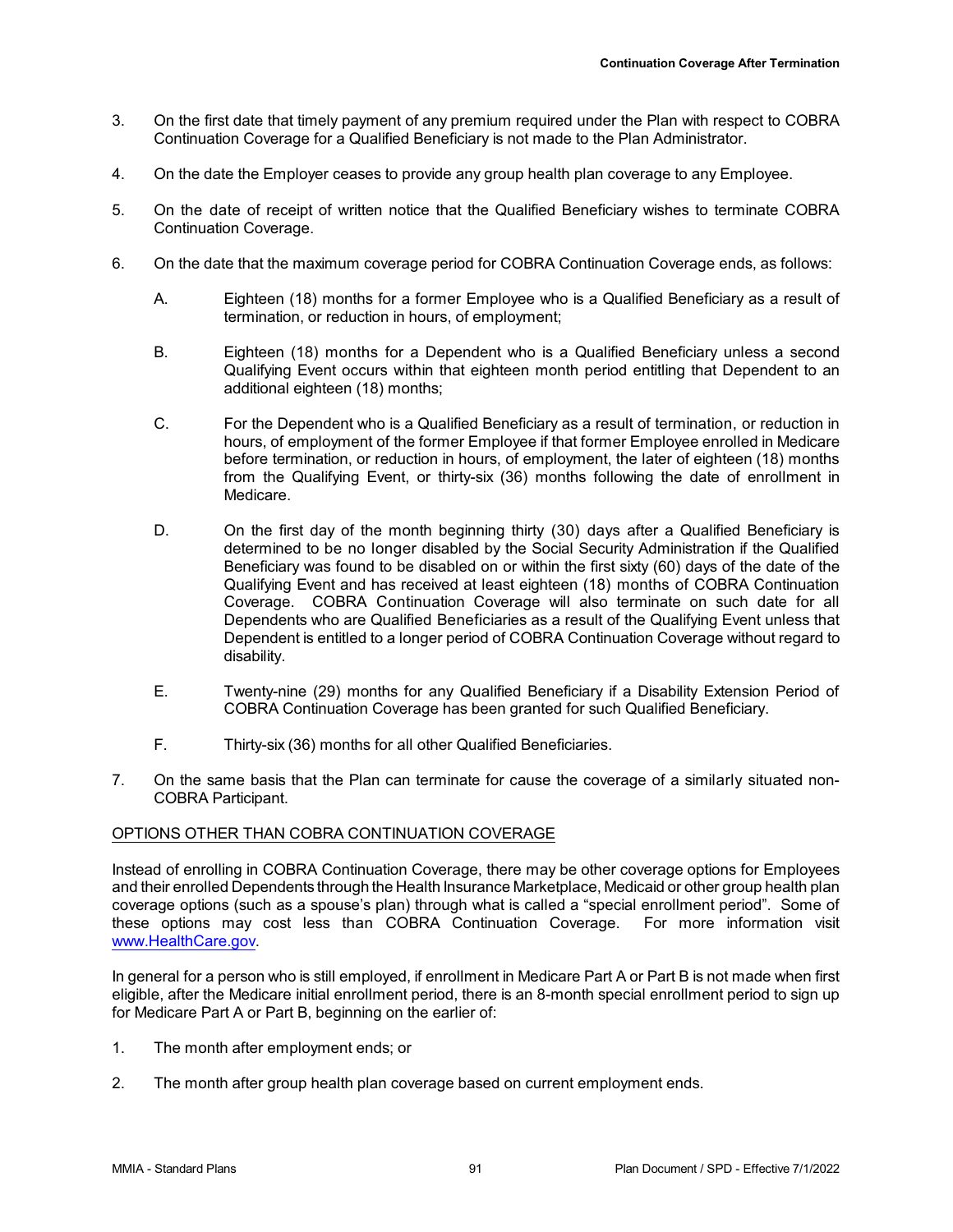A Covered Person who elects COBRA Continuation Coverage instead of enrolling in Medicare may result in a significant surcharge by Medicare for late enrollment in Part B and there may be a gap in coverage if enrolling for Part B at a later time. If a Covered Person elects COBRA Continuation Coverage and later enrolls for Medicare Part A or Part B before the COBRA Continuation Coverage ends, the Plan may terminate COBRA Continuation Coverage for this individual. However, if Medicare Part A and Part B is effective on or before the date of the COBRA election, COBRA Continuation coverage may not be discontinued on account of Medicare entitlement, even if enrollment is made in the other part of Medicare after the date of the election of COBRA Continuation Coverage.

If enrolling in both COBRA Continuation Coverage and Medicare, Medicare will generally pay first (primary payer) and COBRA Continuation Coverage will pay second (secondary payer). Certain plans may pay as if secondary to Medicare, even if not enrolled in Medicare.

For more information visit <https://www.medicare.gov/medicare-and-you>.

#### QUESTIONS

Any questions about COBRA Continuation Coverage should be directed to Allegiance COBRA Services, Inc., or contact the nearest Regional or District Office of the U.S. Department of Labor's Employee Benefits Security Administration (EBSA). Addresses and phone numbers of Regional and District EBSA Offices are available through EBSA's website at [www.dol.gov/ebsa](http://www.dol.gov/ebsa.). For more information about the Marketplace visit [www.HealthCare.gov](http://www.HealthCare.gov).

#### INFORM THE PLAN OF ADDRESS CHANGES

**In order to protect the Employee's family's rights, the Employee should keep the Plan Administrator informed of any changes in the addresses of family members.** The Employee should also keep a copy, for his/her records, of any notices sent to the Plan Administrator.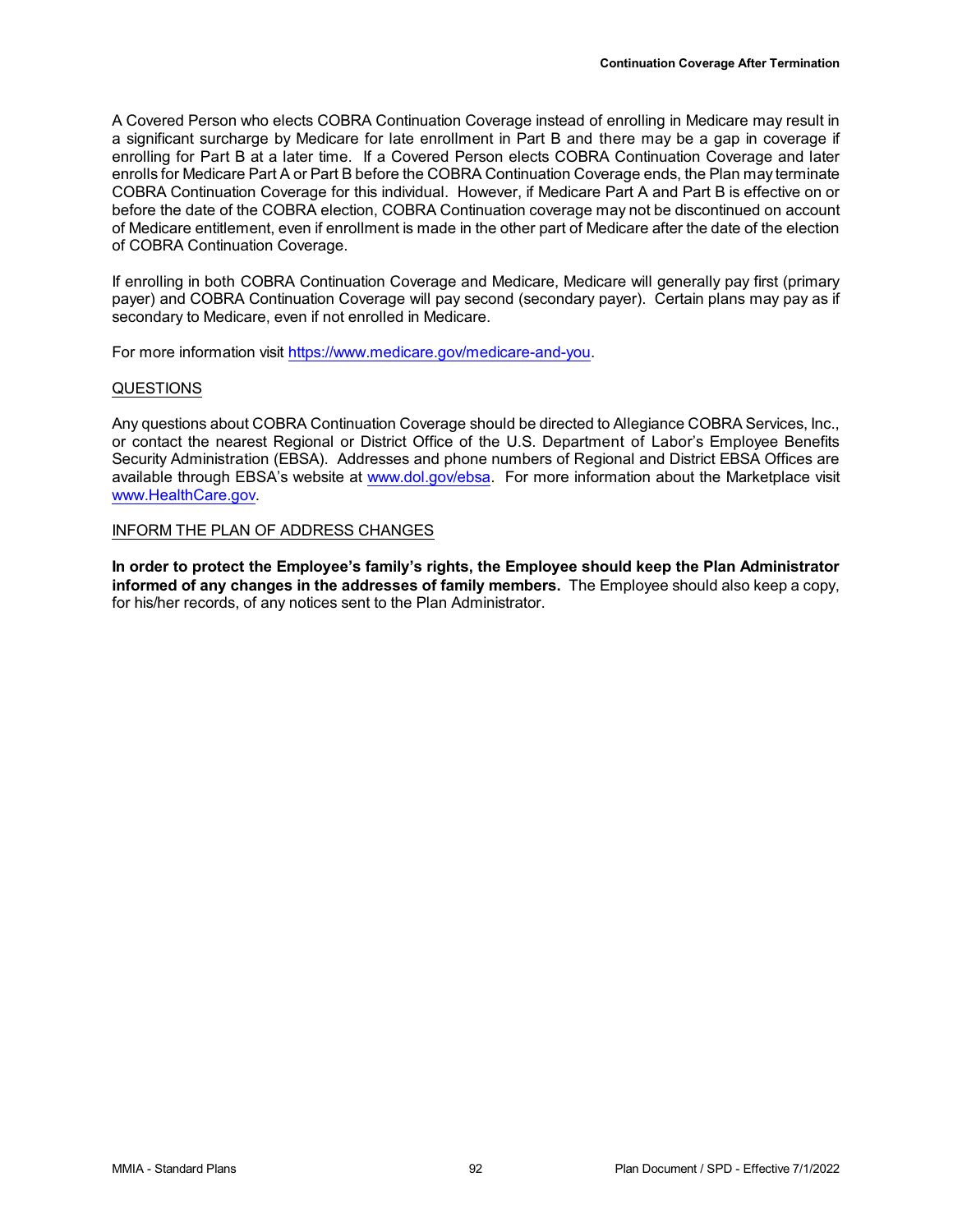# **COVERAGE FOR A MILITARY RESERVIST**

To the extent required by the Uniform Services Employment and Reemployment Rights Act (USERRA), the following provisions will apply:

- 1. If a Participant is absent from employment with Employer by reason of service in the uniformed services, the Participant may elect to continue coverage under this Plan for himself or herself and his or her eligible Dependents as provided in this subsection. The maximum period of coverage under such an election will be the lesser of:
	- A. The twenty-four (24) month period beginning on the date on which the Participant's absence begins; or
	- B. The period beginning on the date on which the Participant's absence begins and ending on the day after the date on which the Participant fails to apply for or return to a position of employment, as required by USERRA.
- 2. A Participant who elects to continue Plan coverage under this Section may be required to pay not more than one hundred two percent (102%) of the full premium under the Plan (determined in the same manner as the applicable premium under Section 4980B(f)(4) of the Internal Revenue Code of 1986) associated with such coverage for the Employer's other Employees, except that in the case of a person who performs service in the uniformed services for less than thirty-one (31) days, such person may not be required to pay more than the regular Employee share, if any, for such coverage.
- 3. In the case of a Participant whose coverage under the Plan is terminated by reason of service in the uniformed services, an exclusion or Waiting Period may not be imposed in connection with the reinstatement of such coverage upon reemployment if an exclusion or Waiting Period would not have been imposed under the Plan had coverage of such person by the Plan not been terminated as a result of such service. This paragraph applies to the Employee who notifies the Employer of his or her intent to return to employment in a timely manner as defined by USERRA, and is reemployed and to any Dependent who is covered by the Plan by reason of the reinstatement of the coverage of such Employee. **This provision will not apply to the coverage of any Illness or Injury determined by the Secretary of Veterans Affairs to have been caused by or aggravated during, performance of service in the uniformed services.**
- 4. The requirements of this section shall not supersede any anti discrimination in coverage requirement promulgated by TRICARE/CHAMPVA related to eligibility for those coverages.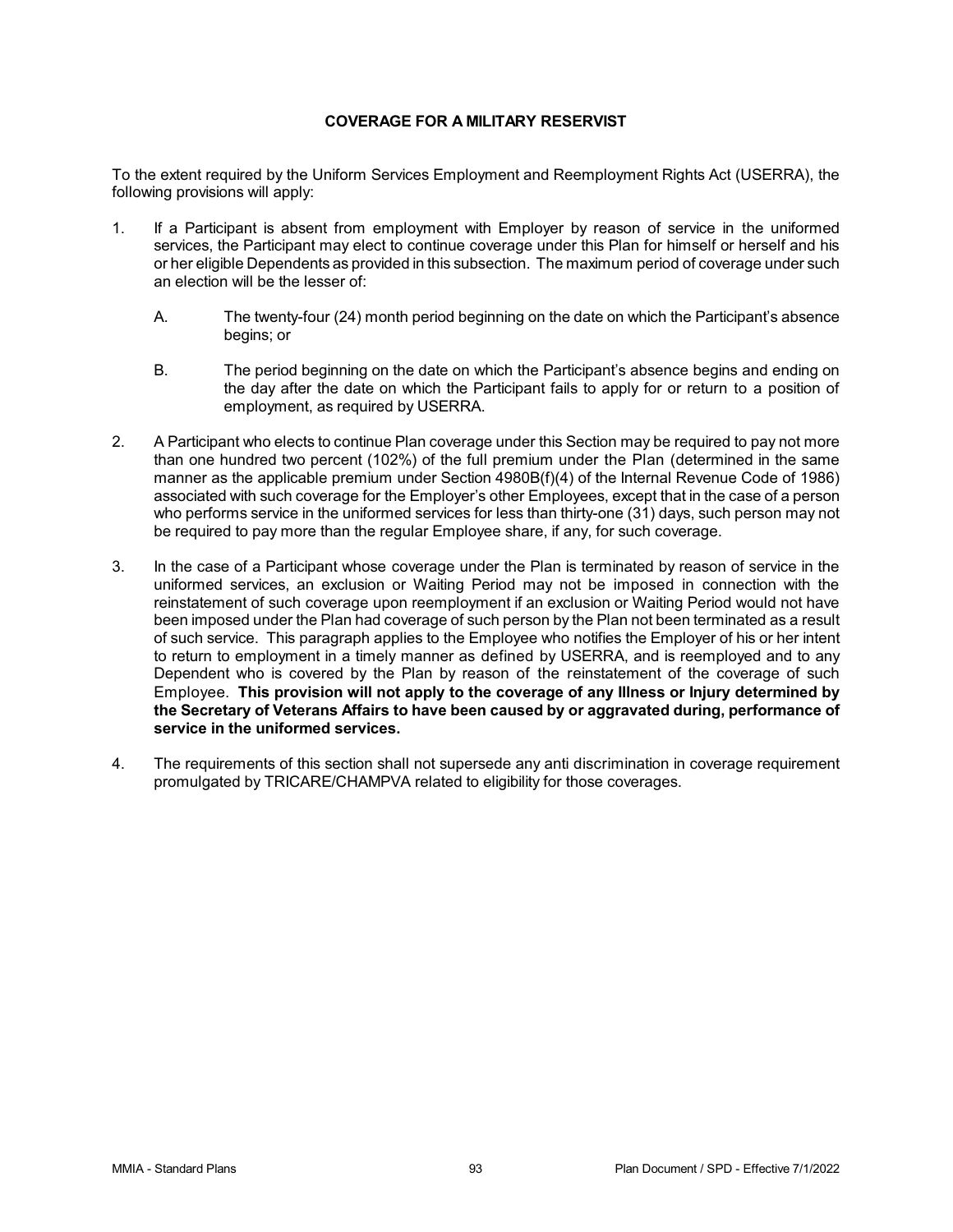# **COVERAGE FOR A MONTANA NATIONAL GUARD MEMBER**

To the extent required by the Montana Military Service Employment Rights Act (MMSERA), the following provisions will apply:

"State Active Duty" means duty performed by a Montana National Guard member when a disaster is declared by the proper State authority and shall include the time period as certified by a licensed physician to recover from an Illness or Injury incurred while performing the state active duty.

1. In any case in which a Participant has coverage under this Plan, and such Participant is absent from employment with Employer by reason of State Active Duty, the Participant may elect to continue coverage under this Plan for himself or herself and his or her eligible Dependents as provided in this subsection. The maximum period of coverage under such an election shall be the period beginning on the thirty-first consecutive day of State Active Duty and ending on the day immediately before the day the Participant returns to a position of employment with the Employer, provided the Participant returns to employment in a timely manner, or ending on the day immediately after the day the Participant fails to return to a position of employment in a timely manner.

For purposes of this subsection, a timely manner means the following:

- A. For State Active Duty of thirty (30) days but not more than one hundred eighty (180) days, the next regularly scheduled day of Active Service following fourteen (14) days after the termination of State Active Duty.
- B. For State Active Duty of more than one hundred eighty (180) days, the next regularly scheduled day of Active Service following ninety (90) days after the termination of State Active Duty.
- 2. An eligible Participant who elects to continue Plan coverage under this Section may be required to pay:
	- A. Not more than one hundred percent (100%) of the contribution required from a similarly situated active Employee until such Participant becomes eligible for coverage under the State of Montana Health Benefit Plan as an employee of the Department of Military Affairs.
	- B. Not more than one hundred two percent (102%) of the contribution required from a similarly situated active Employee for any period of time that the Participant is also eligible for coverage under the State of Montana Health Benefit Plan as an employee of the Department of Military Affairs.
- 3. In the case of a person whose coverage under the Plan is terminated by reason of State Active Duty, a Waiting Period may not be imposed in connection with the reinstatement of such coverage upon reemployment if such an exclusion or Waiting Period would not have been imposed under the Plan had coverage of such person by the Plan not been terminated as a result of such service. This paragraph applies to the Employee who is reemployed in a timely manner as defined by MMSERA and to any Dependent who is covered by the Plan by reason of the reinstatement of the coverage of such Employee.
- 4. **In no event will this Plan cover any Illness or Injury determined by the Montana Department of Military Affairs to have been caused by or aggravated during, performance of State Active Duty.**
- 5. The requirements of this section shall not supersede any anti discrimination in coverage requirement promulgated by TRICARE/CHAMPVA related to eligibility for those coverages.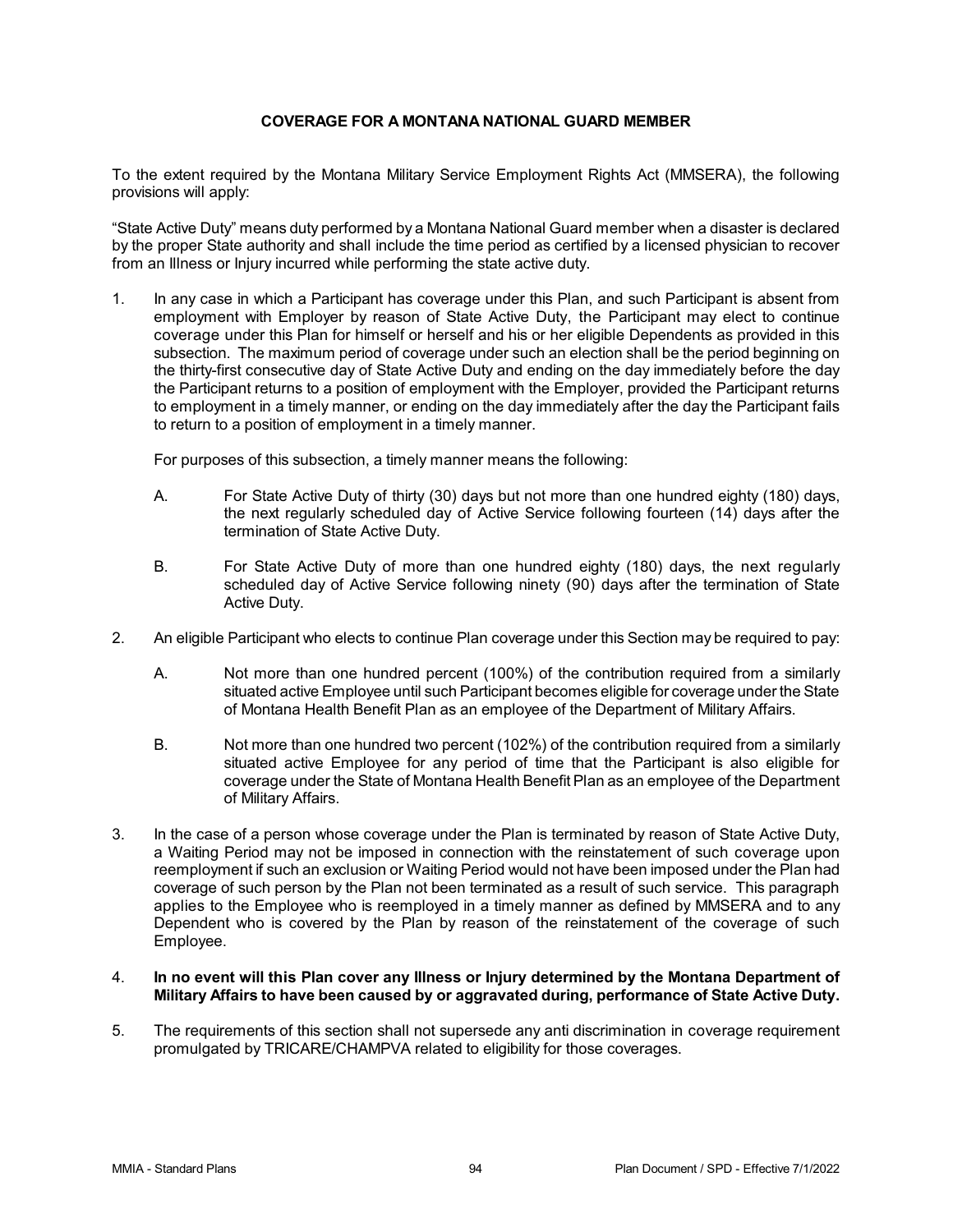# **FRAUD AND ABUSE**

THIS PLAN IS SUBJECT TO FEDERAL LAW WHICH PERMITS CRIMINAL PENALTIES FOR FRAUDULENT ACTS COMMITTED AGAINST THE PLAN. STATE LAW MAY ALSO APPLY.

Anyone who knowingly defrauds or tries to defraud the Plan, or obtains Plan funds through false statements or fraudulent schemes, maybe subject to criminal prosecution and penalties.The following maybe considered fraudulent:

- 1. Falsifying eligibility criteria for a Dependent, such as marital status, domestic partnership, or age, to get or continue coverage for that Dependent when not otherwise eligible for coverage;
- 2. Falsifying or withholding medical history or information required to calculate benefits;
- 3. Falsifying or altering documents to get coverage or benefits;
- 4. Permitting a person not otherwise eligible for coverage to use a Plan ID card to get Plan benefits; or
- 5. Submitting a fraudulent claim or making untruthful statements to the Plan to get reimbursement from the Plan for services that may or may not have been provided to a Covered Person.

The Plan Administrator, in its sole discretion, may take additional action against the Participant or Covered Person including, but not limited to, terminating the Participant or Covered Person's coverage under the Plan.

#### MISSTATEMENT OF AGE

If the Covered Person's age was misstated on an enrollment form or claim, the Covered Person's eligibility or amount of benefits, or both, will be adjusted to reflect the Covered Person's true age. If the Covered Person was not eligible for coverage under the Plan or for the amount of benefits received, the Plan has a right to recover any benefits paid by the Plan. A misstatement of age will not continue coverage that was otherwise properly terminated or terminate coverage that is otherwise validly in force.

## MISREPRESENTATION OF ELIGIBILITY

If a Participant misrepresents a Dependent's marital status, domestic partnership, age, Dependent child relationship or other eligibility criteria to get coverage for that Dependent, when he or she would not otherwise be eligible, coverage for that Dependent will terminate as though never effective.

## MISUSE OF IDENTIFICATION CARD

If a Covered Person permits any person who is not otherwise eligible as a Covered Person to use an ID card, the Plan Sponsor may, at the Plan Sponsor's sole discretion, terminate the Covered Person's coverage.

#### REIMBURSEMENT TO PLAN

Payment of benefits by the Plan for any person who was not otherwise eligible for coverage under this Plan but for whom benefits were paid based upon fraud as defined in this section must be reimbursed to the Plan by the Participant. Failure to reimburse the Plan upon request may result in an interruption or a loss of benefits by the Participant and Dependents.

#### RESCISSION OF COVERAGE

Coverage for an Employee and/or Dependent may be rescinded if the Plan Administrator determines that the Employee or a Dependent engaged in fraud or intentional misrepresentation of a material fact in order to obtain coverage and/or benefits under the Plan. In such case, the Participant will receive written notice at least thirty (30) days before the coverage is rescinded.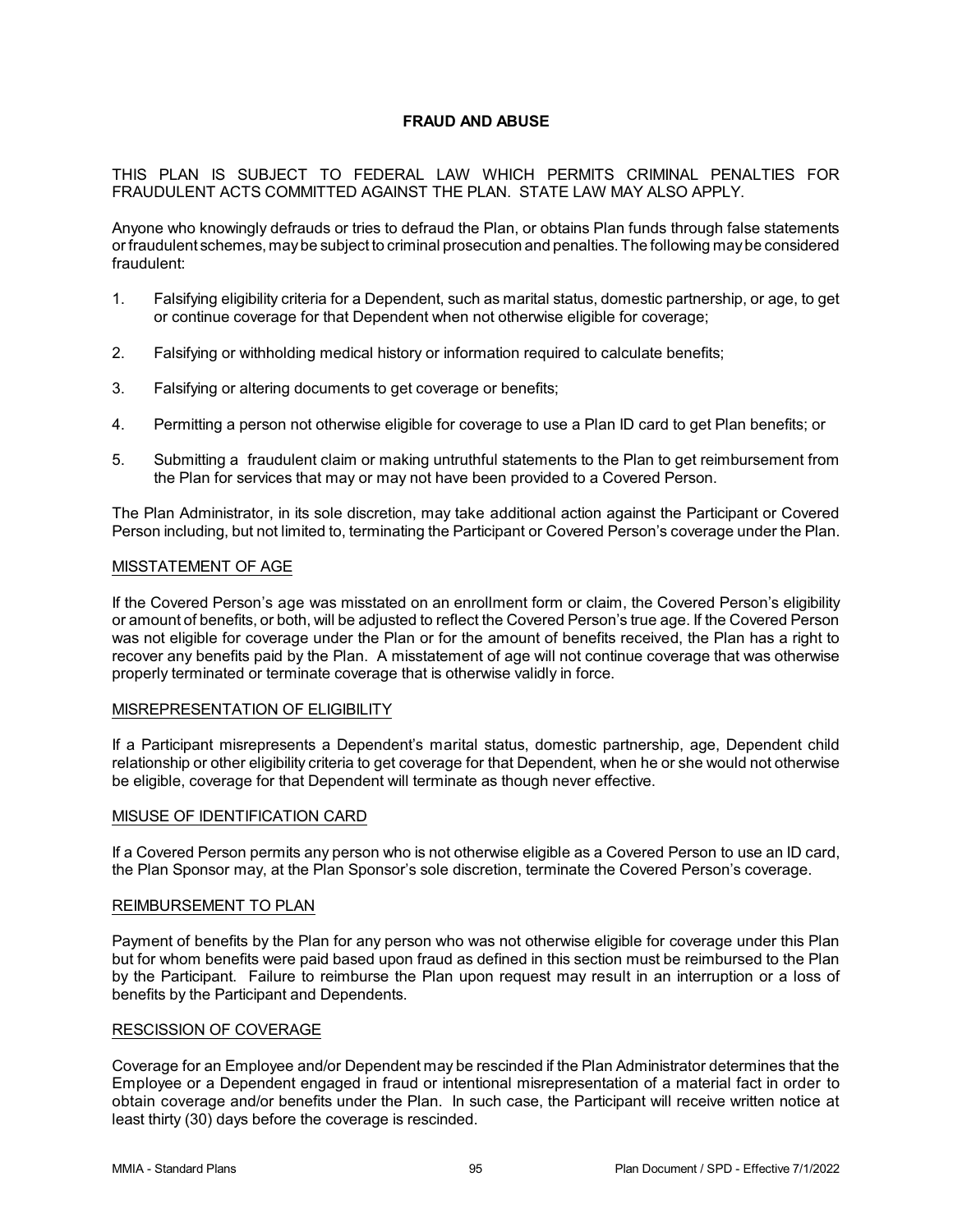## **RECOVERY/REIMBURSEMENT/SUBROGATION**

By enrollment in this Plan, Covered Persons agree to the provisions of this section as a condition precedent to receiving benefits under this Plan. Failure of a Covered Person to comply with the requirements of this section may result in the Plan pending the payment of benefits.

## RIGHT TO RECOVER BENEFITS PAID IN ERROR

If the Plan makes a payment in error to or on behalf of a Covered Person or an assignee of a Covered Person to which that Covered Person is not entitled, or if the Plan pays a claim that is not covered, the Plan has the right to recover the payment from the person paid or anyone else who benefitted from the payment. The Plan can deduct the amount paid from the Covered Person's future benefits, or from the benefits for any covered Family member even if the erroneous payment was not made on that Family member's behalf.

Payment of benefits by the Plan for Participants' spouses, ex-spouses, or children, who are not eligible for coverage under this Plan, but for whom benefits were paid based upon inaccurate, false information provided by, or information omitted by, the Employee will be reimbursed to the Plan by the Employee. The Employee's failure to reimburse the Plan after demand is made, may result in an interruption in or loss of benefits to the Employee, and could be reported to the appropriate governmental authorities for investigation of criminal fraud.

The Plan may recover such amount by any appropriate method that the Plan Administrator, in its sole discretion, will determine.

The provisions of this section apply to any Physician or Licensed Health Care Provider who receives an assignment of benefits or payment of benefits under this Plan. If a Physician or Licensed Health Care Provider fails to refund a payment of benefits, the Plan may refuse to recognize future assignments of benefits to that provider.

## REIMBURSEMENT

The Plan's right to Reimbursement is separate from and in addition to the Plan's right of Subrogation. If the Plan pays benefits for medical expenses on a Covered Person's behalf, and another party was responsible or liable for payment of those medical expenses, the Plan has a right to be reimbursed by the Covered Person for the amounts the Plan paid.

Accordingly, if a Covered Person, or anyone on his or her behalf, settles, is reimbursed or recovers money from any person, corporation, entity, liability coverage, no-fault coverage, uninsured coverage, underinsured coverage, or other insurance policies or funds for any accident, Injury, condition or Illness for which benefits were provided by the Plan, the Covered Person agrees to hold the money received in trust for the benefit of the Plan. The Covered Person agrees to reimburse the Plan, in first priority, from any money recovered from a liable third party, for the amount of all money paid by the Plan to the Covered Person or on his or her behalf or that will be paid as a result of said accident, Injury, condition or Illness. Reimbursement to the Plan will be paid first, in its entirety, even if the Covered Person is not paid for all of his or her claim for damages and regardless of whether the settlement, judgment or payment he or she receives is for or specifically designates the recovery, or a portion thereof, as including health care, medical, disability or other expenses or damages.

## **SUBROGATION**

The Plan's right to Subrogation is separate from and in addition to the Plan's right to Reimbursement. Subrogation is the right of the Plan to exercise the Covered Person's rights and remedies in order to recover from any third party who is liable to the Covered Person for a loss or benefits paid by the Plan. The Plan may proceed through litigation or settlement in the name of the Covered Person, with or without his or her consent, to recover benefits paid under the Plan.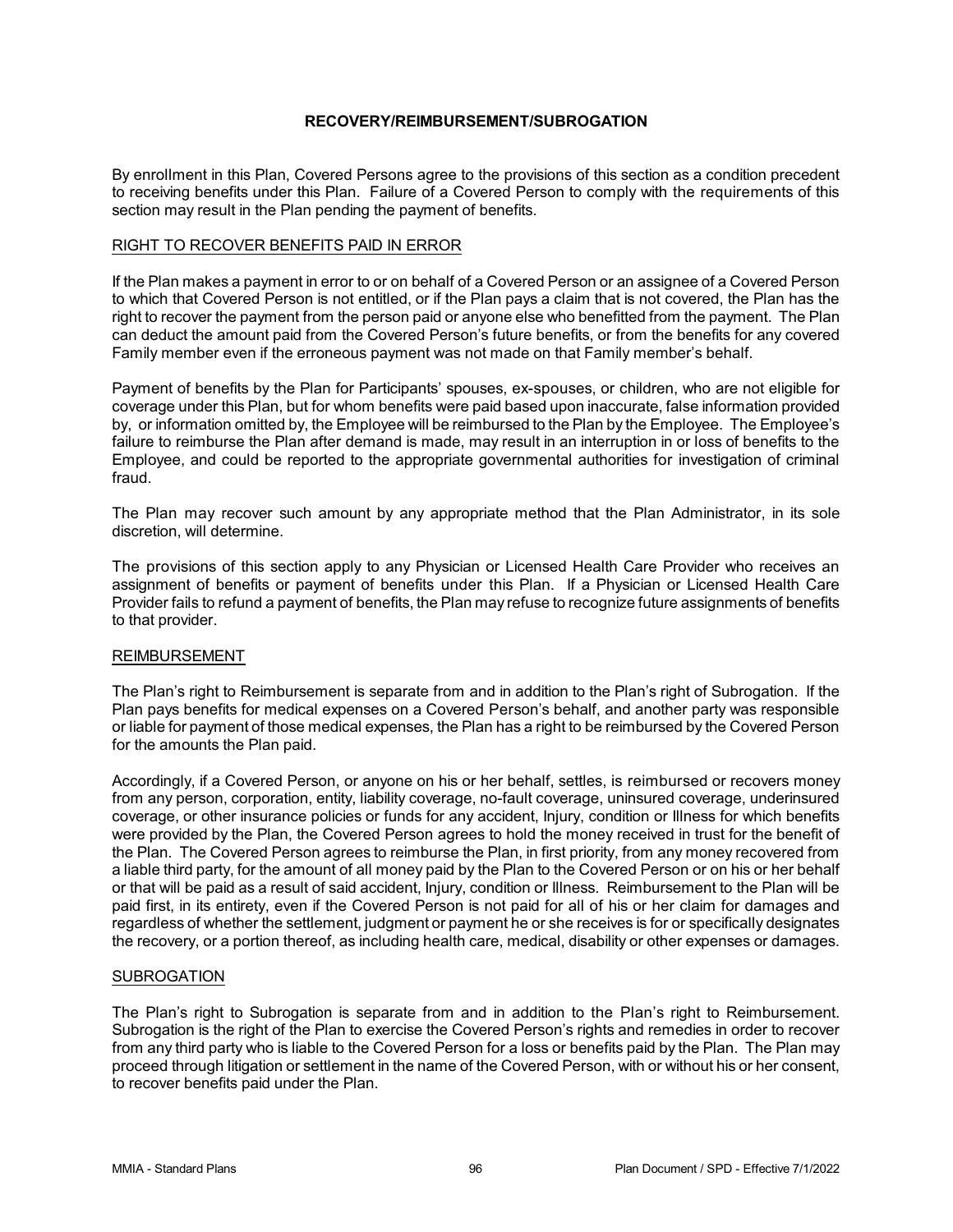The Covered Person agrees to subrogate to the Plan any and all claims, causes of action or rights that he or she has or that may arise against any entity who has or may have caused, contributed to or aggravated the accident, Injury, condition or Illness for which the Plan has paid benefits, and to subrogate any claims, causes of action or rights the Covered Person may have against any other coverage including, but not limited to, liability coverage, no-fault coverage, uninsured motorist coverage, underinsured motorist coverage, or other insurance policies, coverage or funds.

In the event that a Covered Person decides not to pursue a claim against any third party or insurer, the Covered Person will notify the Plan, and specifically authorize the Plan, in its sole discretion, to sue for, compromise or settle any such claims in the Covered Person's name, to cooperate fully with the Plan in the prosecution of the claims, and to execute any and all documents necessary to pursue those claims.

## **The Following Paragraphs Apply to Both Reimbursement and Subrogation:**

- 1. Under the terms of this Plan, the Plan Supervisor is not required to pay any claim where there is evidence of liability of a third party unless the Covered Person signs the Plan's Third-Party Reimbursement Agreement and follows the requirements of this section. However, the Plan, in its discretion, may instruct the Plan Supervisor not to withhold payment of benefits while the liability of a party other than the Covered Person is being legally determined. If a repayment agreement is requested to be signed, the Plan's right of recovery through Reimbursement and/or Subrogation remains in effect regardless of whether the repayment agreement is actually signed.
- 2. If the Plan makes a payment which the Covered Person, or any other party on the Covered Person's behalf, is or may be entitled to recover against any liable third party, this Plan has a right of recovery, through reimbursement or subrogation or both, to the extent of its payment.
- 3. The Covered Person will cooperate fully with the Plan Administrator, its agents, attorneys and assigns, regarding the recovery of any benefits paid by the Plan from any liable third party. This cooperation includes, but is not limited to, make full and complete disclosure in a timely manner of all material facts regarding the accident, Injury, condition or Illness to the Plan Administrator; report all efforts by any person to recover any such monies; provide the Plan Administrator with any and all requested documents, reports and other information in a timely manner, regarding any demand, litigation or settlement involving the recovery of benefits paid by the Plan; and notify the Plan Administrator of the amount and source of funds received from third parties as compensation or damages for any event from which the Plan may have a reimbursement or subrogation claim.
- 4. Covered Persons will respond within ten (10) days to all inquiries of the Plan regarding the status of any claim they may have against any third parties or insurers including, but not limited to, liability, no-fault, uninsured and underinsured insurance coverage. The Covered Person will notify the Plan immediately of the name and address of any attorney whom the Covered Person engages to pursue any personal Injury claim on his or her behalf.
- 5. The Covered Person will not act, fail to act, or engage in any conduct directly, indirectly, personally or through third parties, either before or after payment by the Plan, the result of which may prejudice or interfere with the Plan's rights to recovery hereunder. The Covered Person will not conceal or attempt to conceal the fact that recovery has occurred or will occur.
- 6. The Plan will not pay or be responsible, without its written consent, for any fees or costs associated with a Covered Person pursuing a claim against any third party or coverage including, but not limited to, attorney fees or costs of litigation. Monies paid by the Plan will be repaid in full, in first priority, except as limited by 2-18-901 and 902, MCA, as amended.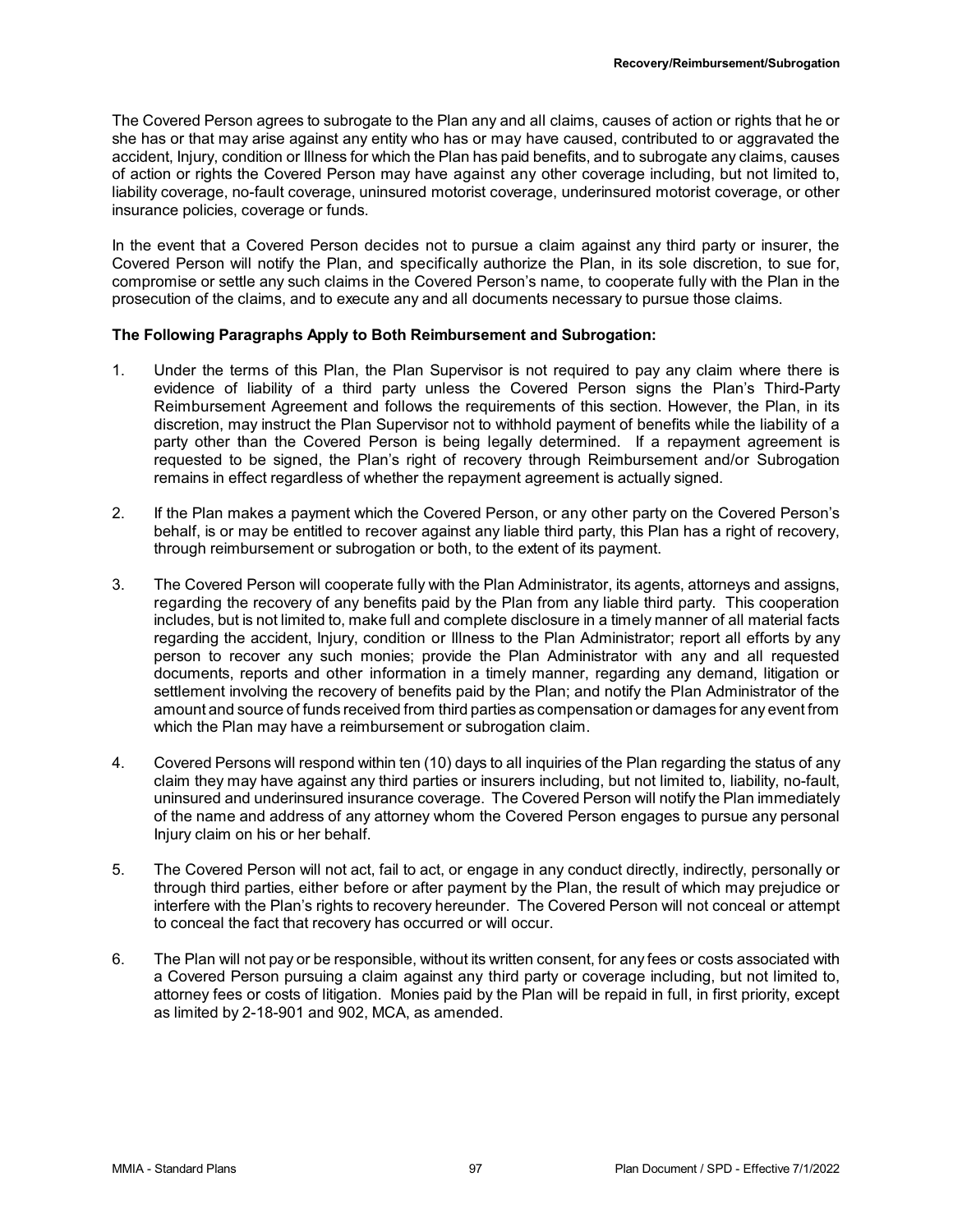## RIGHT OF OFF-SET

The Plan has a right of off-set to satisfy reimbursement claims against Covered Persons for money received by the Covered Person from a third party, including any insurer. If the Covered Person fails or refuses to reimburse the Plan for funds paid for claims, the Plan may deny payment of future claims of the Covered Person, up to the full amount paid by the Plan and subject to reimbursement for such claims. This right of offset applies to all reimbursement claims owing to the Plan whether or not formal demand is made by the Plan, and notwithstanding any anti-subrogation, "common fund," "made whole" or similar statutes, regulations, prior court decisions or common law theories.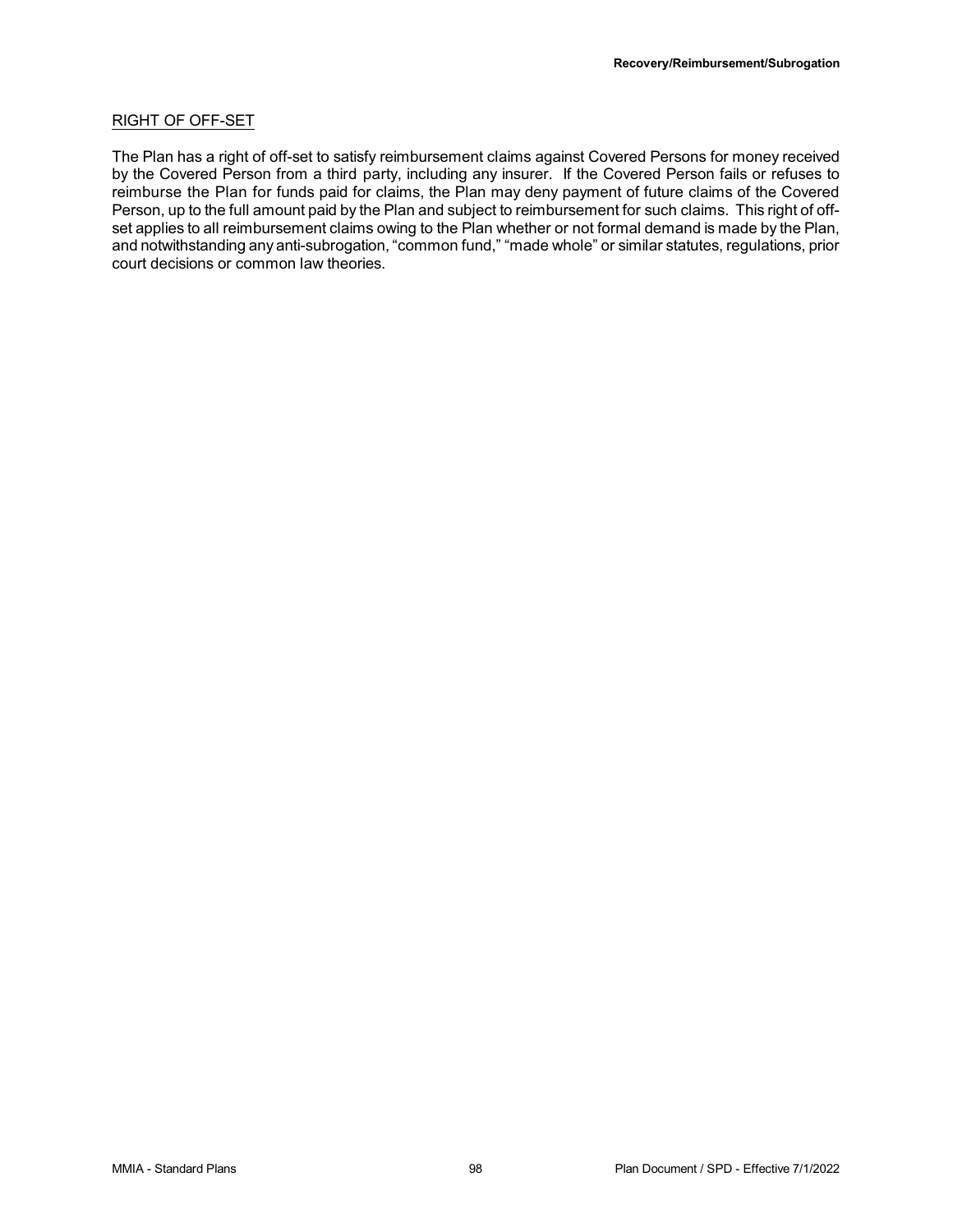## **PLAN ADMINISTRATION**

#### PURPOSE

The purpose of the Plan Document/Summary Plan Description is to set forth the provisions of the Plan which provide for the payment or reimbursement of all or a portion of the claim. The terms of this Plan are legally enforceable and the Plan is maintained for the exclusive benefit of eligible Employees, Retirees and their covered Dependents.

It is the intention of the Employer to establish a program of benefits constituting an "Employee Welfare Benefit Plan" under the Public Health Service Act, Section 1310, and any amendments thereto.

#### EFFECTIVE DATE

The effective date of the Plan is July 1, 2006, and restated July 1, 2022.

#### PLAN YEAR

The Plan Year is July 1 through June 30 of each succeeding year.

#### PLAN SPONSOR

The Plan Sponsor is Montana Municipal Interlocal Authority (MMIA).

#### PLAN SUPERVISOR

The Supervisor of the Plan is Allegiance Benefit Plan Management, Inc.

## NAMED FIDUCIARY AND PLAN ADMINISTRATOR

The Named Fiduciary and Plan Administrator is Montana Municipal Interlocal Authority (MMIA), an entity organized and existing under an interlocal governmental agreement, which has the authority to control and manage the operation and administration of the Plan. The Plan Administrator may delegate responsibilities for the operation and administration of the Plan. The Plan Administrator will have the authority to amend the Plan, to determine its policies, to appoint and remove other service providers of the Plan, to fix their compensation (if any), and exercise general administrative authority over them and the Plan. The Administrator has the sole authority and responsibility to review and make final decisions on all claims to benefits hereunder.

## PLAN INTERPRETATION

The Named Fiduciary and the Plan Administrator have full discretionary authority to interpret and apply all Plan provisions including, but not limited to, resolving all issues concerning eligibility and determination of benefits. The Plan Administrator may contract with an independent administrative firm to process claims, maintain Plan data, and perform other Plan-connected services. Final authority to interpret and apply the provisions of the Plan rests exclusively with the Plan Administrator. Decisions of the Plan Administrator made in good faith will be final and binding.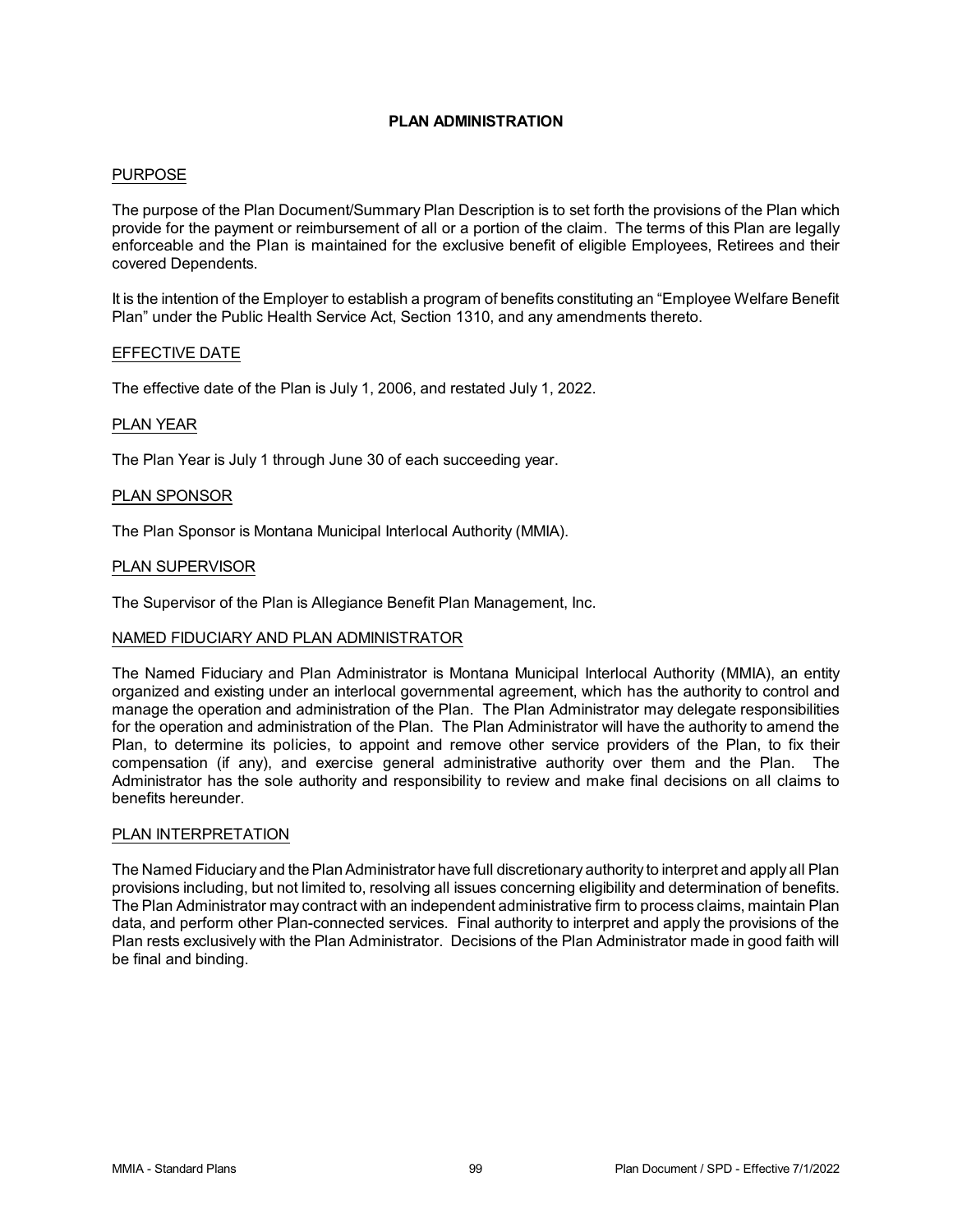## CONTRIBUTIONS TO THE PLAN

The MMIA will from time to time evaluate the costs of the Plan and determine the amount to be contributed by the MMIA Member Entity, if any, and the amount to be contributed, if any, by each Participant.

The MMIA Member Entity and the MMIA Member Entity's Employees provide contributions for coverage under this Plan. No portion of contributions for COBRA Continuation Coverage will be paid by the MMIA Member Entity or the Plan. Specific information regarding the actual amount of any contribution for coverage under this Plan may be obtained from the Plan Sponsor, by contacting the MMIA Employee Benefits Program Manager and requesting that information. The amount of any contribution for coverage, except the amounts for COBRA Continuation Coverage, may be increased, decreased or modified at any time by the Plan.

## PLAN AMENDMENTS/MODIFICATION/TERMINATION

The Plan Document/Summary Plan Description contains all the terms of the Plan and may be amended at any time by the Plan Administrator. Any changes will be binding on each Participant and on any other Covered Persons referred to in this Plan Document/Summary Plan Description. The authority to amend the Plan is delegated by the Plan Administrator to the Chief Executive Officer or his or her equivalent, whichever is applicable, of the MMIA. Any such amendment, modification, revocation or termination of the Plan will be authorized and signed by the Chief Executive Officer or his or her equivalent, whichever is applicable, of the MMIA, granting that individual the authority to amend, modify, revoke or terminate this Plan. Written notification of any amendments, modifications, revocations or terminations will be given to Plan Participants at least sixty (60) days prior to the effective date, except for amendments effective on the first day of a new Plan Year, for which thirty (30) days advance notice is required.

#### TERMINATION OF PLAN

MMIA reserves the right at any time to terminate the Plan by a written notice. All previous contributions by an MMIA Member Entity will continue to be issued for the purpose of paying benefits and fixed costs under provisions of this Plan with respect to claims arising before such termination, or will be used for the purpose of providing similar health benefits to Participants, until all contributions are exhausted.

#### SUMMARY PLAN DESCRIPTIONS

Each Participant covered under this Plan will have continuous access to a Summary Plan Description (SPD) describing the benefits to which the Covered Persons are entitled, the required Plan procedures for eligibility and claiming benefits and the limitations and exclusions of the Plan.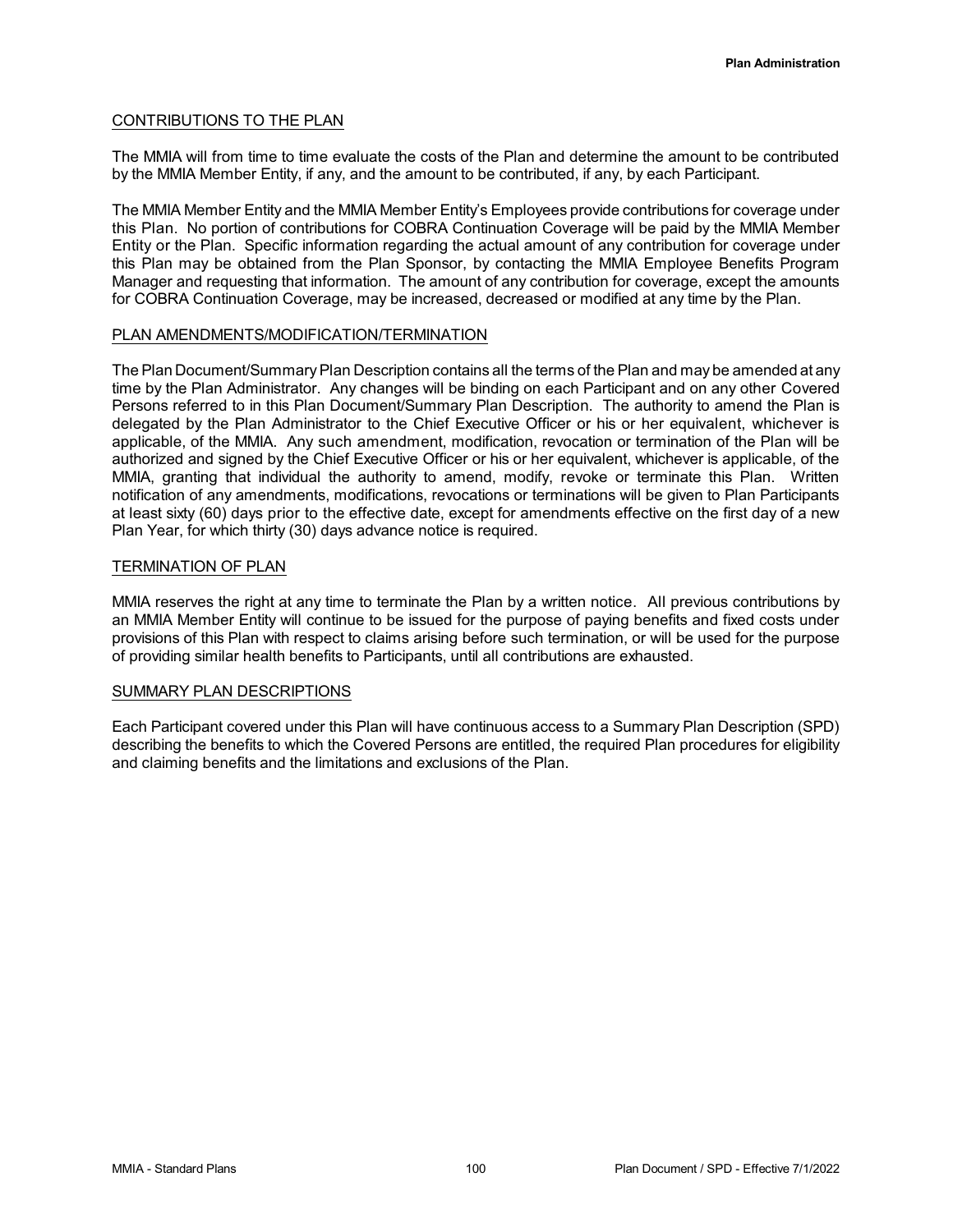## **GENERAL PROVISIONS**

#### EXAMINATION

The Plan will have the right and opportunity to have the Covered Person examined, at the expense of the Plan, whenever Injury or Illness is the basis of a claim when and so often as it may reasonably require to adjudicate the claim. The Plan will also have the right to have an autopsy performed in case of death to the extent permitted by law.

#### PAYMENT OF CLAIMS

All Plan benefits are payable to a Participant, Qualified Beneficiary or Alternate Recipient, whichever is applicable. All or a portion of any benefits payable by the Plan may, at the Covered Person's option and unless the Covered Person requests otherwise in writing not later than the time of filing the claim, be paid directly to the health care provider rendering the service, if proper written assignment is provided to the Plan and the health care provider is a Participating Provider. No payments will be made to any provider of services unless the Covered Person is liable for such expenses and such expenses are eligible for payment by the Plan.

The Plan will not recognize assignments of payment of benefits from non-Participating Providers. The Plan, at the discretion of the Plan Administrator, will pay the Procedure Based Maximum Expense (PBME) (Referenced Based Pricing) amount to the Covered Person or to the Covered Person and the provider jointly who incurred the claim (or the Participant, Qualified Beneficiary or Alternate Recipient if the Covered Person is a minor), and will notify the provider that the Plan does not recognize or accept assignments for payment of claims from non-Participating Providers.

If any benefits remain unpaid at the time of the Covered Person's death or if the Covered Person is a minor or is, in the opinion of the Plan, legally incapable of giving a valid receipt and discharge for any payment, the Plan may, at its option, pay such benefits to the Covered Person's legal representative or estate. The Plan, in its sole option, may require that an estate, guardianship or conservatorship be established by a court of competent jurisdiction prior to the payment of any benefit. Any payment made under this subsection will constitute a complete discharge of the Plan's obligation to the extent of such payment and the Plan will not be required to oversee the application of the money so paid.

## LEGAL PROCEEDINGS

No action at law or equity will be brought to recover on the Plan prior to the expiration of sixty (60) days after proof of loss has been filed in accordance with the requirements of the Plan, nor will such action be brought at all unless brought within three (3) years from the expiration of the time within which proof of loss is required by the Plan.

## NO WAIVER OR ESTOPPEL

No term, condition or provision of this Plan will be waived, and there will be no estoppel against the enforcement of any provision of this Plan, except by written instrument of the party charged with such waiver or estoppel. No such written waiver will be deemed a continuing waiver unless specifically stated therein, and each such waiver will operate only as to the specific term or condition waived and will not constitute a waiver of such term or condition for the future or as to any act other than that specifically waived.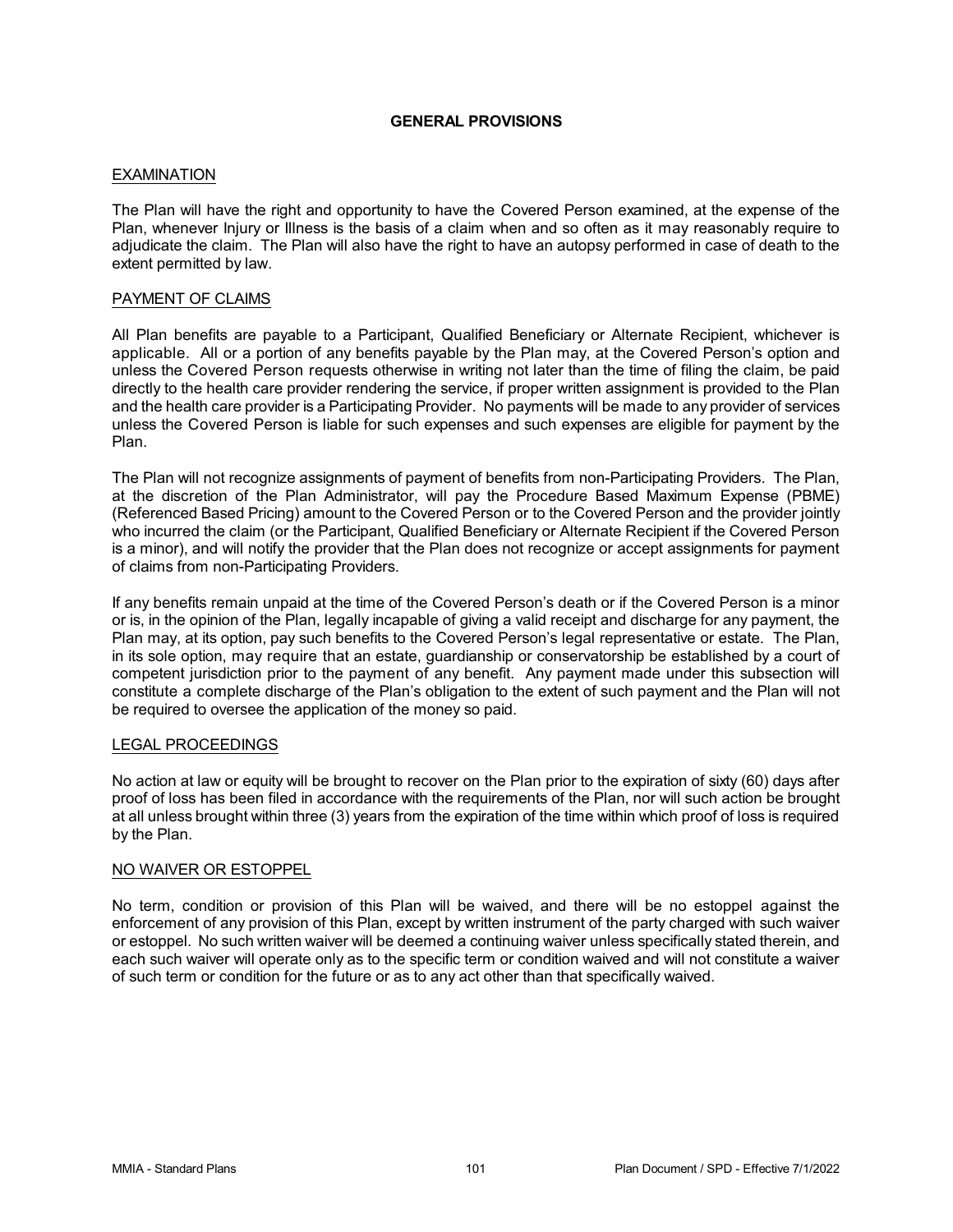## VERBAL STATEMENTS

Verbal statements or representations of the Plan Administrator, its agents and Employees, or Covered Persons will not create any right by contract, estoppel, unjust enrichment, waiver or other legal theory regarding any matter related to the Plan, or its administration, except as specifically stated in this subsection. No statement or representation of the Plan Administrator, its agents and Employees, or Covered Persons will be binding upon the Plan or a Covered Person unless made in writing by a person with authority to issue such a statement. This subsection will not be construed in any manner to waive any claim, right or defense of the Plan or a Covered Person based upon fraud or intentional material misrepresentation of fact or law.

#### FREE CHOICE OF PHYSICIAN

The Covered Person will have free choice of any licensed Physician, Licensed Health Care Provider or surgeon and the patient-provider relationship will be maintained.

#### WORKERS' COMPENSATION NOT AFFECTED

This Plan is not in lieu of, supplemental to Workers' Compensation and does not affect any requirement for coverage by Workers' Compensation Insurance.

#### CONFORMITY WITH LAW

If any provision of this Plan is contrary to any law to which it is subject, such provision is hereby amended to conform to the minimum requirements of the applicable law. Only that provision which is contrary to applicable law will be amended to conform; all other parts of the Plan will remain in full force and effect.

#### **MISCELLANEOUS**

Section titles are for convenience of reference only, and are not to be considered in interpreting this Plan.

No failure to enforce any provision of this Plan will affect the right thereafter to enforce such provision, nor will such failure affect its right to enforce any other provision of the Plan.

## FACILITY OF PAYMENT

Whenever payments which should have been made under this Plan in accordance with this provision have been made under any other plan or plans, the Plan will have the right, exercisable alone and in its sole discretion, to pay to any insurance company or other organization or person making such other payments any amounts it determines in order to satisfy the intent of this provision. Amounts so paid will be deemed to be benefits paid under this Plan and to the extent of such payments, the Plan will be fully discharged from liability under this Plan.

The benefits that are payable will be charged against any applicable maximum payment or benefit of this Plan rather than the amount payable in the absence of this provision.

## PROTECTION AGAINST CREDITORS

No benefit payment under this Plan will be subject in any way to alienation, sale, transfer, pledge, attachment, garnishment, execution or encumbrance of any kind, and any attempt to accomplish the same will be void, except an assignment of payment to a provider of Covered Services. If the Plan Administrator finds that such an attempt has been made with respect to any payment due or which will become due to any Participant, the Plan Administrator, in its sole discretion, may terminate the interest of such Participant or former Participant in such payment. In such case, the Plan Administrator will apply the amount of such payment to or for the benefit of such Participant or covered Dependents or former Participant, as the Plan Administrator may determine. Any such application will be a complete discharge of all liability of the Plan with respect to such benefit payment.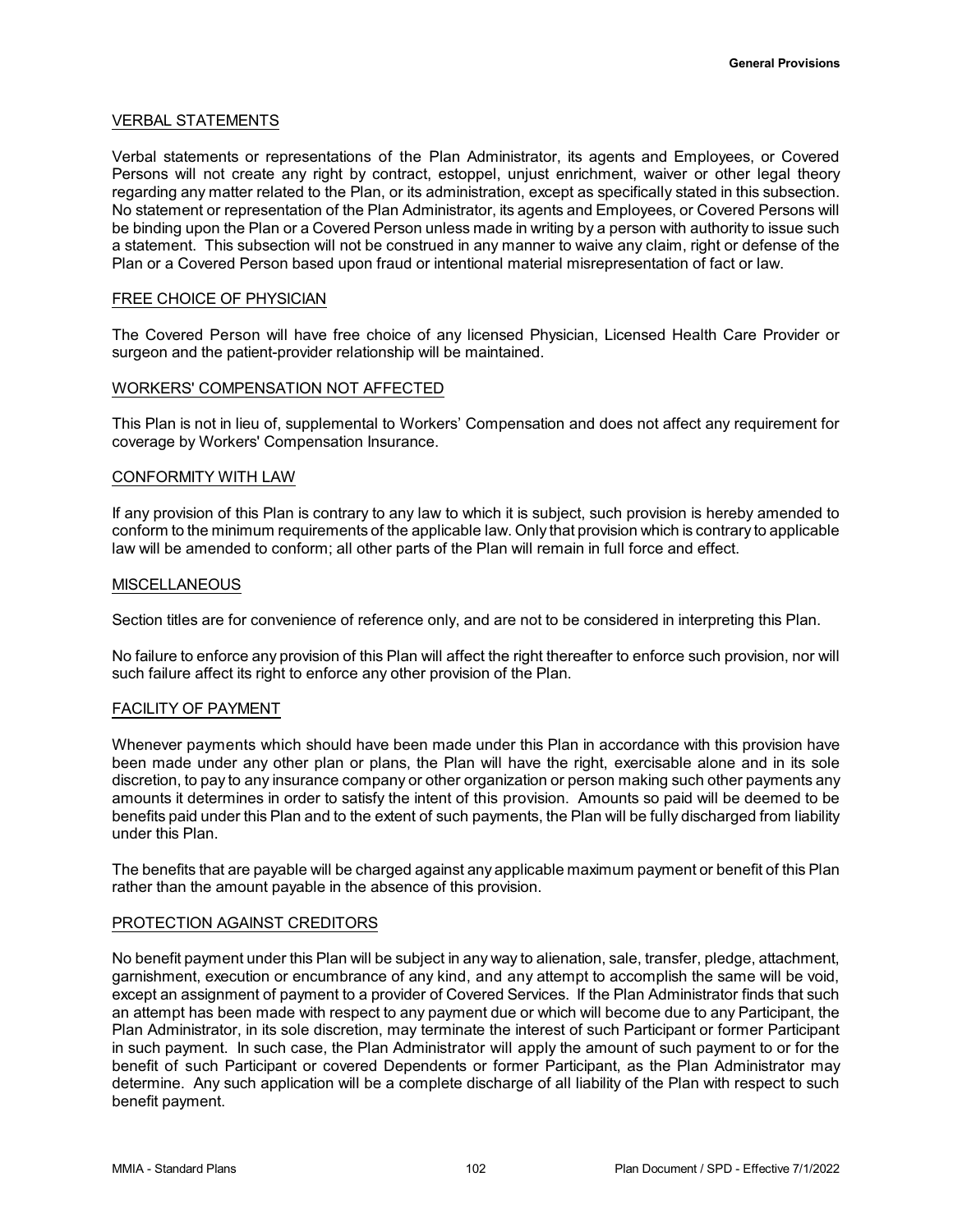## PLAN IS NOT A CONTRACT

The Plan Document/Summary Plan Description constitutes the primary authority for Plan administration. The establishment, administration and maintenance of this Plan will not be deemed to constitute a contract of employment, give any Participant of an MMIA Member Entity the right to be retained in the service of an MMIA Member Entity, or to interfere with the right of an MMIA Member Entity to discharge or otherwise terminate the employment of any Participant.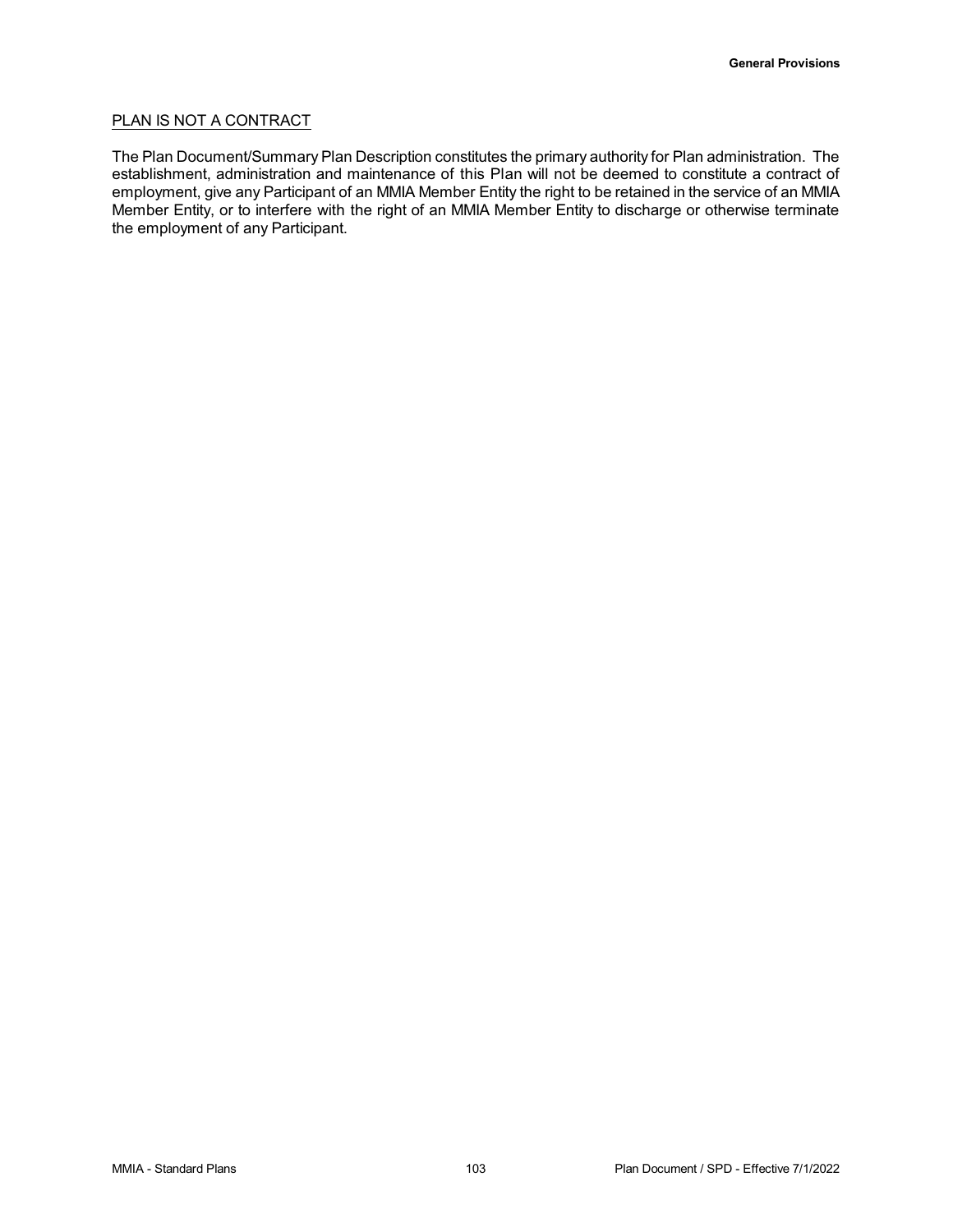# **GENERAL DEFINITIONS**

Certain words and phrases in this Plan Document/SummaryPlan Description are defined below. If the defined term is not used in this document, the term does not apply to this Plan.

Masculine pronouns used in this Plan Document/Summary Plan Description will include either the masculine or feminine gender unless the context indicates otherwise.

Any words used herein in the singular or plural will include the alternative as applicable.

## ACCIDENTAL INJURY

"Accidental Injury" means an Injury sustained as a result of an external force or forces that is/are sudden, direct and unforeseen and is/are exact as to time and place. A hernia of any kind will only be considered as an Illness.

## ACTIVE SERVICE

"Active Service" means that an Employee is in service with an MMIA Member Entity on a day which is one of an MMIA Member Entity's regularly scheduled work days and that the Employee is performing all of the regular duties of his/her employment with an MMIA Member Entity on a regular basis, either at one of the MMIA Member Entity's business establishments or at some location to which the MMIA Member Entity's business requires him/her to travel.

### ADVANCED PRACTICE REGISTERED NURSE

"Advanced Practice Registered Nurse" means nurses who have additional professional education beyond the basic nursing degree required of a registered nurse and who are considered Advanced Practice Registered Nurses by applicable state law. Advanced Practice Registered Nurses include nurse practitioners, nursemidwives (Certified Nurse Midwife), nurse-anesthetists, and clinical nurse specialists.

### ADVERSE BENEFIT DETERMINATION

"Adverse Benefit Determination" means any of the following: a denial, reduction, or termination of, or a failure to provide or make payment, in whole or in part, for, a benefit, including any such denial, reduction, termination, or failure to provide or make payment that is based on a determination of a Participant's or beneficiary's eligibility to participate in the Plan, and including, with respect to group health plans, a denial, reduction, or termination of, or a failure to provide or make payment, in whole or in part, for, a benefit resulting from the application of any utilization review, as well as a failure to cover an item or service for which benefits are otherwise provided because it is determined to be Experimental or Investigational or not Medically Necessary or appropriate, or a rescission of coverage if the Plan Administrator determines that the Employee or a Dependent engaged in fraud or intentional misrepresentation of a material fact in order to obtain coverage and/or benefits under the Plan. In such case, the Participant will receive written notice at least thirty (30) days before the coverage is rescinded.

### ALCOHOLISM

"Alcoholism" means a morbid state caused by excessive and compulsive consumption of alcohol that interferes with the patient's health, social or economic functioning.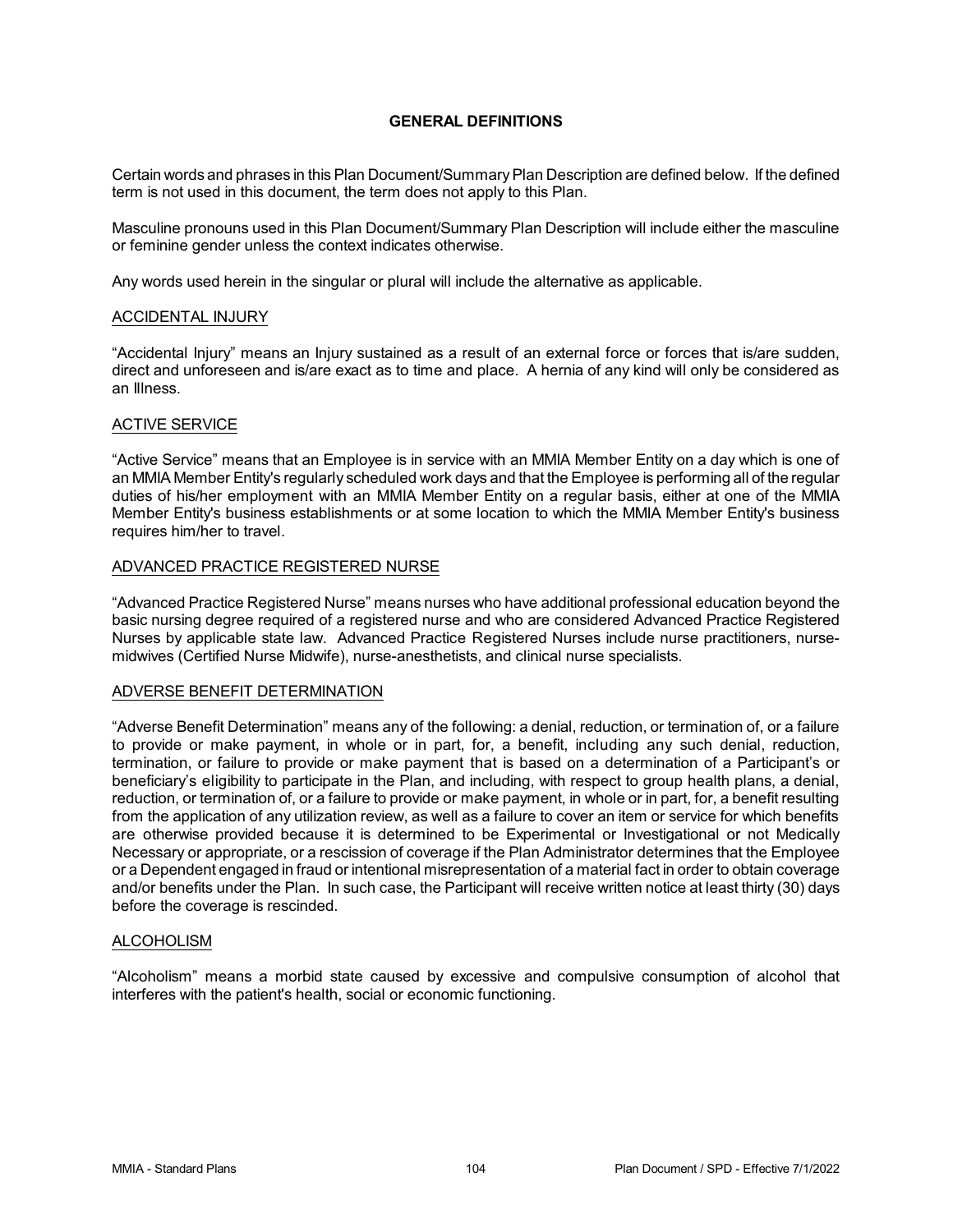# ALCOHOLISM AND/OR CHEMICAL DEPENDENCY TREATMENT FACILITY

"Alcoholism and/or Chemical Dependency Treatment Facility" means a licensed institution which provides a program for diagnosis, evaluation, and effective treatment of Alcoholism and/or Chemical Dependency; provides detoxification services needed with its effective treatment program; provides infirmary-level medical services or arranges with a Hospital in the area for any other medical services that may be required; is at all times supervised by a staff of Physicians; provides at all times skilled nursing care by licensed nurses who are directed bya full-time Registered Nurse (RN) or Licensed Vocational Nurse (LVN); prepares and maintains a written plan of treatment for each patient based on medical, psychological and social needs which is supervised by a Physician; and meets licensing standards.

## AMBULATORY SURGICAL CENTER

"Ambulatory Surgical Center" (also called same-day surgery center or Outpatient surgery center) means a licensed establishment with an organized staff of Physicians and permanent facilities, either freestanding or as a part of a Hospital, equipped and operated primarily for the purpose of performing surgical procedures and which a patient is admitted to and discharged from within a twenty-four (24) hour period. Such facilities must provide continuous Physician and registered nursing services whenever a patient is in the facility. An Ambulatory Surgical Center must meet any requirements for certification or licensing for ambulatory surgery centers in the state in which the facility is located.

"Ambulatory Surgical Center" does not include an office or clinic maintained by a Dentist or Physician for the practice of dentistry or medicine, a Hospital emergency room or trauma center.

### AMBULANCE SERVICE

"Ambulance Service" means an entity, its personnel and equipment including, but not limited to, automobiles, airplanes, boats or helicopters, which are licensed to provide Emergency medical and Ambulance services in the state in which the services are rendered.

### AUTISM SPECTRUM DISORDER

"Autism Spectrum Disorder" means neurological disorders, usuallyappearing in the first three (3) years of life, that affect normal brain functions and are typically manifested by impairments in communication and social interaction, as well as restrictive, repetitive and stereotyped behaviors.

### BENEFIT PERCENTAGE

"Benefit Percentage" means that portion of Eligible Expenses payable by the Plan, which is stated as a percentage in the Schedule of Medical Benefits.

### BENEFIT PERIOD

"Benefit Period" refers to a time period of one year, which is either a Calendar Year or other annual period, as shown in the Schedule of Medical Benefits. Such Benefit Period will terminate on the earliest of the following dates:

- 1. The last day of the one year period so established; or
- 2. The day the Maximum Lifetime Benefit applicable to the Covered Person becomes paid; or
- 3. The date the Plan terminates.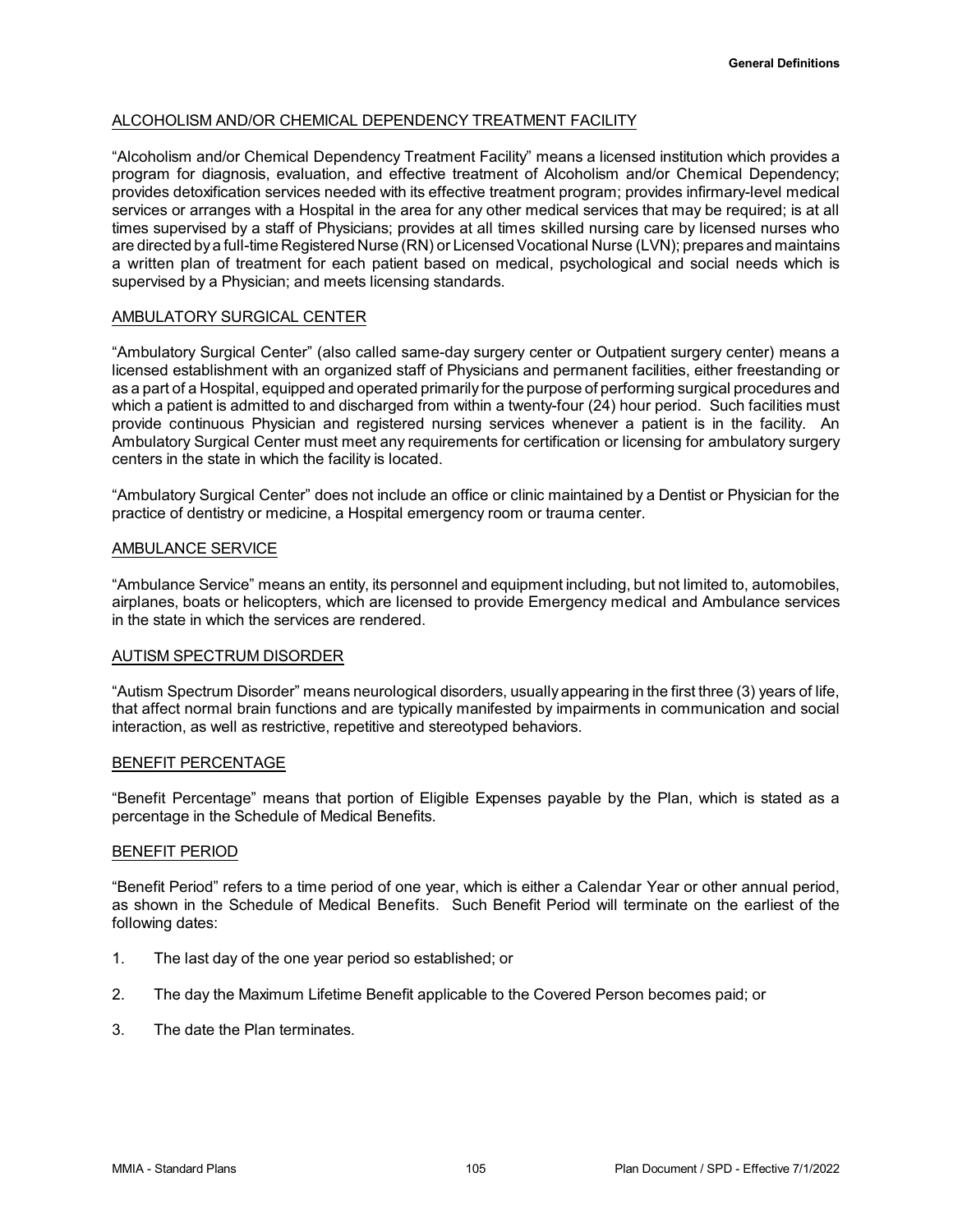## BIRTHING CENTER

A "Birthing Center" means a freestanding or hospital based facility which provides obstetrical delivery services under the supervision of a Physician, and through an arrangement or an agreement with a Hospital.

## CALENDAR YEAR

"Calendar Year" means a period of time commencing on January 1 and ending on December 31 of the same year.

## CARDIAC REHABILITATION THERAPY

"Cardiac Rehabilitation Therapy" means the process of restoring optimal functional status after a cardiac event.

### CENTER OF EXCELLENCE

"Center of Excellence" is where a "best practices" approach is utilized by health care professionals with extraordinary expertise.

### CHEMICAL DEPENDENCY

"Chemical Dependency" means the physiological and psychological addiction to a controlled drug or substance, or to alcohol. Dependence upon tobacco, nicotine, caffeine or eating disorders are not included in this definition.

### CLOSE RELATIVE

"Close Relative" means the spouse, parent, brother, sister, child, or in-laws of the Covered Person.

### COBRA

"COBRA" means Sections 2201 through 2208 of the Public Health Service Act [42 U.S.C. § 300bb-1 through § 300bb-8], which contains provisions similar to Title X of the Consolidated Omnibus Budget Reconciliation Act of 1985, as amended.

### COBRA CONTINUATION COVERAGE

"COBRA Continuation Coverage" means continuation coverage provided under the provisions of the Public Health Service Act referenced herein under the definition of "COBRA".

### CONVALESCENT NURSING FACILITY

See "Skilled Nursing Facility".

### CONTRACEPTIVE MANAGEMENT

"Contraceptive Management" means Physician fees related to a prescription contraceptive device, obtaining a prescription for contraceptives, purchasing, fitting, injecting, implantation, placement or removal of any contraceptive device.

### COPAYMENT

"Copayment" means the specific dollar amount payable by the Covered Person for prescriptions. The applicable Copayments are stated in the Schedule of Medical Benefits.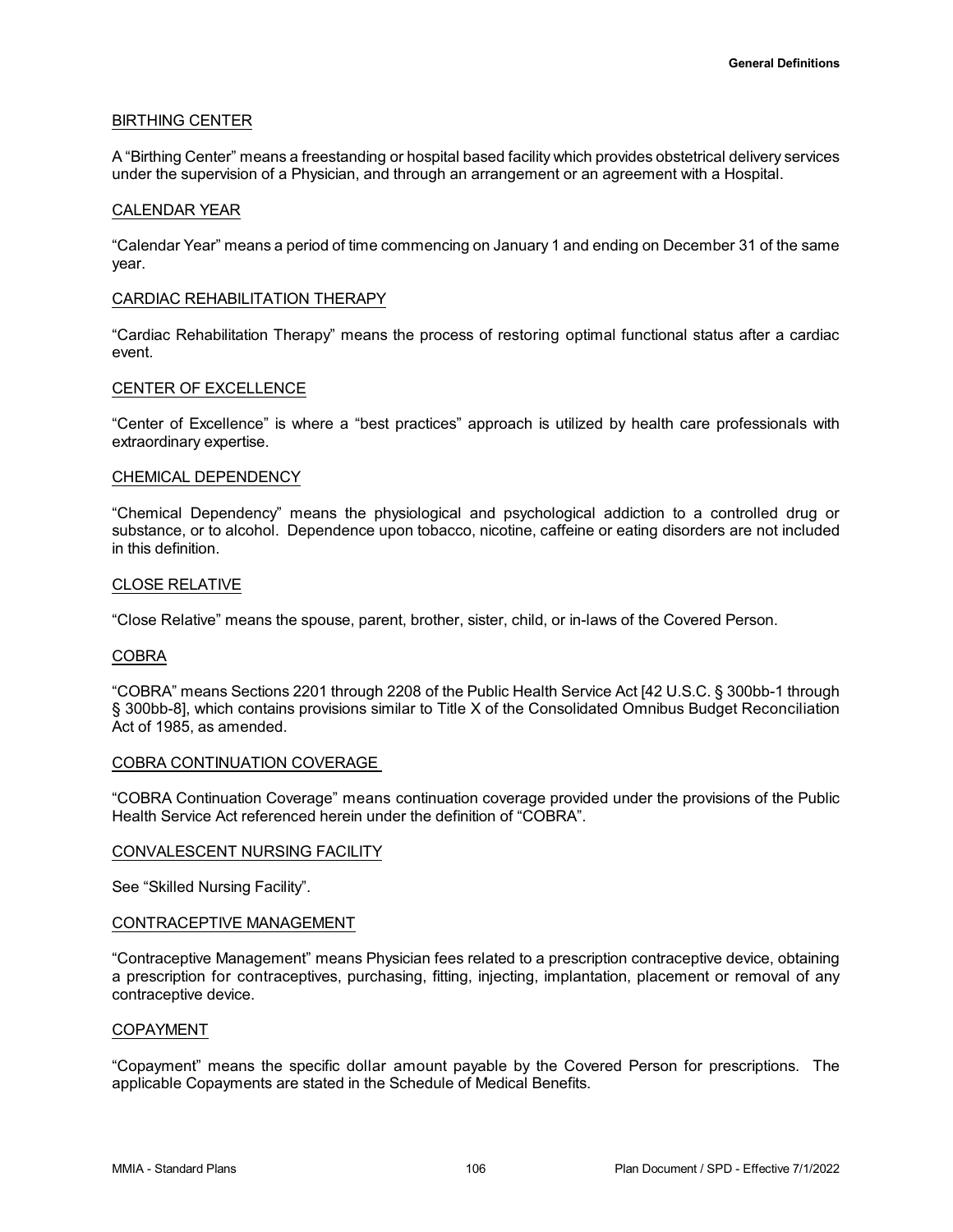## COSMETIC

"Cosmetic" means services or treatment ordered or performed solely to change a Covered Person's appearance rather than for the restoration of bodily function.

### COVERED PERSON

"Covered Person" means any Participant or Dependent of a Participant meeting the eligibility requirements for coverage and properly enrolled for coverage as specified in the Plan.

### CUSTODIAL CARE

"Custodial Care" means the type of care or service, wherever furnished and by whatever name called, which is designed primarily to assist a Covered Person in the activities of daily living. Such activities include, but are not limited to: bathing, dressing, feeding, preparation of special diets, assistance in walking or in getting in and out of bed, and supervision over medication which can normally be self-administered.

### DEDUCTIBLE

"Deductible" means a specified dollar amount that must be incurred before the Plan will pay any amount for any benefit to which the Deductible applies during each Benefit Period.

### DEPENDENT

"Dependent" means a person who is eligible for coverage under the Dependent Eligibility subsection of this Plan.

### DEPENDENT COVERAGE

"Dependent Coverage" means eligibility for coverage under the terms of the Plan for benefits payable as a consequence of Eligible Incurred Expenses for an Illness or Injury of a Dependent.

### DURABLE MEDICAL EQUIPMENT

"Durable Medical Equipment" means equipment which is:

- 1. Able to withstand repeated use, i.e., could normally be rented, and used by successive patients; and
- 2. Primarily and customarily used to serve a medical purpose; and
- 3. Not generally useful to a person in the absence of Illness or Injury.

### ELECTED OFFICIAL

"Elected Official" means a person whose service with the MMIA Member Entity is as a result of election to an official governmental office of the MMIA Member Entity as required by Montana law, or as a result of appointment to such an official governmental office to serve out the remainder of an unexpired term of an elected official who has resigned or been removed from an official governmental office, as allowed by Montana law. A person will be considered an Elected Official only during the legal term of office for any such official governmental office.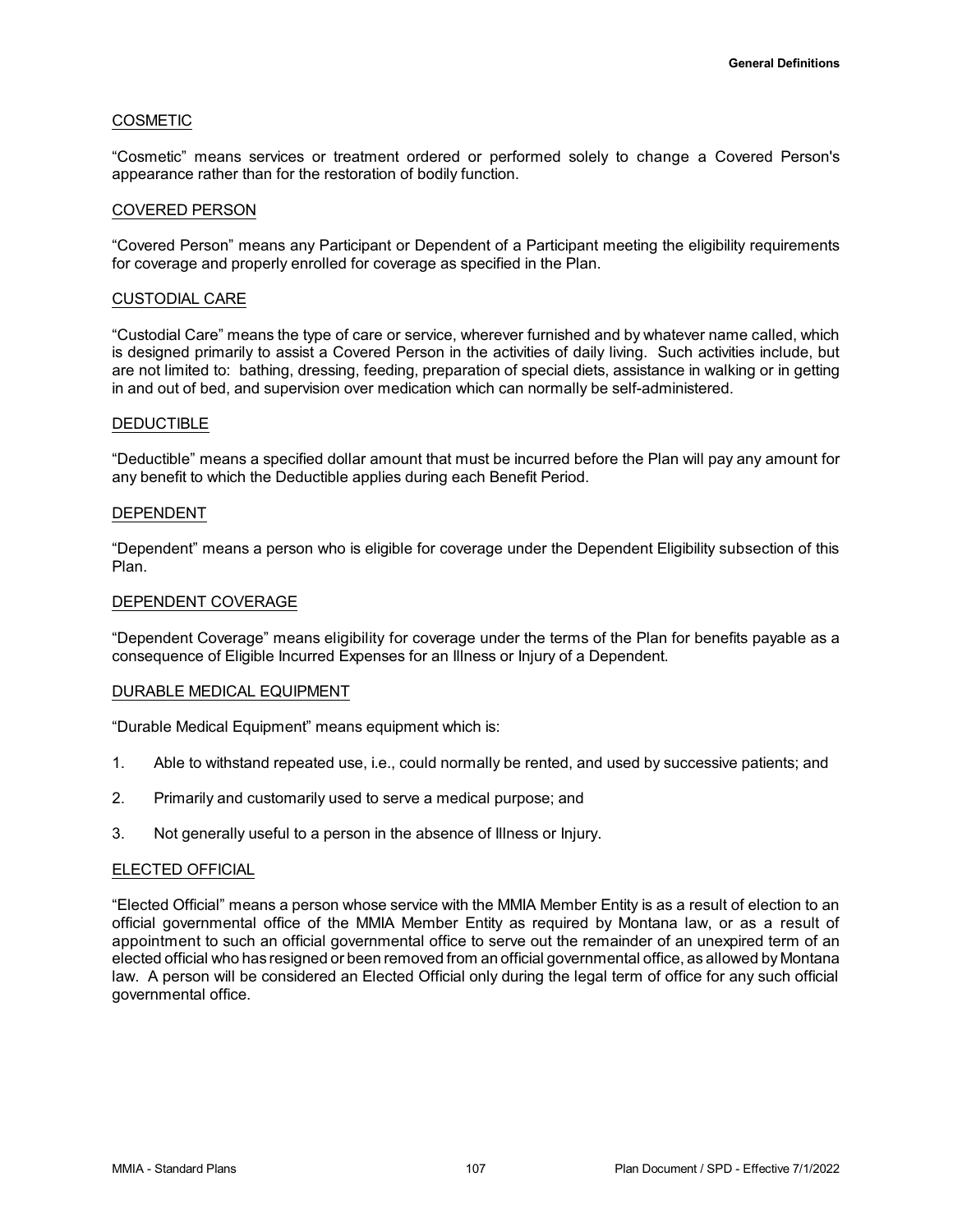## ELIGIBLE EXPENSES

"Eligible Expenses" means the maximum amount of any charge for a covered service, treatment or supply that may be considered for payment by the Plan, including any portion of that charge that may be applied to the Deductible or used to satisfy the Out-of-Pocket Maximum. Eligible Expenses are equal to the Procedure Based Maximum Expense (PBME) (Referenced Based Pricing) as defined by this Plan.

# **EMERGENCY**

"Emergency" means acute symptoms that a prudent layperson with average knowledge of health and medicine would expect that the absence of medical attention would place the individual's health in serious jeopardy, or seriously impair body functions, organs or parts.

## EMPLOYEE

"Employee" means a person employed by a Member Entity as a common-law W-2 payroll Employee and a common-law W-2 payroll Employee of any political subdivision adjunct of a Member Entity to which a Member Entity has allowed to be covered under the Member Entity's health benefit plan through MMIA (pursuant to a written agreement between the Member Entity and the political subdivision).

Employee does not include any employee leased from another employer including, but not limited to, those individuals defined in Internal Revenue Code Section 414(n), or an individual classified by the MMIA Member Entity as a contract worker or independent contractor if such persons are not on the MMIA Member Entity's W-2 payroll, or any individual who performs services for the MMIA Member Entity but who is paid by a temporary or other employment agency such as "Kelly," "Manpower," etc.

### EMPLOYER

"Employer" means an MMIA Member Entity, and any related board or agency for which the MMIA Member Entity provided group health coverage from a source other than MMIA, on the day immediately prior to becoming covered under MMIA.

## ENROLLMENT DATE

"Enrollment Date" means the date a person becomes eligible for coverage under this Plan or the eligible person's effective date of coverage under this Plan, whichever occurs first.

### EXPERIMENTAL/INVESTIGATIONAL

"Experimental/Investigational" means:

- 1. Any drug or device that cannot be lawfully marketed without approval of the U.S. Food and Drug Administration and approval for marketing has not been given at the time the drug or device is furnished; or
- 2. Any drug, device, medical treatment or procedure for which the patient informed consent document utilized with the drug, device, treatment or procedure, was reviewed and approved by the treating facility's Institutional Review Board or other body serving a similar function, or if federal law requires such review or approval; or
- 3. That the drug, device or medical treatment or procedure is under study, prior to or in the absence of any clinical trial, to determine its maximum tolerated dose, its toxicity, or its safety, or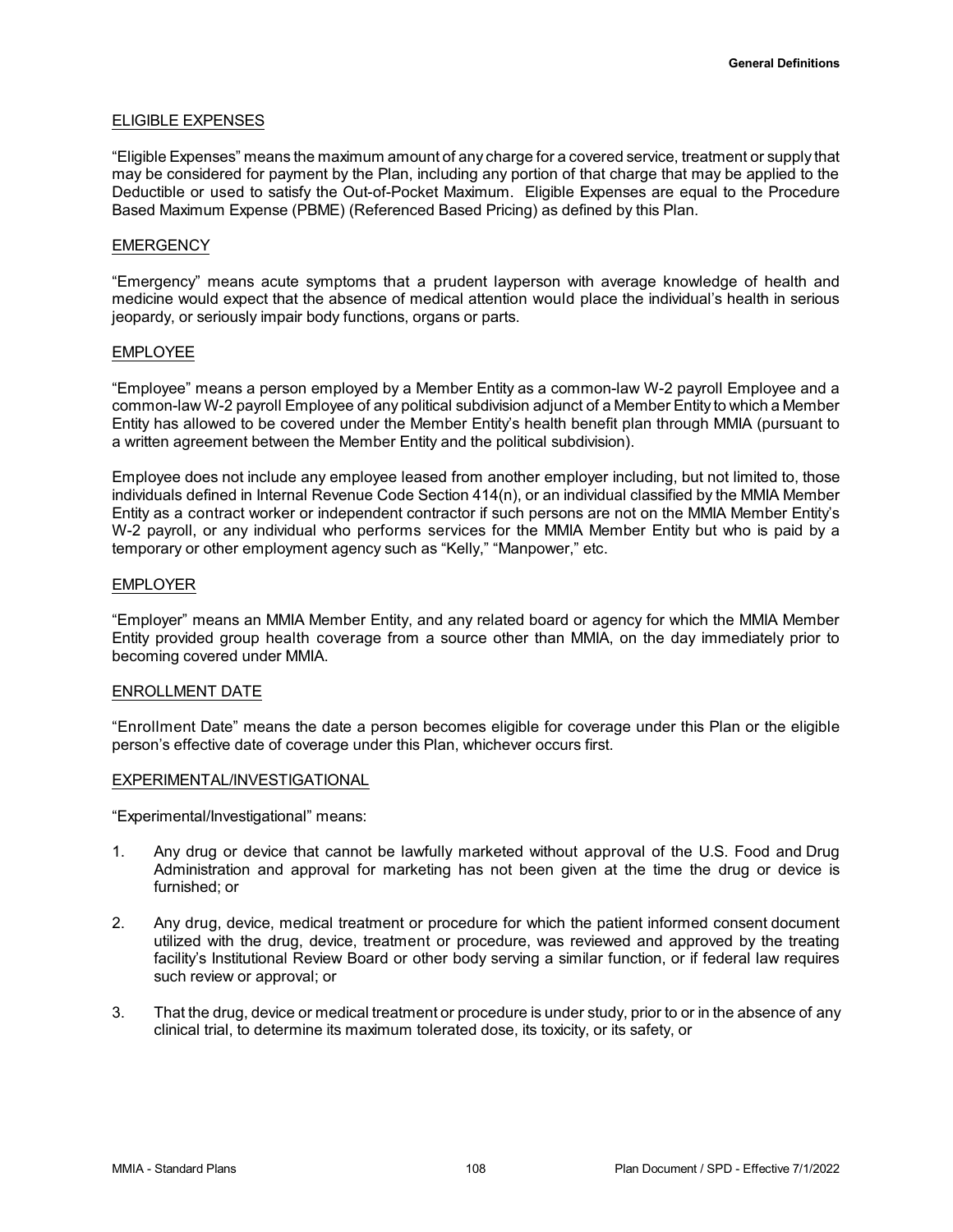- 4. That based upon Reliable Evidence, the drug, device, medical treatment or procedure is the subject of an on-going Phase I or Phase II clinical trial. (A Phase III clinical trial recognized by the National Institutes of Health is not considered Experimental or Investigational.) For chemotherapy regimens, a Phase II clinical trial is not considered Experimental or Investigational when both of these criteria are met:
	- A. The regimen or protocol has been the subject of a completed and published Phase II clinical trial which demonstrates benefits equal to or greater than existing accepted treatment protocols, and
	- B. The regimen or protocol listed by the National Comprehensive Cancer Network is supported by level of evidence Category 2B or higher; or
- 5. Based upon Reliable Evidence, any drug, device, medical treatment or procedure that the prevailing opinion among experts is that further studies or clinical trial are necessary to determine it maximum tolerated dose, its toxicity, its safety, its efficacy or its efficacy as compared with generally medically accepted means of treatment or diagnosis; or
- 6. Any drug, device, medical treatment or procedure used in a manner outside the scope of use for which it was approved by the FDA or other applicable regulatory authority (U.S. Department of Health, Centers for Medicare and Medicaid Services (CMS), American Dental Association, American Medical Association).

"Reliable Evidence" means only reports and articles published in authoritative medical and scientific literature; the written protocol or protocols used by a treating facility or the protocol(s) if another facility studying substantially the same drug, device, medical treatment or procedure; or the informed consent document used by the treating facility or by another facility studying substantially the same drug, device, medical treatment or procedure.

# FAMILY

"Family" means a Participant and his or her eligible Dependents as defined herein.

# FMLA

"FMLA" means Family and Medical Leave Act.

# GENDER IDENTITY DISORDER / GENDER DYSPHORIA

## **DSM-V diagnosis in children**:

- 1. A definite difference between experienced/expressed gender and the one assigned at birth of at least six (6) months duration. At least six (6) of the following must be present:
	- A. Persistent and strong desire to be of the other sex or insistence that they belong to the other sex.
	- B. In male children, a strong preference for cross-dressing and in female children, a strong preference for wearing typical masculine clothing and dislike or refusal to wear typical feminine clothing.
	- C. Fantasizing about playing opposite gender roles in make-belief play or activities.
	- D. Preference for toys, games or activities typical of the opposite sex.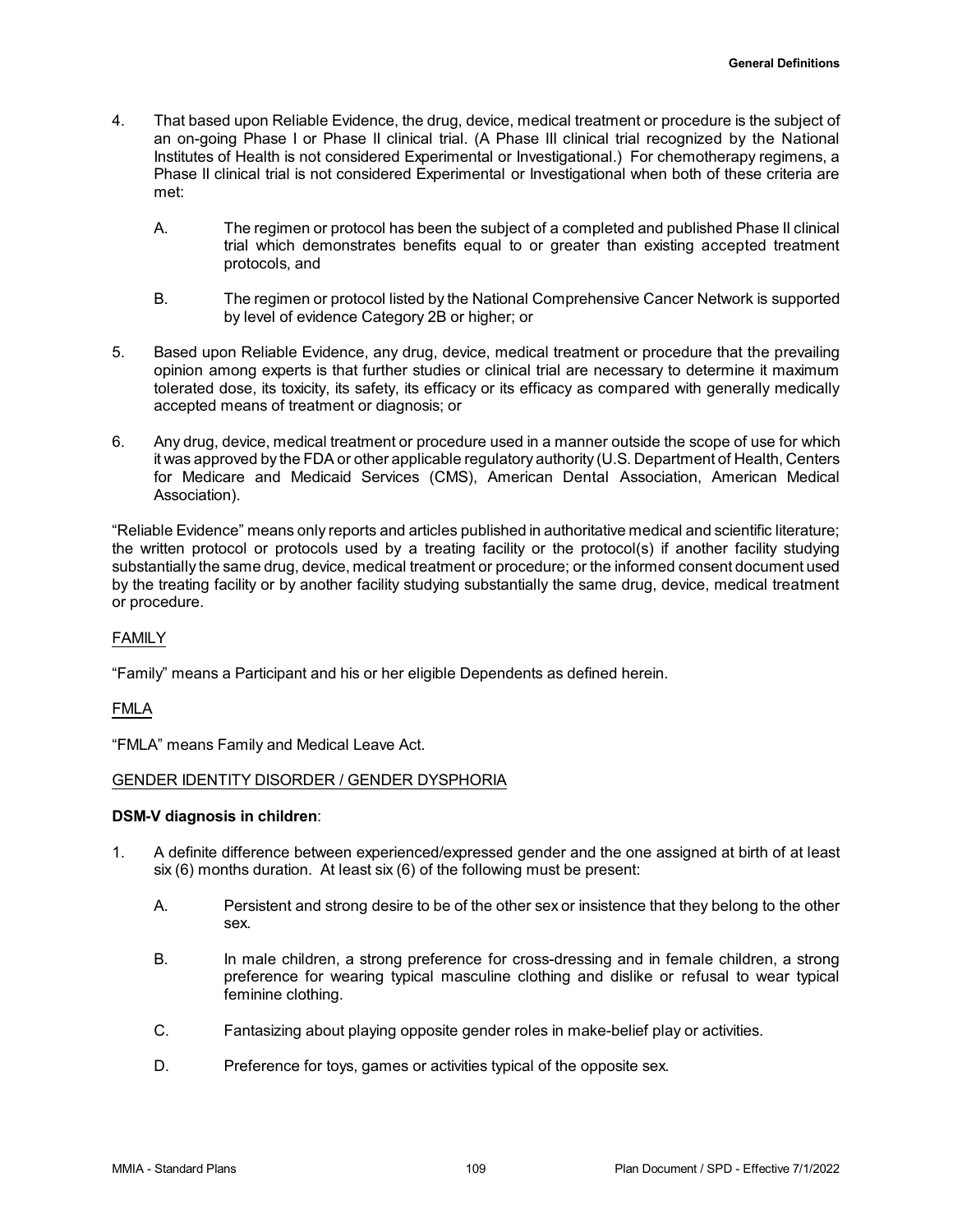- E. Rejection of toys, games and activities conforming to one's own sex. In male children, avoidance of rough-and-tumble play, and in female children, rejection of typically feminine toys, games and activities.
- F. Preference for playmates of the other sex.
- G. Dislike for sexual anatomy. Male children may hate their penis and testes, and female children may dislike urinating sitting.
- H. Desire to acquire the primary and/or secondary sex characteristics of the opposite sex.
- 2. The gender dysphoria leads to clinically significant distress and/or social, occupational and other functioning impairment. There may be an increased risk of suffering distress or disability.

The subtypes may be ones with or without defects or defects in sexual development.

### **DSM-V diagnosis in adolescents and adults:**

- 1. A definite mismatch between the assigned gender and experienced/expressed gender for at least six (6) months duration as characterized by at least two (2) or more of the following features:
	- A. Mismatch between experienced or expressed gender and gender manifested by primary and/or secondary sex characteristics at puberty.
	- B. Persistent desire to rid oneself of the primary or secondary sexual characteristics of the biological sex at puberty.
	- C. Strong desire to possess the primary and/or secondary sex characteristics of the other gender.
	- D. Desire to belong to the other gender.
	- E. Desire to be treated as the other gender.
	- F. Strong feeling or conviction that he or she is reacting or feeling in accordance with the identified gender.
- 2. The gender dysphoria leads to clinically significant distress and/or social, occupational and other functioning impairment. There may be an increased risk of suffering distress or disability.

The subtypes may be ones with or without defects or defects in sexual development.

### HIPAA

"HIPAA" means the Health Insurance Portability and Accountability Act of 1996, as amended.

### HOME HEALTH CARE AGENCY

"Home Health Care Agency" means an organization that provides skilled nursing services and therapeutic services (home health aide services, physical therapy, occupational therapy, speech therapy, #medical social services) on a visiting basis, in a place of residence used as the Covered Person's home. The organization must be Medicare certified and licensed within the state in which home health care services are provided.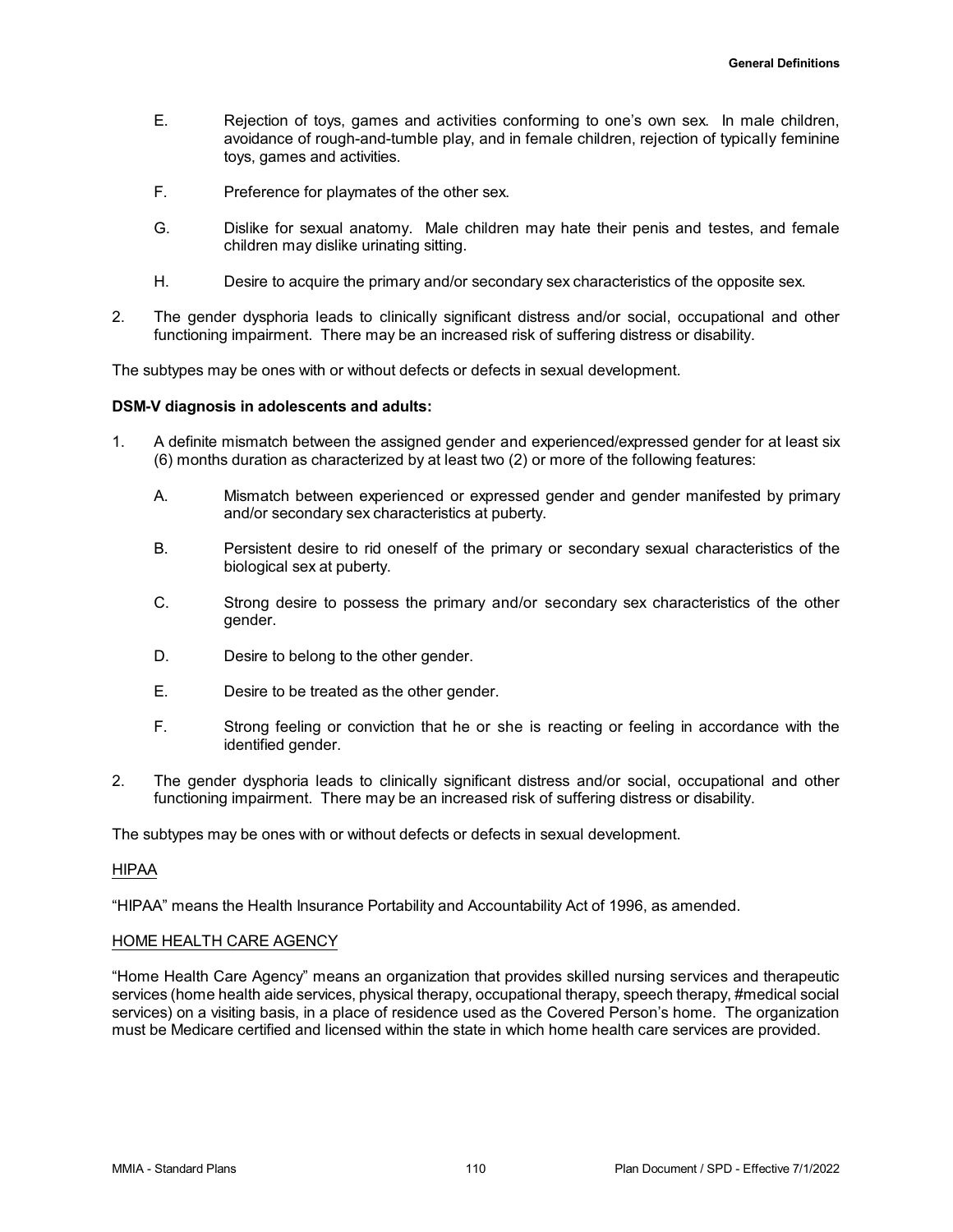## HOME HEALTH CARE PLAN

"Home Health Care Plan" means a program for continued care and treatment administered by a Medicare certified and licensed Home Health Care Agency, for the Covered Person who may otherwise have been confined as an Inpatient in a Hospital or Skilled Nursing Facility or following termination of a Hospital confinement as an Inpatient and is the result of the same related condition for which the Covered Person was hospitalized and is approved in writing by the Covered Person's attending Physician.

# **HOSPICE**

"Hospice" means a health care program providing a coordinated set of services rendered at home, in Outpatient settings or in institutional settings for Covered Persons suffering from a condition that has a terminal prognosis. A Hospice must have an interdisciplinary group of personnel which includes at least one Physician and one Registered Nurse (RN) or Licensed Vocational Nurse (LVN), and it must maintain central clinical records on all patients. A Hospice must meet the standards of the National Hospice Organization (NHO) and applicable state licensing requirements.

## HOSPICE BENEFIT PERIOD

"Hospice Benefit Period" means a specified amount of time during which the Covered Person undergoes treatment by a Hospice. Such time period begins on the date the attending Physician of a Covered Person certifies a diagnosis of terminal Illness, and the Covered Person is accepted into a Hospice program. The period will end the earliest of six months from this date or at the death of the Covered Person. A new Hospice Benefit Period may begin if the attending Physician certifies that the patient is still terminally ill; however, additional proof will be required by the Plan Administrator before a new Hospice Benefit Period can begin.

# **HOSPITAL**

"Hospital" means an institution which meets all of the following conditions:

- 1. It is engaged primarily in providing medical care and treatment to ill and injured persons on an emergent or Inpatient basis at the patient's expense; and
- 2. It is licensed as a hospital or a critical access hospital under the laws of the jurisdiction in which the facility is located; and
- 3. It maintains on its premises the facilities necessary to provide for the diagnosis and treatment of an Illness or an Injury or provides for the facilities through arrangement or agreement with another hospital; and
- 4. It provides treatment by or under the supervision of a Physician or osteopathic Physician with nursing services by registered nurses as required under the laws of the jurisdiction in which the facility is licensed; and
- 5. It is a provider of services under Medicare. This condition is waived for otherwise Eligible Incurred Expenses outside of the United States; and
- 6. It is not, other than incidentally, a place for rest, a place for the aged, a place for drug addicts, a place for alcoholics, or a nursing home.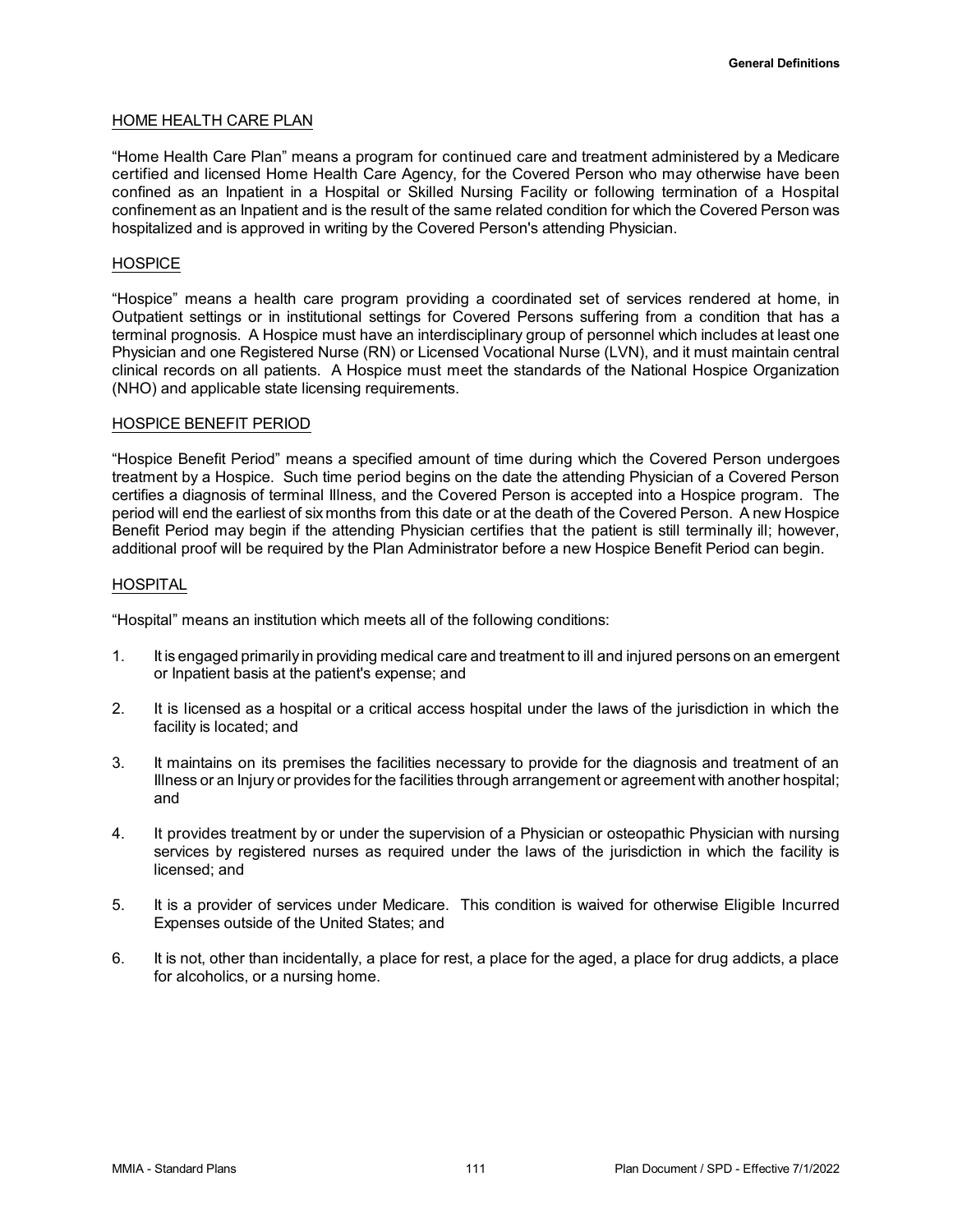## HOSPITAL MISCELLANEOUS EXPENSES

"Hospital MiscellaneousExpenses" mean the actual charges made by a Hospital on its own behalf for services and supplies rendered to the Covered Person which are Medically Necessary for the treatment of such Covered Person. Hospital Miscellaneous Expenses do not include charges for Room and Board or for professional services, regardless of whether the services are rendered under the direction of the Hospital or otherwise.

# ILLNESS

"Illness" means a bodily disorder, Pregnancy, disease, physical sickness, Mental Illness, or functional nervous disorder of a Covered Person.

## INCURRED EXPENSES OR EXPENSES INCURRED

"Incurred Expenses" or "Expenses Incurred" means those services and supplies rendered to a Covered Person. Such expenses will be considered to have occurred at the time or date the treatment, service or supply is actually provided.

## INITIAL ENROLLMENT PERIOD

"Initial Enrollment Period" means the time allowed by this Plan for enrollment when a person first becomes eligible for coverage.

## INJURY

"Injury" means physical damage to the Covered Person's body which is not caused by disease or bodily infirmity.

## INPATIENT

"Inpatient" means the classification of a Covered Person when that person is admitted to a Hospital, Hospice, or Skilled Nursing Facility for treatment, and charges are made for Room and Board to the Covered Person as a result of such treatment.

### INTENSIVE CARE UNIT

"Intensive Care Unit" means a section, ward, or wing within the Hospital which is separated from other facilities and:

- 1. Is operated exclusively for the purpose of providing professional medical treatment for critically ill patients;
- 2. It has special supplies and equipment necessary for such medical treatment available on a standby basis for immediate use; and
- 3. It provides constant observation and treatment by Registered Nurses (RN) or other highly-trained Hospital personnel.

## LICENSED HEALTH CARE PROVIDER

"Licensed Health Care Provider" means any provider of health care services who is licensed or certified by any applicable governmental regulatory authority to the extent that services are within the scope of the license or certification and are not specifically excluded by this Plan.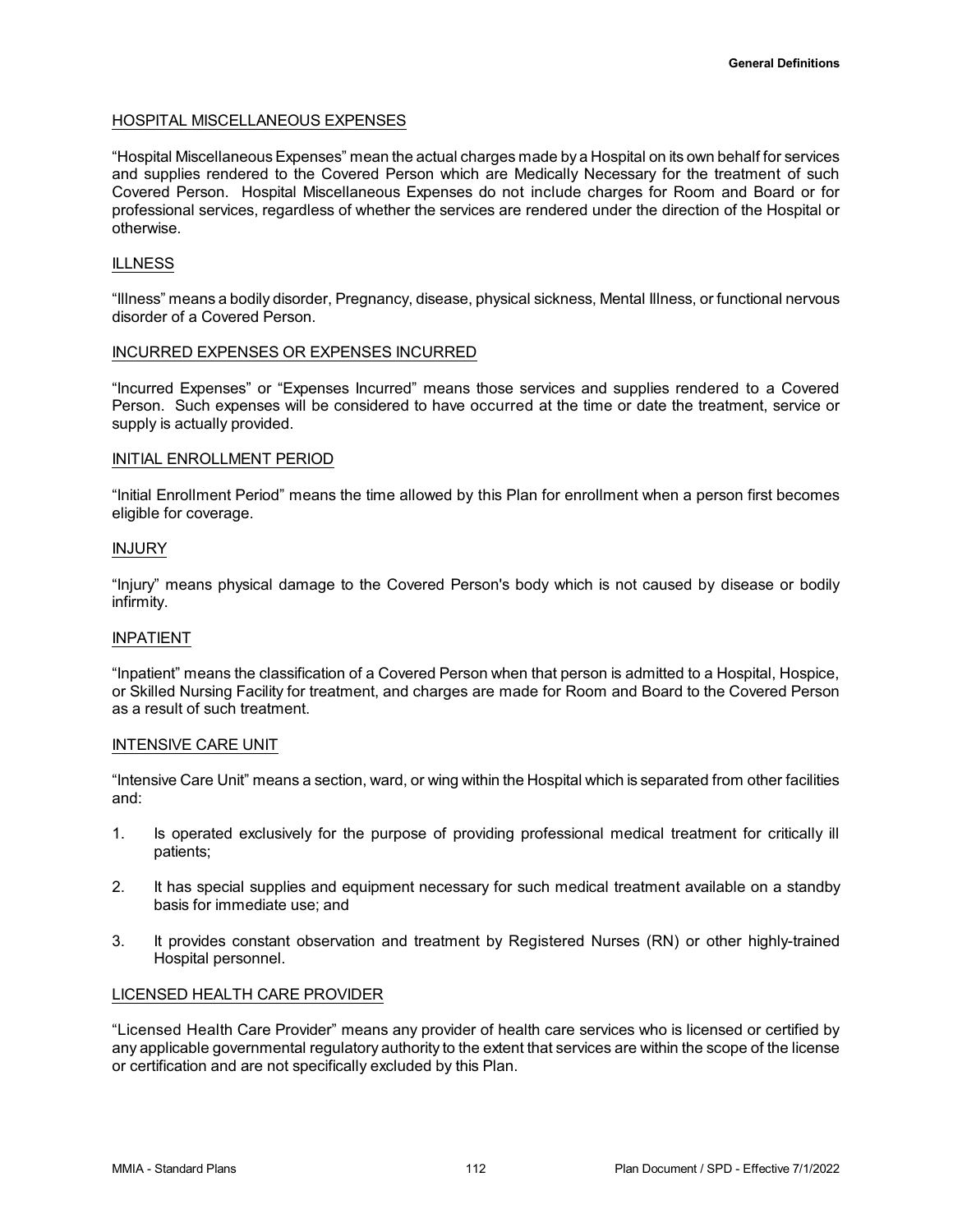## LICENSED PRACTICAL NURSE

"Licensed Practical Nurse" means an individual who has received specialized nursing training and practical nursing experience, and is licensed to perform such nursing services by the state or regulatory agency responsible for such licensing in the state in which that individual performs such services.

## LICENSED SOCIAL WORKER

"Licensed Social Worker" means a person holding a Master's Degree in social work and who is currently licensed as a social worker in the state in which services are rendered, and who provides counseling and treatment in a clinical setting for Mental Illnesses.

## LICENSED VOCATIONAL NURSE

"Licensed Vocational Nurse" (LVN) means an individual who has received specialized nursing training and practical nursing experience, and is licensed to perform such nursing services by the state or regulatory agency responsible for such licensing in the state in which that individual performs such services.

### MAXIMUM LIFETIME BENEFIT

"Maximum Lifetime Benefit" means the maximum benefit payable while a person is covered under this Plan. The Maximum Lifetime Benefit will not be construed as providing lifetime coverage, or benefits for a person's Illness or Injury after coverage terminates under this Plan.

### MEDICAID

"Medicaid" means that program of medical care and coverage established and provided by Title XIX of the Social Security Act, as amended.

## MEDICALLY NECESSARY / MEDICAL NECESSITY

Except for Autism and Down syndrome, "Medically Necessary" or "Medical Necessity" means treatment, tests, services or supplies provided by a Hospital, Physician, or other Licensed Health Care Provider which are not excluded under this Plan and which meet all of the following criteria:

- 1. Are to treat or diagnose an Illness or Injury; and
- 2. Are ordered by a Physician or Licensed Health Care Provider and are consistent with the symptoms or diagnosis and treatment of the Illness or Injury; and
- 3. Are not primarily for the convenience of the Covered Person, Physician or other Licensed Health Care Provider; and
- 4. Are the standard or level of services most appropriate for good medical practice that can be safely provided to the Covered Person and are in accordance with the Plan's Medical Policy; and
- 5. Are not of an Experimental/Investigational or solely educational nature; and
- 6. Are not provided primarily for medical or other research; and
- 7. Do not involve excessive, unnecessary or repeated tests; and
- 8. Are commonly and customarily recognized by the medical profession as appropriate in the treatment or diagnosis of the diagnosed condition; and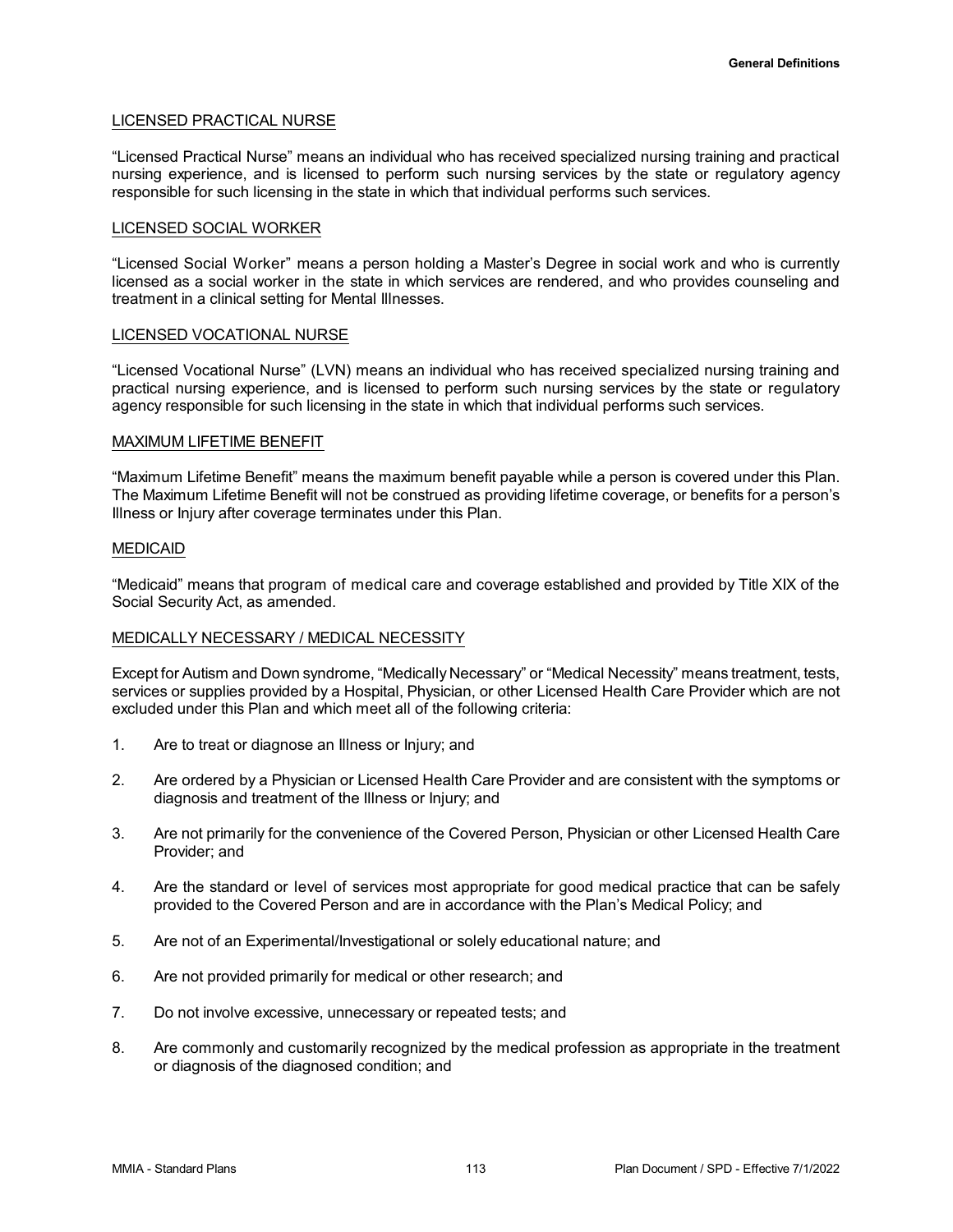9. Are approved procedures or meet required guidelines or protocols of the Food and Drug Administration (FDA) or Centers For Medicare/Medicaid Services (CMS), pursuant to that entity's program oversight authority based upon the medical treatment circumstances.

For Autism, "Medically Necessary" or "Medical Necessity" means any care, treatment, intervention, service or item that is prescribed, provided or ordered by a Physician or Psychologist and will or is reasonable expected to:

- 1. Prevent the onset of an Illness, condition, Injury or disability;
- 2. Reduce or improve the physical, mental or developmental effects of an Illness, condition, Injury or disability; or
- 3. Assist in achieving maximum functional capacity in performing daily activities, taking into account both the functional capacity of the recipient and the functional capacities that are appropriate for a child of the same age.

For Down syndrome, "Medically Necessary" or "Medical Necessity" means any care, treatment, intervention, service, or item that is prescribed, provided or order by a Physician licensed in the state of Montana, and that will or is reasonably expected to:

- 1. Reduce or improve the physical, mental or developmental effects of Down syndrome; or
- 2. Assist in achieving maximum functional capacity in performing daily activities, taking into account both the functional capacity of the recipient and the functional capacities that are appropriate for a child of the same age.

# MEDICAL POLICY

"Medical Policy" means a policy adopted by the Plan which is created and updated by Physicians and other medical providers and is used to determine whether health care services including medical and surgical procedures, medication, medical equipment and supplies, processes and technology meet the following nationally accepted criteria:

- 1. Final approval from the appropriate governmental regulatory agencies;
- 2. Scientific studies showing conclusive evidence of improved net health outcome; and
- 3. In accordance with any established standards of good medical practice.

## MEDICARE

"Medicare" means the programs established under the "Health Insurance for the Aged Act," Public Law 89-97 under Title XVIII of the Federal Social Security Act, as amended, to pay for various medical expenses for qualified individuals, specifically those who are eligible for Medicare Part A, Part B or Part D as a result of age, those with end-stage renal disease, or with disabilities.

## MENTAL ILLNESS

"Mental Illness" means a medically recognized psychological, physiological, nervous or behavioral condition, affecting the brain, which can be diagnosed and treated by medically recognized and accepted methods, **but will not include Alcoholism, Chemical Dependency or other addictive behavior**. Conditions recognized by the Diagnostic Statistical Manual (the most current edition) will be included in this definition.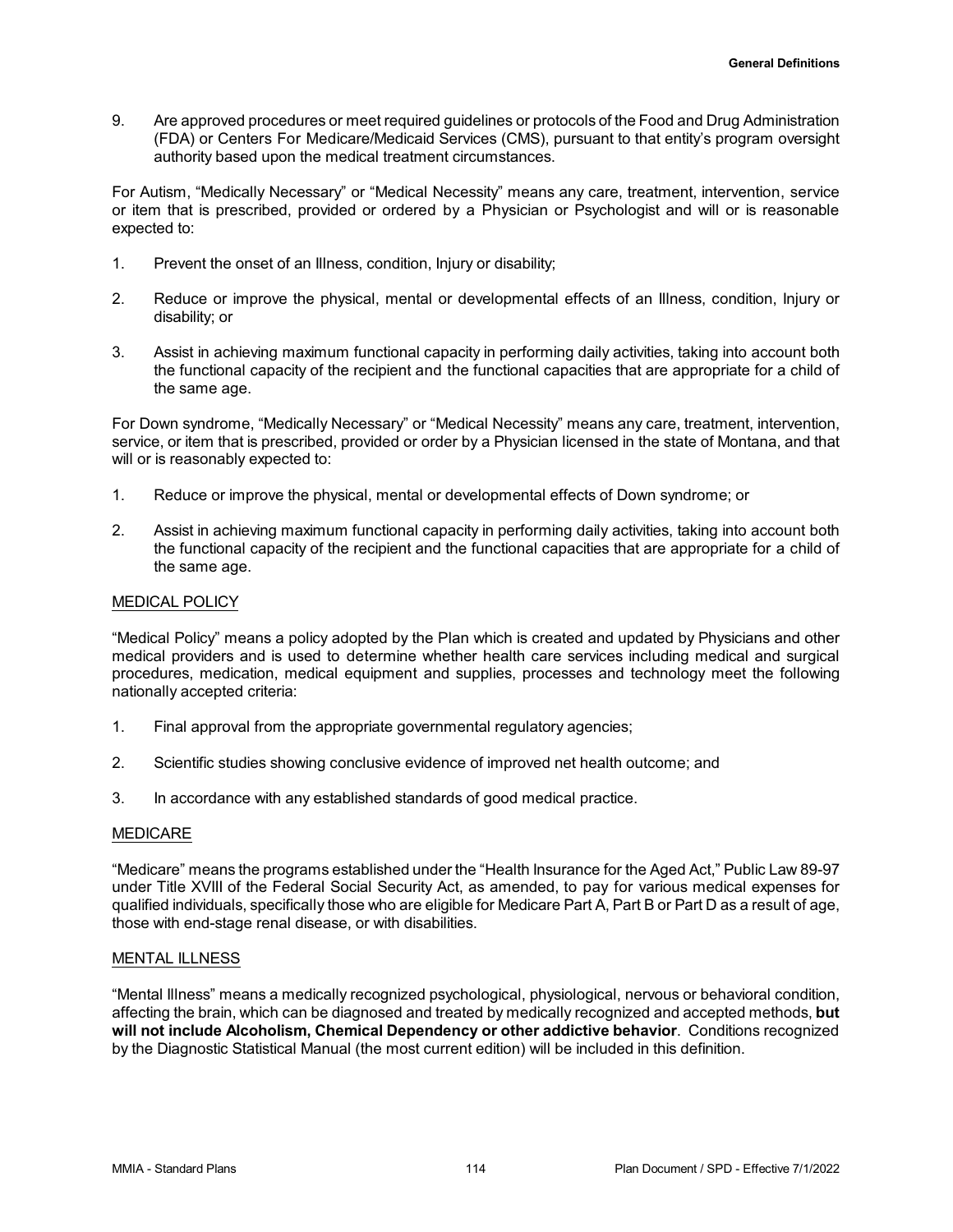### MMSERA

"MMSERA" means the Montana Military Service Employment Rights Act (MMSERA), as amended.

## MMIA MEMBER ENTITY

"MMIA Member Entity" means those individual governmental entities that make up the members of the Plan Administrator who have adopted this Plan for its Employees.

### NAMED FIDUCIARY

"Named Fiduciary" means the Plan Administrator which has the authority to control and manage the operation and administration of the Plan.

### **NEWBORN**

"Newborn" refers to an infant from the date of his/her birth until the initial Hospital discharge or forty-eight (48) hours for vaginal delivery or ninety-six (96) hours for cesarean section, whichever occurs first.

### OCCUPATIONAL THERAPY

"Occupational Therapy" means a program of care ordered by a Physician which is for the purpose of improving the physical, cognitive and perceptual disabilities that influence the Covered Person's ability to perform functional tasks related to normal life functions or occupations, and which is for the purpose of assisting the Covered Person in performing such functional tasks without assistance.

### ORTHOPEDIC DEVICE

"Orthopedic Device" means a rigid or semi-rigid support used to restrict or eliminate motion in a diseased, injured, weak or deformed body member.

### OUT-OF-POCKET MAXIMUM

"Out-of-Pocket Maximum" means the maximum dollar amount, as stated in the Schedule of Medical Benefits, that any Covered Person or Family will pay in any Benefit Period for covered services, treatments or supplies.

## OUTPATIENT

"Outpatient" means a Covered Person who is receiving medical care, treatment, services or supplies at a clinic, a Physician's office, a Licensed Health Care Provider's office or at a Hospital if not a registered bedpatient at that Hospital, Psychiatric Facility or Alcoholism and/or Chemical Dependency Treatment Facility.

### PARTIAL HOSPITALIZATION

"Partial Hospitalization" means care in a day care or night care facility for a minimum of twenty (20) hours per week, during which therapeutic clinical treatment is provided.

### PARTICIPANT

"Participant" means an Employee of an MMIA Member Entity who is eligible and enrolled for coverage under this Plan. "Participant" may also mean a Contracted Municipal Government Public Officer as specifically described in the Eligibility Provisions section of this Plan.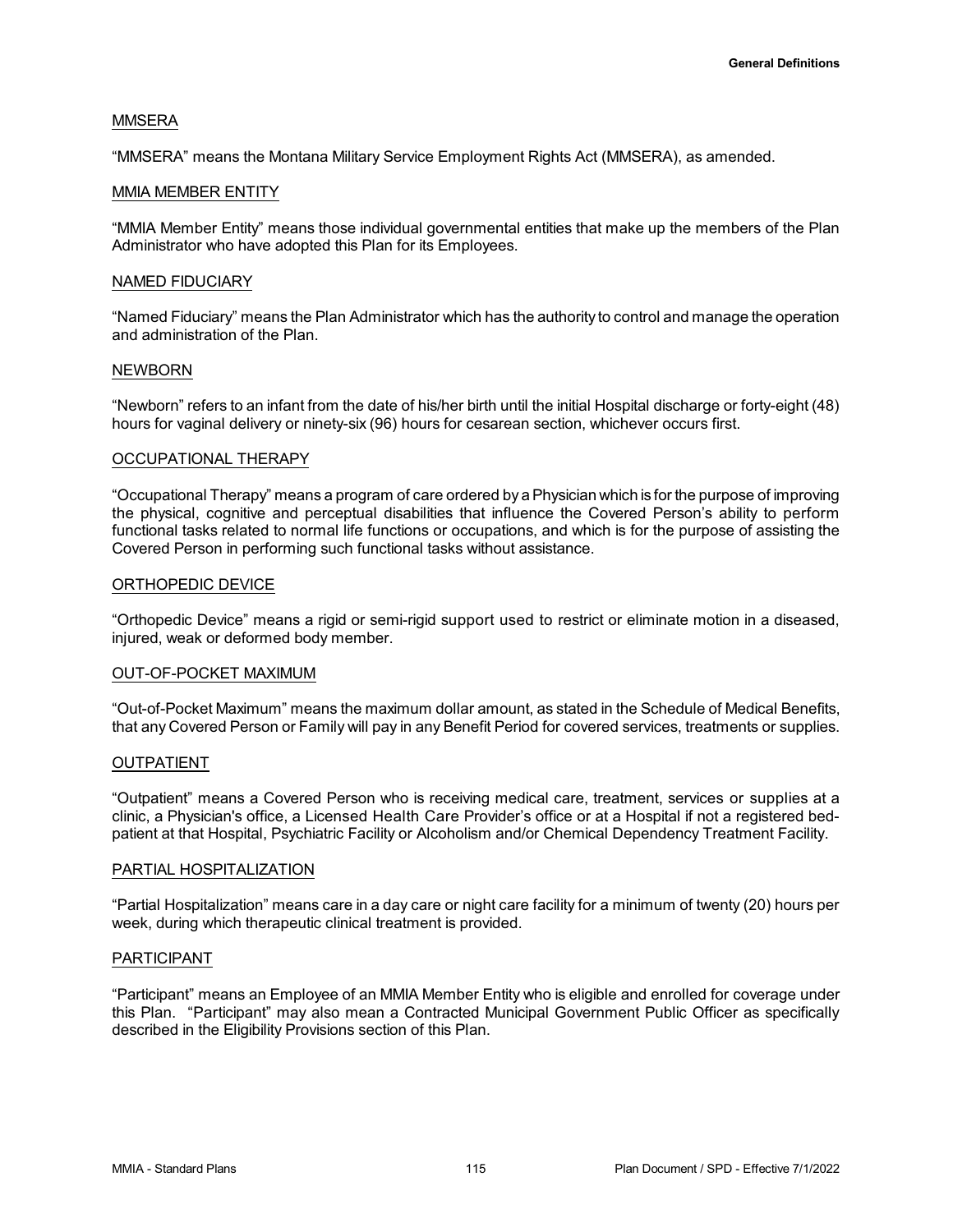## PHYSICAL THERAPY

"Physical Therapy" means a plan of care ordered by a Physician and provided by a licensed physical therapist, to return the Covered Person to the highest level of motor functioning possible.

### PHYSICIAN

"Physician" means a person holding the degree of Doctor of Medicine, Dentistry or Osteopathy, or Optometry who is legally licensed as such.

"Physician" does not include the Covered Person or any Close Relative of the Covered Person who does not regularly charge the Covered Person for services.

### PLACEMENT OR PLACED FOR ADOPTION

"Placement" or "Placed for Adoption" means the assumption and retention of a legal obligation for total or partial support of a child by a person with whom the child has been placed in anticipation of the child's adoption. The child's Placement for Adoption with such person ends upon the termination of such legal obligation.

### PLAN

"Plan" means the Health Benefit Plan for Employees of the MMIA Member Entities, the Plan Document/Summary Plan Description and any other relevant documents pertinent to its operation and maintenance of the Plan.

### PLAN ADMINISTRATOR

"Plan Administrator" means MMIA and/or its designee which is responsible for the day-to-day functions and management of the Plan. The Plan Administrator may employ persons or firms to process claims and perform other Plan-connected services. For the purposes of the Public Health Service Act, Section 1310, as amended, and any applicable state legislation of a similar nature, the MMIA will be deemed to be the Plan Administrator of the Plan unless by action of the board of directors, the MMIA designates an individual or committee to act as the Plan Administrator of the Plan.

### PLAN SUPERVISOR

"Plan Supervisor" means the person or firm employed by the Plan to provide consulting services to the Plan in connection with the operation of the Plan and any other functions, including the processing and payment of claims. The Plan Supervisor is Allegiance Benefit Plan Management, Inc. The Plan Supervisor provides ministerial duties only, exercises no discretion over Plan assets and will not be considered a fiduciary as defined by the Public Health Service Act, Section 1310, or any other State or Federal law or regulation.

### **PREGNANCY**

"Pregnancy" means a physical condition commencing with conception, and ending with miscarriage or birth.

## PREVENTIVE CARE

"Preventive Care" means routine treatment or examination provided when there is no objective indication or outward manifestation of impairment of normal health or normal bodily function, and which is not provided as a result of any Injury or Illness.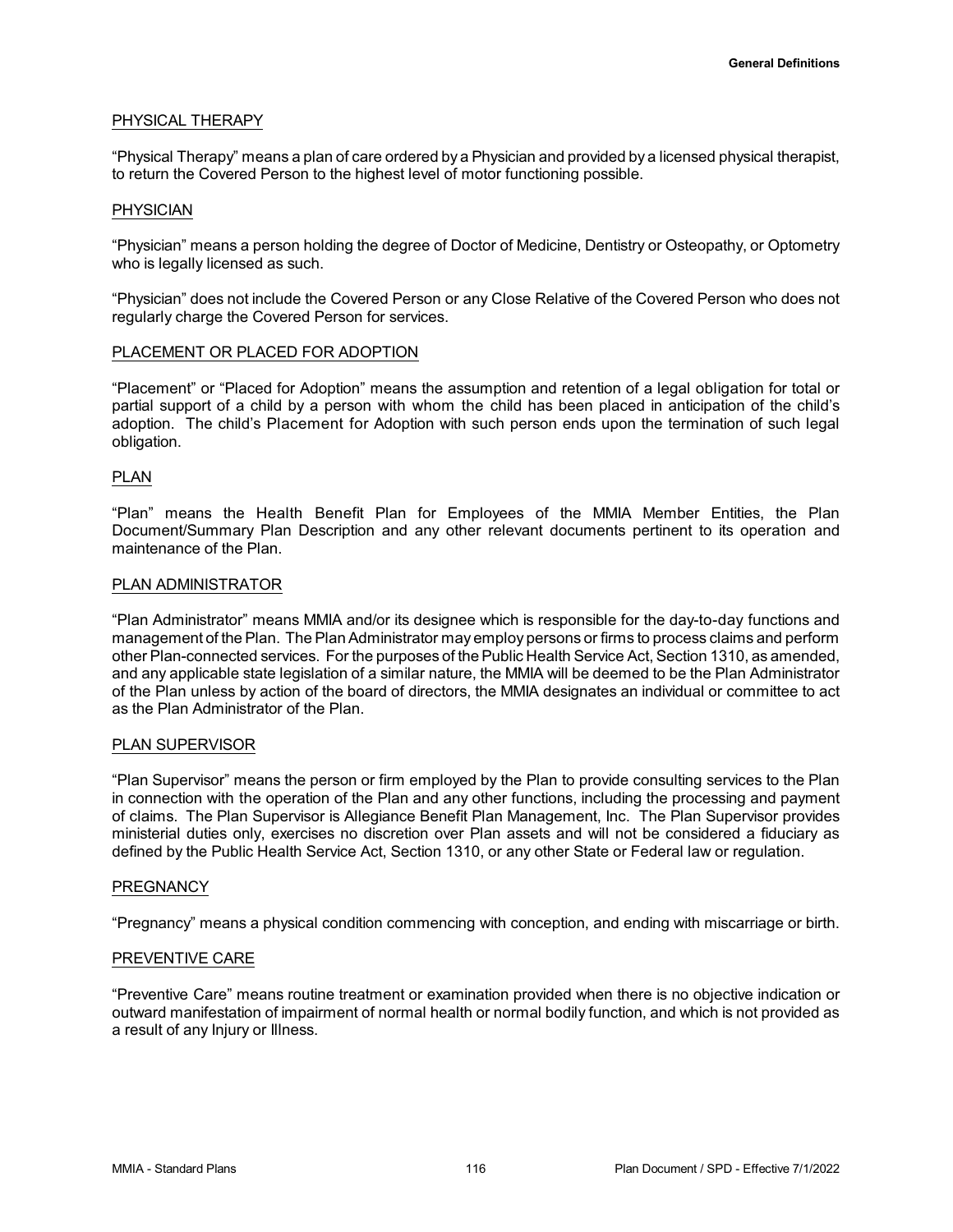# PROCEDURE BASED MAXIMUM EXPENSE or PBME (REFERENCED BASED PRICING)

"Procedure Based Maximum Expense" or "PBME" (Referenced Based Pricing) means the maximum amount the Plan will pay under any circumstances for any treatment, service or supply or combination of any treatments, services, or supplies that comprise a procedure covered by this Plan. The PBME (Referenced Based Pricing) will apply to all charges from all providers. The PBME (Referenced Based Pricing) shall be based upon a publicly available payment schedule including Medicare allowable amounts when applicable and other similar schedules in circumstances in which Medicare allowable amounts are inapplicable or unavailable. The specific PBME (Referenced Based Pricing) for any treatment, service or supply shall be based upon a mathematical formula using a multiple or percentage of the payment schedules referred to above and adopted by the Plan Supervisor and the Plan. In addition, the PBME (Referenced Based Pricing) will be determined based upon the geographical location and other considerations related to each specific provider and based upon the adequacy and quality of specific services and supplies.

The PBME (Referenced Based Pricing) will apply whether a provider agrees to accept the PBME (Referenced Based Pricing) as full payment for the claim or not. Providers who agree, in writing, to accept the PBME (Referenced Based Pricing) as full payment are defined as Participating Providers. Providers who are not Participating Providers will be reimbursed based upon the lowest PBME (Referenced Based Pricing) for a geographic area as established by the Plan based upon the physical location where the Covered Person received services or supplies.

The PBME (Referenced Based Pricing) for Emergency Services will apply to both Participating Providers and Non-Participating Providers, but only during the time that the medical Emergency exists and will cease to apply when the Covered Person's condition is stable and no longer emergent. When the PBME (Referenced Based Pricing) for Emergency Services ceases to apply, the PBME (Referenced Based Pricing) for the applicable additional services, if any, will apply.

For non-contracted providers for emergency services, air ambulance and non-participating providers providing services in a contracted facility, the PBME (Referenced Based Pricing) is equal to and used as the Qualified Payment Amount for No Surprises Billing Act purposes.

## PROSTHETIC APPLIANCE

"Prosthetic Appliance" means a device or appliance that is designed to replace a natural body part lost or damaged due to Illness or Injury, the purpose of which is to restore full or partial bodily function or appearance.

## PSYCHIATRIC CARE

"Psychiatric Care," also known as psychoanalytic care, means treatment for a Mental Illness or disorder, a functional nervous disorder, Alcoholism or drug addiction by a licensed psychiatrist, Psychologist, Licensed Social Worker or licensed professional counselor acting within the scope and limitations of his/her respective license, provided that such treatment is Medically Necessary as defined by the Plan, and within recognized and accepted professional psychiatric and psychological standards and practices.

## PSYCHIATRIC FACILITY

"Psychiatric Facility" means a licensed institution that provides Mental Illness treatment and which provides for a psychiatrist who has regularly scheduled hours in the facility, and who assumes the overall responsibility for coordinating the care of all patients.

### PSYCHOLOGIST

"Psychologist" means a person currently licensed in the state in which services are rendered as a psychologist and acting within the scope of his/her license.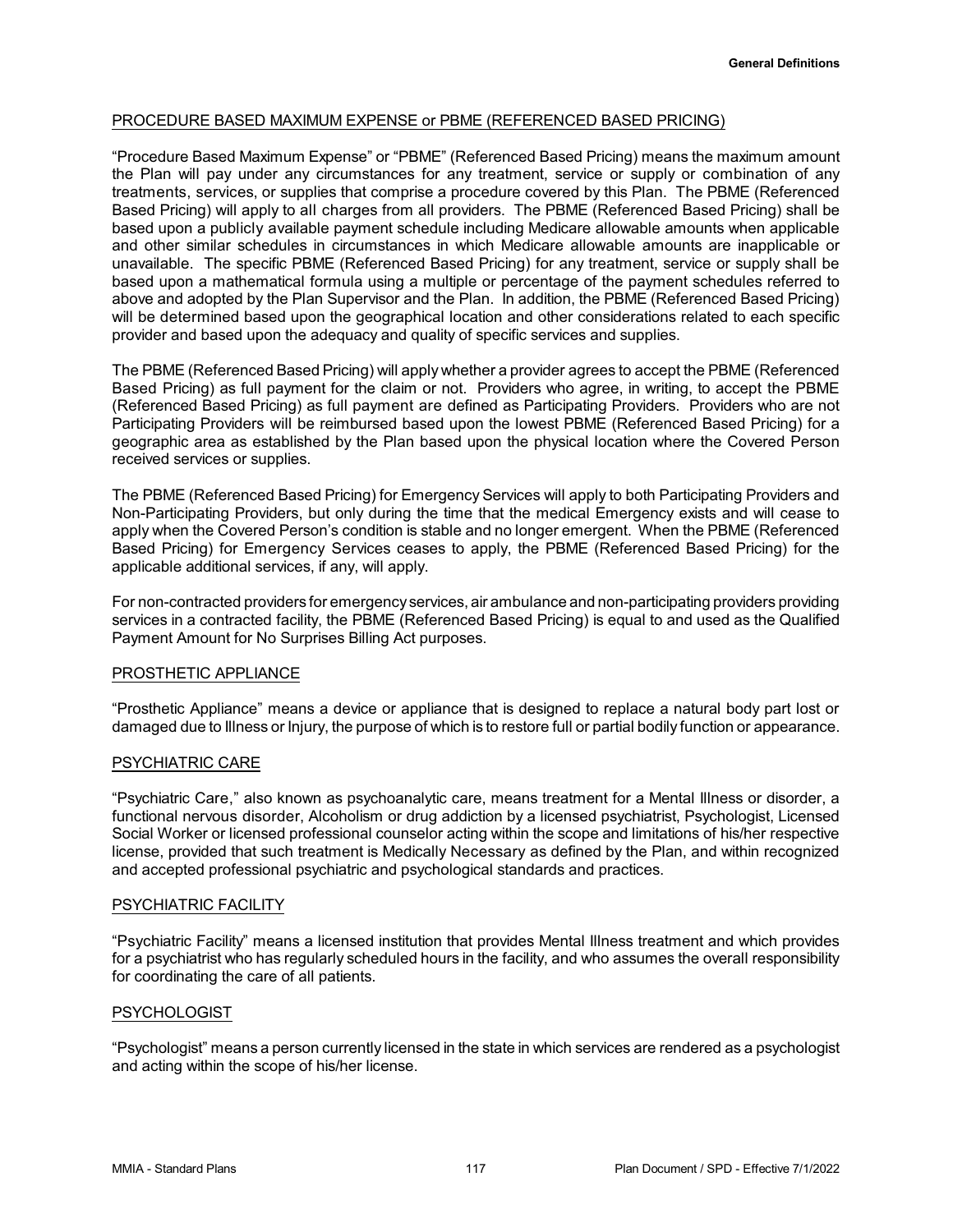## QMCSO

"QMCSO" means Qualified Medical Child Support Order as defined by the Public Health Service Act, as amended.

# QUALIFIED BENEFICIARY

"Qualified Beneficiary" means an Employee, former Employee or Dependent of an Employee or former Employee who is eligible to continue coverage under the Plan in accordance with applicable provisions of the Public Health Service Act.

"Qualified Beneficiary" will also include a child born to, adopted by or Placed for Adoption with an Employee or former Employee at any time during COBRA Continuation Coverage.

### REGISTERED NURSE

"Registered Nurse" (RN) means an individual who has received specialized nursing training and who is licensed by the state or regulatory agency in the state in which the individual performs such nursing services.

### RESIDENTIAL TREATMENT FACILITY

"Residential Treatment Facility" means an institution which:

- 1. Is licensed as a 24-hour residential facility for Mental Illness and Chemical Dependency and/or Alcoholism treatment, although not licensed as a hospital;
- 2. Provides a multi-disciplinary treatment plan in a controlled environment, with periodic supervision of a physician or a Ph.D. Psychologist; and
- 3. Provides programs such as social, psychological and rehabilitative training, age appropriate for the special needs of the age group of patients, with focus on reintegration back into the community.

### RETIREE

For Montana governmental entities: "Retiree" means an Employee who retires under a retirement program authorized by law and eligible to continue coverage with the Employer pursuant to the terms of 2-18-704, MCA as amended from time to time.

### ROOM AND BOARD

"Room and Board" refers to all charges which are made by a Hospital, Hospice, or Skilled Nursing Facility as a condition of occupancy. Such charges do not include the professional services of Physicians or intensive nursing care by whatever name called.

### SKILLED NURSING FACILITY

"Skilled Nursing Facility" means an institution, or distinct part thereof, which meets all of the following conditions:

- 1. It is currently licensed as a long-term care facility or skilled nursing facility in the state in which the facility is located;
- 2. It is not, other than incidentally, a place for rest, the aged, drug addicts, alcoholics, mentally disabled persons, custodial or educational care, or care of mental disorders; and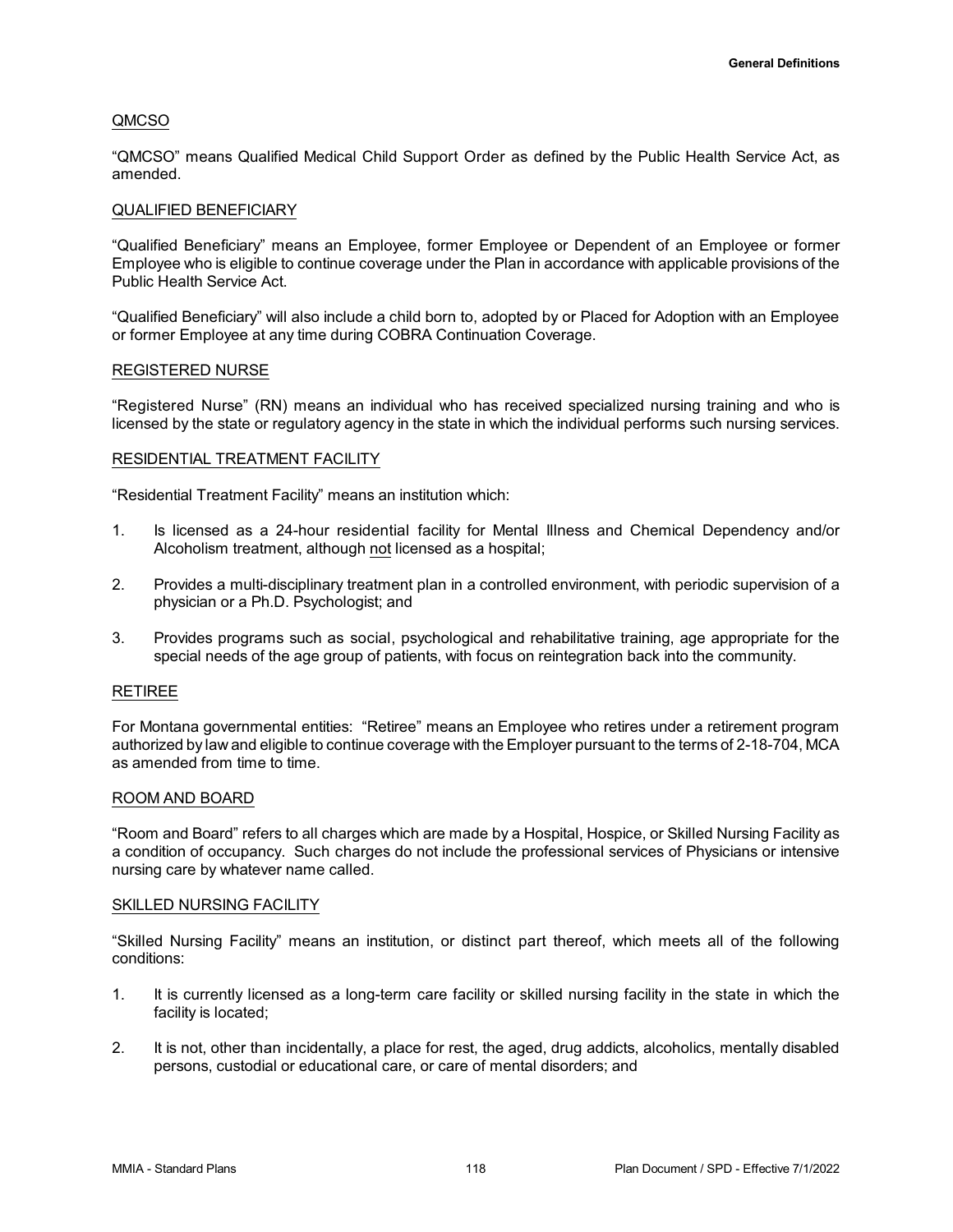## 3. It is certified by Medicare.

This term also applies to Incurred Expenses in an institution known as a Convalescent Nursing Facility, Extended Care Facility, Convalescent Nursing Home, or any such other similar nomenclature.

## SPEECH THERAPY

"Speech Therapy" means a course of treatment, ordered by a Physician, to treat speech deficiencies or impediments.

### TELEMEDICINE

"Telemedicine" means the practice of medicine by electronic means, only for the purposes of diagnosis, providing medical advice and treatment to the Covered Person (patient), requiring direct contact between the Covered Person's Physician or other Licensed Health Care Providers or entities in a different location. The Covered Person's direct participation or physical presence is not a prerequisite for coverage if there is documentation that the consultation was conducted on behalf of the Covered Person for the purpose of diagnosing, providing medical advice or treatment to the Covered Person.

### URGENT CARE FACILITY

"Urgent Care Facility" means a free-standing facility which is engaged primarily in diagnosing and treating Illness or Injury for unscheduled, ambulatory Covered Persons seeking immediate medical attention. A clinic or office located in or in conjunction with or in any way made a part of a Hospital will be excluded from the terms of this definition.

### USERRA

"USERRA" means the Uniformed Services Employment and Reemployment Rights Act, as amended.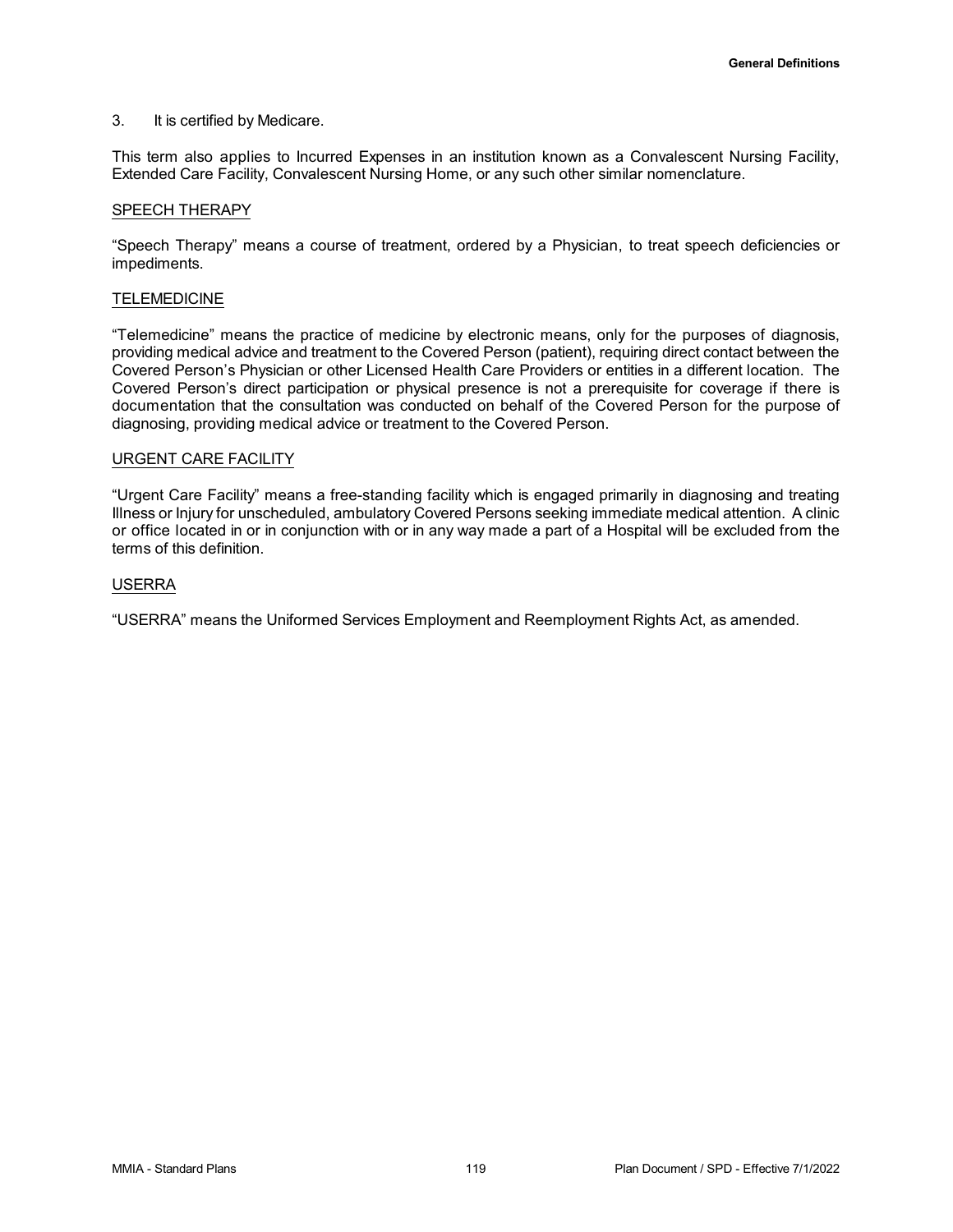# **NOTICES**

**NEWBORNS' AND MOTHERS' HEALTH PROTECTION ACT:** Group health insurance issuers offering group health insurance coverage generally may not, under Federal law, restrict benefits for any hospital length of stay in connection with childbirth for the mother or newborn child to less than 48 hours following a normal vaginal delivery, or less than 96 hours following a cesarean section. However, Federal law generally does not prohibit the mother's or newborn's attending provider, after consulting with the mother, from discharging the mother or her newborn earlier than 48 hours (or 96 hours as applicable). In any case, plans and issuers may not, under Federal law, require that a provider obtain authorization from the plan or the issuer for prescribing a length of stay not in excess of 48 hours (or 96 hours).

**WOMEN'S HEALTH AND CANCER RIGHTS ACT:** This Plan, as required by the Women's Health and Cancer Rights Act of 1998, provides benefits for mastectomy-related services including all states of reconstruction and surgery to achieve symmetry between the breasts, prostheses, and complications resulting from a mastectomy, including lymphedema. Call the Plan Administrator for more information.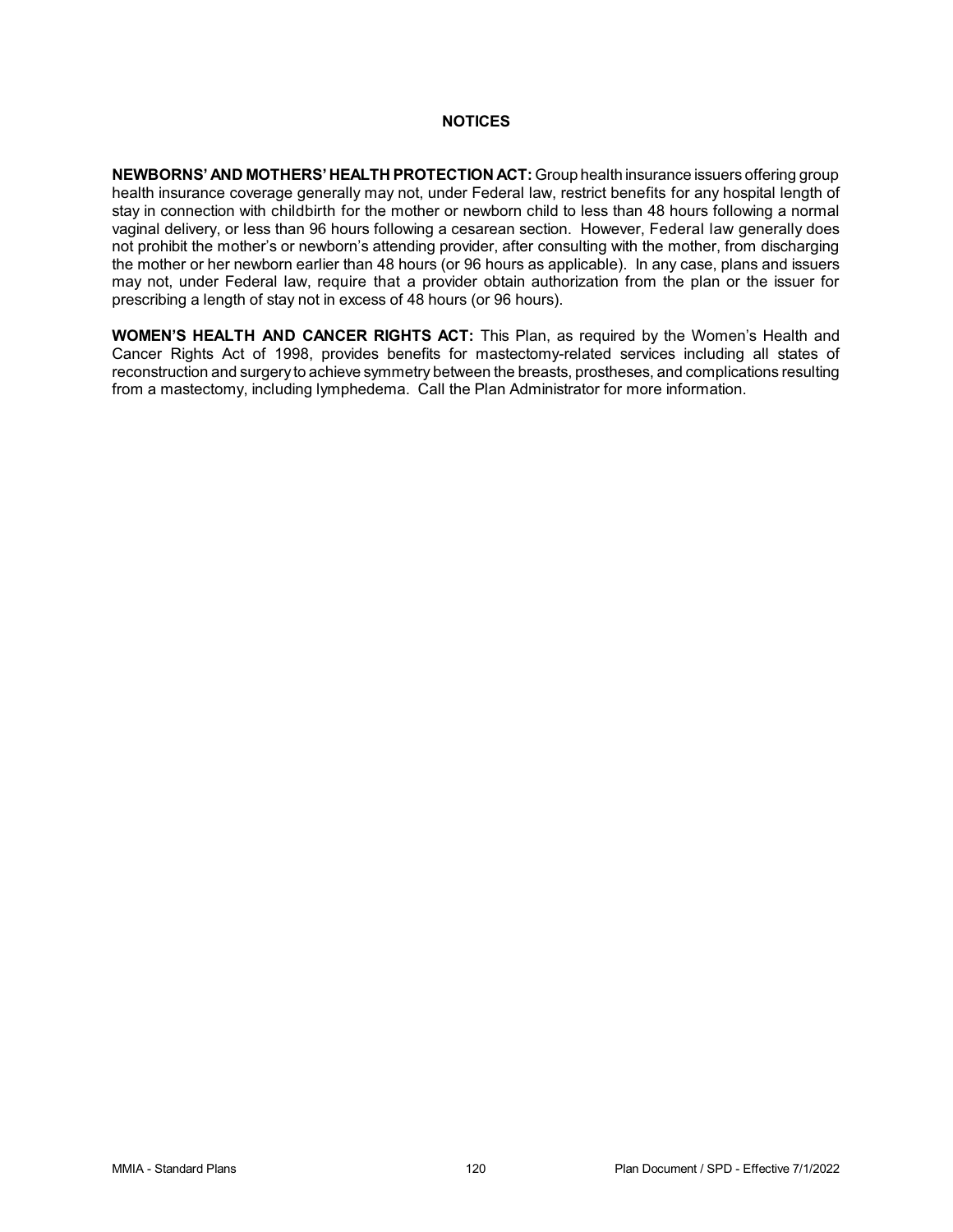# **HIPAA PRIVACY AND SECURITY STANDARDS**

These standards are intended to comply with all requirements of the Privacy and Security Rules of the Administrative Simplification Rules of HIPAA as stated in 45 CFR Parts 160, 162 and 164, as amended from time to time.

# DEFINITIONS

"Protected Health Information" (PHI) means information, including demographic information, that identifies an individual and is created or received by a health care provider, health plan, employer, or health care clearinghouse, and relates to the physical or mental health of an individual, health care that individual has received, or the payment for health care provided to that individual. PHI does not include employment records held by the Plan Sponsor in its role as an Employer.

"Summary Health Information" means information summarizing claims history, expenses, or types of claims by individuals enrolled in a group health plan and has had the following identifiers removed: names; addresses, except for the first three digits of the ZIP Code; dates related to the individual (ex: birth date); phone numbers; email addresses and related identifiers; social security numbers; medical record numbers; account or Plan Participant numbers; vehicle identifiers; and any photo or biometric identifier.

## PRIVACY CERTIFICATION

The Plan Sponsor hereby certifies that the Plan Document/Summary Plan Descriptions have been amended to comply with the privacy regulations by incorporation of the following provisions. The Plan Sponsor agrees to:

- 1. Not use or further disclose the information other than as permitted or required by the Plan Document/Summary Plan Descriptions or as required by law. Such uses or disclosures may be for the purposes of Plan administration including, but not limited to, the following:
	- A. Operational activities such as quality assurance and utilization management, credentialing, and certification or licensing activities; underwriting, premium rating or other activities related to creating, renewing or replacing health benefit contracts (including reinsurance or stop loss); compliance programs; business planning; responding to appeals, external reviews, arranging for medical reviews and auditing, and customer service activities. Plan administration can include management of carve-out plans, such as dental or vision coverage.
	- B. Payment activities such as determining eligibility or coverage, coordination of benefits, determination of cost-sharing amounts, adjudicating or subrogating claims, claims management and collection activities, obtaining payment under a contract for reinsurance or stop-loss coverage, and related data-processing activities; reviewing health care services for Medical Necessity, coverage or appropriateness of care, or justification of charges; or utilization review activities.
	- C. For purposes of this certification, Plan administration does not include disclosing Summary Health Information to help the Plan Sponsor obtain premium bids; or to modify, amend or terminate group health plan coverage. Plan administration does not include disclosure of information to the Plan Sponsor as to whether the individual is a participant in; is an enrollee of or has disenrolled from the group health plan.
- 2. Ensure that any agents, including a subcontractor, to whom it provides PHI received from the Plan agree to the same restrictions and conditions that apply to the Plan Sponsor with respect to such information;
- 3. Not use or disclose the PHI for employment-related actions and decisions or in connection with any other benefit or employee benefit plan of the Plan Sponsor;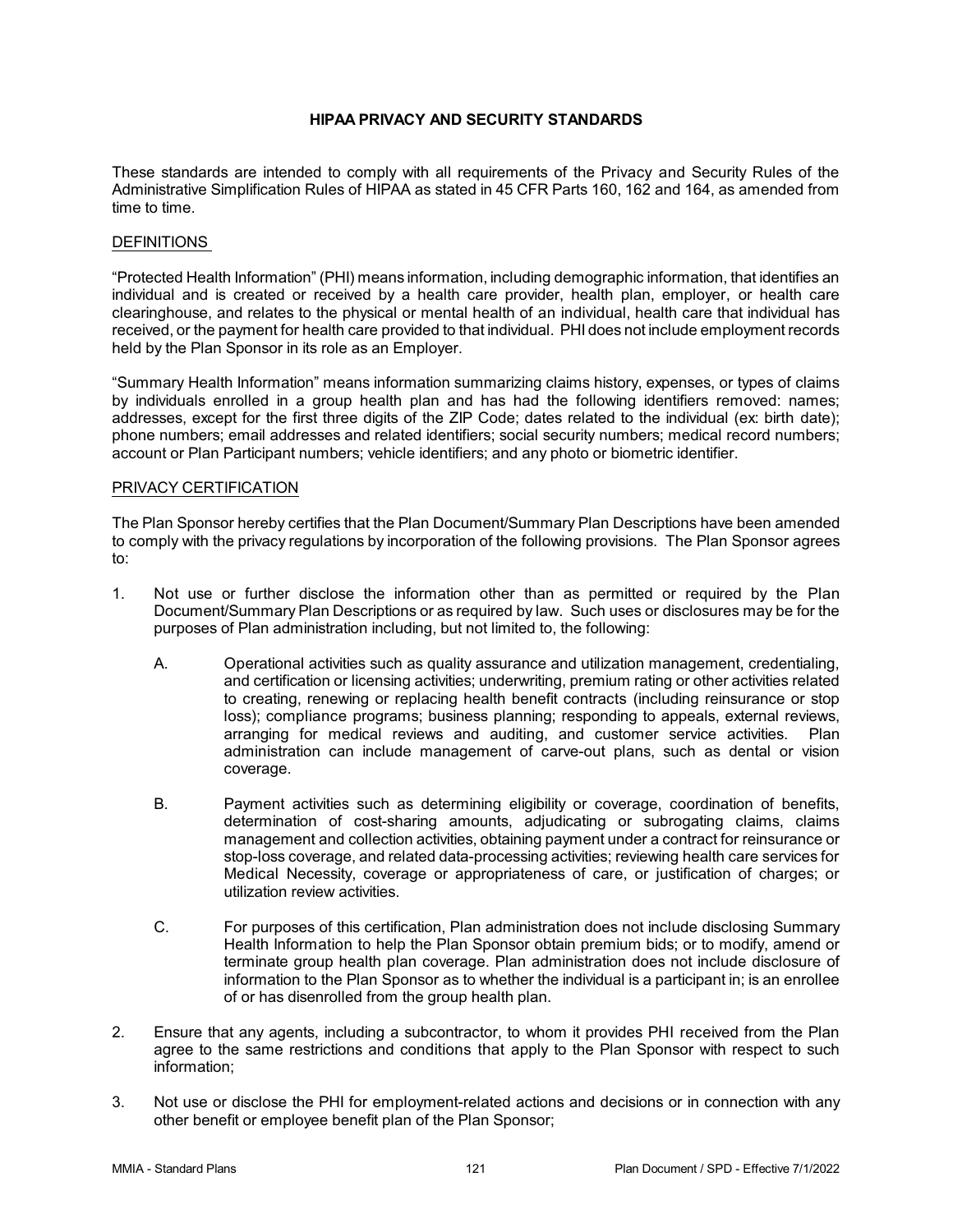- 4. Report to the Plan any use or disclosure of the information that is inconsistent with the uses or disclosures provided for of which it becomes aware;
- 5. Make available PHI as required to allow the Covered Person a right of access to his or her PHI as required and permitted by the regulations;
- 6. Make available PHI for amendment and incorporate any amendments into PHI as required and permitted by the regulations;
- 7. Make available the PHI required to provide an accounting of disclosures as required by the regulations;
- 8. Make its internal practices, books, and records relating to the use and disclosure of PHI received from the Plan available to any applicable regulatory authority for purposes of determining the Plan's compliance with the law's requirements;
- 9. If feasible, return or destroy all PHI received from the Plan that the Plan Sponsor still maintains in any form and retain no copies of such information when no longer needed for the purpose for which disclosure was made, except that, if such return or destruction is not feasible, limit further uses and disclosures to those purposes that make the return or destruction of the information infeasible; and
- 10. Ensure that the adequate separation required between the Plan and the Plan Sponsor is established. To fulfill this requirement, the Plan Sponsor will restrict access to nonpublic personal information to the Plan Administrator(s) designated in this Plan Document/Summary Plan Description or Employees designated by the Plan Administrator(s) who need to know that information to perform Plan administration and healthcare operations functions or assist eligible persons enrolling and disenrolling from the Plan. The Plan Sponsor will maintain physical, electronic, and procedural safeguards that comply with applicable federal and state regulations to guard such information and to provide the minimum PHI necessary for performance of healthcare operations duties. The Plan Administrator(s) and any Employee so designated will be required to maintain the confidentiality of nonpublic personal information and to follow policies the Plan Sponsor establishes to secure such information.

When information is disclosed to entities that perform services or functions on the Plan's behalf, such entities are required to adhere to procedures and practices that maintain the confidentiality of the Covered Person's nonpublic personal information, to use the information only for the limited purpose for which it was shared, and to abide by all applicable privacy laws.

# SECURITY CERTIFICATION

The Plan Sponsor hereby certifies that its Plan Document/Summary Plan Descriptions have been amended to comply with the security regulations by incorporation of the following provisions. The Plan Sponsor agrees to:

- 1. Implement and follow all administrative, physical, and technical safeguards of the HIPAA Security Rules, as required by 45 CFR §§164.308, 310 and 312.
- 2. Implement and install adequate electronic firewalls and other electronic and physical safeguards and security measures to ensure that electronic PHI is used and disclosed only as stated in the Privacy Certification section above.
- 3. Ensure that when any electronic PHI is disclosed to any entity that performs services or functions on the Plan's behalf, that any such entity shall be required to adhere to and follow all of the requirements for security of electronic PHI found in 45 CFR §§164.308, 310, 312, 314 and 316.
- 4. Report to the Plan Administrator or the Named Fiduciary of the Plan any attempted breach, or breach of security measures described in this certification, and any disclosure or attempted disclosure of electronic PHI of which the Plan Sponsor becomes aware.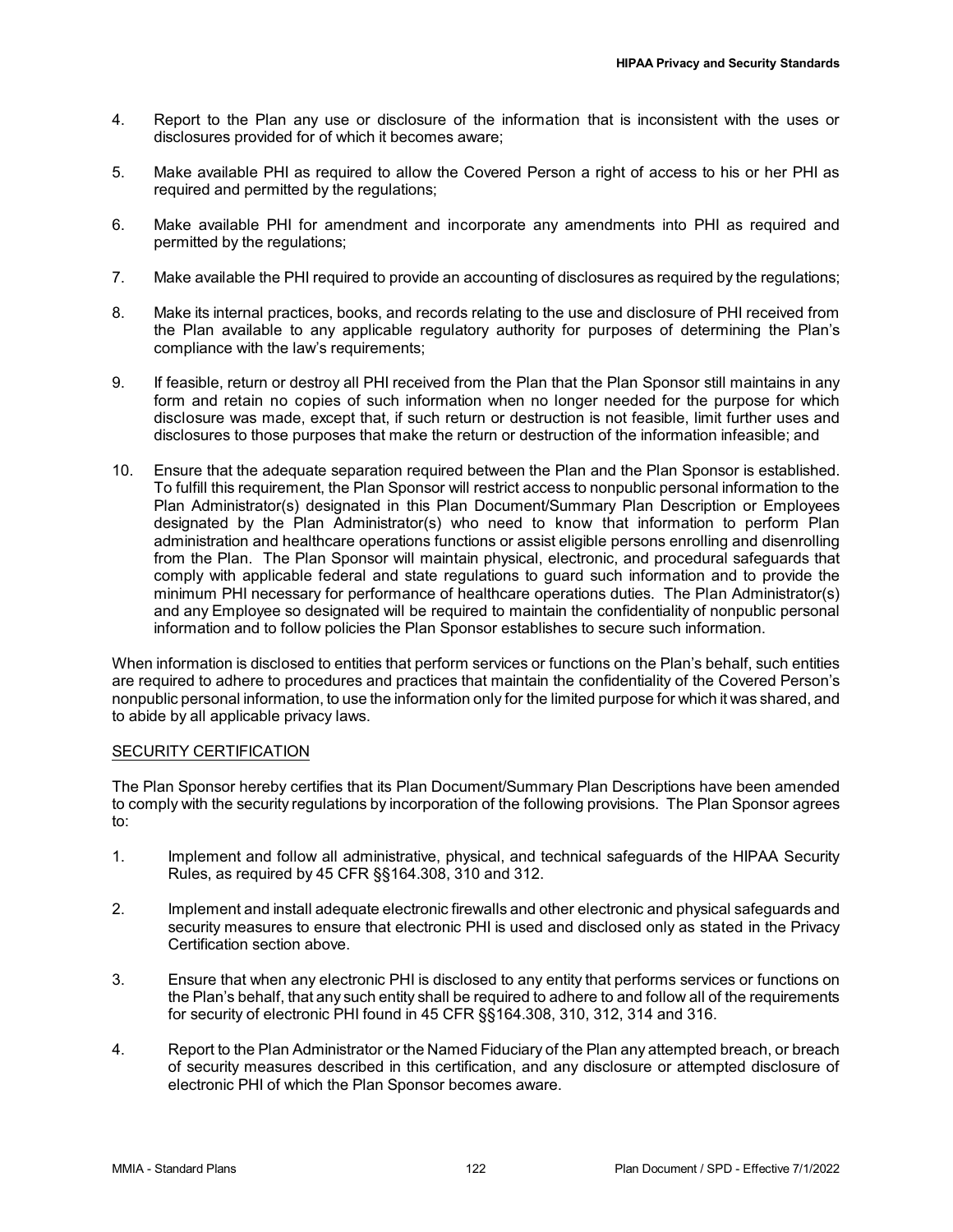## **PLAN SUMMARY**

The following information, together with the information contained in this booklet, form the Plan Document/Summary Plan Description.

1. PLAN NAME

The name of the Plan is the STANDARD PLANS BRIDGER, MADISON, MISSION, which Plan describes the benefits, terms, limitations and provisions for payment of benefits to or on behalf of eligible Participants.

### 2. PLAN BENEFITS

This Plan provides benefits for covered Expenses Incurred by eligible Participants for: Hospital, Surgical, Medical, Maternity, other eligible medically related, necessary expenses.

3. PLAN EFFECTIVE DATE

This Plan was established effective July 1, 2006, and restated July 1, 2022.

4. PLAN SPONSOR

| Name:    | Montana Municipal Interlocal Authority (MMIA) |
|----------|-----------------------------------------------|
| Phone    | (406) 443-0907                                |
| Address: | 3115 McHugh, P.O. Box 6669                    |
|          | Helena, MT 59604-6669                         |

5. PLAN ADMINISTRATOR

The Plan Administrator is the Plan Sponsor.

6. NAMED FIDUCIARY

| Name:    | Montana Municipal Interlocal Authority (MMIA) |
|----------|-----------------------------------------------|
| Phone    | $(406)$ 443-0907                              |
| Address: | 3115 McHugh, P.O. Box 6669                    |
|          | Helena, MT 59604-6669                         |

7. PLAN FISCAL YEAR

The Plan fiscal year ends June 30.

8. PLAN TERMINATION

The right is reserved by the Plan Sponsor to terminate, suspend, withdraw, amend or modify the Plan in whole or in part at any time.

9. IDENTIFICATION NUMBER

| Group Number:                         | 8001XXX    |
|---------------------------------------|------------|
| Plan Sponsor's Identification Number: | 81-0436312 |